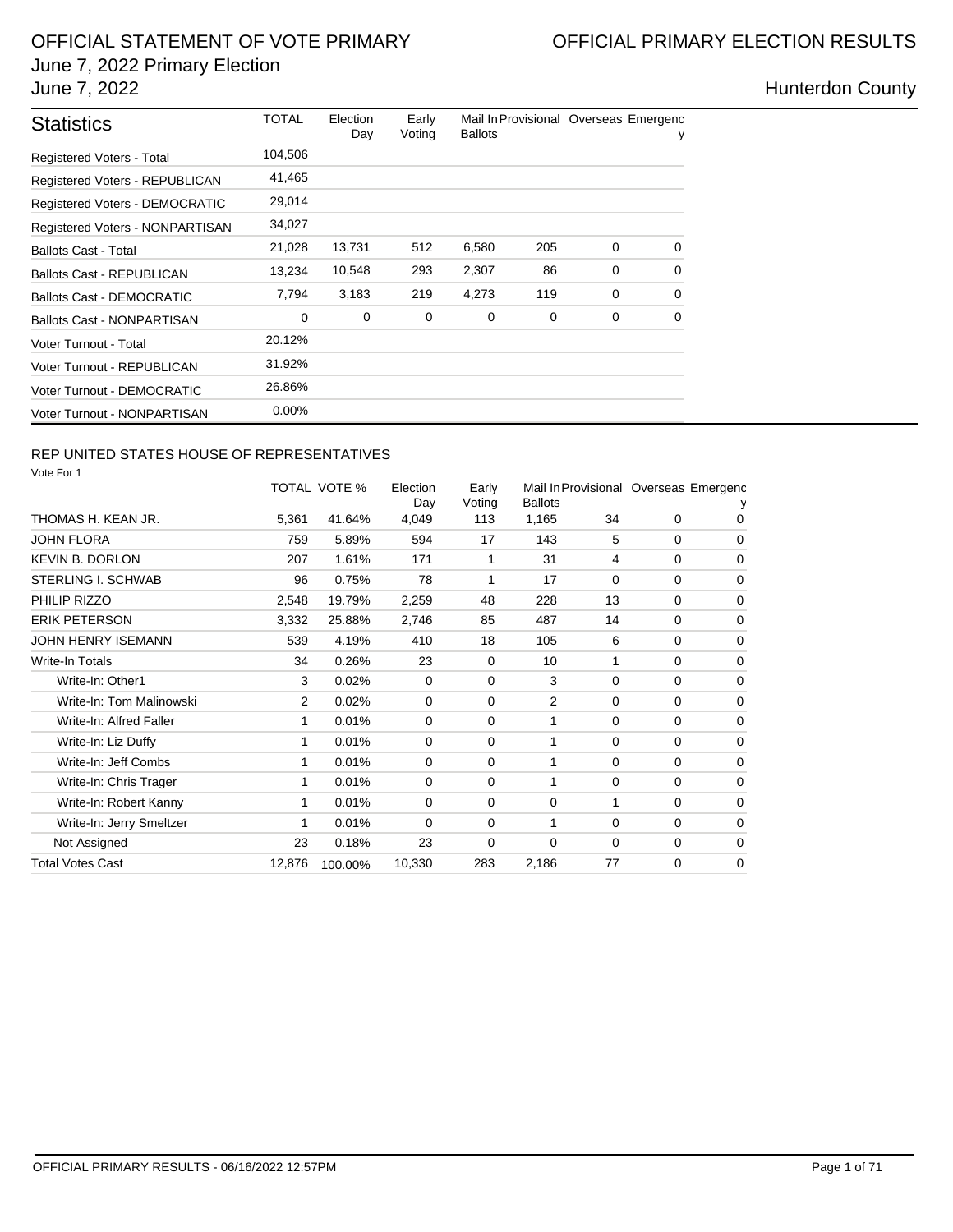## REP SHERIFF

Vote For 1

|                             |        | TOTAL VOTE % | Election<br>Day | Early<br>Voting | <b>Ballots</b> |          |          | Mail In Provisional Overseas Emergenc |
|-----------------------------|--------|--------------|-----------------|-----------------|----------------|----------|----------|---------------------------------------|
| <b>FREDERICK W. BROWN</b>   | 10,007 | 82.70%       | 7,860           | 213             | 1,867          | 67       | 0        | 0                                     |
| TODD HUNT                   | 2,072  | 17.12%       | 1,750           | 51              | 261            | 10       | 0        | 0                                     |
| <b>Write-In Totals</b>      | 21     | 0.17%        | 11              | 1               | 9              | 0        | 0        | 0                                     |
| Write-In: Eve Smeltzer      |        | 0.01%        | 0               | 0               |                | 0        | 0        | 0                                     |
| Write-In: Other             | 1      | 0.01%        | 0               | 0               | 1              | 0        | 0        | $\Omega$                              |
| Write-In: Dave Hensal       | 1      | 0.01%        | 0               | 0               | 1              | 0        | 0        | $\Omega$                              |
| Write-In: Dolores Nolan     | 1      | 0.01%        | 0               | 0               | 1              | 0        | 0        | 0                                     |
| Write-In: Hermann Panreck   | 1      | 0.01%        | 0               | 0               | 1              | $\Omega$ | 0        | $\Omega$                              |
| Write-In: Alfred Faller     | 1      | 0.01%        | 0               | 0               |                | 0        | 0        | 0                                     |
| Write-In: Andy Dwyer        | 1      | 0.01%        | 0               | 0               | 1              | 0        | $\Omega$ | 0                                     |
| Write-In: Gregory Weinstock | 1      | 0.01%        | 0               | 0               |                | 0        | 0        | $\Omega$                              |
| Not Assigned                | 13     | 0.11%        | 11              | 1               | 1              | $\Omega$ | $\Omega$ | $\Omega$                              |
| Total Votes Cast            | 12,100 | 100.00%      | 9,621           | 265             | 2,137          | 77       | 0        | $\Omega$                              |

## REP BOARD OF COUNTY COMMISSIONERS

| Vote For 2                     |          |                     |                 |                 |                |             |          |                                       |
|--------------------------------|----------|---------------------|-----------------|-----------------|----------------|-------------|----------|---------------------------------------|
|                                |          | <b>TOTAL VOTE %</b> | Election<br>Day | Early<br>Voting | <b>Ballots</b> |             |          | Mail In Provisional Overseas Emergenc |
| JOHN E. LANZA                  | 11,121   | 50.73%              | 8,849           | 229             | 1,971          | 72          | $\Omega$ | 0                                     |
| ZACHARY T. RICH                | 10,756   | 49.07%              | 8,562           | 229             | 1,906          | 59          | $\Omega$ | $\mathbf 0$                           |
| Write-In Totals                | 43       | 0.20%               | 18              | 2               | 22             | 1           | $\Omega$ | 0                                     |
| Write-In: Other1               | 3        | 0.01%               | $\mathbf 0$     | 0               | 3              | $\Omega$    | $\Omega$ | $\mathbf 0$                           |
| Write-In: Other                | 2        | 0.01%               | $\mathbf 0$     | 0               | 2              | $\Omega$    | $\Omega$ | $\mathbf 0$                           |
| Write-In: Gregory T. Weinstock | 1        | 0.00%               | $\mathbf 0$     | 0               | 1              | $\mathbf 0$ | $\Omega$ | $\mathbf 0$                           |
| Write-In: Nick Corcodilos      | 1        | 0.00%               | $\Omega$        | 0               | 1              | $\Omega$    | $\Omega$ | $\mathbf 0$                           |
| Write-In: John Higgins         | 1        | 0.00%               | $\Omega$        | 0               | 1              | $\Omega$    | $\Omega$ | $\mathbf 0$                           |
| Write-In: Russ Pitzner         | 1        | 0.00%               | $\Omega$        | 0               | 1              | $\mathbf 0$ | $\Omega$ | $\mathbf 0$                           |
| Write-In: Barbra Sachou        | 1        | 0.00%               | $\Omega$        | 0               | 1              | $\Omega$    | $\Omega$ | $\mathbf 0$                           |
| Write-In: Ronan Swanson        | 1        | 0.00%               | $\mathbf 0$     | 0               | 1              | $\mathbf 0$ | 0        | 0                                     |
| Write-In: Nicholas Downing     | 1        | 0.00%               | $\Omega$        | 0               | 1              | $\Omega$    | $\Omega$ | $\mathbf 0$                           |
| Write-In: Alfred Faller        | 1        | 0.00%               | $\mathbf 0$     | 0               | 1              | $\Omega$    | $\Omega$ | $\mathbf 0$                           |
| Write-In: Donna Meagle         | 1        | 0.00%               | $\Omega$        | 0               | 1              | $\Omega$    | $\Omega$ | $\mathbf 0$                           |
| Write-In: Jerry Gergich        | 1        | 0.00%               | $\Omega$        | 0               | 1              | $\Omega$    | $\Omega$ | $\mathbf 0$                           |
| Write-In: Arnold Smeltzer      | 1        | 0.00%               | $\Omega$        | 0               | 1              | $\mathbf 0$ | $\Omega$ | $\mathbf 0$                           |
| Write-In: Tom Kean             | 1        | 0.00%               | $\Omega$        | 0               | 1              | $\Omega$    | $\Omega$ | $\mathbf 0$                           |
| Write-In: Bill Joyce           | 1        | 0.00%               | $\Omega$        | 0               | 1              | $\Omega$    | $\Omega$ | $\Omega$                              |
| Write-In: Sam Tropello         | 1        | 0.00%               | $\mathbf 0$     | 0               | 1              | $\Omega$    | 0        | $\mathbf 0$                           |
| Write-In: Francis Brown Jr.    | 1        | 0.00%               | $\mathbf 0$     | 0               | 1              | $\mathbf 0$ | $\Omega$ | $\mathbf 0$                           |
| Write-In: Ronan Swans          | $\Omega$ | 0.00%               | $\Omega$        | 0               | $\Omega$       | $\Omega$    | $\Omega$ | $\mathbf 0$                           |
| Write-In: Other2               | $\Omega$ | 0.00%               | $\Omega$        | 0               | $\Omega$       | $\mathbf 0$ | $\Omega$ | $\mathbf 0$                           |
| Not Assigned                   | 23       | 0.10%               | 18              | 2               | $\overline{2}$ | 1           | 0        | 0                                     |
| <b>Total Votes Cast</b>        | 21,920   | 100.00%             | 17,429          | 460             | 3,899          | 132         | 0        | $\mathbf 0$                           |
|                                |          |                     |                 |                 |                |             |          |                                       |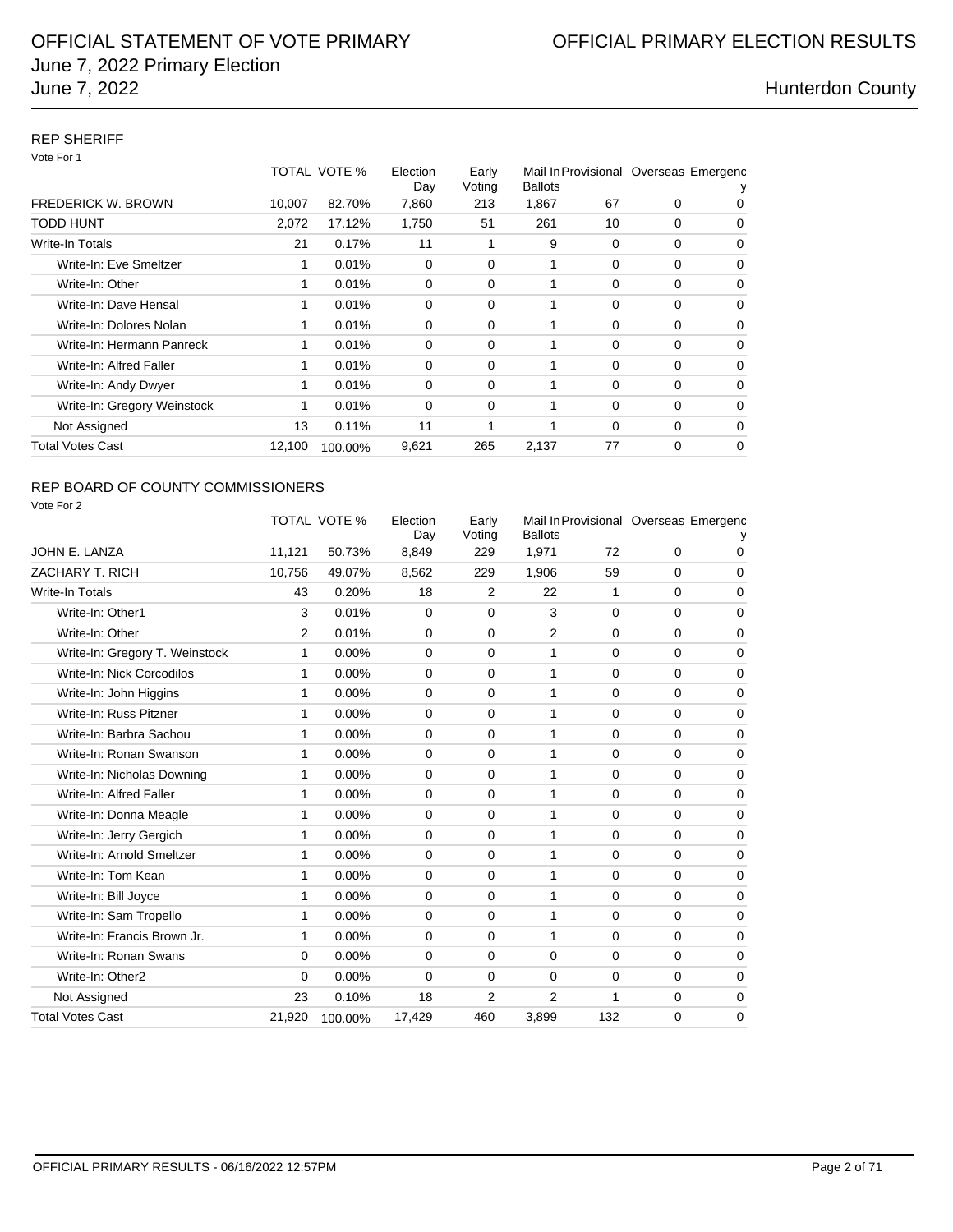### REP TOWNSHIP COMMITTEE Alexandria Township Vote For 1

| VOTE FOR T       |     | TOTAL VOTE %<br>Election<br>Early<br>Voting<br>Day |     |              | <b>Ballots</b> | Mail In Provisional Overseas Emergenc |  |
|------------------|-----|----------------------------------------------------|-----|--------------|----------------|---------------------------------------|--|
| THOMAS HUDANISH  | 474 | 99.79%                                             | 374 | 5            | 94             |                                       |  |
| Write-In Totals  |     | 0.21%                                              |     |              |                |                                       |  |
| Not Assigned     |     | 0.21%                                              |     | 0            |                |                                       |  |
| Total Votes Cast | 475 | 100.00%                                            | 375 | $\mathbf{b}$ | 94             |                                       |  |

### REP TOWNSHIP COMMITTEE Bethlehem Township

| Vote For 1              |     |              |                                                      |   |    |   |                                            |          |  |
|-------------------------|-----|--------------|------------------------------------------------------|---|----|---|--------------------------------------------|----------|--|
|                         |     | TOTAL VOTE % | Election<br>Early<br>Voting<br><b>Ballots</b><br>Day |   |    |   | Mail In Provisional Overseas Emergenc<br>v |          |  |
| ROBERT G. KENNY         | 296 | 56.49%       | 241                                                  | 4 | 50 |   | 0                                          | $\Omega$ |  |
| ARTHUR G. RANDOLPH      | 228 | 43.51%       | 175                                                  | 4 | 47 | 2 | 0                                          | $\Omega$ |  |
| <b>Write-In Totals</b>  | 0   | $0.00\%$     | 0                                                    | 0 | 0  |   | 0                                          | $\Omega$ |  |
| Not Assigned            | 0   | $0.00\%$     | 0                                                    | 0 |    |   | 0                                          | $\Omega$ |  |
| <b>Total Votes Cast</b> | 524 | 100.00%      | 416                                                  | 8 | 97 |   | 0                                          | $\Omega$ |  |

### REP BOROUGH COUNCIL FULL Bloomsbury Borough Vote For 2

|                         |    | TOTAL VOTE % | Election<br>Day | Early<br>Voting | Mail In Provisional Overseas Emergenc<br><b>Ballots</b> |   |   |                |
|-------------------------|----|--------------|-----------------|-----------------|---------------------------------------------------------|---|---|----------------|
| <b>SCOTT McCLYMONT</b>  | 44 | 88.00%       | 34              | 2               | 8                                                       |   | O | $\overline{0}$ |
| NO PETITION FILED       | 0  | $0.00\%$     | 0               | 0               | 0                                                       | 0 | 0 | 0              |
| <b>Write-In Totals</b>  | 6  | 12.00%       | 5               | 0               |                                                         | 0 | 0 | 0              |
| Write-In: Todd D'Angelo | 6  | 12.00%       | 5               | 0               |                                                         | 0 | 0 | $\Omega$       |
| Not Assigned            | 0  | $0.00\%$     | 0               | 0               | 0                                                       | 0 | 0 | $\overline{0}$ |
| <b>Total Votes Cast</b> | 50 | 100.00%      | 39              | 2               | 9                                                       | 0 | 0 | $\Omega$       |

### REP BOROUGH COUNCIL UNEXPIRED Bloomsbury Borough

| Vote For 1              |              |                 |                 |                                                         |  |          |
|-------------------------|--------------|-----------------|-----------------|---------------------------------------------------------|--|----------|
|                         | TOTAL VOTE % | Election<br>Day | Early<br>Voting | Mail In Provisional Overseas Emergenc<br><b>Ballots</b> |  |          |
| NO PETITION FILED       |              |                 | 0               |                                                         |  | $\Omega$ |
| Write-In Totals         |              |                 | 0               |                                                         |  | $\Omega$ |
| Not Assigned            |              | 0               | 0               |                                                         |  | $\Omega$ |
| <b>Total Votes Cast</b> |              |                 | $^{\circ}$      |                                                         |  | $\Omega$ |

### REP MAYOR Califon Borough

Vote For 1

|                         | TOTAL VOTE % | Election<br>Dav | Early<br>Votina | <b>Ballots</b> |  | Mail In Provisional Overseas Emergenc |
|-------------------------|--------------|-----------------|-----------------|----------------|--|---------------------------------------|
| NO PETITION FILED       |              | $0.00\%$        |                 |                |  | 0                                     |
| Write-In Totals         |              | 100.00%         |                 |                |  | 0                                     |
| Not Assigned            |              | 100.00%         |                 |                |  | 0                                     |
| <b>Total Votes Cast</b> |              | 100.00%         |                 |                |  | 0                                     |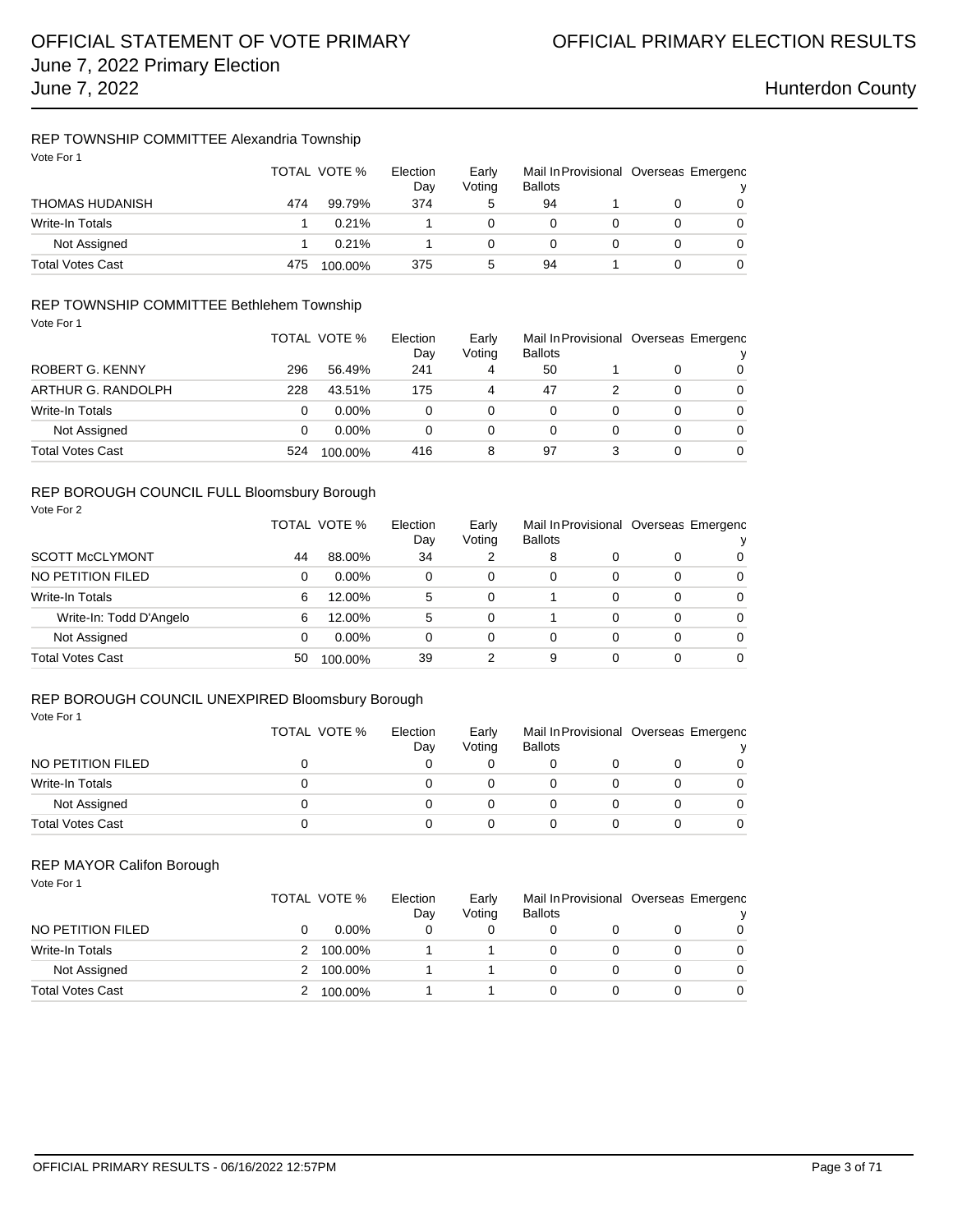## REP BOROUGH COUNCIL Califon Borough

| Vote For 2              |    | TOTAL VOTE % | Election<br>Day | Early<br>Voting | <b>Ballots</b> |   |   | Mail In Provisional Overseas Emergenc<br>ν |
|-------------------------|----|--------------|-----------------|-----------------|----------------|---|---|--------------------------------------------|
| <b>JASON RUGGIERO</b>   | 77 | 98.72%       | 61              | 5               | 9              |   | 0 | 0                                          |
| NO PETITION FILED       | 0  | $0.00\%$     | 0               | 0               | 0              | 0 | 0 | 0                                          |
| Write-In Totals         |    | 1.28%        |                 | 0               | 0              | 0 | 0 | 0                                          |
| Not Assigned            |    | 1.28%        |                 | 0               | 0              | 0 | 0 | 0                                          |
| <b>Total Votes Cast</b> | 78 | 100.00%      | 62              | 5               | 9              |   | 0 | 0                                          |

## REP COMMON COUNCIL FULL Clinton Town

| Vote For 2              |     |              |          |        |                |   |   |                                       |
|-------------------------|-----|--------------|----------|--------|----------------|---|---|---------------------------------------|
|                         |     | TOTAL VOTE % | Election | Early  |                |   |   | Mail In Provisional Overseas Emergenc |
|                         |     |              | Day      | Voting | <b>Ballots</b> |   |   | ν                                     |
| <b>ROSS TRAPHAGEN</b>   | 207 | 51.36%       | 168      | 6      | 32             |   | 0 | $\Omega$                              |
| <b>WILLIAM MISKA</b>    | 195 | 48.39%       | 156      | 6      | 32             |   | 0 | $\Omega$                              |
| Write-In Totals         |     | 0.25%        |          | 0      | 0              | 0 | 0 | $\Omega$                              |
| Not Assigned            |     | 0.25%        |          | 0      | 0              | 0 | 0 | $\Omega$                              |
| <b>Total Votes Cast</b> | 403 | 100.00%      | 325      | 12     | 64             |   | 0 | $\overline{0}$                        |

### REP COMMON COUNCIL UNEXPIRED Clinton Town

| Vote For 1               |     |              |          |        |                |  |   |                                       |
|--------------------------|-----|--------------|----------|--------|----------------|--|---|---------------------------------------|
|                          |     | TOTAL VOTE % | Election | Early  |                |  |   | Mail In Provisional Overseas Emergenc |
|                          |     |              | Day      | Voting | <b>Ballots</b> |  |   | v                                     |
| <b>JENNIFER FROHLICH</b> | 202 | 100.00%      | 163      | 6      | 32             |  | 0 | $\Omega$                              |
| Write-In Totals          |     | $0.00\%$     | 0        |        |                |  | 0 | 0                                     |
| Not Assigned             |     | $0.00\%$     | 0        | 0      |                |  | 0 | $\Omega$                              |
| <b>Total Votes Cast</b>  | 202 | 100.00%      | 163      | 6      | 32             |  | O | 0                                     |

### REP TOWNSHIP COUNCIL Clinton Township

| Vote For 2                 |       |              |                 |                 |                |          |          |                                       |
|----------------------------|-------|--------------|-----------------|-----------------|----------------|----------|----------|---------------------------------------|
|                            |       | TOTAL VOTE % | Election<br>Day | Early<br>Voting | <b>Ballots</b> |          |          | Mail In Provisional Overseas Emergenc |
| <b>AMY SWITLYK</b>         | 1.013 | 49.63%       | 758             | 36              | 214            | 5        | $\Omega$ | 0                                     |
| WILLIAM A. GLASER, JR.     | 1,022 | 50.07%       | 763             | 38              | 215            | 6        | $\Omega$ | $\Omega$                              |
| <b>Write-In Totals</b>     | 6     | 0.29%        | 0               | 0               | 6              | 0        | $\Omega$ | 0                                     |
| Write-In: Don Sherblom     | 1     | 0.05%        | 0               | 0               |                | 0        | $\Omega$ | $\Omega$                              |
| Write-In: David Wells      | 1     | 0.05%        | 0               | 0               |                | 0        | $\Omega$ | 0                                     |
| Write-In: Nick Corcodilos  | 1     | 0.05%        | 0               | 0               |                | 0        | $\Omega$ | $\Omega$                              |
| Write-In: John Higgins     | 1     | 0.05%        | 0               | 0               |                | 0        | 0        | $\Omega$                              |
| Write-In: Bill Honachefsky | 1     | 0.05%        | 0               | $\Omega$        |                | 0        | $\Omega$ | 0                                     |
| Write-In: Ted Bozzi        | 1     | 0.05%        | $\Omega$        | 0               |                | $\Omega$ | $\Omega$ | $\Omega$                              |
| Not Assigned               | 0     | $0.00\%$     | 0               | 0               | $\Omega$       | 0        | $\Omega$ | $\Omega$                              |
| <b>Total Votes Cast</b>    | 2.041 | 100.00%      | 1,521           | 74              | 435            | 11       | 0        | $\Omega$                              |

## REP TOWNSHIP COMMITTEE Delaware Township

| Vote For 1               | TOTAL VOTE % |          | Election<br>Day | Early<br>Voting | <b>Ballots</b> |   | Mail In Provisional Overseas Emergenc<br>ν |   |
|--------------------------|--------------|----------|-----------------|-----------------|----------------|---|--------------------------------------------|---|
| <b>JOSEPH ERIC VOCKE</b> | 420          | 99.76%   | 333             |                 | 78             |   | 0                                          | 0 |
| <b>Write-In Totals</b>   |              | 0.24%    | 0               | 0               |                | 0 | 0                                          | 0 |
| Write-In: Alfred Faller  |              | 0.24%    | 0               | 0               |                | 0 | 0                                          | 0 |
| Not Assigned             | 0            | $0.00\%$ | 0               | 0               | 0              | 0 | 0                                          | 0 |
| <b>Total Votes Cast</b>  | 421          | 100.00%  | 333             |                 | 79             |   | 0                                          | 0 |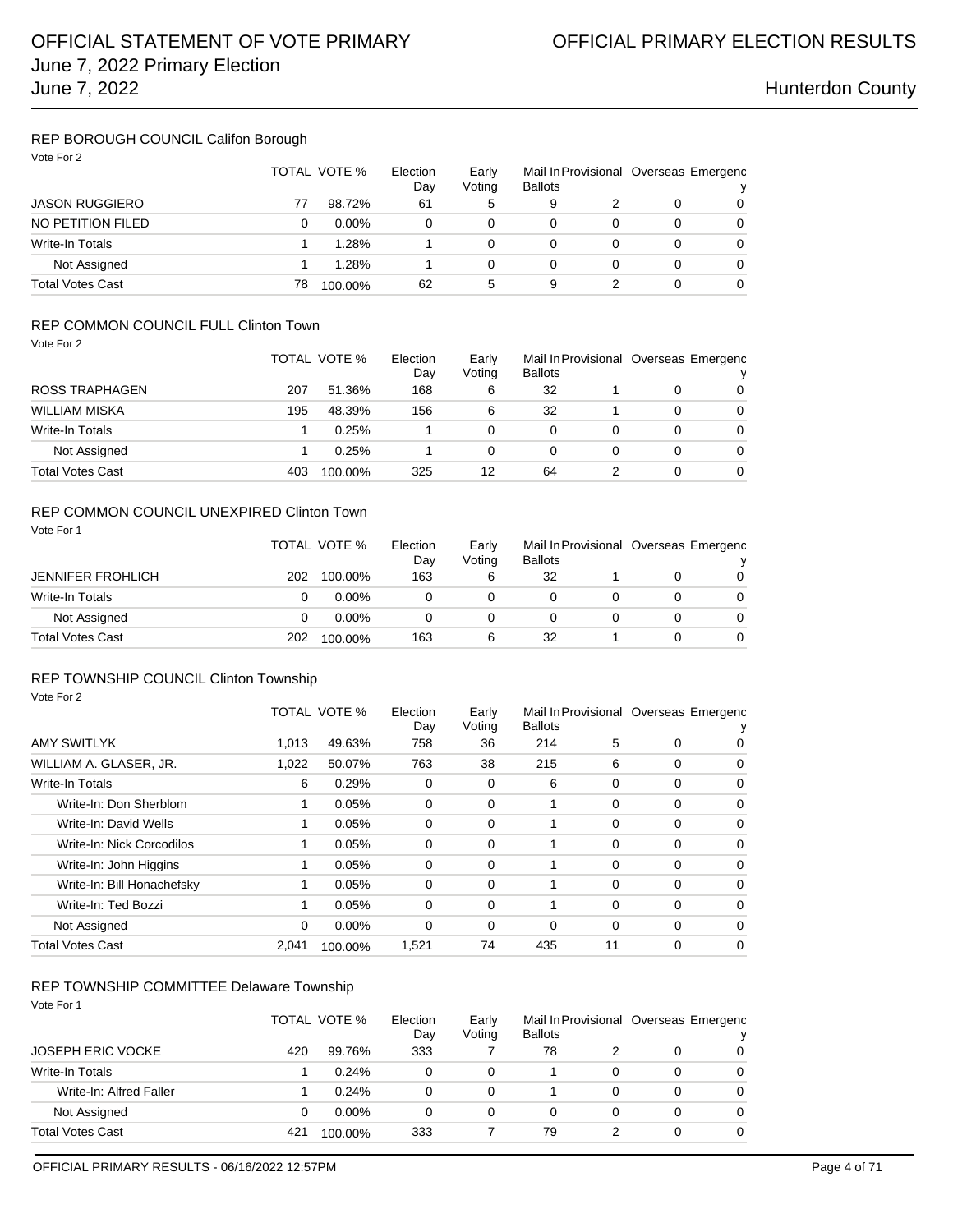### REP TOWNSHIP COMMITTEE East Amwell Township Vote For 2

| VULE FULZ                  |     | TOTAL VOTE % | Election<br>Day | Early<br>Voting | <b>Ballots</b> |          |          | Mail In Provisional Overseas Emergenc |
|----------------------------|-----|--------------|-----------------|-----------------|----------------|----------|----------|---------------------------------------|
| <b>MARK CASTELLANO</b>     | 318 | 50.00%       | 267             | 2               | 49             | 0        | 0        | 0                                     |
| <b>KEVIN OSTRANDER</b>     | 312 | 49.06%       | 263             |                 | 48             | 0        | 0        | $\Omega$                              |
| <b>Write-In Totals</b>     | 6   | 0.94%        | 2               | 0               | 3              |          | $\Omega$ | $\Omega$                              |
| Write-In: Michael Sarno    |     | 0.16%        | 0               | 0               |                | 0        | $\Omega$ | $\Omega$                              |
| Write-In: Joseph Kraiewski |     | 0.16%        | $\Omega$        | 0               |                | $\Omega$ | $\Omega$ | $\Omega$                              |
| Write-In: Barbar Wolfe     |     | 0.16%        | $\Omega$        | $\Omega$        |                | 0        | $\Omega$ | $\Omega$                              |
| Not Assigned               | 3   | 0.47%        | 2               | 0               | $\Omega$       |          | $\Omega$ | $\Omega$                              |
| <b>Total Votes Cast</b>    | 636 | 100.00%      | 532             | 3               | 100            |          | $\Omega$ | $\Omega$                              |

### REP MAYOR Flemington Borough

| Vote For 1              |     |                          |            |                 |                |    |                                       |          |
|-------------------------|-----|--------------------------|------------|-----------------|----------------|----|---------------------------------------|----------|
|                         |     | TOTAL VOTE %<br>Election |            | Early<br>Voting | <b>Ballots</b> |    | Mail In Provisional Overseas Emergenc |          |
| MARCIA A. KARROW        | 240 | 61.86%                   | Dav<br>183 | 6               | 44             |    | 0                                     | 0        |
| <b>ROBERT F. SHORE</b>  |     | 37.89%                   |            |                 |                |    |                                       |          |
|                         | 147 |                          | 132        |                 | 10             | 4  | 0                                     | $\Omega$ |
| Write-In Totals         |     | 0.26%                    |            | 0               | 0              | 0  | 0                                     | $\Omega$ |
| Not Assigned            |     | 0.26%                    |            | 0               | 0              | 0  | 0                                     | $\Omega$ |
| <b>Total Votes Cast</b> | 388 | 100.00%                  | 316        |                 | 54             | 11 | 0                                     | $\Omega$ |

## REP BOROUGH COUNCIL FULL Flemington Borough

| Vote For 2             |     |              |                 |                 |                |    |          |                                       |
|------------------------|-----|--------------|-----------------|-----------------|----------------|----|----------|---------------------------------------|
|                        |     | TOTAL VOTE % | Election<br>Day | Early<br>Voting | <b>Ballots</b> |    |          | Mail In Provisional Overseas Emergenc |
| DONALD ECKEL           | 310 | 50.49%       | 249             | 6               | 45             | 10 | 0        | 0                                     |
| <b>JAMES WEINTRAUB</b> | 300 | 48.86%       | 247             | 5               | 42             | 6  | $\Omega$ | $\Omega$                              |
| <b>Write-In Totals</b> | 4   | 0.65%        | 2               | 0               | 2              | 0  | $\Omega$ | $\Omega$                              |
| Write-In: Todd Cook    | 2   | 0.33%        | $\Omega$        | 0               | 2              | 0  | $\Omega$ | $\Omega$                              |
| Not Assigned           | 2   | 0.33%        | 2               | 0               | 0              | 0  | 0        | $\Omega$                              |
| Total Votes Cast       | 614 | 100.00%      | 498             | 11              | 89             | 16 | 0        | $\Omega$                              |

### REP BOROUGH COUNCIL UNEXPIRED Flemington Borough

| Vote For 1             |     | TOTAL VOTE % | Election<br>Day | Early<br>Voting | <b>Ballots</b> |    | Mail In Provisional Overseas Emergenc<br>v |          |
|------------------------|-----|--------------|-----------------|-----------------|----------------|----|--------------------------------------------|----------|
| <b>MILISSA SWINGLE</b> | 321 | 99.07%       | 262             |                 | 42             | 10 | 0                                          | $\Omega$ |
| Write-In Totals        | 3   | 0.93%        |                 | 0               | 2              | 0  | 0                                          | $\Omega$ |
| Write-In: Todd Cook    | 2   | 0.62%        | 0               | 0               | 2              | 0  | 0                                          | $\Omega$ |
| Not Assigned           |     | 0.31%        |                 | 0               | 0              | 0  | 0                                          | $\Omega$ |
| Total Votes Cast       | 324 | 100.00%      | 263             |                 | 44             | 10 | 0                                          | $\Omega$ |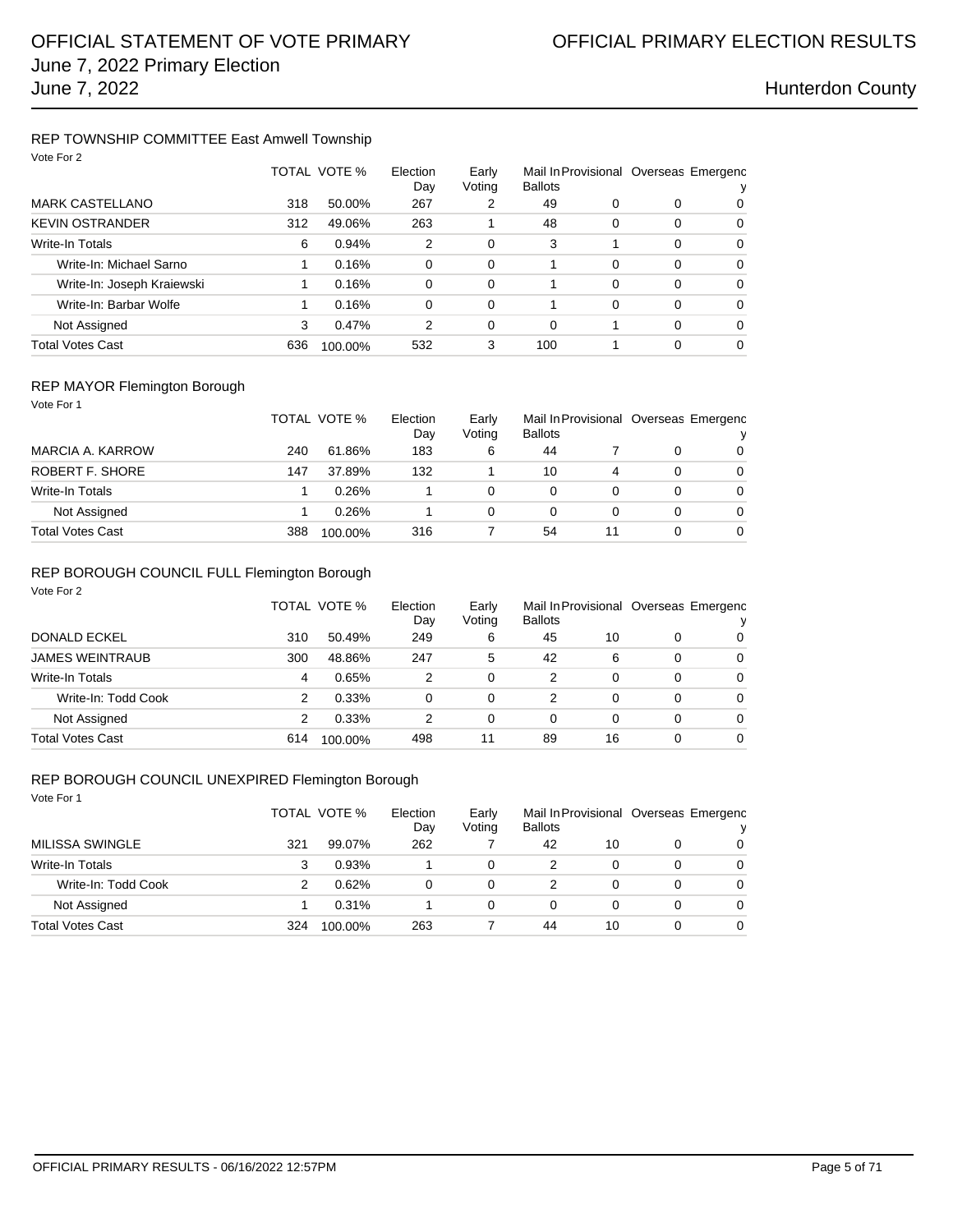### REP TOWNSHIP COMMITTEE Franklin Township Vote For 2

| VOTE FOR 2           |              |         |                 |                 |                |          |          |                                       |
|----------------------|--------------|---------|-----------------|-----------------|----------------|----------|----------|---------------------------------------|
|                      | TOTAL VOTE % |         | Election<br>Day | Early<br>Voting | <b>Ballots</b> |          |          | Mail In Provisional Overseas Emergenc |
| SEBASTIAN DONARUMA   | 340          | 52.96%  | 280             |                 | 51             | 2        | 0        | 0                                     |
| <b>DEANNA SEIPLE</b> | 285          | 44.39%  | 232             | 4               | 48             |          | $\Omega$ | $\Omega$                              |
| Write-In Totals      | 17           | 2.65%   | 15              | 0               | 2              | 0        | $\Omega$ | $\Omega$                              |
| Write-In: Other1     |              | 0.16%   | $\Omega$        | 0               |                | 0        | $\Omega$ | $\Omega$                              |
| Write-In: Other2     |              | 0.16%   | $\Omega$        | 0               |                | $\Omega$ | $\Omega$ | $\Omega$                              |
| Not Assigned         | 15           | 2.34%   | 15              | 0               | 0              | 0        | $\Omega$ | $\Omega$                              |
| Total Votes Cast     | 642          | 100.00% | 527             | 11              | 101            | 3        | $\Omega$ | $\Omega$                              |

### REP COMMON COUNCIL Frenchtown Borough

| Vote For 2 |  |  |
|------------|--|--|
|            |  |  |

|                   | TOTAL VOTE % | Election<br>Day | Early<br>Votina | Mail In Provisional Overseas Emergenc<br><b>Ballots</b> |   |   |
|-------------------|--------------|-----------------|-----------------|---------------------------------------------------------|---|---|
| NO PETITION FILED | $0.00\%$     | 0               | 0               |                                                         | 0 | 0 |
| NO PETITION FILED | $0.00\%$     | 0               | $\Omega$        | 0                                                       | 0 | 0 |
| Write-In Totals   | 100.00%      |                 | 0               | 0                                                       | 0 | 0 |
| Not Assigned      | 100.00%      |                 | 0               | 0                                                       | 0 | 0 |
| Total Votes Cast  | 100.00%      |                 | 0               |                                                         | 0 | 0 |
|                   |              |                 |                 |                                                         |   |   |

## REP BOROUGH COUNCIL Glen Gardner Borough

| Vote For 2               | TOTAL VOTE % |         | Election<br>Day | Early<br>Voting | <b>Ballots</b> |   | Mail In Provisional Overseas Emergenc<br>v |          |
|--------------------------|--------------|---------|-----------------|-----------------|----------------|---|--------------------------------------------|----------|
| <b>JIM AYOTTE</b>        | 107          | 50.00%  | 95              | 2               | 10             |   | 0                                          | $\Omega$ |
| <b>JASON HOLLENSTEIN</b> | 105          | 49.07%  | 91              | 2               | 12             |   | 0                                          | $\Omega$ |
| <b>Write-In Totals</b>   | 2            | 0.93%   | 2               | 0               | 0              | 0 | 0                                          | $\Omega$ |
| Not Assigned             | 2            | 0.93%   | 2               | 0               | 0              | 0 | 0                                          | $\Omega$ |
| <b>Total Votes Cast</b>  | 214          | 100.00% | 188             | 4               | 22             |   | 0                                          | $\Omega$ |

## REP BOROUGH COUNCIL Hampton Borough

| .          |  | ------ |  |
|------------|--|--------|--|
| Vote For 2 |  |        |  |

|                          |     | TOTAL VOTE % | Election<br>Day | Early<br>Voting | Mail In Provisional Overseas Emergenc<br><b>Ballots</b> |          |   | v        |
|--------------------------|-----|--------------|-----------------|-----------------|---------------------------------------------------------|----------|---|----------|
| JOHN F. DRUMMOND         | 80  | 50.00%       | 71              |                 | 8                                                       |          | 0 | 0        |
| CARROLL L. SWENSON       | 78  | 48.75%       | 71              |                 | 6                                                       | $\Omega$ | 0 | $\Omega$ |
| Write-In Totals          | 2   | 1.25%        | 0               | 0               | 2                                                       | 0        | 0 | 0        |
| Write-In: Robert Hoffman | 2   | 1.25%        | 0               | 0               | 2                                                       | 0        | 0 | 0        |
| Not Assigned             | 0   | $0.00\%$     | 0               | 0               | 0                                                       | 0        | 0 | 0        |
| <b>Total Votes Cast</b>  | 160 | 100.00%      | 142             | 2               | 16                                                      | 0        | 0 | 0        |

### REP MAYOR High Bridge Borough

| Vote For 1              |     | TOTAL VOTE % | Election<br>Day | Early<br>Voting | <b>Ballots</b> |   |   | Mail In Provisional Overseas Emergenc<br>v |
|-------------------------|-----|--------------|-----------------|-----------------|----------------|---|---|--------------------------------------------|
| <b>DOUGLAS WALKER</b>   | 230 | 58.38%       | 181             | 14              | 32             |   | 0 | $\Omega$                                   |
| <b>STEPHEN STRANGE</b>  | 163 | 41.37%       | 145             | 6               | 11             |   | 0 | $\Omega$                                   |
| <b>Write-In Totals</b>  |     | 0.25%        |                 | 0               | 0              | 0 | 0 | $\Omega$                                   |
| Not Assigned            |     | 0.25%        |                 | 0               | 0              |   | 0 | $\Omega$                                   |
| <b>Total Votes Cast</b> | 394 | 100.00%      | 327             | 20              | 43             | 4 | 0 | $\Omega$                                   |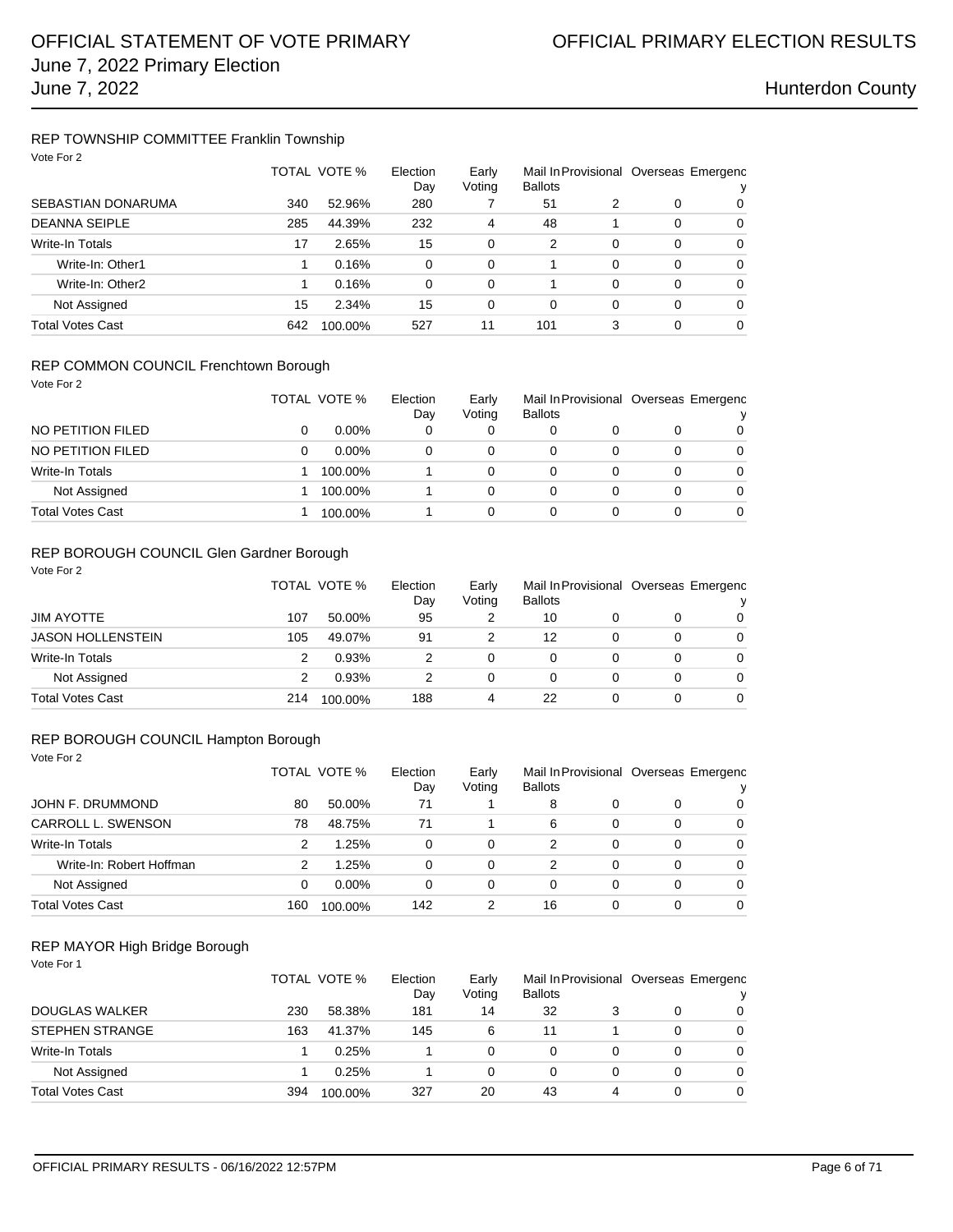## REP BOROUGH COUNCIL FULL High Bridge Borough

| Vote For 2              |     | TOTAL VOTE % | Election<br>Day | Early<br>Voting | <b>Ballots</b> |   |   | Mail In Provisional Overseas Emergenc<br>v |
|-------------------------|-----|--------------|-----------------|-----------------|----------------|---|---|--------------------------------------------|
| <b>COLLEEN HANN</b>     | 333 | 48.76%       | 277             | 14              | 40             |   | 0 | $\Omega$                                   |
| <b>NICOLE LONGO</b>     | 344 | 50.37%       | 289             | 14              | 39             |   | 0 | $\Omega$                                   |
| <b>Write-In Totals</b>  | 6   | 0.88%        | 4               |                 | 0              |   | 0 | $\Omega$                                   |
| Not Assigned            | 6   | 0.88%        | 4               |                 | 0              |   | 0 | $\Omega$                                   |
| <b>Total Votes Cast</b> | 683 | 100.00%      | 570             | 30              | 79             | 4 | 0 | $\Omega$                                   |

### REP BOROUGH COUNCIL UNEXPIRED High Bridge Borough

Vote For 1

|                         |     | TOTAL VOTE % | Election<br>Day | Early<br>Voting | <b>Ballots</b> |   |          | Mail In Provisional Overseas Emergenc |
|-------------------------|-----|--------------|-----------------|-----------------|----------------|---|----------|---------------------------------------|
| <b>EDWIN HAVENS</b>     | 337 | 98.83%       | 281             | 15              | 39             |   | $\Omega$ | 0                                     |
| Write-In Totals         | 4   | 1.17%        |                 |                 |                | 0 | 0        | $\Omega$                              |
| Write-In: John Musnuff  |     | 0.29%        | 0               | 0               |                | 0 | 0        | 0                                     |
| Not Assigned            |     | 0.88%        | 2               |                 | 0              | 0 | 0        | $\Omega$                              |
| <b>Total Votes Cast</b> | 341 | 100.00%      | 283             | 16              | 40             |   | 0        | 0                                     |

### REP TOWNSHIP COMMITTEE FULL Holland Township

| Vote For 2              |     | TOTAL VOTE % | Election<br>Day | Early<br>Voting | Mail In Provisional Overseas Emergenc<br><b>Ballots</b> |          |   | v        |
|-------------------------|-----|--------------|-----------------|-----------------|---------------------------------------------------------|----------|---|----------|
| ROBERT H. THURGARLAND   | 453 | 49.94%       | 370             | 4               | 75                                                      | 4        | 0 | $\Omega$ |
| <b>SCOTT M. WILHELM</b> | 453 | 49.94%       | 372             | 4               | 73                                                      | 4        | 0 | $\Omega$ |
| Write-In Totals         |     | $0.11\%$     |                 | 0               | 0                                                       | $\Omega$ | 0 | $\Omega$ |
| Not Assigned            |     | 0.11%        |                 | 0               | 0                                                       | 0        | 0 | $\Omega$ |
| <b>Total Votes Cast</b> | 907 | 100.00%      | 743             | 8               | 148                                                     | 8        | 0 | $\Omega$ |

### REP TOWNSHIP COMMITTEE UNEXPIRED Holland Township Vote For 1

|                         |     | TOTAL VOTE %<br>Election |     | Early<br>Votina | <b>Ballots</b> |  | Mail In Provisional Overseas Emergenc |          |
|-------------------------|-----|--------------------------|-----|-----------------|----------------|--|---------------------------------------|----------|
| DUANE C. YOUNG          | 452 | 100.00%                  | 369 |                 | 75             |  |                                       | 0        |
| Write-In Totals         |     | $0.00\%$                 |     | 0               |                |  |                                       | 0        |
| Not Assigned            |     | $0.00\%$                 |     | 0               |                |  |                                       | $\Omega$ |
| <b>Total Votes Cast</b> | 452 | 100.00%                  | 369 |                 | 75             |  |                                       | $\Omega$ |

### REP TOWNSHIP COMMITTEE Kingwood Township

Vote For 1

|                        |     | TOTAL VOTE % | Election<br>Day | Early<br>Voting | Mail In Provisional Overseas Emergenc<br><b>Ballots</b> |   |   |          |
|------------------------|-----|--------------|-----------------|-----------------|---------------------------------------------------------|---|---|----------|
| LANCE RIGGIO           | 283 | 51.27%       | 248             | 5               | 29                                                      |   | 0 | 0        |
| THOMAS CIACCIARELLI    | 268 | 48.55%       | 225             | 4               | 37                                                      |   | 0 | 0        |
| Write-In Totals        |     | 0.18%        | 0               | $\Omega$        |                                                         | 0 | 0 | $\Omega$ |
| Write-In: Russ Pitzner |     | 0.18%        | $\Omega$        | 0               |                                                         | 0 | 0 | $\Omega$ |
| Not Assigned           | 0   | $0.00\%$     | 0               | 0               | 0                                                       | 0 | 0 | $\Omega$ |
| Total Votes Cast       | 552 | 100.00%      | 473             | 9               | 67                                                      |   | 0 | 0        |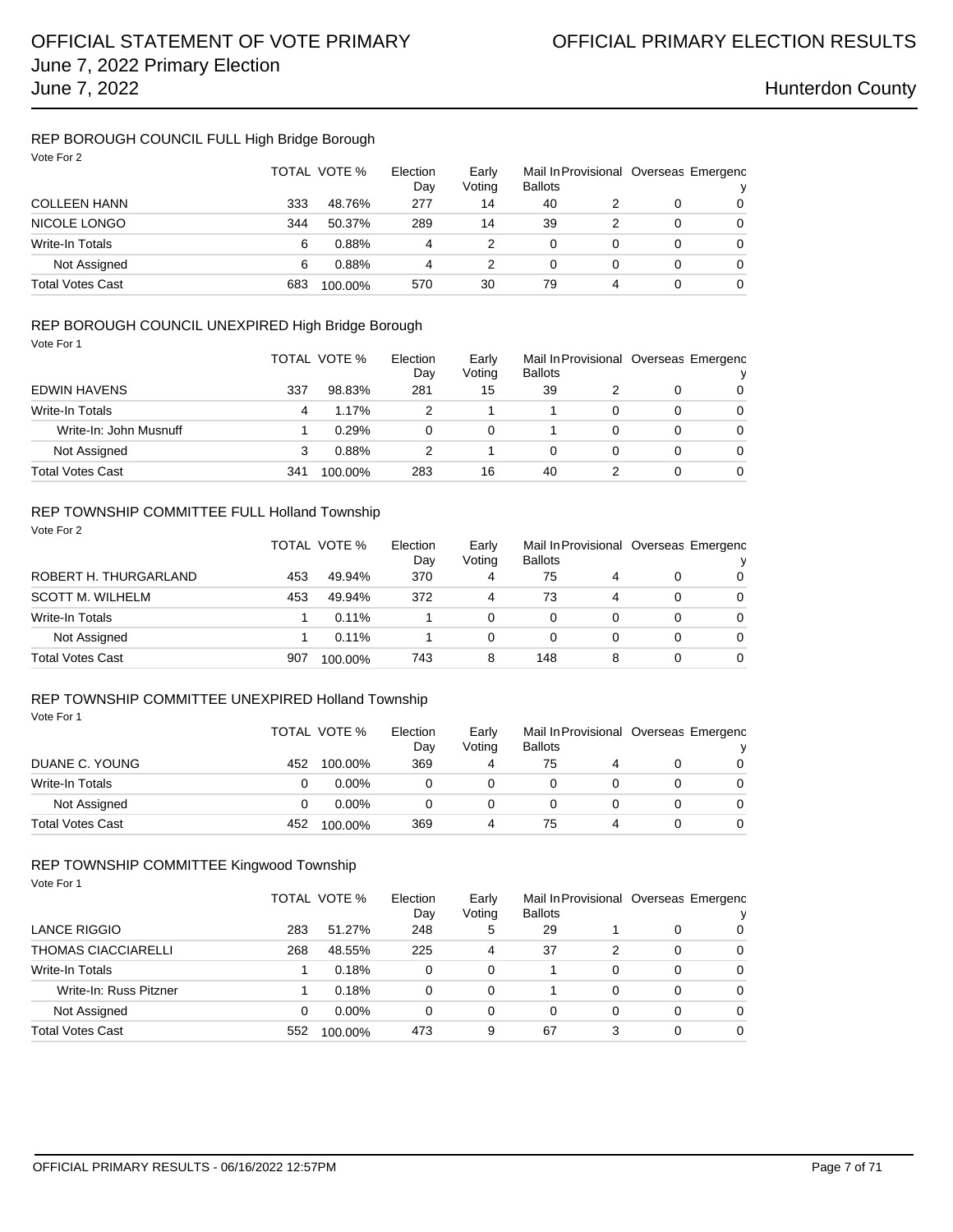## REP CITY COUNCIL Lambertville City

| Vote For 2 |  |  |
|------------|--|--|
|------------|--|--|

|                        |    | TOTAL VOTE % | Election<br>Dav | Early<br>Voting | Mail In Provisional Overseas Emergenc<br><b>Ballots</b> |   |   |   |
|------------------------|----|--------------|-----------------|-----------------|---------------------------------------------------------|---|---|---|
| NO PETITION FILED      | 0  | $0.00\%$     | 0               | 0               | 0                                                       | 0 | 0 | 0 |
| NO PETITION FILED      | 0  | $0.00\%$     | $\Omega$        | $\Omega$        | 0                                                       | 0 | 0 | 0 |
| <b>Write-In Totals</b> | 5. | 100.00%      | 3               | $\Omega$        | 2                                                       | 0 | 0 | 0 |
| Write-In: Other2       |    | 20.00%       | 0               | $\Omega$        |                                                         | 0 | 0 | 0 |
| Write-In: Other1       |    | 20.00%       | 0               | $\Omega$        |                                                         | 0 | 0 | 0 |
| Not Assigned           | 3  | 60.00%       | 3               | $\Omega$        | 0                                                       | 0 | 0 | 0 |
| Total Votes Cast       | 5  | 100.00%      | 3               | 0               | 2                                                       |   | 0 | 0 |

### REP MAYOR Lebanon Borough

| Vote For 1       |     |              |                 |                 |                                                         |   |   |          |
|------------------|-----|--------------|-----------------|-----------------|---------------------------------------------------------|---|---|----------|
|                  |     | TOTAL VOTE % | Election<br>Day | Early<br>Voting | Mail In Provisional Overseas Emergenc<br><b>Ballots</b> |   |   | ν        |
|                  |     |              |                 |                 |                                                         |   |   |          |
| JAMES PITTINGER  | 135 | 73.77%       | 112             |                 | 21                                                      |   | 0 | 0        |
| MARY B. LOGAN    | 48  | 26.23%       | 44              | 0               | 4                                                       | 0 | 0 | 0        |
| Write-In Totals  |     | $0.00\%$     | 0               | 0               | 0                                                       | 0 | 0 | 0        |
| Not Assigned     |     | $0.00\%$     | 0               | 0               | 0                                                       |   | 0 | 0        |
| Total Votes Cast | 183 | 100.00%      | 156             |                 | 25                                                      |   | 0 | $\Omega$ |

## REP BOROUGH COUNCIL Lebanon Borough

| Vote For 2                 |     |              |                 |                 |                |   |                                            |          |
|----------------------------|-----|--------------|-----------------|-----------------|----------------|---|--------------------------------------------|----------|
|                            |     | TOTAL VOTE % | Election<br>Day | Early<br>Voting | <b>Ballots</b> |   | Mail In Provisional Overseas Emergenc<br>v |          |
| <b>GREGORY F. CRAWFORD</b> | 170 | 52.31%       | 144             |                 | 23             |   | 0                                          | $\Omega$ |
| <b>JOE CORTESE</b>         | 155 | 47.69%       | 130             |                 | 22             |   | 0                                          | $\Omega$ |
| <b>Write-In Totals</b>     | 0   | $0.00\%$     | 0               | 0               | 0              | 0 | 0                                          | 0        |
| Not Assigned               | 0   | $0.00\%$     | 0               | 0               | 0              | 0 | 0                                          | $\Omega$ |
| <b>Total Votes Cast</b>    | 325 | 100.00%      | 274             | 2               | 45             | 4 | 0                                          | $\Omega$ |

## REP TOWNSHIP COMMITTEE Lebanon Township

Vote For 2

|                            |                | TOTAL VOTE % | Election<br>Day | Early<br>Voting | <b>Ballots</b> |          |          | Mail In Provisional Overseas Emergenc |
|----------------------------|----------------|--------------|-----------------|-----------------|----------------|----------|----------|---------------------------------------|
| <b>BEVERLY KOEHLER</b>     | 660            | 48.35%       | 538             | 21              | 99             | 2        | 0        | 0                                     |
| <b>BRIAN K. WUNDER</b>     | 659            | 48.28%       | 549             | 20              | 88             | 2        | 0        | 0                                     |
| Write-In Totals            | 46             | 3.37%        | 21              | 7               | 18             | $\Omega$ | $\Omega$ | $\mathbf 0$                           |
| Write-In: Guy Wilson       | 6              | 0.44%        | 0               | 0               | 6              | 0        | 0        | 0                                     |
| Write-In: Sharon Petzinger | 5              | 0.37%        | 0               | $\Omega$        | 5              | 0        | $\Omega$ | $\mathbf 0$                           |
| Write-In: Other1           | $\overline{2}$ | 0.15%        | $\mathbf 0$     | 0               | 2              | 0        | $\Omega$ | 0                                     |
| Write-In: Bob Danhauser    | 1              | 0.07%        | $\mathbf 0$     | 0               | 1              | $\Omega$ | 0        | $\mathbf 0$                           |
| Write-In: Shanon Laiu      | 1              | 0.07%        | 0               | $\Omega$        | 1              | $\Omega$ | 0        | 0                                     |
| Write-In: David Nell       | 1              | 0.07%        | 0               | 0               |                | $\Omega$ | 0        | $\mathbf 0$                           |
| Write-In: Other2           | 1              | 0.07%        | $\Omega$        | $\Omega$        | 1              | $\Omega$ | 0        | $\Omega$                              |
| Write-In: Abe Abuchowski   | 1              | 0.07%        | $\Omega$        | 0               |                | 0        | $\Omega$ | $\mathbf 0$                           |
| Not Assigned               | 28             | 2.05%        | 21              | 7               | $\Omega$       | $\Omega$ | $\Omega$ | $\Omega$                              |
| <b>Total Votes Cast</b>    | 1,365          | 100.00%      | 1,108           | 48              | 205            | 4        | 0        | 0                                     |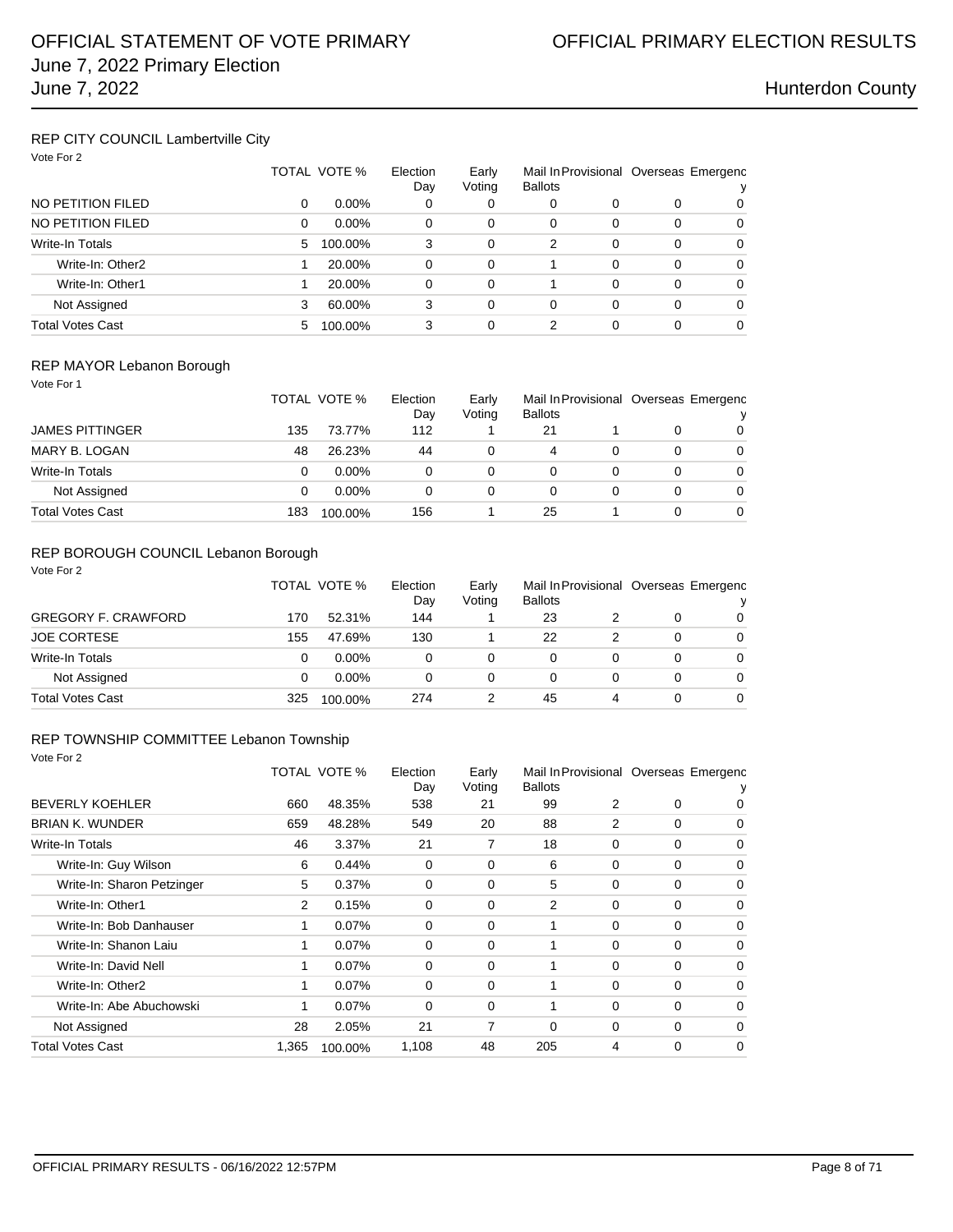### REP BOROUGH COUNCIL Milford Borough Vote For 2

| VULE FUI Z              |     | TOTAL VOTE % | Election<br>Day | Early<br>Voting | Mail In Provisional Overseas Emergenc<br><b>Ballots</b> |   |   |   |
|-------------------------|-----|--------------|-----------------|-----------------|---------------------------------------------------------|---|---|---|
| <b>NORALIE LaFEVRE</b>  | 97  | 95.10%       | 82              |                 | 15                                                      |   | 0 | 0 |
| NO PETITION FILED       | 0   | $0.00\%$     | 0               | 0               | 0                                                       | 0 | 0 | 0 |
| Write-In Totals         | 5   | 4.90%        | 4               | $\Omega$        |                                                         | 0 | 0 | 0 |
| Write-In: Ron Rehl      | 5   | 4.90%        | 4               | $\Omega$        |                                                         | 0 | 0 | 0 |
| Not Assigned            | 0   | $0.00\%$     | 0               | 0               | 0                                                       |   | 0 | 0 |
| <b>Total Votes Cast</b> | 102 | 100.00%      | 86              |                 | 16                                                      |   | 0 | 0 |

### REP TOWNSHIP COMMITTEE Raritan Township

| Vote For 1 |  |
|------------|--|
|            |  |

|                           |       | TOTAL VOTE % | Election<br>Day | Early<br>Voting | Mail In Provisional Overseas Emergenc<br><b>Ballots</b> |          |   | v        |
|---------------------------|-------|--------------|-----------------|-----------------|---------------------------------------------------------|----------|---|----------|
| SCOTT R. MacDade          | 1.739 | 99.71%       | 1,318           | 39              | 374                                                     | 8        | 0 | 0        |
| Write-In Totals           | 5     | 0.29%        | 2               | 0               | 3                                                       | 0        | 0 | $\Omega$ |
| Write-In: Barbara Sachau  |       | 0.06%        | 0               | 0               |                                                         | 0        | 0 | $\Omega$ |
| Write-In: Paulo Resende   |       | 0.06%        | 0               | $\Omega$        |                                                         | 0        | 0 | $\Omega$ |
| Write-In: Frank Aprozzese |       | 0.06%        | 0               | 0               |                                                         | $\Omega$ | 0 | $\Omega$ |
| Not Assigned              | 2     | $0.11\%$     | 2               | 0               | 0                                                       | 0        | 0 | $\Omega$ |
| Total Votes Cast          | 1.744 | 100.00%      | 1,320           | 39              | 377                                                     | 8        | 0 | $\Omega$ |

## REP TOWNSHIP COMMITTEE Readington Township

| Vote For 1                     |       |              |                 |                 |                |          |          |                                            |
|--------------------------------|-------|--------------|-----------------|-----------------|----------------|----------|----------|--------------------------------------------|
|                                |       | TOTAL VOTE % | Election<br>Day | Early<br>Voting | <b>Ballots</b> |          |          | Mail In Provisional Overseas Emergenc<br>ν |
| <b>BETTY ANN FORT</b>          | 777   | 32.94%       | 548             | 21              | 199            | 9        | 0        | 0                                          |
| <b>VINCENT PANICO</b>          | 1.578 | 66.89%       | 1,351           | 17              | 198            | 12       | 0        | 0                                          |
| <b>Write-In Totals</b>         | 4     | 0.17%        |                 | 0               | 3              | $\Omega$ | 0        | $\Omega$                                   |
| Write-In: Scott Scammell III   |       | 0.04%        | 0               | $\Omega$        |                | $\Omega$ | $\Omega$ | $\Omega$                                   |
| Write-In: Trevor Izzo          |       | 0.04%        | 0               | $\Omega$        |                | $\Omega$ | 0        | 0                                          |
| Write-In: Gregory T. Weinstock |       | 0.04%        | 0               | $\Omega$        |                | $\Omega$ | 0        | $\Omega$                                   |
| Not Assigned                   |       | 0.04%        |                 | 0               | $\Omega$       | $\Omega$ | $\Omega$ | $\Omega$                                   |
| <b>Total Votes Cast</b>        | 2.359 | 100.00%      | 1,900           | 38              | 400            | 21       | 0        | 0                                          |

### REP MAYOR Stockton Borough

| Vote For 1              |   |              |                 |                 |                                                         |   |   |          |
|-------------------------|---|--------------|-----------------|-----------------|---------------------------------------------------------|---|---|----------|
|                         |   | TOTAL VOTE % | Election<br>Day | Early<br>Voting | Mail In Provisional Overseas Emergenc<br><b>Ballots</b> |   |   | v        |
| NO PETITION FILED       | 0 | $0.00\%$     | 0               | 0               | 0                                                       | 0 | 0 | 0        |
| <b>Write-In Totals</b>  | 2 | 100.00%      | 0               | $\Omega$        | 2                                                       | 0 | 0 | $\Omega$ |
| Write-In: Jerry Moowau  |   | 50.00%       | 0               | $\Omega$        |                                                         | 0 | 0 | 0        |
| Write-In: Aaron Lipsen  |   | 50.00%       | 0               | $\Omega$        |                                                         | 0 | 0 | 0        |
| Not Assigned            | 0 | $0.00\%$     | 0               | 0               | 0                                                       | 0 | 0 | $\Omega$ |
| <b>Total Votes Cast</b> |   | 100.00%      | 0               | 0               | 2                                                       | 0 | 0 | $\Omega$ |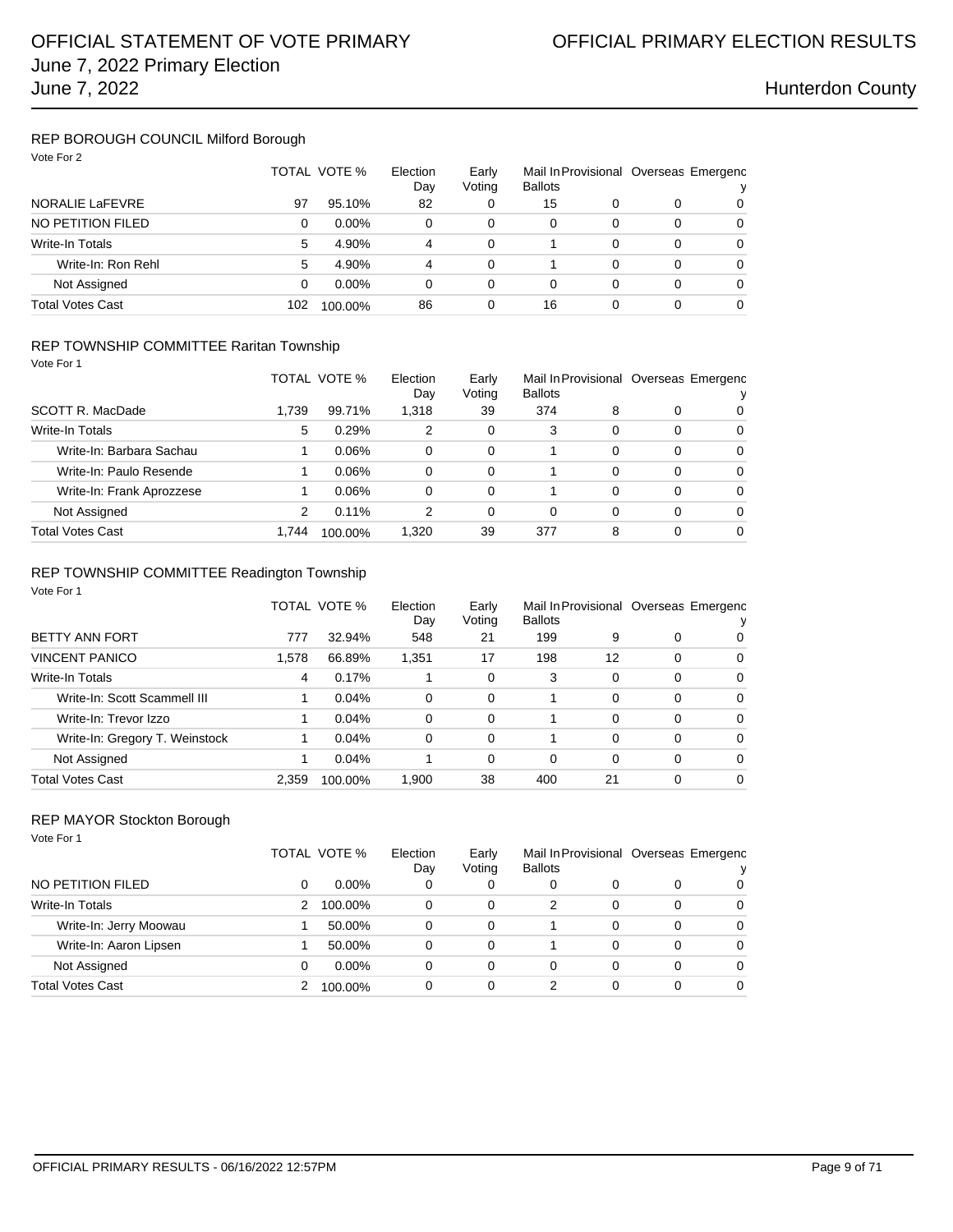### REP COMMON COUNCIL Stockton Borough Vote For 2

| VOTE FOR 2              |    | TOTAL VOTE % | Election<br>Early<br>Voting<br>Day |          | <b>Ballots</b> |          | Mail In Provisional Overseas Emergenc<br>v |          |
|-------------------------|----|--------------|------------------------------------|----------|----------------|----------|--------------------------------------------|----------|
| DONALD VANDEGRIFT       | 26 | 96.30%       | 20                                 | 0        | 6              | 0        | 0                                          | 0        |
| NO PETITION FILED       | 0  | $0.00\%$     | 0                                  | 0        | $\Omega$       | $\Omega$ | 0                                          | 0        |
| Write-In Totals         |    | 3.70%        | 0                                  | 0        |                | 0        | 0                                          | $\Omega$ |
| Write-In: Jerry Moowal  |    | 3.70%        | 0                                  | 0        |                | 0        | 0                                          | 0        |
| Not Assigned            | 0  | $0.00\%$     | 0                                  | $\Omega$ | $\Omega$       | 0        | 0                                          | $\Omega$ |
| <b>Total Votes Cast</b> | 27 | 100.00%      | 20                                 | 0        |                | 0        |                                            | 0        |

### REP TOWNSHIP COMMITTEE Tewksbury Township

Vote For 2

|                      |       | TOTAL VOTE % | Election<br>Dav | Early<br>Voting | <b>Ballots</b> |    |   | Mail In Provisional Overseas Emergenc<br>v |
|----------------------|-------|--------------|-----------------|-----------------|----------------|----|---|--------------------------------------------|
| WILLIAM VOYCE        | 607   | 43.86%       | 491             | 10              | 101            | 5  | 0 | $\Omega$                                   |
| ANDREA B. MARANCA    | 540   | 39.02%       | 434             | 6               | 97             | 3  | 0 | $\Omega$                                   |
| ROBERT E. BECKER III | 231   | 16.69%       | 181             | 4               | 44             |    | 0 | $\Omega$                                   |
| Write-In Totals      | 6     | 0.43%        | 6               | 0               | 0              |    | 0 | $\Omega$                                   |
| Not Assigned         | 6     | 0.43%        | 6               | 0               | 0              |    | 0 | $\Omega$                                   |
| Total Votes Cast     | 1.384 | 100.00%      | 1,112           | 20              | 242            | 10 | 0 | $\Omega$                                   |

## REP TOWNSHIP COMMITTEE Union Township

| Vote For 1              |     | TOTAL VOTE % | Election<br>Day | Early<br>Voting | <b>Ballots</b> |   |   | Mail In Provisional Overseas Emergenc<br>ν |
|-------------------------|-----|--------------|-----------------|-----------------|----------------|---|---|--------------------------------------------|
| <b>PAGE STIGER</b>      | 398 | 98.51%       | 314             | 8               | 75             |   | 0 | 0                                          |
| Write-In Totals         | 6   | 1.49%        | 5               | 0               |                | 0 | 0 | $\Omega$                                   |
| Write-In: Daniel Dix    |     | 0.25%        | 0               | 0               |                | 0 | 0 | $\Omega$                                   |
| Not Assigned            | 5   | 1.24%        | 5               | 0               | 0              | 0 | 0 | $\Omega$                                   |
| <b>Total Votes Cast</b> | 404 | 100.00%      | 319             | 8               | 76             |   | 0 | $\Omega$                                   |

### REP TOWNSHIP COMMITTEE West Amwell Township

Vote For 2

|                         |     | TOTAL VOTE % | Election<br>Day | Early<br>Voting | <b>Ballots</b> |   |   | Mail In Provisional Overseas Emergenc<br>ν |
|-------------------------|-----|--------------|-----------------|-----------------|----------------|---|---|--------------------------------------------|
| <b>JAMES CALLY</b>      | 213 | 45.42%       | 163             | 8               | 41             |   | 0 | 0                                          |
| DAVID A. PASQUALE       | 212 | 45.20%       | 162             |                 | 42             |   | 0 | 0                                          |
| Write-In Totals         | 44  | 9.38%        | 41              | 0               | 3              | 0 | 0 | 0                                          |
| Write-In: Other1        | 2   | 0.43%        | 0               | 0               | 2              | 0 | 0 | $\mathbf 0$                                |
| Write-In: Other2        |     | 0.21%        | 0               | $\Omega$        |                | 0 | 0 | 0                                          |
| Not Assigned            | 41  | 8.74%        | 41              | 0               | 0              | 0 | 0 | $\mathbf 0$                                |
| <b>Total Votes Cast</b> | 469 | 100.00%      | 366             | 15              | 86             | 2 | 0 | $\Omega$                                   |

## REP COUNTY COMMITTEE Alexandria District 1

Vote For 2

|                         |     | TOTAL VOTE % | Election<br>Day | Early<br>Voting | Mail In Provisional Overseas Emergenc<br><b>Ballots</b> |   |   |
|-------------------------|-----|--------------|-----------------|-----------------|---------------------------------------------------------|---|---|
| <b>KENNETH CARLSON</b>  | 118 | 51.30%       | 93              |                 | 22                                                      |   | 0 |
| LISA CARLSON            | 112 | 48.70%       | 88              | 3               | 21                                                      |   | 0 |
| Write-In Totals         | 0   | $0.00\%$     | 0               | 0               | 0                                                       | 0 | 0 |
| Not Assigned            | 0   | $0.00\%$     | 0               | $\Omega$        | 0                                                       |   | 0 |
| <b>Total Votes Cast</b> | 230 | 100.00%      | 181             | 5               | 43                                                      | 0 | 0 |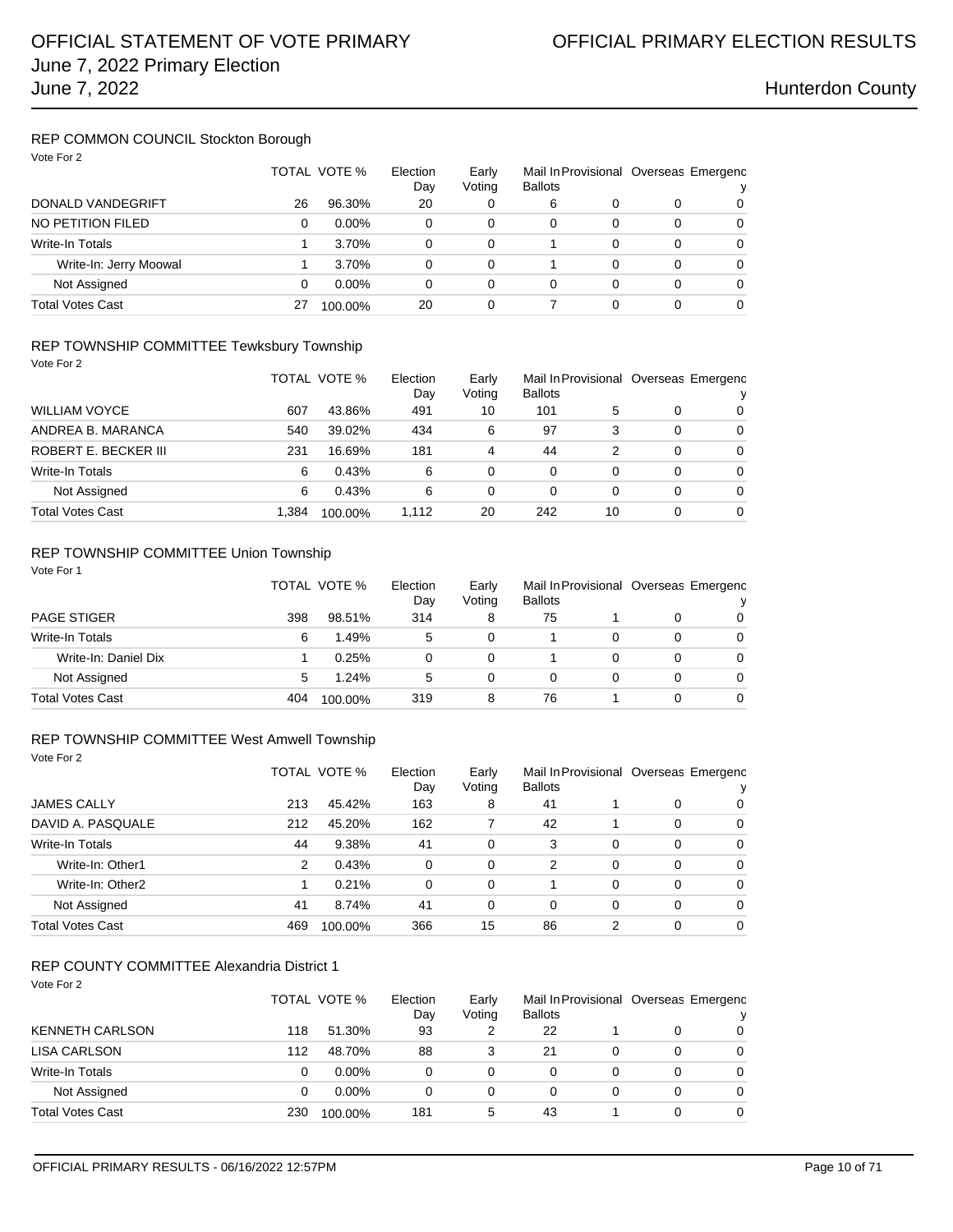## REP COUNTY COMMITTEE Alexandria District 2

| Vote For 2              |     | TOTAL VOTE % | Election<br>Day | Early<br>Voting | Mail In Provisional Overseas Emergenc<br><b>Ballots</b> |   |   | v |
|-------------------------|-----|--------------|-----------------|-----------------|---------------------------------------------------------|---|---|---|
| ROBERT MORTARA          | 127 | 50.20%       | 104             | 3               | 18                                                      |   | 0 | 0 |
| <b>MARJORIE MORTARA</b> | 124 | 49.01%       | 101             | 3               | 18                                                      |   | 0 | 0 |
| <b>Write-In Totals</b>  | 2   | 0.79%        | 2               |                 | 0                                                       |   | 0 | 0 |
| Not Assigned            | 2   | 0.79%        | 2               | 0               | 0                                                       | 0 | 0 | 0 |
| <b>Total Votes Cast</b> | 253 | 100.00%      | 207             | 6               | 36                                                      | 4 | 0 | 0 |

### REP COUNTY COMMITTEE Alexandria District 3 Vote For 2

| 1000 I UI 4             |     | TOTAL VOTE % | Election<br>Day | Early<br>Voting | <b>Ballots</b> |   | Mail In Provisional Overseas Emergenc<br>v |
|-------------------------|-----|--------------|-----------------|-----------------|----------------|---|--------------------------------------------|
| <b>KEITH KISKEL</b>     | 122 | 51.26%       | 93              |                 | 28             |   | $\Omega$                                   |
| LINDA STAMPOULOS        | 116 | 48.74%       | 90              |                 | 25             | 0 | $\Omega$                                   |
| Write-In Totals         | 0   | $0.00\%$     | 0               |                 |                | 0 | $\Omega$                                   |
| Not Assigned            | 0   | $0.00\%$     | 0               | 0               |                | 0 | $\Omega$                                   |
| <b>Total Votes Cast</b> | 238 | 100.00%      | 183             |                 | 53             | 0 | $\Omega$                                   |

### REP COUNTY COMMITTEE Alexandria District 4

| Vote For 2              |     | TOTAL VOTE % | Election<br>Day | Early<br>Voting | <b>Ballots</b> |   |   | Mail In Provisional Overseas Emergenc<br>v |
|-------------------------|-----|--------------|-----------------|-----------------|----------------|---|---|--------------------------------------------|
| FLOYD EVANS JR.         | 120 | 51.95%       | 90              | 0               | 29             |   | 0 | $\Omega$                                   |
| WARREN F. SEARLES, JR.  | 111 | 48.05%       | 87              | 0               | 24             | 0 | 0 | $\Omega$                                   |
| Write-In Totals         | 0   | $0.00\%$     | 0               | 0               | 0              | 0 | 0 | $\Omega$                                   |
| Not Assigned            | 0   | $0.00\%$     | 0               | 0               | 0              | 0 | 0 | $\Omega$                                   |
| <b>Total Votes Cast</b> | 231 | 100.00%      | 177             | 0               | 53             |   | 0 | $\Omega$                                   |

## REP COUNTY COMMITTEE Bethlehem District 1

Vote For 2

|                         |     | TOTAL VOTE % |     | Early<br>Voting | <b>Ballots</b> |   | Mail In Provisional Overseas Emergenc |          |
|-------------------------|-----|--------------|-----|-----------------|----------------|---|---------------------------------------|----------|
| <b>CHRISTINE YATES</b>  | 93  | 50.27%       | 70  |                 | 20             |   | 0                                     | 0        |
| MICHAEL F. YATES        | 92  | 49.73%       | 69  | 2               | 20             |   | 0                                     | 0        |
| Write-In Totals         |     | $0.00\%$     |     | 0               | 0              | 0 |                                       | 0        |
| Not Assigned            |     | $0.00\%$     | 0   | 0               | 0              | 0 | 0                                     | $\Omega$ |
| <b>Total Votes Cast</b> | 185 | 100.00%      | 139 |                 | 40             |   |                                       | 0        |

## REP COUNTY COMMITTEE Bethlehem District 2

| Vote For 2              |     |              |                 |                 |                |   |          |                                            |
|-------------------------|-----|--------------|-----------------|-----------------|----------------|---|----------|--------------------------------------------|
|                         |     | TOTAL VOTE % | Election<br>Day | Early<br>Voting | <b>Ballots</b> |   |          | Mail In Provisional Overseas Emergenc<br>v |
| PRENTIS C. NOLAN        | 76  | 29.12%       | 60              | 0               | 16             | 0 | 0        | $\Omega$                                   |
| PAUL J. MUIR            | 125 | 47.89%       | 101             | 0               | 24             | 0 | 0        | $\Omega$                                   |
| <b>STEVE KEEFE</b>      | 60  | 22.99%       | 53              | $\Omega$        |                | 0 | $\Omega$ | $\Omega$                                   |
| Write-In Totals         | 0   | $0.00\%$     | 0               | $\Omega$        | 0              | 0 | 0        | $\Omega$                                   |
| Not Assigned            | 0   | $0.00\%$     | 0               | 0               | 0              | 0 | 0        | $\Omega$                                   |
| <b>Total Votes Cast</b> | 261 | 100.00%      | 214             | 0               | 47             | 0 | 0        | $\Omega$                                   |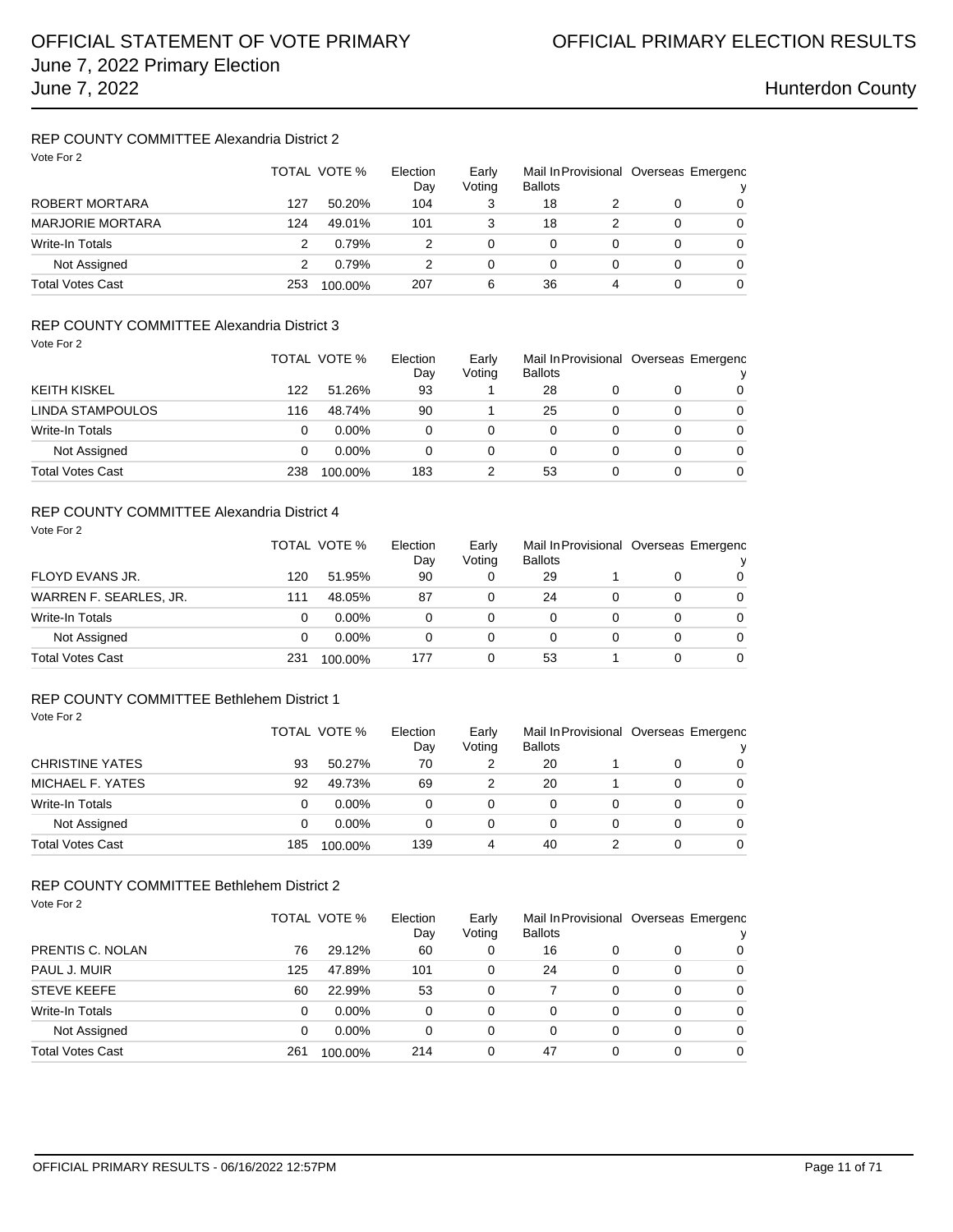## REP COUNTY COMMITTEE Bethlehem District 3

| Vote For 2                 |     |              |                 |                 |                |          |          |                                       |
|----------------------------|-----|--------------|-----------------|-----------------|----------------|----------|----------|---------------------------------------|
|                            |     | TOTAL VOTE % | Election<br>Day | Early<br>Voting | <b>Ballots</b> |          |          | Mail In Provisional Overseas Emergenc |
| KATRINA L. CAMPBELL        | 74  | 31.76%       | 54              | 4               | 15             |          | 0        | 0                                     |
| ROBERT HOUSEDORF           | 75  | 32.19%       | 56              | 4               | 14             |          | $\Omega$ | $\Omega$                              |
| <b>SHIRLEY MAIA CUSICK</b> | 38  | 16.31%       | 33              | 0               | 5              | $\Omega$ | $\Omega$ | $\Omega$                              |
| ROBERT E. CUSICK           | 46  | 19.74%       | 41              | 0               | 5              | $\Omega$ | $\Omega$ | $\Omega$                              |
| <b>Write-In Totals</b>     | 0   | $0.00\%$     | 0               | 0               | 0              | 0        | $\Omega$ | $\Omega$                              |
| Not Assigned               | 0   | $0.00\%$     | 0               | 0               | 0              | 0        | $\Omega$ | $\Omega$                              |
| <b>Total Votes Cast</b>    | 233 | 100.00%      | 184             | 8               | 39             |          | 0        | $\Omega$                              |

### REP COUNTY COMMITTEE Bethlehem District 4

| Vote For 2                |     | TOTAL VOTE % | Election | Early  |                |   |   | Mail In Provisional Overseas Emergenc |
|---------------------------|-----|--------------|----------|--------|----------------|---|---|---------------------------------------|
|                           |     |              | Dav      | Voting | <b>Ballots</b> |   |   | v                                     |
| <b>GEORGE PFLUGFELDER</b> | 120 | 49.79%       | 93       |        | 26             |   | 0 | $\Omega$                              |
| <b>DIANE PFLUGFELDER</b>  | 119 | 49.38%       | 92       |        | 26             |   | 0 | $\Omega$                              |
| Write-In Totals           | 2   | 0.83%        | 2        | 0      | 0              | 0 | 0 | $\Omega$                              |
| Not Assigned              | 2   | 0.83%        | 2        | 0      | 0              |   | 0 | $\Omega$                              |
| <b>Total Votes Cast</b>   | 241 | 100.00%      | 187      |        | 52             |   | 0 | $\Omega$                              |

### REP COUNTY COMMITTEE Bloomsbury District 1

| Vote For 2                |   |              |                 |                 |                |   |   |                                       |
|---------------------------|---|--------------|-----------------|-----------------|----------------|---|---|---------------------------------------|
|                           |   | TOTAL VOTE % | Election<br>Day | Early<br>Voting | <b>Ballots</b> |   |   | Mail In Provisional Overseas Emergenc |
| NO PETITION FILED         | 0 | $0.00\%$     | 0               | 0               |                | 0 | 0 | 0                                     |
| NO PETITION FILED         | 0 | $0.00\%$     | 0               | 0               | 0              | 0 | 0 | $\Omega$                              |
| Write-In Totals           |   | 100.00%      | 0               | 0               |                | 0 | 0 | $\Omega$                              |
| Write-In: Martha Tersiani |   | 100.00%      | $\Omega$        | 0               |                | 0 | 0 | $\Omega$                              |
| Not Assigned              | 0 | $0.00\%$     | 0               | 0               | 0              | 0 | 0 | $\Omega$                              |
| <b>Total Votes Cast</b>   |   | 100.00%      | 0               | 0               |                | 0 | 0 | 0                                     |

### REP COUNTY COMMITTEE Califon District 1

| Vote For 2              | TOTAL VOTE % | Election<br>Day | Early<br>Voting | <b>Ballots</b> |   | Mail In Provisional Overseas Emergenc |          |
|-------------------------|--------------|-----------------|-----------------|----------------|---|---------------------------------------|----------|
| NO PETITION FILED       |              |                 | 0               |                |   | 0                                     | 0        |
| NO PETITION FILED       | 0            | 0               | 0               | 0              | 0 | 0                                     | 0        |
| Write-In Totals         | 0            |                 | 0               | 0              | 0 | $\Omega$                              | $\Omega$ |
| Not Assigned            |              |                 | 0               | 0              | 0 | 0                                     | 0        |
| <b>Total Votes Cast</b> |              |                 | 0               | 0              | 0 | 0                                     | $\Omega$ |

### REP COUNTY COMMITTEE Clinton District 1

| Vote For 2 |  |
|------------|--|

|                         |     | TOTAL VOTE % |     | Early<br>Voting | Mail In Provisional Overseas Emergenc<br><b>Ballots</b> |  |   |                |
|-------------------------|-----|--------------|-----|-----------------|---------------------------------------------------------|--|---|----------------|
| <b>KEN CARBERRY</b>     | 94  | 50.27%       | 74  | 5               | 14                                                      |  |   | $\Omega$       |
| <b>ROSS TRAPHAGEN</b>   | 93  | 49.73%       | 73  | 5               | 14                                                      |  | 0 | $\Omega$       |
| Write-In Totals         | 0   | $0.00\%$     | 0   | 0               |                                                         |  | 0 | $\overline{0}$ |
| Not Assigned            | 0   | $0.00\%$     | 0   | 0               |                                                         |  | 0 | $\Omega$       |
| <b>Total Votes Cast</b> | 187 | 100.00%      | 147 | 10              | 28                                                      |  | 0 | 0              |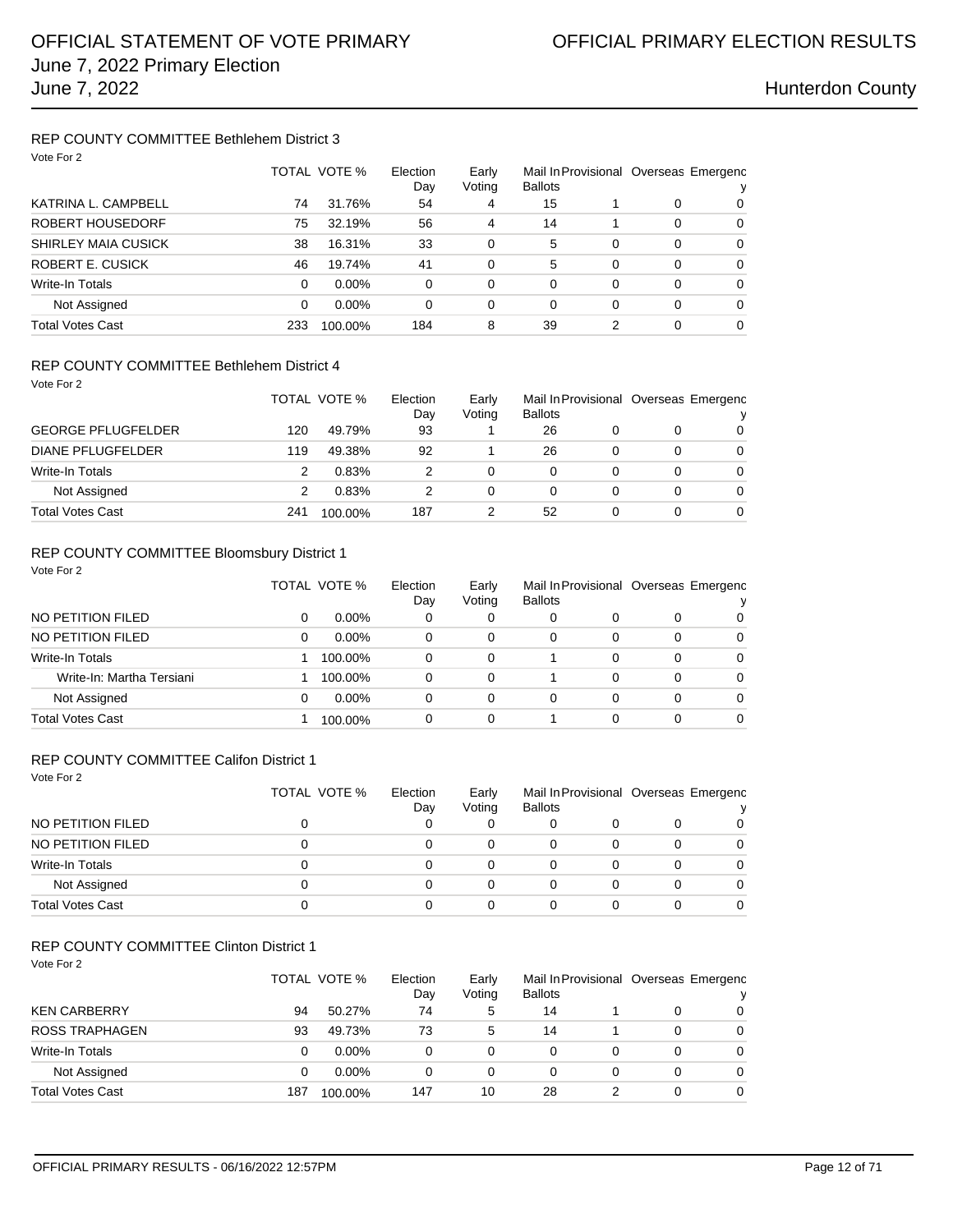## REP COUNTY COMMITTEE Clinton District 2

| Vote For 2              | TOTAL VOTE % |          | Election<br>Day | Early<br>Voting | <b>Ballots</b> |   | Mail In Provisional Overseas Emergenc<br>v |   |
|-------------------------|--------------|----------|-----------------|-----------------|----------------|---|--------------------------------------------|---|
| ELVIRA BRUNO            | 107          | 50.47%   | 89              |                 | 17             |   | 0                                          | 0 |
| <b>BRIAN PARENTE</b>    | 105          | 49.53%   | 87              |                 | 17             | 0 | 0                                          | 0 |
| Write-In Totals         | 0            | $0.00\%$ | 0               | 0               | 0              |   | 0                                          | 0 |
| Not Assigned            | 0            | $0.00\%$ | 0               | $\Omega$        | 0              | 0 | 0                                          | 0 |
| <b>Total Votes Cast</b> | 212          | 100.00%  | 176             |                 | 34             | 0 | 0                                          | 0 |

### REP COUNTY COMMITTEE Clinton Twp District 1 Vote For 2

| $VUR + VIE$            |     | TOTAL VOTE % |     | Early<br>Voting | <b>Ballots</b> |   |   | Mail In Provisional Overseas Emergenc |
|------------------------|-----|--------------|-----|-----------------|----------------|---|---|---------------------------------------|
| HEIDI A. ROHRBACH      | 87  | 48.33%       | 68  | 2               | 16             |   | 0 | 0                                     |
| <b>BRIAN K. MULLAY</b> | 92  | 51.11%       | 75  | 2               | 14             |   | 0 | $\Omega$                              |
| Write-In Totals        |     | 0.56%        | 0   | 0               |                | 0 | 0 | $\Omega$                              |
| Write-In: Owen Feeley  |     | 0.56%        | 0   | 0               |                | 0 | 0 | $\Omega$                              |
| Not Assigned           | 0   | $0.00\%$     | 0   | 0               | 0              | 0 | 0 | $\Omega$                              |
| Total Votes Cast       | 180 | 100.00%      | 143 | 4               | 31             | 2 | 0 | $\Omega$                              |

## REP COUNTY COMMITTEE Clinton Twp District 2

| Vote For 2              |     | TOTAL VOTE % | Election<br>Day | Early<br>Voting | <b>Ballots</b> |   | Mail In Provisional Overseas Emergenc |                |
|-------------------------|-----|--------------|-----------------|-----------------|----------------|---|---------------------------------------|----------------|
| <b>KEVIN CIMEI</b>      | 98  | 50.26%       | 63              |                 | 34             |   | 0                                     | v<br>0         |
| <b>CARLO TRUPPI</b>     | 97  | 49.74%       | 61              |                 | 34             | 0 | 0                                     | $\overline{0}$ |
| Write-In Totals         | 0   | $0.00\%$     | 0               | 0               | $\Omega$       | 0 | 0                                     | $\Omega$       |
| Not Assigned            | 0   | $0.00\%$     | 0               | 0               | $\Omega$       | 0 | 0                                     | 0              |
| <b>Total Votes Cast</b> | 195 | 100.00%      | 124             | 3               | 68             | 0 | 0                                     | 0              |

### REP COUNTY COMMITTEE Clinton Twp District 3 Vote For 2

|                         |     | TOTAL VOTE % |    | Early<br>Voting | <b>Ballots</b> | Mail In Provisional Overseas Emergenc |   |          |
|-------------------------|-----|--------------|----|-----------------|----------------|---------------------------------------|---|----------|
| DAWN APGAR              | 67  | 51.54%       | 47 |                 | 18             |                                       | 0 | 0        |
| <b>DAN MCTIERNAN</b>    | 63  | 48.46%       | 47 |                 | 15             | 0                                     | 0 | 0        |
| <b>Write-In Totals</b>  | 0   | $0.00\%$     | 0  | 0               |                |                                       | 0 | 0        |
| Not Assigned            | 0   | $0.00\%$     | 0  | 0               |                | 0                                     | 0 | $\Omega$ |
| <b>Total Votes Cast</b> | 130 | 100.00%      | 94 |                 | 33             | 0                                     | 0 | 0        |

### REP COUNTY COMMITTEE Clinton Twp District 4 Vote For 2

|                         |     | TOTAL VOTE %<br>Election |     | Early<br>Voting | <b>Ballots</b> |   | Mail In Provisional Overseas Emergenc |          |
|-------------------------|-----|--------------------------|-----|-----------------|----------------|---|---------------------------------------|----------|
| <b>LOREN SPANN</b>      | 70  | 50.36%                   | 54  | 3               | 12             |   |                                       | 0        |
| MICHELLE M. CRESTI      | 69  | 49.64%                   | 54  |                 | 11             |   | 0                                     | $\Omega$ |
| Write-In Totals         |     | $0.00\%$                 | 0   | 0               | 0              | 0 | 0                                     | $\Omega$ |
| Not Assigned            |     | $0.00\%$                 | 0   | 0               | 0              | 0 | 0                                     | $\Omega$ |
| <b>Total Votes Cast</b> | 139 | 100.00%                  | 108 | 6               | 23             |   | 0                                     | 0        |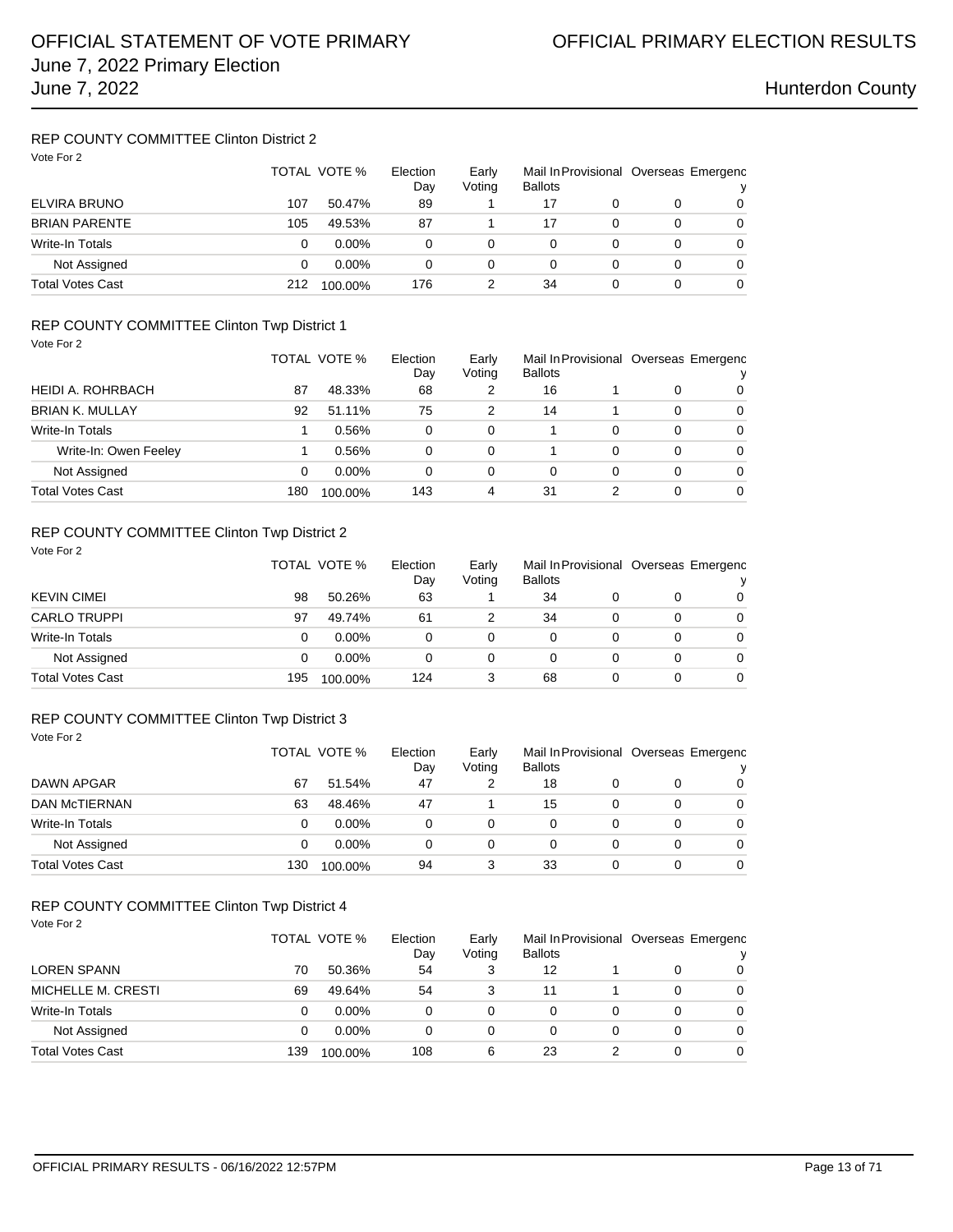## REP COUNTY COMMITTEE Clinton Twp District 5

| Vote For 2              | TOTAL VOTE % |          | Election<br>Day | Early<br>Voting | Mail In Provisional Overseas Emergenc<br><b>Ballots</b> |   |   | v |
|-------------------------|--------------|----------|-----------------|-----------------|---------------------------------------------------------|---|---|---|
| AMY SWITLYK             | 118          | 50.00%   | 91              | 6               | 20                                                      |   | 0 | 0 |
| <b>RICHARD GRUBE</b>    | 118          | 50.00%   | 91              | 6               | 20                                                      |   | 0 | 0 |
| <b>Write-In Totals</b>  | 0            | $0.00\%$ | 0               | 0               | 0                                                       |   | 0 | 0 |
| Not Assigned            | 0            | $0.00\%$ | 0               | 0               | 0                                                       | 0 | 0 | 0 |
| <b>Total Votes Cast</b> | 236          | 100.00%  | 182             | 12              | 40                                                      |   | 0 | 0 |

## REP COUNTY COMMITTEE Clinton Twp District 6

| Vote For 2              |     |              |                 |                 |                |   |   |                                       |
|-------------------------|-----|--------------|-----------------|-----------------|----------------|---|---|---------------------------------------|
|                         |     | TOTAL VOTE % | Election<br>Day | Early<br>Voting | <b>Ballots</b> |   |   | Mail In Provisional Overseas Emergenc |
| <b>MARC STRAUSS</b>     | 89  | 50.00%       | 71              | 2               | 16             | 0 | 0 | 0                                     |
| <b>JEANNINE GORMAN</b>  | 89  | 50.00%       | 70              |                 | 18             | 0 | 0 | $\Omega$                              |
| Write-In Totals         | 0   | $0.00\%$     | 0               | 0               | 0              | 0 | 0 | $\Omega$                              |
| Not Assigned            | 0   | $0.00\%$     | 0               | 0               | 0              | 0 | 0 | $\Omega$                              |
| <b>Total Votes Cast</b> | 178 | 100.00%      | 141             | 3               | 34             | 0 | 0 | 0                                     |

## REP COUNTY COMMITTEE Clinton Twp District 7

| Vote For 2              |     | TOTAL VOTE % | Election<br>Day | Early<br>Voting | <b>Ballots</b> | Mail In Provisional Overseas Emergenc |   | v        |
|-------------------------|-----|--------------|-----------------|-----------------|----------------|---------------------------------------|---|----------|
| THOMAS P. BORKOWSKI     | 86  | 49.43%       | 67              |                 | 12             |                                       | 0 | $\Omega$ |
| <b>GINA HAND</b>        | 88  | 50.57%       | 72              |                 | 9              |                                       | 0 | $\Omega$ |
| <b>Write-In Totals</b>  | 0   | $0.00\%$     | 0               | 0               | 0              | 0                                     | 0 | $\Omega$ |
| Not Assigned            | 0   | $0.00\%$     | 0               | 0               | 0              |                                       | 0 | $\Omega$ |
| <b>Total Votes Cast</b> | 174 | 100.00%      | 139             | 14              | 21             |                                       | 0 | $\Omega$ |

### REP COUNTY COMMITTEE Clinton Twp District 8 Vote For 2

|                         |     | TOTAL VOTE % | Election<br>Dav | Early<br>Voting | <b>Ballots</b> |   |          | Mail In Provisional Overseas Emergenc |
|-------------------------|-----|--------------|-----------------|-----------------|----------------|---|----------|---------------------------------------|
| PETER MASZCZAK          | 93  | 51.38%       | 67              |                 | 22             |   | 0        | 0                                     |
| <b>CHARLES VADEN</b>    | 88  | 48.62%       | 61              | 3               | 24             | 0 | 0        | 0                                     |
| Write-In Totals         | 0   | $0.00\%$     |                 | 0               | 0              | 0 | $\Omega$ | 0                                     |
| Not Assigned            | 0   | $0.00\%$     | 0               | 0               | 0              | 0 | 0        | $\Omega$                              |
| <b>Total Votes Cast</b> | 181 | 100.00%      | 128             | 6               | 46             |   |          | 0                                     |

### REP COUNTY COMMITTEE Clinton Twp District 9

| Vote For 2              |     | TOTAL VOTE % | Election<br>Day | Early<br>Voting | Mail In Provisional Overseas Emergenc<br><b>Ballots</b> |   |   | ν        |  |
|-------------------------|-----|--------------|-----------------|-----------------|---------------------------------------------------------|---|---|----------|--|
| <b>STEPHANIE PIERCE</b> | 79  | 50.97%       | 53              | 3               | 23                                                      | 0 | O | 0        |  |
| <b>JASON KIEFER</b>     | 76  | 49.03%       | 52              | 2               | 22                                                      | 0 | 0 | $\Omega$ |  |
| Write-In Totals         | 0   | $0.00\%$     | 0               | 0               | 0                                                       | 0 | 0 | 0        |  |
| Not Assigned            | 0   | $0.00\%$     | 0               | $\Omega$        | 0                                                       | 0 | 0 | $\Omega$ |  |
| <b>Total Votes Cast</b> | 155 | 100.00%      | 105             | 5               | 45                                                      | 0 | 0 | $\Omega$ |  |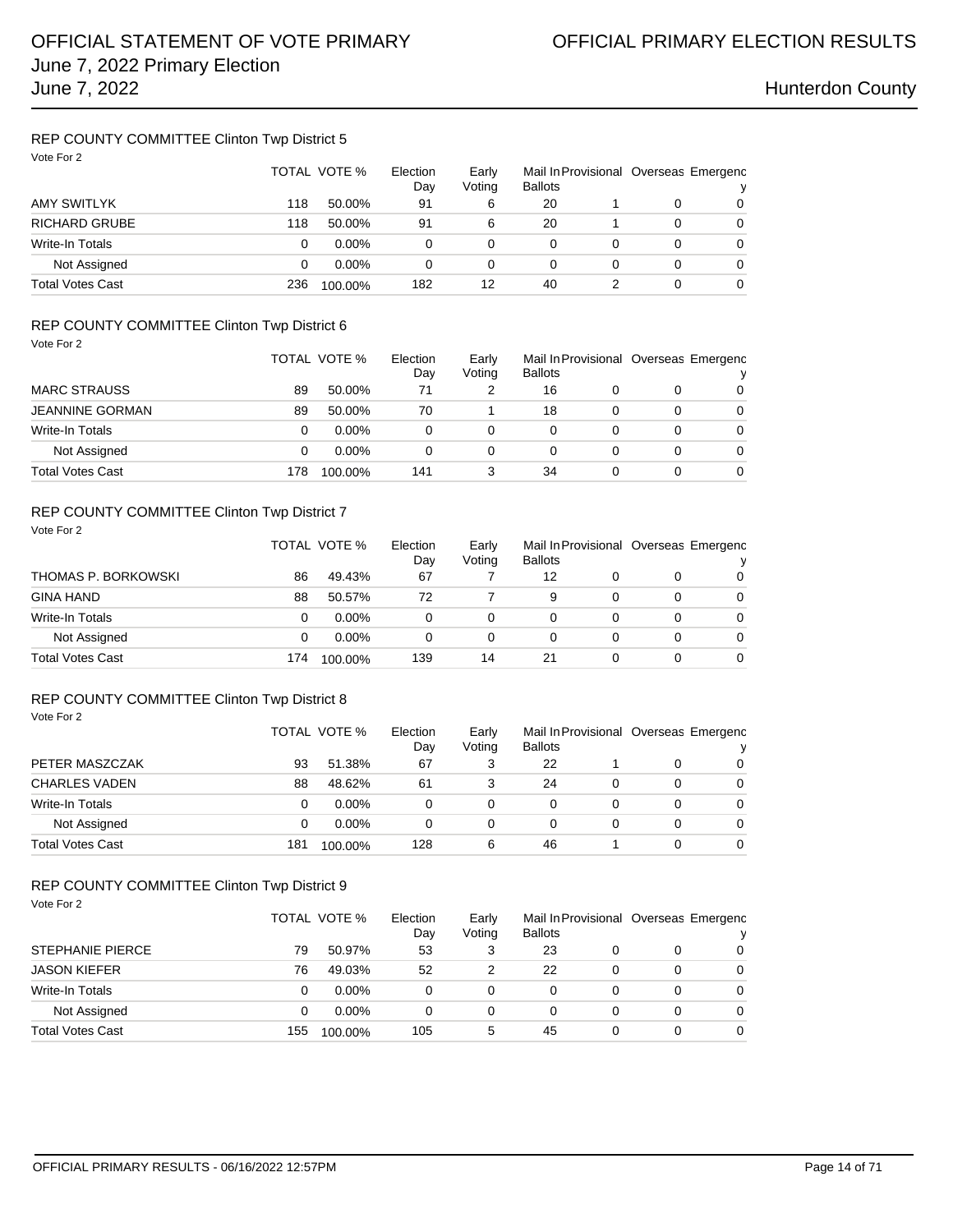## REP COUNTY COMMITTEE Clinton Twp District 10

| Vote For 2                   |     |              |                 |                 |                |   |          |                                            |
|------------------------------|-----|--------------|-----------------|-----------------|----------------|---|----------|--------------------------------------------|
|                              |     | TOTAL VOTE % | Election<br>Day | Early<br>Voting | <b>Ballots</b> |   |          | Mail In Provisional Overseas Emergenc<br>v |
| THOMAS M. KOCHANOWSKI        | 75  | 49.34%       | 61              | 3               | 10             |   | 0        | 0                                          |
| ALBERT J. SIANO              | 75  | 49.34%       | 63              | 3               | 9              | 0 | $\Omega$ | $\Omega$                                   |
| <b>Write-In Totals</b>       | 2   | 1.32%        | $\Omega$        | $\Omega$        | 2              | 0 | $\Omega$ | $\Omega$                                   |
| Write-In: Carol Nemetz       |     | 0.66%        | $\Omega$        | 0               |                | 0 | $\Omega$ | $\Omega$                                   |
| Write-In: Steven Krommenhoek |     | 0.66%        | 0               | $\Omega$        |                | 0 | $\Omega$ | $\Omega$                                   |
| Not Assigned                 | 0   | $0.00\%$     | 0               | 0               | 0              | 0 | 0        | $\Omega$                                   |
| Total Votes Cast             | 152 | 100.00%      | 124             | 6               | 21             |   | 0        | $\Omega$                                   |

### REP COUNTY COMMITTEE Clinton Twp District 11

| Vote For 2              |     |              |                 |                 |                |   |   |                                            |
|-------------------------|-----|--------------|-----------------|-----------------|----------------|---|---|--------------------------------------------|
|                         |     | TOTAL VOTE % | Election<br>Day | Early<br>Voting | <b>Ballots</b> |   |   | Mail In Provisional Overseas Emergenc<br>v |
| DAVID BALKEN            | 86  | 51.81%       | 63              |                 | 20             |   | 0 | $\Omega$                                   |
| DAVID E. PAWLOWSKI      | 80  | 48.19%       | 59              |                 | 19             |   | 0 | $\Omega$                                   |
| <b>Write-In Totals</b>  | 0   | $0.00\%$     | $\Omega$        | 0               | 0              | 0 | 0 | $\Omega$                                   |
| Not Assigned            | 0   | $0.00\%$     | $\Omega$        | 0               | 0              | 0 | 0 | $\Omega$                                   |
| <b>Total Votes Cast</b> | 166 | 100.00%      | 122             | 3               | 39             |   | 0 | $\Omega$                                   |

## REP COUNTY COMMITTEE Clinton Twp District 12

| Vote For 2              |     | TOTAL VOTE % | Election<br>Day | Early<br>Voting | <b>Ballots</b> |   |   | Mail In Provisional Overseas Emergenc<br>v |
|-------------------------|-----|--------------|-----------------|-----------------|----------------|---|---|--------------------------------------------|
| ANTJE DOYLE             | 92  | 51.40%       | 65              | 6               | 21             |   | 0 | $\Omega$                                   |
| WILLIAM A. GLASER JR.   | 87  | 48.60%       | 62              | 6               | 19             |   | 0 | $\Omega$                                   |
| <b>Write-In Totals</b>  | 0   | $0.00\%$     | 0               | 0               | 0              | 0 | 0 | $\Omega$                                   |
| Not Assigned            | 0   | $0.00\%$     | 0               | 0               | 0              | 0 | 0 | $\Omega$                                   |
| <b>Total Votes Cast</b> | 179 | 100.00%      | 127             | 12              | 40             | 0 | 0 | $\Omega$                                   |

### REP COUNTY COMMITTEE Delaware District 1

| Vote For 2 |  |
|------------|--|
|            |  |

|                   |     | TOTAL VOTE % | Election<br>Day | Early<br>Voting | Mail In Provisional Overseas Emergenc<br><b>Ballots</b> |   | v        |
|-------------------|-----|--------------|-----------------|-----------------|---------------------------------------------------------|---|----------|
| DAVID C. BOND     | 93  | 50.82%       | 77              |                 | 14                                                      | 0 | $\Omega$ |
| CHARLES P. HERMAN | 90  | 49.18%       | 75              |                 | 13                                                      | 0 | $\Omega$ |
| Write-In Totals   |     | $0.00\%$     | 0               | 0               | 0                                                       | 0 | $\Omega$ |
| Not Assigned      |     | $0.00\%$     | 0               | 0               | 0                                                       | 0 | $\Omega$ |
| Total Votes Cast  | 183 | 100.00%      | 152             | 4               | 27                                                      | 0 | 0        |

## REP COUNTY COMMITTEE Delaware District 2

| Vote For 2              |     |              |          |        |                |   |          |                                       |
|-------------------------|-----|--------------|----------|--------|----------------|---|----------|---------------------------------------|
|                         |     | TOTAL VOTE % | Election | Early  |                |   |          | Mail In Provisional Overseas Emergenc |
|                         |     |              | Day      | Voting | <b>Ballots</b> |   |          |                                       |
| PATRICIA MORTARA        | 95  | 50.26%       | 79       | 4      | 12             | 0 | $\Omega$ | 0                                     |
| <b>RENE MORTARA</b>     | 94  | 49.74%       | 80       | 3      | 11             | 0 | 0        | $\overline{0}$                        |
| <b>Write-In Totals</b>  |     | $0.00\%$     | 0        | 0      | 0              | 0 | 0        | $\Omega$                              |
| Not Assigned            |     | $0.00\%$     | 0        | 0      | 0              | 0 | 0        | $\overline{0}$                        |
| <b>Total Votes Cast</b> | 189 | 100.00%      | 159      |        | 23             | 0 | 0        | $\Omega$                              |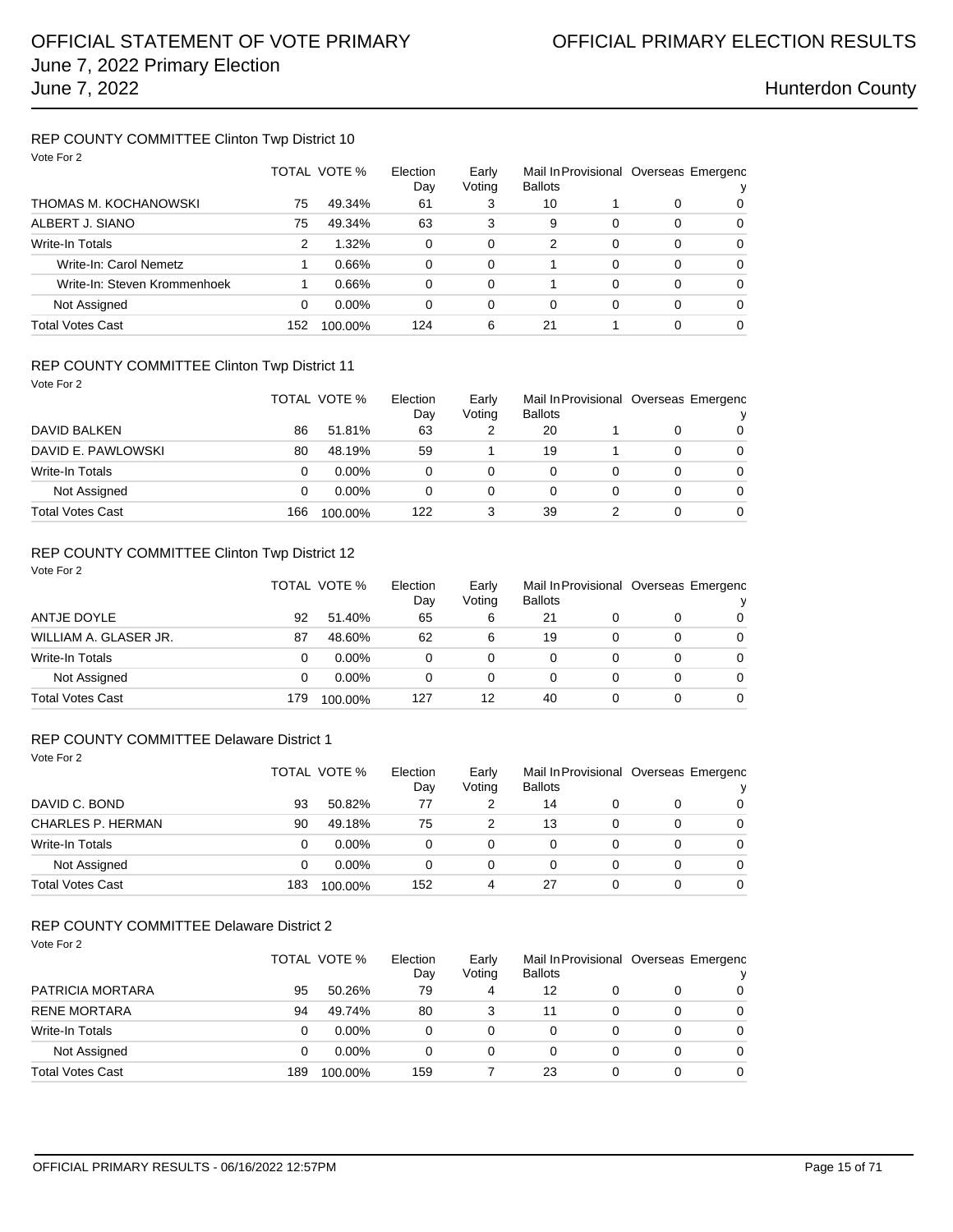### REP COUNTY COMMITTEE Delaware District 3 Vote For 2

| VOTE FOR 2                |   |              |                 |                 |                                                         |          |          |          |
|---------------------------|---|--------------|-----------------|-----------------|---------------------------------------------------------|----------|----------|----------|
|                           |   | TOTAL VOTE % | Election<br>Day | Early<br>Voting | Mail In Provisional Overseas Emergenc<br><b>Ballots</b> |          |          |          |
| NO PETITION FILED         | 0 | $0.00\%$     | 0               | 0               | 0                                                       | 0        | 0        | 0        |
| NO PETITION FILED         | 0 | $0.00\%$     | 0               | 0               | 0                                                       | 0        | 0        | 0        |
| <b>Write-In Totals</b>    | 3 | 100.00%      | 0               | $\Omega$        | 3                                                       | $\Omega$ | 0        | $\Omega$ |
| Write-In: Deborah Kline   |   | 33.33%       | 0               | 0               |                                                         | 0        | 0        | 0        |
| Write-In: Maureen Panzero |   | 33.33%       | 0               | 0               |                                                         | 0        | 0        | $\Omega$ |
| Write-In: Alfred Faller   |   | 33.33%       | 0               | $\Omega$        |                                                         | $\Omega$ | $\Omega$ | $\Omega$ |
| Not Assigned              | 0 | $0.00\%$     | 0               | 0               | 0                                                       | 0        | $\Omega$ | $\Omega$ |
| <b>Total Votes Cast</b>   | 3 | 100.00%      | 0               | 0               | 3                                                       |          | 0        | $\Omega$ |

### REP COUNTY COMMITTEE Delaware District 4

| Vote For 2              |     |              |          |        |                |   |   |                                       |
|-------------------------|-----|--------------|----------|--------|----------------|---|---|---------------------------------------|
|                         |     | TOTAL VOTE % | Election | Early  |                |   |   | Mail In Provisional Overseas Emergenc |
|                         |     |              | Day      | Voting | <b>Ballots</b> |   |   | ν                                     |
| <b>JOAN BAILLY</b>      | 78  | 50.32%       | 66       | 0      | 11             |   | 0 | $\Omega$                              |
| ALEX JEYSCHUNE          | 77  | 49.68%       | 66       | 0      | 10             |   | 0 | $\Omega$                              |
| Write-In Totals         | 0   | $0.00\%$     | 0        | 0      | 0              | 0 | 0 | $\Omega$                              |
| Not Assigned            | 0   | $0.00\%$     | 0        | 0      | 0              | 0 | 0 | $\Omega$                              |
| <b>Total Votes Cast</b> | 155 | 100.00%      | 132      | 0      | 21             |   | 0 | $\overline{0}$                        |

## REP COUNTY COMMITTEE Delaware District 5

| Vote For 2               |     | TOTAL VOTE % | Election | Early    |                |   |          | Mail In Provisional Overseas Emergenc |
|--------------------------|-----|--------------|----------|----------|----------------|---|----------|---------------------------------------|
|                          |     |              | Day      | Voting   | <b>Ballots</b> |   |          |                                       |
| RICHARD BROZMAN          | 80  | 50.00%       | 59       | 0        | 21             | 0 | 0        | 0                                     |
| <b>HOLLY LOCANDRO</b>    | 79  | 49.38%       | 58       | $\Omega$ | 21             | 0 | 0        | $\Omega$                              |
| Write-In Totals          |     | 0.62%        | 0        | 0        |                | 0 | 0        | $\Omega$                              |
| Write-In: Charles Herman |     | 0.62%        | 0        | 0        |                | 0 | $\Omega$ | $\Omega$                              |
| Not Assigned             | 0   | $0.00\%$     | $\Omega$ | 0        | 0              | 0 | 0        | $\Omega$                              |
| Total Votes Cast         | 160 | 100.00%      | 117      | 0        | 43             | 0 | $\Omega$ | $\Omega$                              |

## REP COUNTY COMMITTEE East Amwell District 1

| Vote For 2              |     | TOTAL VOTE % | Election<br>Day | Early<br>Voting | <b>Ballots</b> |   |   | Mail In Provisional Overseas Emergenc<br>v |
|-------------------------|-----|--------------|-----------------|-----------------|----------------|---|---|--------------------------------------------|
| <b>JOHN SERAMBA</b>     | 53  | 53.00%       | 44              | 0               | 9              |   | 0 | 0                                          |
| <b>PAULINE SERAMBA</b>  | 47  | 47.00%       | 40              | 0               |                | 0 | 0 | $\Omega$                                   |
| Write-In Totals         | 0   | $0.00\%$     | 0               | 0               | 0              | 0 | 0 | 0                                          |
| Not Assigned            | 0   | $0.00\%$     | 0               | 0               | 0              |   | 0 | $\Omega$                                   |
| <b>Total Votes Cast</b> | 100 | 100.00%      | 84              | 0               | 16             |   | 0 | $\Omega$                                   |

## REP COUNTY COMMITTEE East Amwell District 2

| Vote For 2 |  |
|------------|--|
|            |  |

|                        |     | TOTAL VOTE % | Election<br>Day | Early<br>Voting | <b>Ballots</b> |   | Mail In Provisional Overseas Emergenc | v |
|------------------------|-----|--------------|-----------------|-----------------|----------------|---|---------------------------------------|---|
| <b>JANIS H. GROVER</b> | 63  | 50.00%       | 48              |                 | 13             |   | 0                                     | 0 |
| TIM MATHEWS            | 62  | 49.21%       | 48              | 2               | 12             | 0 | 0                                     | 0 |
| Write-In Totals        |     | 0.79%        | 0               | 0               |                | 0 | 0                                     | 0 |
| Write-In: Craig Bailey |     | 0.79%        | 0               | $\Omega$        |                | 0 | 0                                     | 0 |
| Not Assigned           | 0   | $0.00\%$     | 0               | 0               | 0              | 0 | 0                                     | 0 |
| Total Votes Cast       | 126 | 100.00%      | 96              | 3               | 26             |   | 0                                     | 0 |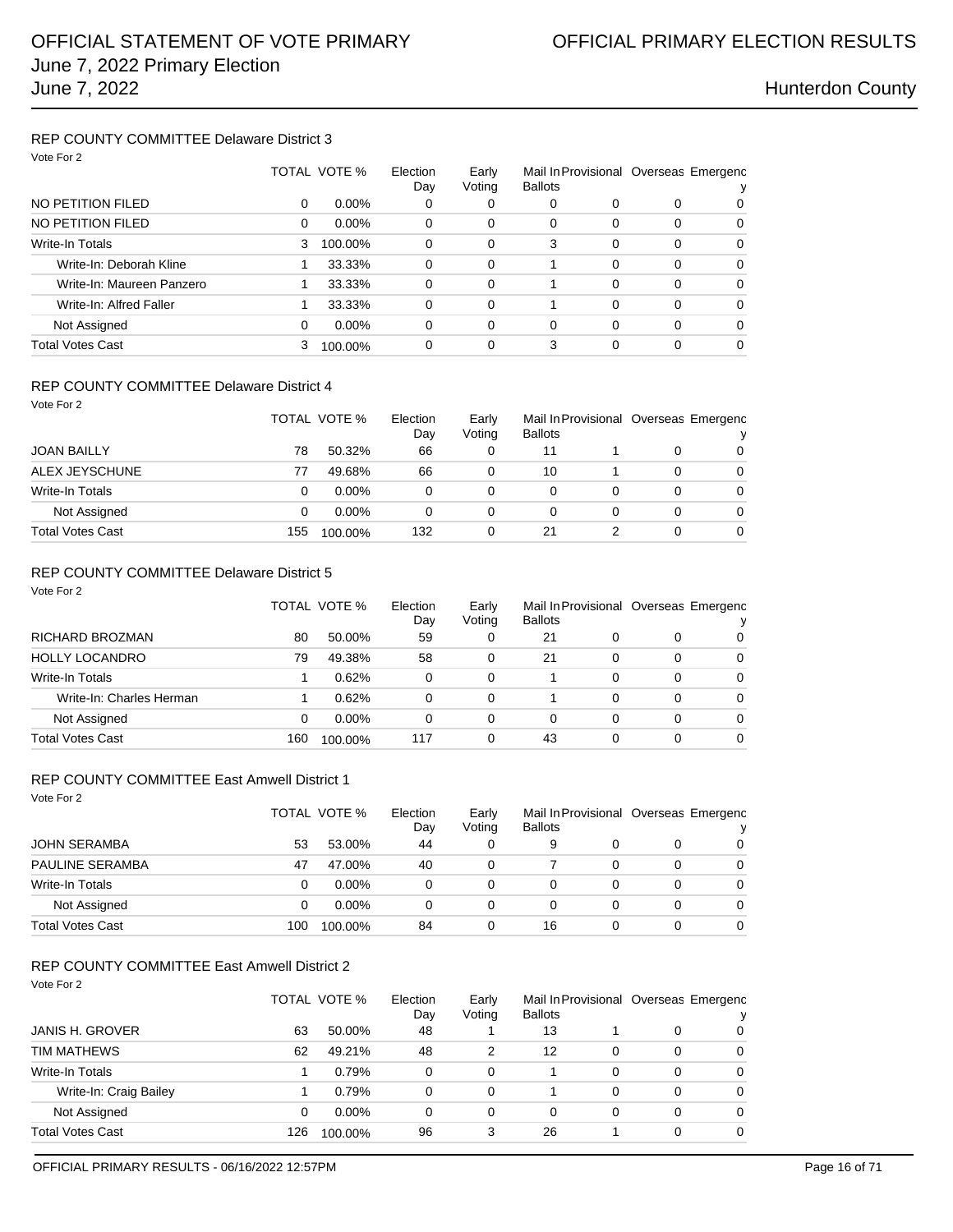### REP COUNTY COMMITTEE East Amwell District 3 Vote For 2

| Vote For 2              |     | TOTAL VOTE % | Election<br>Day | Early<br>Voting | Mail In Provisional Overseas Emergenc<br><b>Ballots</b> |   |   | ν        |
|-------------------------|-----|--------------|-----------------|-----------------|---------------------------------------------------------|---|---|----------|
| PETER J. MILLER         | 59  | 48.76%       | 57              | 0               |                                                         |   | 0 | 0        |
| JOSEPH C. NYCE          | 62  | 51.24%       | 60              | 0               |                                                         | 0 | 0 | $\Omega$ |
| Write-In Totals         | 0   | $0.00\%$     | 0               | $\Omega$        | 0                                                       |   | 0 | 0        |
| Not Assigned            | 0   | $0.00\%$     | 0               | $\Omega$        | 0                                                       |   | 0 | 0        |
| <b>Total Votes Cast</b> | 121 | 100.00%      | 117             | 0               | 4                                                       |   | 0 | 0        |

## REP COUNTY COMMITTEE East Amwell District 4

| Vote For 2              |     |              |                 |                 |                |   |   |                                            |
|-------------------------|-----|--------------|-----------------|-----------------|----------------|---|---|--------------------------------------------|
|                         |     | TOTAL VOTE % | Election<br>Day | Early<br>Voting | <b>Ballots</b> |   |   | Mail In Provisional Overseas Emergenc<br>ν |
|                         |     |              |                 |                 |                |   |   |                                            |
| <b>CHRIS SOBIESKI</b>   | 82  | 50.62%       | 69              | 0               | 13             |   |   | 0                                          |
| <b>KARYN SOBIESKI</b>   | 80  | 49.38%       | 67              | 0               | 13             |   | 0 | $\Omega$                                   |
| Write-In Totals         | 0   | $0.00\%$     | 0               | 0               | 0              | 0 | 0 | $\Omega$                                   |
| Not Assigned            | 0   | $0.00\%$     | 0               | 0               | 0              | 0 | 0 | $\Omega$                                   |
| <b>Total Votes Cast</b> | 162 | 100.00%      | 136             | 0               | 26             |   | 0 | $\Omega$                                   |

### REP COUNTY COMMITTEE East Amwell District 5

| Vote For 2             |     | TOTAL VOTE % | Election<br>Day | Early<br>Voting | <b>Ballots</b> |   |          | Mail In Provisional Overseas Emergenc<br>ν |
|------------------------|-----|--------------|-----------------|-----------------|----------------|---|----------|--------------------------------------------|
| <b>RICHARD SPIEGEL</b> | 53  | 49.53%       | 38              | 0               | 15             | 0 | 0        | 0                                          |
| MICHAEL STRIZKI        | 53  | 49.53%       | 39              | 0               | 14             | 0 | 0        | $\Omega$                                   |
| Write-In Totals        |     | 0.93%        | 0               | 0               |                | 0 | $\Omega$ | $\Omega$                                   |
| Write-In: Jim Kelly    |     | 0.93%        | $\Omega$        | 0               |                | 0 | 0        | $\Omega$                                   |
| Not Assigned           | 0   | $0.00\%$     | 0               | 0               | 0              | 0 | $\Omega$ | $\Omega$                                   |
| Total Votes Cast       | 107 | 100.00%      | 77              | 0               | 30             |   | $\Omega$ | $\Omega$                                   |

### REP COUNTY COMMITTEE Flemington District 1 Vote For 2

|                             |     | TOTAL VOTE % | Election<br>Day | Early<br>Voting | <b>Ballots</b> |          |   | Mail In Provisional Overseas Emergenc |
|-----------------------------|-----|--------------|-----------------|-----------------|----------------|----------|---|---------------------------------------|
| MILISSA SWINGLE             | 59  | 30.26%       | 49              | 0               | 8              |          | 0 | $\Omega$                              |
| <b>ELAINE GORMAN</b>        | 74  | 37.95%       | 56              | 0               | 13             | 5        | 0 | $\Omega$                              |
| <b>ROBERT F. SHORE</b>      | 60  | 30.77%       | 53              | 0               | 4              | 3        | 0 | $\Omega$                              |
| Write-In Totals             | 2   | 1.03%        | 0               | 0               | $\overline{2}$ | $\Omega$ | 0 | $\Omega$                              |
| Write-In: Todd Cook         |     | 0.51%        | 0               | $\Omega$        |                | $\Omega$ | 0 | $\Omega$                              |
| Write-In: Jennifer L. Slack |     | 0.51%        | 0               | $\Omega$        |                | $\Omega$ | 0 | $\Omega$                              |
| Not Assigned                | 0   | $0.00\%$     | 0               | 0               | 0              | $\Omega$ | 0 | $\Omega$                              |
| Total Votes Cast            | 195 | 100.00%      | 158             | 0               | 27             | 10       | 0 | $\Omega$                              |

## REP COUNTY COMMITTEE Flemington District 2

|  | Vote For: |  |
|--|-----------|--|
|--|-----------|--|

|                  |     | TOTAL VOTE % | Election<br>Day | Early<br>Voting | <b>Ballots</b> |   | Mail In Provisional Overseas Emergenc | ν |
|------------------|-----|--------------|-----------------|-----------------|----------------|---|---------------------------------------|---|
| PHIL GREINER     | 97  | 49.49%       | 77              | 3               | 16             |   |                                       | 0 |
| MARY H. MELFI    | 97  | 49.49%       | 75              | 4               | 18             | 0 |                                       | 0 |
| Write-In Totals  | 2   | 1.02%        | 2               |                 | $\Omega$       | 0 | 0                                     | 0 |
| Not Assigned     | 2   | 1.02%        | 2               |                 | 0              |   | 0                                     | 0 |
| Total Votes Cast | 196 | 100.00%      | 154             |                 | 34             |   | 0                                     | 0 |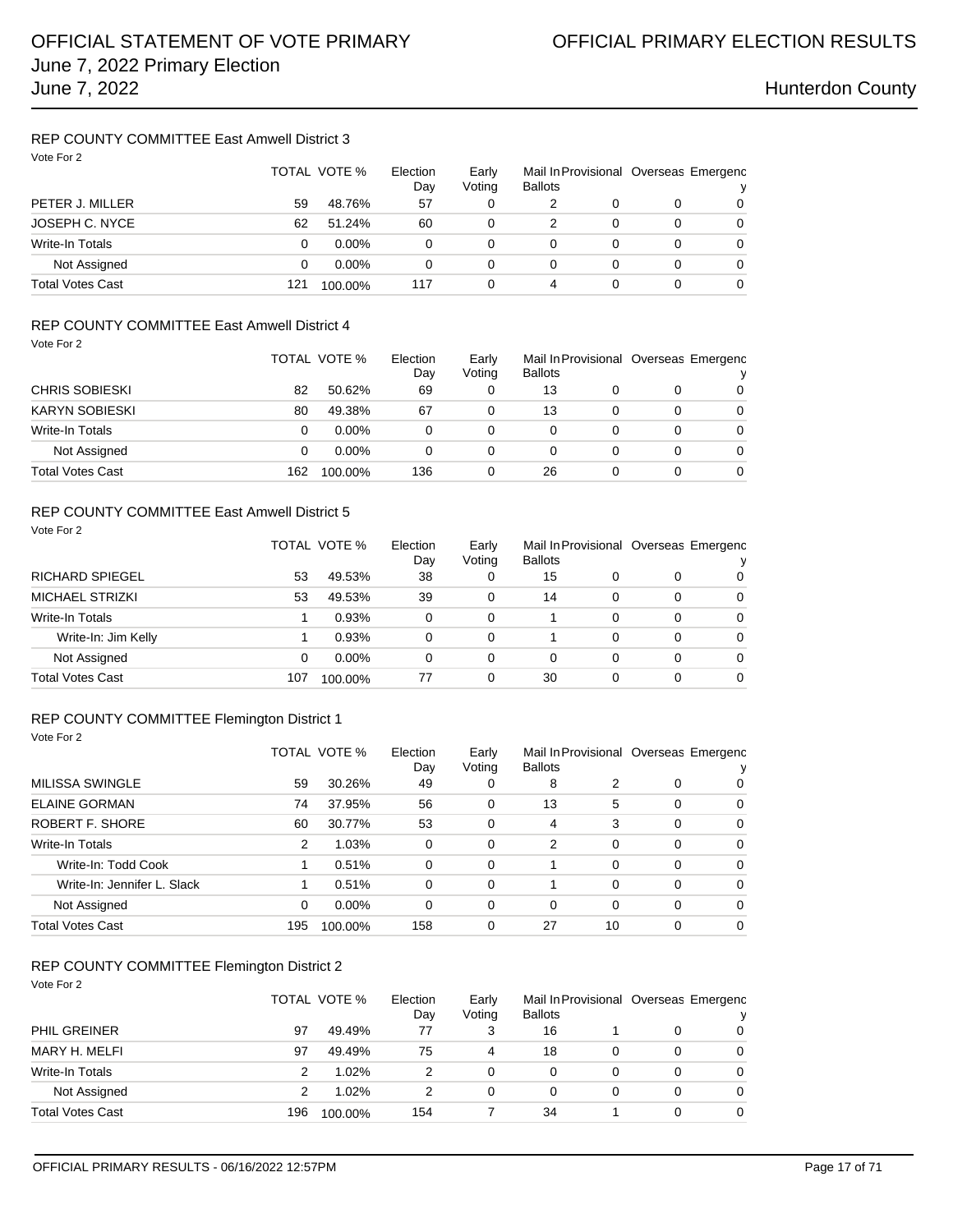## REP COUNTY COMMITTEE Flemington District 3

| Vote For 2               | TOTAL VOTE %<br>Election<br>Day |          | Early<br>Voting | Mail In Provisional Overseas Emergenc<br><b>Ballots</b> |    |   |   |          |
|--------------------------|---------------------------------|----------|-----------------|---------------------------------------------------------|----|---|---|----------|
| <b>ROBERT T. McNALLY</b> | 115                             | 56.10%   | 101             |                                                         | 10 |   | 0 | 0        |
| ALAN P. BREWER           | 90                              | 43.90%   | 71              |                                                         | 15 |   | 0 | 0        |
| Write-In Totals          | 0                               | $0.00\%$ | 0               | 0                                                       | 0  |   | 0 | $\Omega$ |
| Not Assigned             | 0                               | $0.00\%$ | 0               | 0                                                       | 0  | 0 | 0 | $\Omega$ |
| <b>Total Votes Cast</b>  | 205                             | 100.00%  | 172             | 3                                                       | 25 | 5 | 0 | 0        |

### REP COUNTY COMMITTEE Franklin District 1 Vote For 2

| , , , , , , , <u>,</u>  |     | TOTAL VOTE % | Election<br>Day | Early<br>Voting | <b>Ballots</b> |   |   | Mail In Provisional Overseas Emergenc<br>v |
|-------------------------|-----|--------------|-----------------|-----------------|----------------|---|---|--------------------------------------------|
| SUSAN J. SOLOWAY        | 104 | 49.29%       | 85              | 4               | 15             |   |   | $\Omega$                                   |
| MARJORIE A. SHARP       | 105 | 49.76%       | 85              | 6               | 13             |   |   | $\Omega$                                   |
| Write-In Totals         | 2   | 0.95%        |                 | 0               | 0              | 0 | 0 | $\Omega$                                   |
| Not Assigned            |     | 0.95%        | っ               | 0               | 0              |   | 0 | $\Omega$                                   |
| <b>Total Votes Cast</b> | 211 | 100.00%      | 172             | 10              | 28             |   |   | 0                                          |

### REP COUNTY COMMITTEE Franklin District 2

| Vote For 2              |     | TOTAL VOTE % |     | Early<br>Voting | Mail In Provisional Overseas Emergenc<br><b>Ballots</b> |   |   | v        |
|-------------------------|-----|--------------|-----|-----------------|---------------------------------------------------------|---|---|----------|
| <b>ROBYN BERCAW</b>     | 90  | 50.28%       | 75  | 0               | 15                                                      |   | 0 | $\Omega$ |
| <b>SUSAN BLEW</b>       | 89  | 49.72%       | 75  | 0               | 14                                                      | 0 | 0 | $\Omega$ |
| Write-In Totals         | 0   | $0.00\%$     | 0   | 0               | 0                                                       | 0 | 0 | $\Omega$ |
| Not Assigned            | 0   | $0.00\%$     | 0   | 0               | 0                                                       | 0 | 0 | $\Omega$ |
| <b>Total Votes Cast</b> | 179 | 100.00%      | 150 | 0               | 29                                                      | 0 | 0 | $\Omega$ |

## REP COUNTY COMMITTEE Franklin District 3

Vote For 2

| DANIEL HERRMAN          |     | TOTAL VOTE % | Election<br>Early<br>Voting<br><b>Ballots</b><br>Day |   | Mail In Provisional Overseas Emergenc |  |          |          |
|-------------------------|-----|--------------|------------------------------------------------------|---|---------------------------------------|--|----------|----------|
|                         | 123 | 49.80%       | 100                                                  |   | 21                                    |  | 0        | 0        |
| ROBERT CASE III         | 123 | 49.80%       | 100                                                  |   | 21                                    |  | 0        | 0        |
| Write-In Totals         |     | 0.40%        |                                                      | 0 |                                       |  | 0        | $\Omega$ |
| Not Assigned            |     | 0.40%        |                                                      | 0 |                                       |  | $\Omega$ | $\Omega$ |
| <b>Total Votes Cast</b> | 247 | 100.00%      | 201                                                  |   | 42                                    |  | 0        | 0        |

## REP COUNTY COMMITTEE Frenchtown District 1

| Vote For 2              |    |              |                 |                 |                |          |          |                                       |
|-------------------------|----|--------------|-----------------|-----------------|----------------|----------|----------|---------------------------------------|
|                         |    | TOTAL VOTE % | Election<br>Day | Early<br>Voting | <b>Ballots</b> |          |          | Mail In Provisional Overseas Emergenc |
| NO PETITION FILED       | 0  | $0.00\%$     | 0               | 0               | 0              | 0        | 0        | 0                                     |
| NO PETITION FILED       | 0  | $0.00\%$     | 0               | 0               | 0              | 0        | $\Omega$ | $\Omega$                              |
| <b>Write-In Totals</b>  | 13 | 100.00%      | 11              | $\Omega$        | 2              | 0        | $\Omega$ | $\Omega$                              |
| Write-In: Brad Myhre    |    | 53.85%       | 6               | $\Omega$        |                | $\Omega$ | $\Omega$ | $\Omega$                              |
| Write-In: Megan Fielder | 6  | 46.15%       | 5               | $\Omega$        |                | 0        | $\Omega$ | $\Omega$                              |
| Not Assigned            | 0  | $0.00\%$     | 0               | 0               | 0              | 0        | 0        | $\Omega$                              |
| <b>Total Votes Cast</b> | 13 | 100.00%      | 11              | 0               | 2              |          | 0        | 0                                     |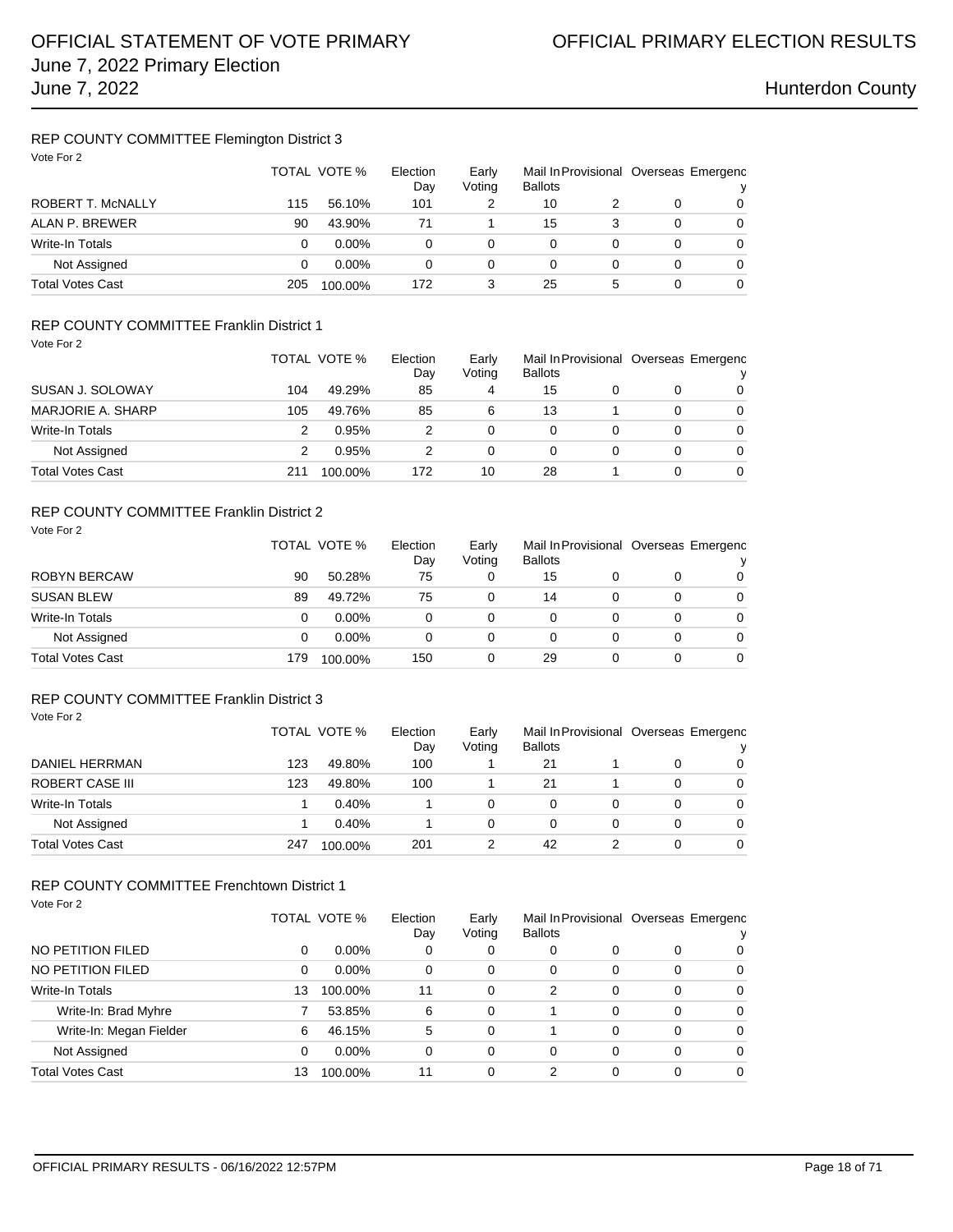## REP COUNTY COMMITTEE Glen Gardner District 1

| Vote For 2               |     | TOTAL VOTE % | Election<br>Day | Early<br>Voting | <b>Ballots</b> |   | Mail In Provisional Overseas Emergenc |   |
|--------------------------|-----|--------------|-----------------|-----------------|----------------|---|---------------------------------------|---|
| <b>MICHAEL GRONAU</b>    | 100 | 49.02%       | 88              |                 | 11             |   |                                       | 0 |
| <b>MATTIAS SCHROETER</b> | 103 | 50.49%       | 91              | 2               | 10             |   | 0                                     | 0 |
| <b>Write-In Totals</b>   |     | 0.49%        |                 | 0               | 0              | 0 | 0                                     | 0 |
| Not Assigned             |     | 0.49%        |                 | 0               | 0              | 0 | 0                                     | 0 |
| <b>Total Votes Cast</b>  | 204 | 100.00%      | 180             | 3               | 21             | 0 | 0                                     | 0 |

## REP COUNTY COMMITTEE Hampton District 1

| Vote For 2              |     |              |                 |                 |                |   |                                       |          |
|-------------------------|-----|--------------|-----------------|-----------------|----------------|---|---------------------------------------|----------|
|                         |     | TOTAL VOTE % | Election<br>Dav | Early<br>Voting | <b>Ballots</b> |   | Mail In Provisional Overseas Emergenc |          |
| CARROLL L. SWENSON      | 79  | 50.64%       | 72              |                 | 6              | 0 | 0                                     | 0        |
| <b>JENNIE SWENSON</b>   | 77  | 49.36%       | 70              |                 | 6              | 0 | 0                                     | $\Omega$ |
| Write-In Totals         | 0   | $0.00\%$     | 0               | 0               | 0              | 0 | 0                                     | $\Omega$ |
| Not Assigned            | 0   | $0.00\%$     | 0               | 0               | 0              | 0 | 0                                     | $\Omega$ |
| <b>Total Votes Cast</b> | 156 | 100.00%      | 142             | 2               | 12             | 0 | 0                                     | $\Omega$ |

### REP COUNTY COMMITTEE High Bridge District 1

| Vote For 2              |     | TOTAL VOTE %<br>Election |     | Early<br>Voting | Mail In Provisional Overseas Emergenc<br><b>Ballots</b> |   |   | v        |
|-------------------------|-----|--------------------------|-----|-----------------|---------------------------------------------------------|---|---|----------|
| <b>ISABEL SILVESTRI</b> | 145 | 50.35%                   | 113 | 10              | 21                                                      |   | 0 | $\Omega$ |
| <b>EDWARD BIELCIK</b>   | 141 | 48.96%                   | 110 | 9               | 21                                                      |   | 0 | $\Omega$ |
| Write-In Totals         | 2   | 0.69%                    | 0   | 2               | 0                                                       | 0 | 0 | $\Omega$ |
| Not Assigned            | 2   | 0.69%                    | 0   | 2               | 0                                                       | 0 | 0 | $\Omega$ |
| <b>Total Votes Cast</b> | 288 | 100.00%                  | 223 | 21              | 42                                                      |   | 0 | $\Omega$ |

## REP COUNTY COMMITTEE High Bridge District 2

| Vote For 2              |     | TOTAL VOTE %<br>Election |     | Early<br>Voting | Mail In Provisional Overseas Emergenc<br><b>Ballots</b> |   |          |          |
|-------------------------|-----|--------------------------|-----|-----------------|---------------------------------------------------------|---|----------|----------|
| <b>DENNIS FERRERE</b>   | 103 | 50.00%                   | 94  | 3               | 6                                                       | 0 | 0        | 0        |
| <b>KRISTIN EVANS</b>    | 103 | 50.00%                   | 93  | 3               |                                                         | 0 | 0        | $\Omega$ |
| Write-In Totals         | 0   | $0.00\%$                 | 0   | 0               | 0                                                       | 0 | 0        | 0        |
| Not Assigned            | 0   | $0.00\%$                 | 0   | 0               | 0                                                       | 0 | $\Omega$ | $\Omega$ |
| <b>Total Votes Cast</b> | 206 | 100.00%                  | 187 | 6               | 13                                                      | 0 | 0        | $\Omega$ |

## REP COUNTY COMMITTEE High Bridge District 3

| Vote For 2              |     | TOTAL VOTE % | Election<br>Day | Early<br>Voting | Mail In Provisional Overseas Emergenc<br><b>Ballots</b> |   |   | ν        |  |
|-------------------------|-----|--------------|-----------------|-----------------|---------------------------------------------------------|---|---|----------|--|
| EDWIN B. HAVENS         | 86  | 49.71%       | 74              |                 | 10                                                      |   | 0 | 0        |  |
| <b>THOMAS NEGRI</b>     | 87  | 50.29%       | 76              |                 | 10                                                      | 0 | 0 | 0        |  |
| Write-In Totals         | 0   | $0.00\%$     | 0               | $\Omega$        | 0                                                       | 0 | 0 | $\Omega$ |  |
| Not Assigned            | 0   | $0.00\%$     | 0               | $\Omega$        | 0                                                       | 0 | 0 | $\Omega$ |  |
| <b>Total Votes Cast</b> | 173 | 100.00%      | 150             | 2               | 20                                                      |   | 0 | $\Omega$ |  |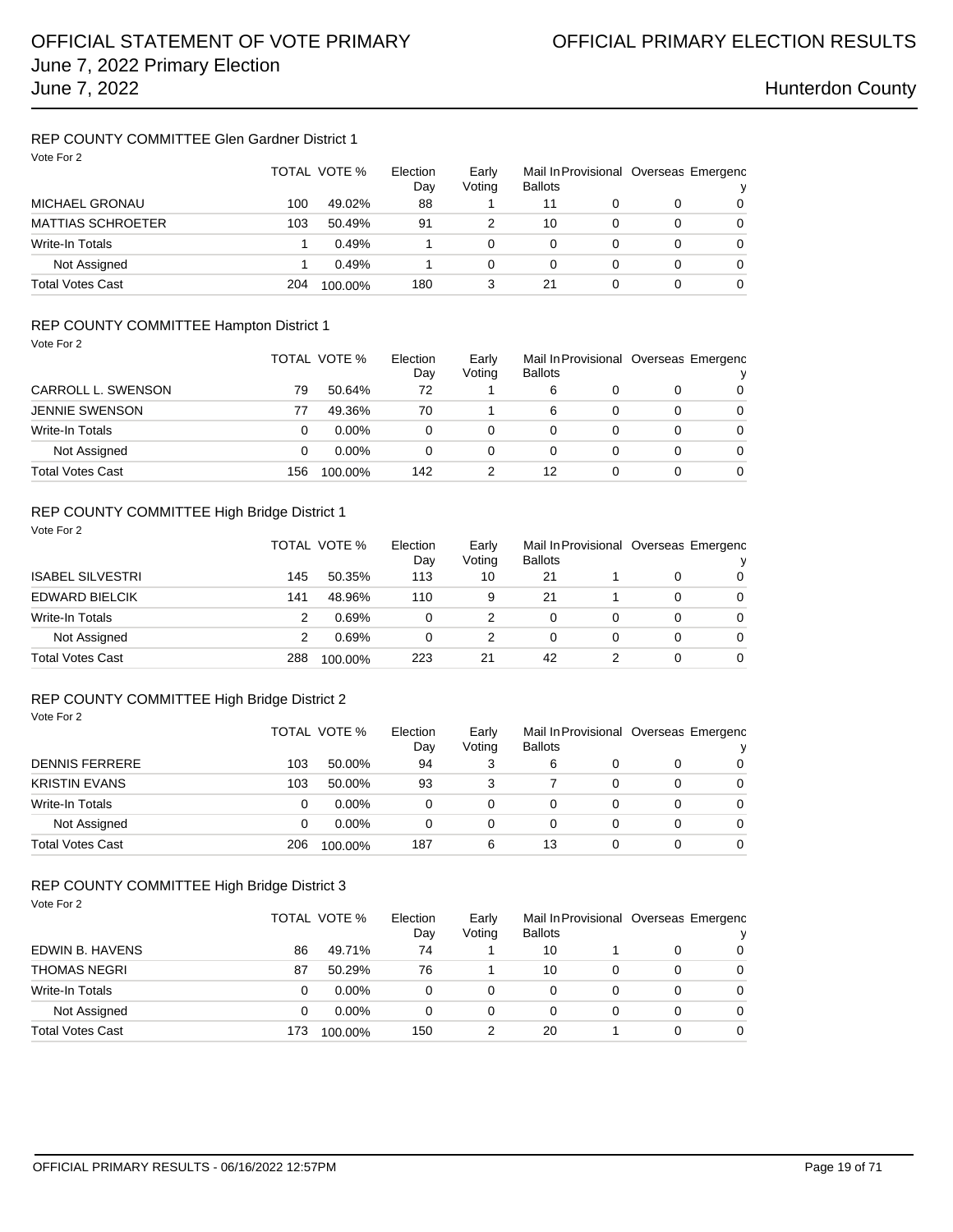### REP COUNTY COMMITTEE Holland District 1 Vote For 2

| VOTE FOR 2             |     | TOTAL VOTE % | Election  | Early    | <b>Ballots</b> | Mail In Provisional Overseas Emergenc |   |          |
|------------------------|-----|--------------|-----------|----------|----------------|---------------------------------------|---|----------|
| THEODORE B. HARWICK    | 76  | 41.53%       | Day<br>57 | Voting   | 19             | 0                                     | 0 | v<br>0   |
| ROBERT TRAMO           | 72  | 39.34%       | 50        | 0        | 22             | $\Omega$                              | 0 | 0        |
|                        |     |              |           |          |                |                                       |   |          |
| <b>BARBARA BRUNING</b> | 35  | 19.13%       | 29        | 0        | 6              | 0                                     | 0 | 0        |
| Write-In Totals        | 0   | $0.00\%$     | 0         | $\Omega$ | 0              | 0                                     | 0 | 0        |
| Not Assigned           | 0   | $0.00\%$     | 0         | $\Omega$ | 0              | 0                                     | 0 | $\Omega$ |
| Total Votes Cast       | 183 | 100.00%      | 136       | 0        | 47             | 0                                     | 0 | 0        |

## REP COUNTY COMMITTEE Holland District 2

Vote For 2

|                         |     | TOTAL VOTE % | Election<br>Day | Early<br>Voting | <b>Ballots</b> |   |   | Mail In Provisional Overseas Emergenc<br>v |
|-------------------------|-----|--------------|-----------------|-----------------|----------------|---|---|--------------------------------------------|
| <b>SCOTT M. WILHELM</b> | 114 | 99.13%       | 97              | 2               | 15             |   |   | $\Omega$                                   |
| NO PETITION FILED       | 0   | $0.00\%$     | 0               | 0               | 0              | 0 | 0 | $\Omega$                                   |
| Write-In Totals         |     | 0.87%        |                 | 0               | 0              |   | 0 | $\Omega$                                   |
| Write-In: Ryan Preston  |     | $0.87\%$     |                 | 0               | 0              |   | 0 | $\Omega$                                   |
| Not Assigned            |     | $0.00\%$     | 0               | 0               | 0              |   | 0 | $\Omega$                                   |
| <b>Total Votes Cast</b> | 115 | 100.00%      | 98              |                 | 15             |   | 0 | $\Omega$                                   |

## REP COUNTY COMMITTEE Holland District 3

| Vote For 2                 | TOTAL VOTE % |          | Election<br>Day | Early<br>Voting | <b>Ballots</b> |   | Mail In Provisional Overseas Emergenc |          |
|----------------------------|--------------|----------|-----------------|-----------------|----------------|---|---------------------------------------|----------|
| <b>ANTHONY MAGLIO</b>      | 92           | 49.73%   | 77              | 0               | 15             |   |                                       | 0        |
| <b>LISA PIZZANO MICKEY</b> | 93           | 50.27%   | 77              | 0               | 15             |   | 0                                     | $\Omega$ |
| <b>Write-In Totals</b>     | 0            | $0.00\%$ | $\Omega$        | 0               | 0              | 0 | 0                                     | $\Omega$ |
| Not Assigned               | 0            | $0.00\%$ | 0               | 0               | 0              | 0 | 0                                     | $\Omega$ |
| <b>Total Votes Cast</b>    | 185          | 100.00%  | 154             | 0               | 30             |   | 0                                     | $\Omega$ |

### REP COUNTY COMMITTEE Holland District 4

Vote For 2

|                         |     | TOTAL VOTE % | Election<br>Dav | Early<br>Voting | Mail In Provisional Overseas Emergenc<br><b>Ballots</b> |   |   | v        |
|-------------------------|-----|--------------|-----------------|-----------------|---------------------------------------------------------|---|---|----------|
| DANIEL T. BUSH          | 89  | 51.74%       | 71              |                 | 13                                                      |   |   | $\Omega$ |
| <b>CASEY BICKHARDT</b>  | 83  | 48.26%       | 67              |                 | 11                                                      |   |   | $\Omega$ |
| Write-In Totals         | 0   | $0.00\%$     | 0               | 0               | 0                                                       |   | O | $\Omega$ |
| Not Assigned            |     | $0.00\%$     | 0               | 0               | 0                                                       |   | O | $\Omega$ |
| <b>Total Votes Cast</b> | 172 | 100.00%      | 138             | 4               | 24                                                      | 6 |   | 0        |

## REP COUNTY COMMITTEE Holland District 5

| Vote For 2               |     |              |                 |                 |                |   |   |                                            |
|--------------------------|-----|--------------|-----------------|-----------------|----------------|---|---|--------------------------------------------|
|                          |     | TOTAL VOTE % | Election<br>Day | Early<br>Voting | <b>Ballots</b> |   |   | Mail In Provisional Overseas Emergenc<br>v |
| <b>KENNETH GRISEWOOD</b> | 70  | 51.47%       | 63              | 0               |                | 0 | 0 | $\Omega$                                   |
| NICKOLAS MOUSTAKAS       | 66  | 48.53%       | 61              | 0               | 5              | 0 | 0 | $\Omega$                                   |
| <b>Write-In Totals</b>   | 0   | $0.00\%$     | 0               | 0               | 0              |   | 0 | $\Omega$                                   |
| Not Assigned             | 0   | $0.00\%$     | 0               | 0               | 0              |   | 0 | $\Omega$                                   |
| <b>Total Votes Cast</b>  | 136 | 100.00%      | 124             | 0               | 12             |   | 0 | 0                                          |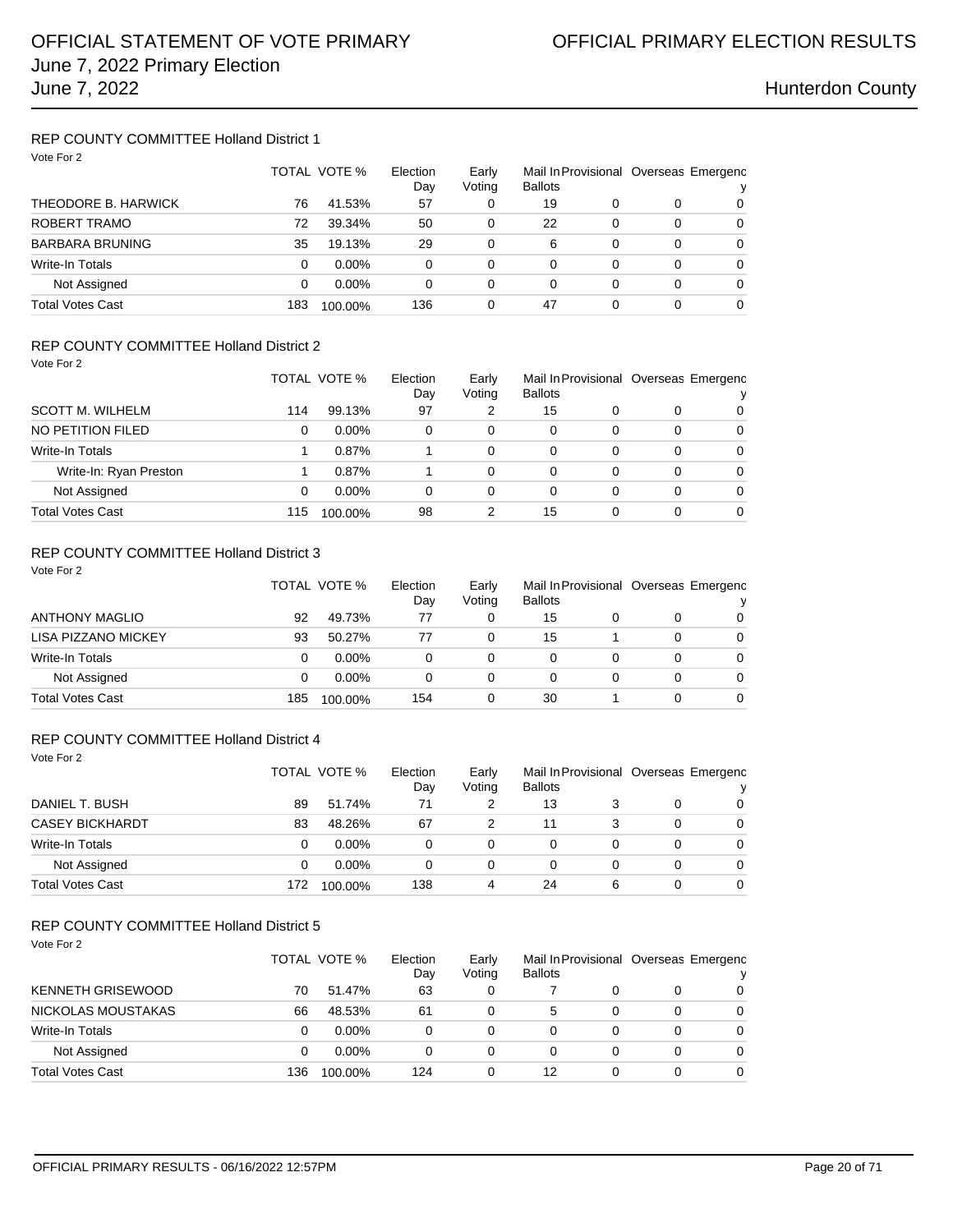## REP COUNTY COMMITTEE Kingwood District 1

| Vote For 2             |     |              |                 |                 |                                                         |          |          |          |
|------------------------|-----|--------------|-----------------|-----------------|---------------------------------------------------------|----------|----------|----------|
|                        |     | TOTAL VOTE % | Election<br>Day | Early<br>Voting | Mail In Provisional Overseas Emergenc<br><b>Ballots</b> |          |          |          |
| DIANE HAYWOOD          | 123 | 50.20%       | 102             | 0               | 21                                                      | 0        | 0        | 0        |
| <b>FRED REICHARDT</b>  | 120 | 48.98%       | 99              | 0               | 21                                                      | 0        | $\Omega$ | 0        |
| <b>Write-In Totals</b> | 2   | 0.82%        | $\Omega$        | 0               | 2                                                       | 0        | $\Omega$ | $\Omega$ |
| Write-In: Rob Maples   |     | 0.41%        | $\Omega$        | 0               |                                                         | $\Omega$ | $\Omega$ | $\Omega$ |
| Write-In: Russ Pitzner |     | 0.41%        | $\Omega$        | 0               |                                                         | 0        | $\Omega$ | $\Omega$ |
| Not Assigned           | 0   | $0.00\%$     | 0               | 0               | 0                                                       | 0        | $\Omega$ | 0        |
| Total Votes Cast       | 245 | 100.00%      | 201             | 0               | 44                                                      | 0        | $\Omega$ | 0        |

### REP COUNTY COMMITTEE Kingwood District 2

| Vote For 2              |     |              |                 |                 |                                                         |   |   |          |  |
|-------------------------|-----|--------------|-----------------|-----------------|---------------------------------------------------------|---|---|----------|--|
|                         |     | TOTAL VOTE % | Election<br>Day | Early<br>Voting | Mail In Provisional Overseas Emergenc<br><b>Ballots</b> |   |   | v        |  |
| JOHN N. MATHIEU         | 108 | 46.15%       | 95              | 0               | 13                                                      |   | 0 | $\Omega$ |  |
| ANDREW C. RUSSANO       | 126 | 53.85%       | 108             | 0               | 18                                                      |   | 0 | $\Omega$ |  |
| Write-In Totals         | 0   | $0.00\%$     | $\Omega$        | $\Omega$        | 0                                                       | 0 | 0 | $\Omega$ |  |
| Not Assigned            | 0   | $0.00\%$     | $\Omega$        | 0               | 0                                                       | 0 | 0 | $\Omega$ |  |
| <b>Total Votes Cast</b> | 234 | 100.00%      | 203             | 0               | 31                                                      |   | 0 | $\Omega$ |  |

## REP COUNTY COMMITTEE Kingwood District 3

| Vote For 2              | TOTAL VOTE % |         | Election<br>Day | Early<br>Voting |    |   | Mail In Provisional Overseas Emergenc<br>v |          |
|-------------------------|--------------|---------|-----------------|-----------------|----|---|--------------------------------------------|----------|
| <b>JOHN NICIECKI</b>    | 124          | 48.44%  | 109             | 3               | 12 |   | 0                                          | $\Omega$ |
| <b>CYNTHIA NICIECKI</b> | 131          | 51.17%  | 118             | 3               | 10 | 0 | 0                                          | $\Omega$ |
| <b>Write-In Totals</b>  |              | 0.39%   |                 | 0               | 0  | 0 | 0                                          | $\Omega$ |
| Not Assigned            |              | 0.39%   |                 | 0               | 0  | 0 | 0                                          | $\Omega$ |
| <b>Total Votes Cast</b> | 256          | 100.00% | 228             | 6               | 22 | 0 | 0                                          | $\Omega$ |

### REP COUNTY COMMITTEE Kingwood District 4

Vote For 2

|                         |     | TOTAL VOTE % | Election<br>Day | Early<br>Voting | Mail In Provisional Overseas Emergenc<br><b>Ballots</b> |   |          |                |
|-------------------------|-----|--------------|-----------------|-----------------|---------------------------------------------------------|---|----------|----------------|
| <b>DEBORAH KRATZER</b>  | 41  | 21.13%       | 35              | 0               | 6                                                       | 0 | 0        | 0              |
| RICHARD DODDS           | 52  | 26.80%       | 44              | $\Omega$        |                                                         |   | 0        | $\mathbf 0$    |
| NANCY E. CIACCIARELLI   | 57  | 29.38%       | 48              | 2               | 5                                                       | 2 | 0        | 0              |
| LYNDA DeFRANCESCO       | 44  | 22.68%       | 36              | 2               | 4                                                       | 2 | $\Omega$ | $\overline{0}$ |
| <b>Write-In Totals</b>  | 0   | $0.00\%$     | 0               | 0               | 0                                                       | 0 | 0        | 0              |
| Not Assigned            | 0   | $0.00\%$     | 0               | 0               | 0                                                       | 0 | 0        | $\Omega$       |
| <b>Total Votes Cast</b> | 194 | 100.00%      | 163             | 4               | 22                                                      | 5 | 0        | $\Omega$       |

## REP COUNTY COMMITTEE Lambertville District 1

Vote For 2

|                         |    | TOTAL VOTE % |    | Early<br>Voting | <b>Ballots</b> |   | Mail In Provisional Overseas Emergenc<br>ν |   |  |
|-------------------------|----|--------------|----|-----------------|----------------|---|--------------------------------------------|---|--|
| JOHN R. LANZA           | 34 | 52.31%       | 24 |                 |                |   |                                            | 0 |  |
| LINDA A. LANZA          | 31 | 47.69%       | 22 |                 |                | 0 |                                            | 0 |  |
| Write-In Totals         |    | $0.00\%$     | 0  |                 | 0              |   |                                            | 0 |  |
| Not Assigned            |    | $0.00\%$     | 0  | 0               | 0              |   |                                            | 0 |  |
| <b>Total Votes Cast</b> | 65 | 100.00%      | 46 | 5               | 14             |   |                                            | 0 |  |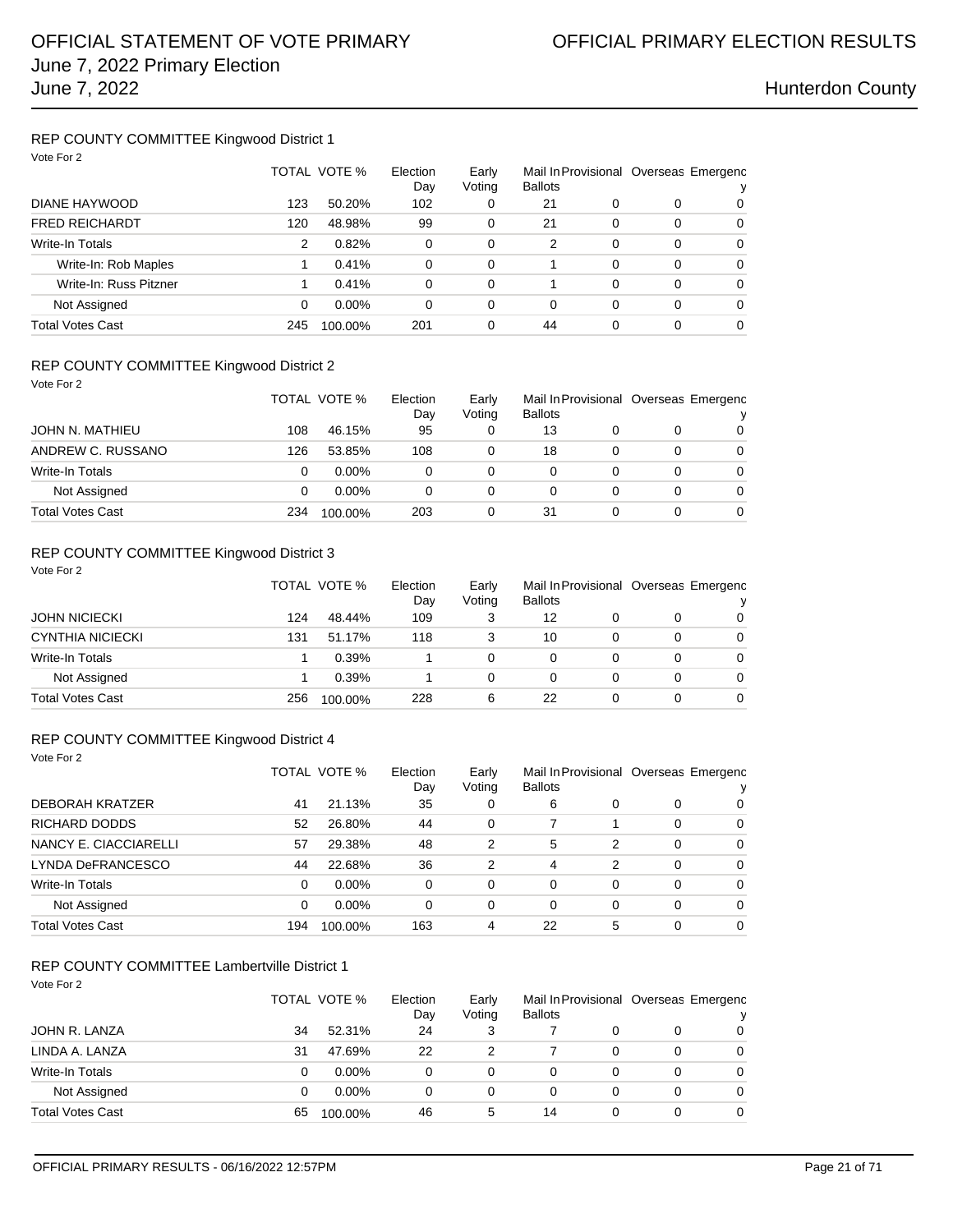## REP COUNTY COMMITTEE Lambertville District 2

| Vote For 2              |    | TOTAL VOTE %<br>Election |    | Early<br>Voting | <b>Ballots</b> |   | Mail In Provisional Overseas Emergenc<br>v |   |  |
|-------------------------|----|--------------------------|----|-----------------|----------------|---|--------------------------------------------|---|--|
| <b>WELLS WINEGAR</b>    | 26 | 50.00%                   | 15 | 4               |                |   |                                            | 0 |  |
| <b>THERESA WINEGAR</b>  | 26 | 50.00%                   | 16 | 3               |                | 0 | 0                                          | 0 |  |
| Write-In Totals         | 0  | $0.00\%$                 | 0  | 0               | 0              | 0 | 0                                          | 0 |  |
| Not Assigned            | 0  | $0.00\%$                 | 0  | 0               | 0              | 0 | 0                                          | 0 |  |
| <b>Total Votes Cast</b> | 52 | 100.00%                  | 31 |                 | 14             | 0 | 0                                          | 0 |  |

## REP COUNTY COMMITTEE Lambertville District 3

| Vote For 2                   |    | TOTAL VOTE % | Election<br>Day | Early<br>Voting | <b>Ballots</b> |   |   | Mail In Provisional Overseas Emergenc |
|------------------------------|----|--------------|-----------------|-----------------|----------------|---|---|---------------------------------------|
| <b>BETH SCHERMERHORN</b>     | 30 | 93.75%       | 25              | 0               | 4              |   | 0 | 0                                     |
| NO PETITION FILED            | 0  | $0.00\%$     | 0               | 0               | 0              | 0 | 0 | 0                                     |
| Write-In Totals              | 2  | 6.25%        |                 | 0               |                | 0 | 0 | $\Omega$                              |
| Write-In: Gabrielle Charette |    | 3.12%        | 0               | 0               |                | 0 | 0 | $\Omega$                              |
| Not Assigned                 |    | 3.12%        |                 | 0               | 0              | 0 | 0 | $\Omega$                              |
| Total Votes Cast             | 32 | 100.00%      | 26              | 0               | 5              |   | 0 | 0                                     |

## REP COUNTY COMMITTEE Lambertville District 4

| Vote For 2              | TOTAL VOTE % | Election<br>Day | Early<br>Voting | <b>Ballots</b> |   | Mail In Provisional Overseas Emergenc |          |  |
|-------------------------|--------------|-----------------|-----------------|----------------|---|---------------------------------------|----------|--|
| NO PETITION FILED       |              | 0               | 0               | 0              |   | 0                                     | 0        |  |
| NO PETITION FILED       | 0            | 0               | 0               | 0              | 0 | 0                                     | $\Omega$ |  |
| Write-In Totals         | 0            | 0               | 0               | 0              |   | 0                                     | 0        |  |
| Not Assigned            |              | 0               | 0               | 0              | 0 | 0                                     | $\Omega$ |  |
| <b>Total Votes Cast</b> |              |                 | 0               | 0              | 0 |                                       | 0        |  |

### REP COUNTY COMMITTEE Lebanon District 1 Vote For 2

|                          | TOTAL VOTE % |          | Election<br>Day | Early<br>Voting | <b>Ballots</b> |   | Mail In Provisional Overseas Emergenc |          |
|--------------------------|--------------|----------|-----------------|-----------------|----------------|---|---------------------------------------|----------|
| ROBERT JUNGE             | 162          | 51.43%   | 138             |                 | 21             |   |                                       | 0        |
| BARBARA "BONNIE" SCHMIDT | 153          | 48.57%   | 128             |                 | 22             |   | 0                                     | $\Omega$ |
| Write-In Totals          |              | $0.00\%$ |                 | 0               |                |   | 0                                     | $\Omega$ |
| Not Assigned             | 0            | $0.00\%$ | 0               | 0               |                |   | 0                                     | $\Omega$ |
| <b>Total Votes Cast</b>  | 315          | 100.00%  | 266             |                 | 43             | 4 | 0                                     | 0        |

### REP COUNTY COMMITTEE Lebanon Twp District 1 Vote For 2

|                             |     | TOTAL VOTE % | Election<br>Day | Early<br>Voting | <b>Ballots</b> |   |   | Mail In Provisional Overseas Emergenc |
|-----------------------------|-----|--------------|-----------------|-----------------|----------------|---|---|---------------------------------------|
| <b>FRANK McCLOSKEY</b>      | 159 | 50.48%       | 132             | 4               | 23             | 0 | 0 | 0                                     |
| <b>JACQUELINE McCLOSKEY</b> | 152 | 48.25%       | 125             | 4               | 23             | 0 | 0 | 0                                     |
| Write-In Totals             | 4   | 1.27%        | 0               | 2               | 2              | 0 | 0 | $\Omega$                              |
| Write-In: Other             |     | 0.32%        | 0               | $\Omega$        |                | 0 | 0 | $\Omega$                              |
| Write-In: Other1            |     | 0.32%        | 0               | 0               |                | 0 | 0 | 0                                     |
| Not Assigned                | 2   | 0.63%        | 0               | 2               | 0              | 0 | 0 | $\Omega$                              |
| Total Votes Cast            | 315 | 100.00%      | 257             | 10              | 48             | 0 | 0 | $\Omega$                              |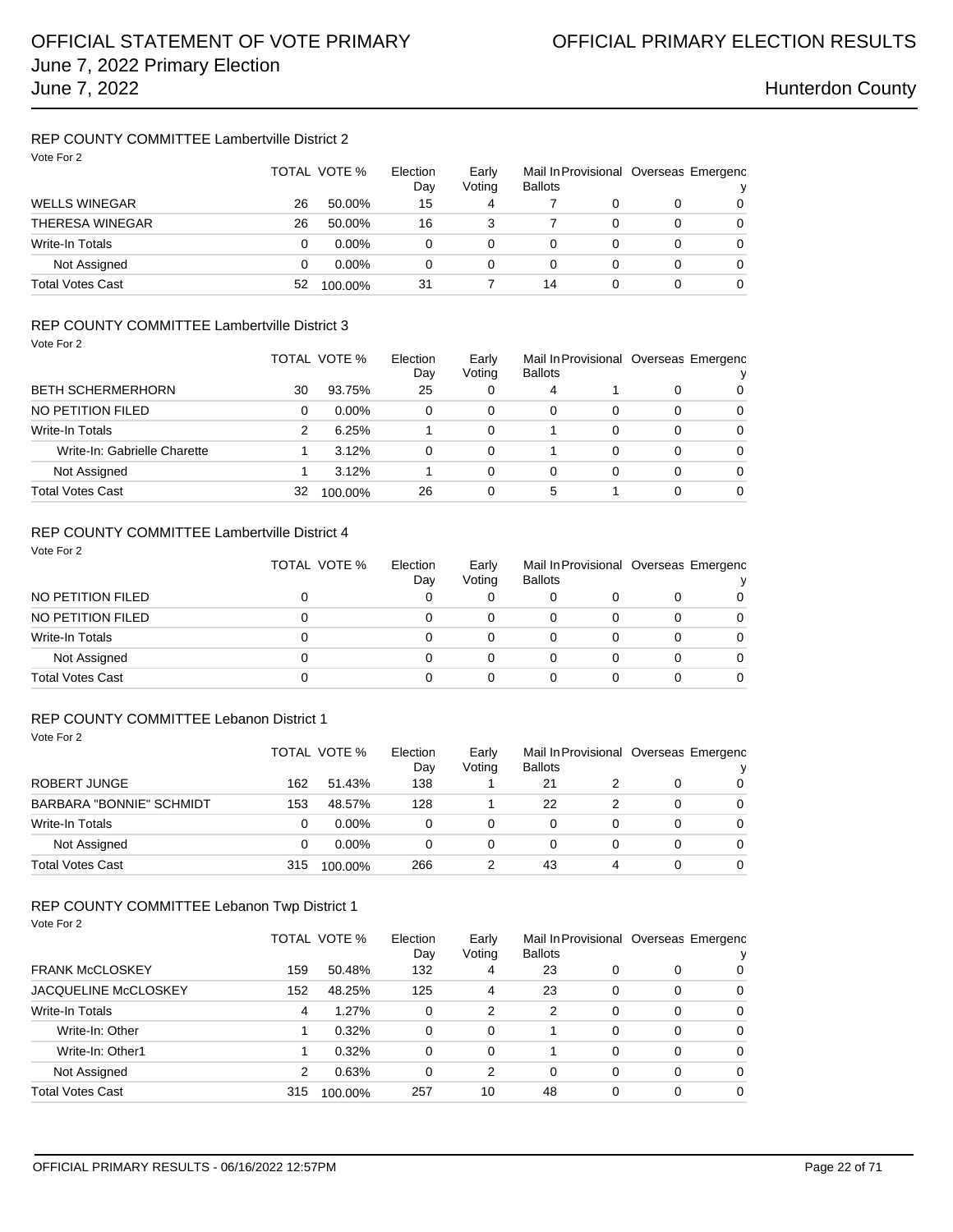## REP COUNTY COMMITTEE Lebanon Twp District 2

| Vote For 2              | TOTAL VOTE % |          | Election<br>Day | Early<br>Voting | Mail In Provisional Overseas Emergenc<br><b>Ballots</b> |   |   |   |
|-------------------------|--------------|----------|-----------------|-----------------|---------------------------------------------------------|---|---|---|
| <b>JAY WOJCIK</b>       | 92           | 50.00%   | 78              | 3               | 11                                                      |   |   | 0 |
| <b>CHRISTINE WOJCIK</b> | 92           | 50.00%   | 78              | 3               | 11                                                      |   | 0 | 0 |
| Write-In Totals         | 0            | $0.00\%$ | 0               | 0               | 0                                                       |   | 0 | 0 |
| Not Assigned            | 0            | $0.00\%$ | 0               | 0               | 0                                                       | 0 | 0 | 0 |
| <b>Total Votes Cast</b> | 184          | 100.00%  | 156             | 6               | 22                                                      |   | 0 | 0 |

### REP COUNTY COMMITTEE Lebanon Twp District 3 Vote For 2

| $VUR + VIE$             |     | TOTAL VOTE %<br>Election |     | Early<br>Voting | <b>Ballots</b> |   | Mail In Provisional Overseas Emergenc<br>ν |          |
|-------------------------|-----|--------------------------|-----|-----------------|----------------|---|--------------------------------------------|----------|
| <b>BEVERLY KOEHLER</b>  | 82  | 30.83%                   | 65  | 3               | 14             | 0 | 0                                          | 0        |
| ROBERT ANASTASIO        | 76  | 28.57%                   | 63  | 2               | 11             | 0 | 0                                          | 0        |
| <b>SHARON HARDY</b>     | 53  | 19.92%                   | 38  | 3               | 12             | 0 | 0                                          | 0        |
| ADAM DUCKWORTH          | 55  | 20.68%                   | 39  | 3               | 13             | 0 | 0                                          | $\Omega$ |
| Write-In Totals         | 0   | $0.00\%$                 | 0   | 0               | $\Omega$       | 0 | 0                                          | $\Omega$ |
| Not Assigned            | 0   | $0.00\%$                 | 0   | 0               | 0              | 0 | 0                                          | $\Omega$ |
| <b>Total Votes Cast</b> | 266 | 100.00%                  | 205 | 11              | 50             | 0 | 0                                          | $\Omega$ |

### REP COUNTY COMMITTEE Lebanon Twp District 4

| Vote For 2              |     |              |                 |                 |                                                         |   |   |          |  |
|-------------------------|-----|--------------|-----------------|-----------------|---------------------------------------------------------|---|---|----------|--|
|                         |     | TOTAL VOTE % | Election<br>Day | Early<br>Voting | Mail In Provisional Overseas Emergenc<br><b>Ballots</b> |   |   | ٧        |  |
| ABE ABUCHOWSKI          | 136 | 40.12%       | 109             | 8               | 18                                                      |   | 0 | $\Omega$ |  |
| <b>MARY NUCCI</b>       | 134 | 39.53%       | 104             | 8               | 21                                                      |   | 0 | $\Omega$ |  |
| ANDREW HANLEY           | 68  | 20.06%       | 48              |                 | 13                                                      | 0 | 0 | $\Omega$ |  |
| Write-In Totals         |     | 0.30%        | 0               | 0               |                                                         | 0 | 0 | 0        |  |
| Write-In: Other1        |     | 0.30%        | 0               | 0               |                                                         | 0 | 0 | $\Omega$ |  |
| Not Assigned            | 0   | $0.00\%$     | 0               | 0               | 0                                                       | 0 | 0 | $\Omega$ |  |
| <b>Total Votes Cast</b> | 339 | 100.00%      | 261             | 23              | 53                                                      | 2 | 0 | $\Omega$ |  |

### REP COUNTY COMMITTEE Lebanon Twp District 5

| Vote For 2               |     | TOTAL VOTE % | Election<br>Day |   | Mail In Provisional Overseas Emergenc<br>Early<br><b>Ballots</b><br>Voting |   |   |          |  |
|--------------------------|-----|--------------|-----------------|---|----------------------------------------------------------------------------|---|---|----------|--|
| RONALD S. MILKOWSKI      | 84  | 50.60%       | 65              | 0 | 18                                                                         |   | 0 | 0        |  |
| <b>GARY S. MILKOWSKI</b> | 82  | 49.40%       | 63              | 0 | 18                                                                         |   | 0 | $\Omega$ |  |
| Write-In Totals          | 0   | $0.00\%$     | 0               | 0 | $\Omega$                                                                   | 0 | 0 | $\Omega$ |  |
| Not Assigned             | 0   | $0.00\%$     | 0               | 0 | $\Omega$                                                                   | 0 | 0 | $\Omega$ |  |
| <b>Total Votes Cast</b>  | 166 | 100.00%      | 128             | 0 | 36                                                                         |   | 0 | 0        |  |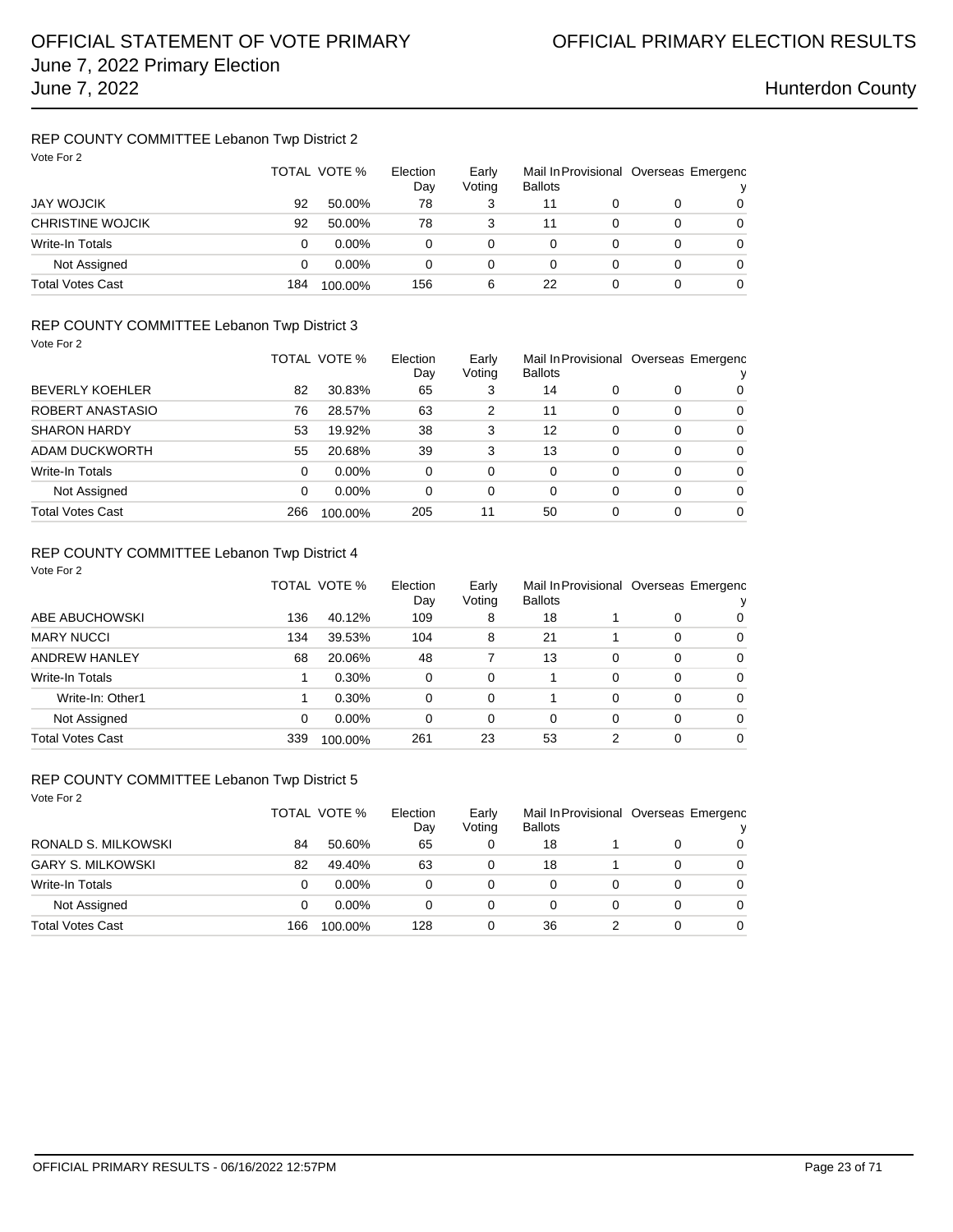## REP COUNTY COMMITTEE Lebanon Twp District 6

| Vote For 2                 |     |              |                 |                 |                                                         |   |          |          |  |
|----------------------------|-----|--------------|-----------------|-----------------|---------------------------------------------------------|---|----------|----------|--|
|                            |     | TOTAL VOTE % | Election<br>Day | Early<br>Voting | Mail In Provisional Overseas Emergenc<br><b>Ballots</b> |   |          | ν        |  |
| <b>THOMAS McKEE</b>        | 86  | 48.59%       | 70              | 0               | 16                                                      | 0 | 0        | 0        |  |
| <b>HEIDI McKEE</b>         | 87  | 49.15%       | 71              | 0               | 16                                                      | 0 | $\Omega$ | $\Omega$ |  |
| <b>Write-In Totals</b>     | 4   | 2.26%        | 2               | 0               | $\overline{2}$                                          | 0 | 0        | $\Omega$ |  |
| Write-In: Guy Wilson       |     | 0.56%        | 0               | 0               |                                                         | 0 | 0        | $\Omega$ |  |
| Write-In: Sharon Petzenger |     | 0.56%        | 0               | 0               |                                                         | 0 | 0        | 0        |  |
| Not Assigned               | 2   | 1.13%        | 2               | 0               | 0                                                       | 0 | 0        | $\Omega$ |  |
| <b>Total Votes Cast</b>    | 177 | 100.00%      | 143             | 0               | 34                                                      |   | 0        | 0        |  |

### REP COUNTY COMMITTEE Milford District 1

| Vote For 2              |    |              |                 |                 |                |   |   |                                       |
|-------------------------|----|--------------|-----------------|-----------------|----------------|---|---|---------------------------------------|
|                         |    | TOTAL VOTE % | Election<br>Day | Early<br>Voting | <b>Ballots</b> |   |   | Mail In Provisional Overseas Emergenc |
| <b>HENRI SCHEPENS</b>   | 93 | 97.89%       | 77              | 0               | 16             | 0 | 0 | 0                                     |
| NO PETITION FILED       | 0  | $0.00\%$     | 0               | 0               | 0              | 0 | 0 | $\Omega$                              |
| <b>Write-In Totals</b>  | 2  | 2.11%        |                 | 0               |                | 0 | 0 | $\Omega$                              |
| Write-In: Ron Rehl      |    | 1.05%        | $\Omega$        | 0               |                | 0 | 0 | 0                                     |
| Not Assigned            |    | 1.05%        |                 | 0               | 0              | 0 | 0 | $\Omega$                              |
| <b>Total Votes Cast</b> | 95 | 100.00%      | 78              | 0               | 17             | 0 | 0 | 0                                     |

### REP COUNTY COMMITTEE Raritan District 1

| Vote For 2              | TOTAL VOTE % | Election<br>Day | Early<br>Voting | <b>Ballots</b> |          | Mail In Provisional Overseas Emergenc |          |  |
|-------------------------|--------------|-----------------|-----------------|----------------|----------|---------------------------------------|----------|--|
| NO PETITION FILED       |              |                 | 0               |                | 0        |                                       | 0        |  |
| NO PETITION FILED       | 0            | 0               | 0               | 0              | 0        | 0                                     | $\Omega$ |  |
| Write-In Totals         | 0            |                 | 0               | 0              | $\Omega$ | 0                                     | 0        |  |
| Not Assigned            | 0            | 0               | 0               | 0              | 0        | 0                                     | 0        |  |
| <b>Total Votes Cast</b> |              |                 | 0               |                | 0        |                                       |          |  |

## REP COUNTY COMMITTEE Raritan District 2

| Vote For 2              | TOTAL VOTE % |         | Election | Early<br>Voting | <b>Ballots</b> |   | Mail In Provisional Overseas Emergenc |          |
|-------------------------|--------------|---------|----------|-----------------|----------------|---|---------------------------------------|----------|
|                         |              |         | Day      |                 |                |   |                                       |          |
| <b>SUSAN B. MILLER</b>  | 70           | 49.30%  | 55       | 0               | 15             | 0 | 0                                     | 0        |
| <b>JAMES P. MILLER</b>  | 69           | 48.59%  | 53       |                 | 15             | 0 | $\Omega$                              | 0        |
| Write-In Totals         | 3            | 2.11%   | 3        | 0               | 0              | 0 | 0                                     | $\Omega$ |
| Not Assigned            | 3            | 2.11%   | 3        | 0               | 0              | 0 | 0                                     | $\Omega$ |
| <b>Total Votes Cast</b> | 142          | 100.00% | 111      |                 | 30             | 0 | 0                                     | 0        |

| Vote For 2              |     | TOTAL VOTE % | Election<br>Day | Early<br>Voting | <b>Ballots</b> |   | Mail In Provisional Overseas Emergenc |          |  |
|-------------------------|-----|--------------|-----------------|-----------------|----------------|---|---------------------------------------|----------|--|
| LOUIS C. REINER         | 80  | 50.96%       | 55              | 2               | 21             |   | 0                                     | 0        |  |
| <b>JAMES FOX</b>        | 77  | 49.04%       | 54              | 2               | 19             | 2 | 0                                     | $\Omega$ |  |
| Write-In Totals         | 0   | $0.00\%$     | 0               | 0               | 0              | 0 | 0                                     | 0        |  |
| Not Assigned            | 0   | $0.00\%$     | 0               | 0               | 0              | 0 | 0                                     | 0        |  |
| <b>Total Votes Cast</b> | 157 | 100.00%      | 109             | 4               | 40             | 4 | 0                                     | 0        |  |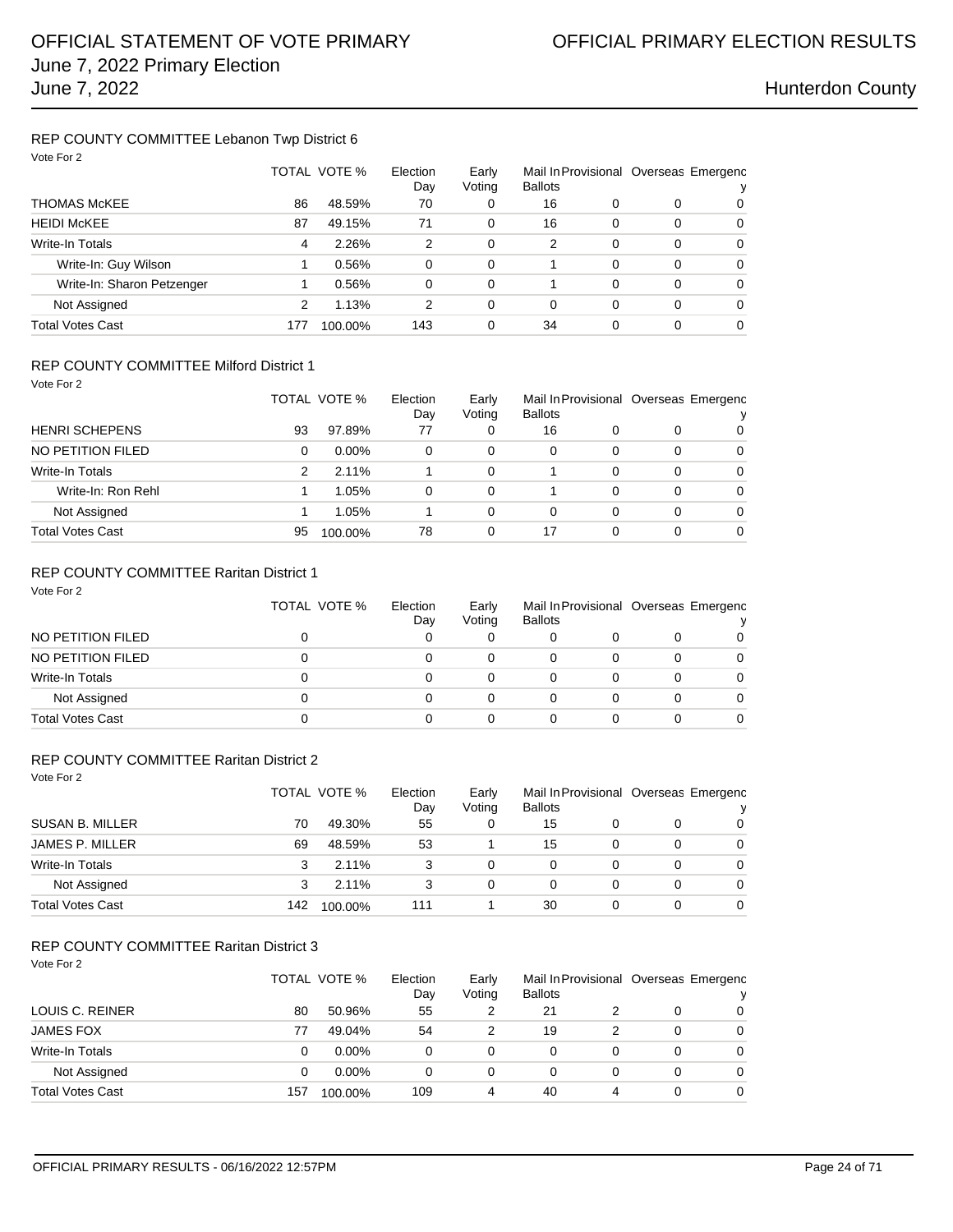## REP COUNTY COMMITTEE Raritan District 4

| Vote For 2              |     | TOTAL VOTE % | Election<br>Day | Early<br>Voting |          |   | Mail In Provisional Overseas Emergenc<br>v |   |
|-------------------------|-----|--------------|-----------------|-----------------|----------|---|--------------------------------------------|---|
| ROBERT E. BENJAMIN      | 81  | 50.94%       | 61              |                 | 18       |   | 0                                          | 0 |
| ROBYN FATOOH            | 78  | 49.06%       | 60              |                 | 17       | 0 | 0                                          | 0 |
| <b>Write-In Totals</b>  | 0   | $0.00\%$     | 0               | 0               | 0        | 0 | 0                                          | 0 |
| Not Assigned            | 0   | $0.00\%$     | 0               | 0               | $\Omega$ | 0 | 0                                          | 0 |
| <b>Total Votes Cast</b> | 159 | 100.00%      | 121             | 2               | 35       |   | 0                                          | 0 |

### REP COUNTY COMMITTEE Raritan District 5 Vote For 2

| * Y Y Y Y Y I A<br>SCOTT R. MacDade |     | TOTAL VOTE % |     | Early<br>Voting | <b>Ballots</b> |          | Mail In Provisional Overseas Emergenc |
|-------------------------------------|-----|--------------|-----|-----------------|----------------|----------|---------------------------------------|
|                                     | 77  | 50.99%       | 56  |                 | 19             | 0        | $\overline{0}$                        |
| HARRY L. GANO, JR.                  | 74  | 49.01%       | 53  |                 | 19             | $\Omega$ | 0                                     |
| Write-In Totals                     |     | $0.00\%$     | 0   | 0               |                | 0        | 0                                     |
| Not Assigned                        |     | $0.00\%$     | 0   | 0               |                | 0        | $\Omega$                              |
| <b>Total Votes Cast</b>             | 151 | 100.00%      | 109 | 4               | 38             | 0        | 0                                     |

### REP COUNTY COMMITTEE Raritan District 6

| Vote For 2              |     | TOTAL VOTE %<br>Election |     | Early<br>Voting | <b>Ballots</b> |   | Mail In Provisional Overseas Emergenc |          |
|-------------------------|-----|--------------------------|-----|-----------------|----------------|---|---------------------------------------|----------|
| PAUL R. KUHL, JR.       | 87  | 50.58%                   | 70  |                 | 15             |   | 0                                     | $\Omega$ |
| <b>EDITH VELLA</b>      | 85  | 49.42%                   | 69  |                 | 15             | 0 | 0                                     | $\Omega$ |
| <b>Write-In Totals</b>  | 0   | $0.00\%$                 | 0   | 0               | 0              | 0 | 0                                     | $\Omega$ |
| Not Assigned            | 0   | $0.00\%$                 | 0   | 0               | 0              | 0 | 0                                     | $\Omega$ |
| <b>Total Votes Cast</b> | 172 | 100.00%                  | 139 | 2               | 30             |   | 0                                     | $\Omega$ |

## REP COUNTY COMMITTEE Raritan District 7

Vote For 2

|                         |   | TOTAL VOTE % | Election<br>Early<br>Voting<br>Dav |   | Mail In Provisional Overseas Emergenc<br><b>Ballots</b> |   |   |          |
|-------------------------|---|--------------|------------------------------------|---|---------------------------------------------------------|---|---|----------|
| NO PETITION FILED       | 0 | $0.00\%$     | 0                                  | 0 | 0                                                       | 0 | 0 | 0        |
| NO PETITION FILED       | 0 | $0.00\%$     | 0                                  | 0 | 0                                                       | 0 | 0 | 0        |
| Write-In Totals         | 4 | 100.00%      | 2                                  | 0 | 2                                                       | 0 | 0 | 0        |
| Write-In: Gary Hazard   | 4 | 100.00%      | 2                                  | 0 | 2                                                       | 0 | 0 | $\Omega$ |
| Not Assigned            | 0 | $0.00\%$     | 0                                  | 0 | 0                                                       | 0 | 0 | $\Omega$ |
| <b>Total Votes Cast</b> | 4 | 100.00%      | 2                                  | 0 | 2                                                       | 0 | 0 | $\Omega$ |

### REP COUNTY COMMITTEE Raritan District 8 Vote For 2

|                         |   | TOTAL VOTE % | Election<br>Day | Early<br>Voting | Mail In Provisional Overseas Emergenc<br><b>Ballots</b> |   |   |          |
|-------------------------|---|--------------|-----------------|-----------------|---------------------------------------------------------|---|---|----------|
| NO PETITION FILED       | 0 | $0.00\%$     | 0               | 0               | 0                                                       |   | 0 | 0        |
| NO PETITION FILED       | 0 | $0.00\%$     | 0               | 0               | 0                                                       | 0 | 0 | 0        |
| <b>Write-In Totals</b>  | 6 | 100.00%      | 3               | 0               | 3                                                       | 0 | 0 | 0        |
| Write-In: Robert King   | 4 | 66.67%       |                 | 0               | 3                                                       | 0 | 0 | $\Omega$ |
| Not Assigned            |   | 33.33%       |                 | 0               | 0                                                       | 0 | 0 | $\Omega$ |
| <b>Total Votes Cast</b> | 6 | 100.00%      | 3               | 0               | 3                                                       |   | 0 | 0        |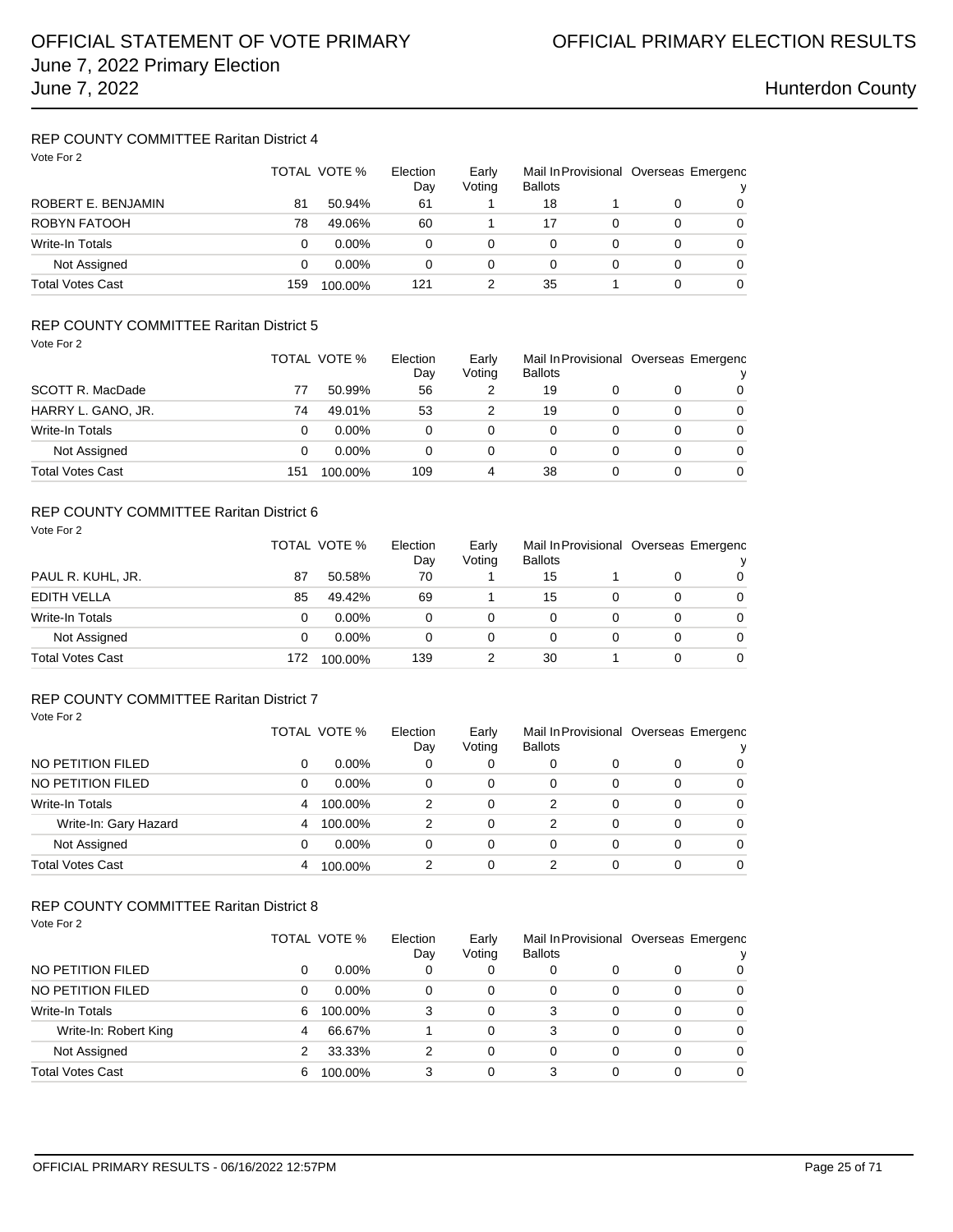### REP COUNTY COMMITTEE Raritan District 9 Vote For 2

| VOIE FUIZ                  | TOTAL VOTE % |          | Election<br>Day | Early<br>Voting | <b>Ballots</b> |   | Mail In Provisional Overseas Emergenc<br>v |          |
|----------------------------|--------------|----------|-----------------|-----------------|----------------|---|--------------------------------------------|----------|
| NO PETITION FILED          | 0            | $0.00\%$ | 0               | 0               | 0              | 0 |                                            | 0        |
| NO PETITION FILED          | 0            | $0.00\%$ | 0               | 0               | 0              | 0 | 0                                          | $\Omega$ |
| Write-In Totals            |              | 100.00%  | 0               | $\Omega$        |                | 0 | 0                                          | 0        |
| Write-In: Carolyn Ferrence |              | 100.00%  | 0               | 0               |                | 0 | 0                                          | 0        |
| Not Assigned               | 0            | $0.00\%$ | 0               | $\Omega$        | $\Omega$       | 0 | 0                                          | $\Omega$ |
| <b>Total Votes Cast</b>    |              | 100.00%  | 0               | 0               |                | 0 |                                            | 0        |

### REP COUNTY COMMITTEE Raritan District 10

Vote For 2

Vote For 2

|                         |    | TOTAL VOTE % | Election<br>Day | Mail In Provisional Overseas Emergenc<br>Early<br>Voting<br><b>Ballots</b> |    |  | v        |
|-------------------------|----|--------------|-----------------|----------------------------------------------------------------------------|----|--|----------|
| THOMAS F. SMITH, II     | 50 | 52.08%       | 39              |                                                                            | 9  |  | $\Omega$ |
| EDWARD M. JACOBS        | 46 | 47.92%       | 35              |                                                                            | 9  |  | $\Omega$ |
| Write-In Totals         |    | $0.00\%$     | 0               | 0                                                                          |    |  | $\Omega$ |
| Not Assigned            |    | $0.00\%$     | 0               | 0                                                                          | 0  |  | $\Omega$ |
| <b>Total Votes Cast</b> | 96 | 100.00%      | 74              | 4                                                                          | 18 |  | $\Omega$ |

## REP COUNTY COMMITTEE Raritan District 11

| <b>JEFF KUHL</b>        |     | TOTAL VOTE % | Election<br>Day | Early<br>Voting<br><b>Ballots</b> |    | Mail In Provisional Overseas Emergenc |          |   |
|-------------------------|-----|--------------|-----------------|-----------------------------------|----|---------------------------------------|----------|---|
|                         | 94  | 50.00%       | 64              | 0                                 | 30 |                                       | 0        | 0 |
| <b>DARLENE KUHL</b>     | 94  | 50.00%       | 64              | 0                                 | 30 | 0                                     | 0        | 0 |
| Write-In Totals         | 0   | $0.00\%$     | 0               | 0                                 | 0  | 0                                     | 0        | 0 |
| Not Assigned            |     | $0.00\%$     | 0               | 0                                 |    |                                       | $\Omega$ | 0 |
| <b>Total Votes Cast</b> | 188 | 100.00%      | 128             | 0                                 | 60 | 0                                     | 0        | 0 |

### REP COUNTY COMMITTEE Raritan District 12 Vote For 2

|                         |   | TOTAL VOTE % | Election<br>Early<br><b>Ballots</b><br>Voting<br>Day |   | Mail In Provisional Overseas Emergenc |   |          |          |
|-------------------------|---|--------------|------------------------------------------------------|---|---------------------------------------|---|----------|----------|
| NO PETITION FILED       | 0 | $0.00\%$     | 0                                                    | 0 | 0                                     | 0 | 0        | 0        |
| NO PETITION FILED       | 0 | $0.00\%$     | 0                                                    | 0 | 0                                     | 0 | 0        | 0        |
| Write-In Totals         |   | 100.00%      | 0                                                    | 0 |                                       | 0 | $\Omega$ | $\Omega$ |
| Write-In: Paulo Resende |   | 100.00%      | 0                                                    | 0 |                                       | 0 | $\Omega$ | $\Omega$ |
| Not Assigned            | 0 | $0.00\%$     | 0                                                    | 0 | 0                                     | 0 | 0        | $\Omega$ |
| <b>Total Votes Cast</b> |   | 100.00%      | 0                                                    | 0 |                                       | 0 | 0        | $\Omega$ |

| Vote For 2                 |    |              |    |                 |                                                         |   |          |          |  |
|----------------------------|----|--------------|----|-----------------|---------------------------------------------------------|---|----------|----------|--|
|                            |    | TOTAL VOTE % |    | Early<br>Voting | Mail In Provisional Overseas Emergenc<br><b>Ballots</b> |   |          | ν        |  |
| LEONARD J. DRYDEN          | 85 | 93.41%       | 59 | 2               | 24                                                      | 0 | 0        | 0        |  |
| NO PETITION FILED          | 0  | $0.00\%$     | 0  | 0               | 0                                                       | 0 | $\Omega$ | $\Omega$ |  |
| <b>Write-In Totals</b>     | 6  | 6.59%        | 5  | $\Omega$        |                                                         | 0 | $\Omega$ | $\Omega$ |  |
| Write-In: Catherine Dryden | 5  | 5.49%        | 5  | 0               | 0                                                       | 0 | $\Omega$ | $\Omega$ |  |
| Write-In: John Alberts     |    | 1.10%        | 0  | 0               |                                                         | 0 | $\Omega$ | $\Omega$ |  |
| Not Assigned               | 0  | $0.00\%$     | 0  | 0               | 0                                                       | 0 | 0        | $\Omega$ |  |
| <b>Total Votes Cast</b>    | 91 | 100.00%      | 64 | 2               | 25                                                      | 0 | 0        | $\Omega$ |  |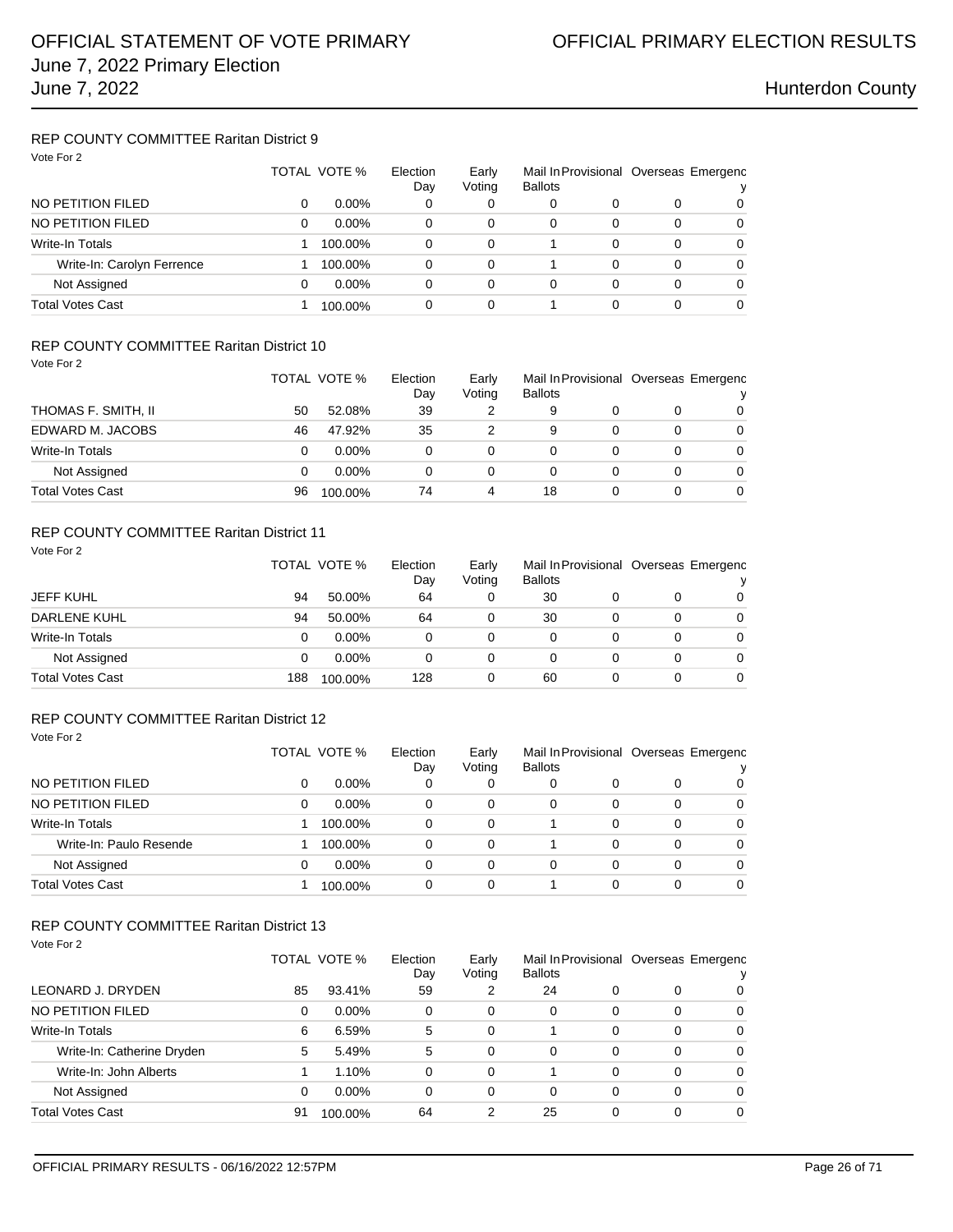## REP COUNTY COMMITTEE Raritan District 14

| Vote For 2              |     | TOTAL VOTE % | Election<br>Day | Mail In Provisional Overseas Emergenc<br>Early<br>Voting<br><b>Ballots</b> |    |   |   |          |  |
|-------------------------|-----|--------------|-----------------|----------------------------------------------------------------------------|----|---|---|----------|--|
| MICHAEL MANGIN          | 100 | 50.25%       | 78              | 3                                                                          | 18 |   | 0 | 0        |  |
| THOMAS J. DAVISON       | 99  | 49.75%       | 78              | 3                                                                          | 17 |   | 0 | 0        |  |
| <b>Write-In Totals</b>  | 0   | $0.00\%$     | 0               | 0                                                                          |    |   | 0 | $\Omega$ |  |
| Not Assigned            | 0   | $0.00\%$     | 0               | 0                                                                          | 0  | 0 | 0 | $\Omega$ |  |
| <b>Total Votes Cast</b> | 199 | 100.00%      | 156             | 6                                                                          | 35 |   | 0 | 0        |  |

### REP COUNTY COMMITTEE Raritan District 15 Vote For 2

| * Y Y Y Y Y I A         |     | TOTAL VOTE % | Election<br>Day | Early<br>Voting | <b>Ballots</b> |   |   | Mail In Provisional Overseas Emergenc<br>v |
|-------------------------|-----|--------------|-----------------|-----------------|----------------|---|---|--------------------------------------------|
| AGNES R. ALLEGAR        | 67  | 49.26%       | 47              |                 | 18             |   |   | $\Omega$                                   |
| EDWARD B. MAHN          | 69  | 50.74%       | 51              |                 | 16             |   | O | 0                                          |
| Write-In Totals         | 0   | $0.00\%$     | 0               | 0               | 0              | 0 | 0 | $\Omega$                                   |
| Not Assigned            | 0   | $0.00\%$     | 0               | 0               | 0              |   | 0 | $\Omega$                                   |
| <b>Total Votes Cast</b> | 136 | 100.00%      | 98              | 4               | 34             |   |   | 0                                          |

### REP COUNTY COMMITTEE Raritan District 16

| Vote For 2              |     |              |                 |                 |                |   |   |                                            |
|-------------------------|-----|--------------|-----------------|-----------------|----------------|---|---|--------------------------------------------|
|                         |     | TOTAL VOTE % | Election<br>Day | Early<br>Voting | <b>Ballots</b> |   |   | Mail In Provisional Overseas Emergenc<br>v |
| TERRY M. OWNES          | 54  | 45.76%       | 41              | 2               | 10             |   | 0 | $\Omega$                                   |
| <b>MONIQUE ROBINSON</b> | 63  | 53.39%       | 46              |                 | 14             | 2 | 0 | 0                                          |
| <b>Write-In Totals</b>  |     | 0.85%        | 0               | 0               |                | 0 | 0 | $\Omega$                                   |
| Write-In: Ken Moser     |     | 0.85%        | 0               | $\Omega$        |                | 0 | 0 | $\Omega$                                   |
| Not Assigned            | 0   | $0.00\%$     | 0               | 0               | 0              | 0 | 0 | $\Omega$                                   |
| Total Votes Cast        | 118 | 100.00%      | 87              | 3               | 25             | 3 | 0 | $\Omega$                                   |

### REP COUNTY COMMITTEE Raritan District 17 Vote For 2

|                         |     | TOTAL VOTE % | Election<br>Day | Mail In Provisional Overseas Emergenc<br>Early<br>Voting<br><b>Ballots</b> |    |  |          |          |
|-------------------------|-----|--------------|-----------------|----------------------------------------------------------------------------|----|--|----------|----------|
| <b>OLIVER ELBERT</b>    | 92  | 51.11%       | 67              |                                                                            | 24 |  |          | 0        |
| STEPHEN G. GOODITIS     | 88  | 48.89%       | 63              |                                                                            | 24 |  | $\Omega$ | 0        |
| Write-In Totals         | 0   | $0.00\%$     | 0               | 0                                                                          |    |  | 0        | $\Omega$ |
| Not Assigned            | 0   | $0.00\%$     | 0               | 0                                                                          |    |  | 0        | 0        |
| <b>Total Votes Cast</b> | 180 | 100.00%      | 130             |                                                                            | 48 |  | 0        | $\Omega$ |

| Vote For 2              |     | TOTAL VOTE % | Election<br>Day | Early<br>Voting | <b>Ballots</b> |   | Mail In Provisional Overseas Emergenc |          |
|-------------------------|-----|--------------|-----------------|-----------------|----------------|---|---------------------------------------|----------|
| <b>DONNA FORAN</b>      | 59  | 50.43%       | 47              | 0               | 12             | 0 | 0                                     | 0        |
| MICHELLE CAVALCHIRE     | 58  | 49.57%       | 46              | 0               | 12             | 0 | 0                                     | $\Omega$ |
| Write-In Totals         | 0   | $0.00\%$     | 0               | 0               | 0              | 0 | 0                                     | $\Omega$ |
| Not Assigned            | 0   | $0.00\%$     | 0               | 0               | 0              | 0 | 0                                     | $\Omega$ |
| <b>Total Votes Cast</b> | 117 | 100.00%      | 93              | 0               | 24             | 0 | 0                                     | $\Omega$ |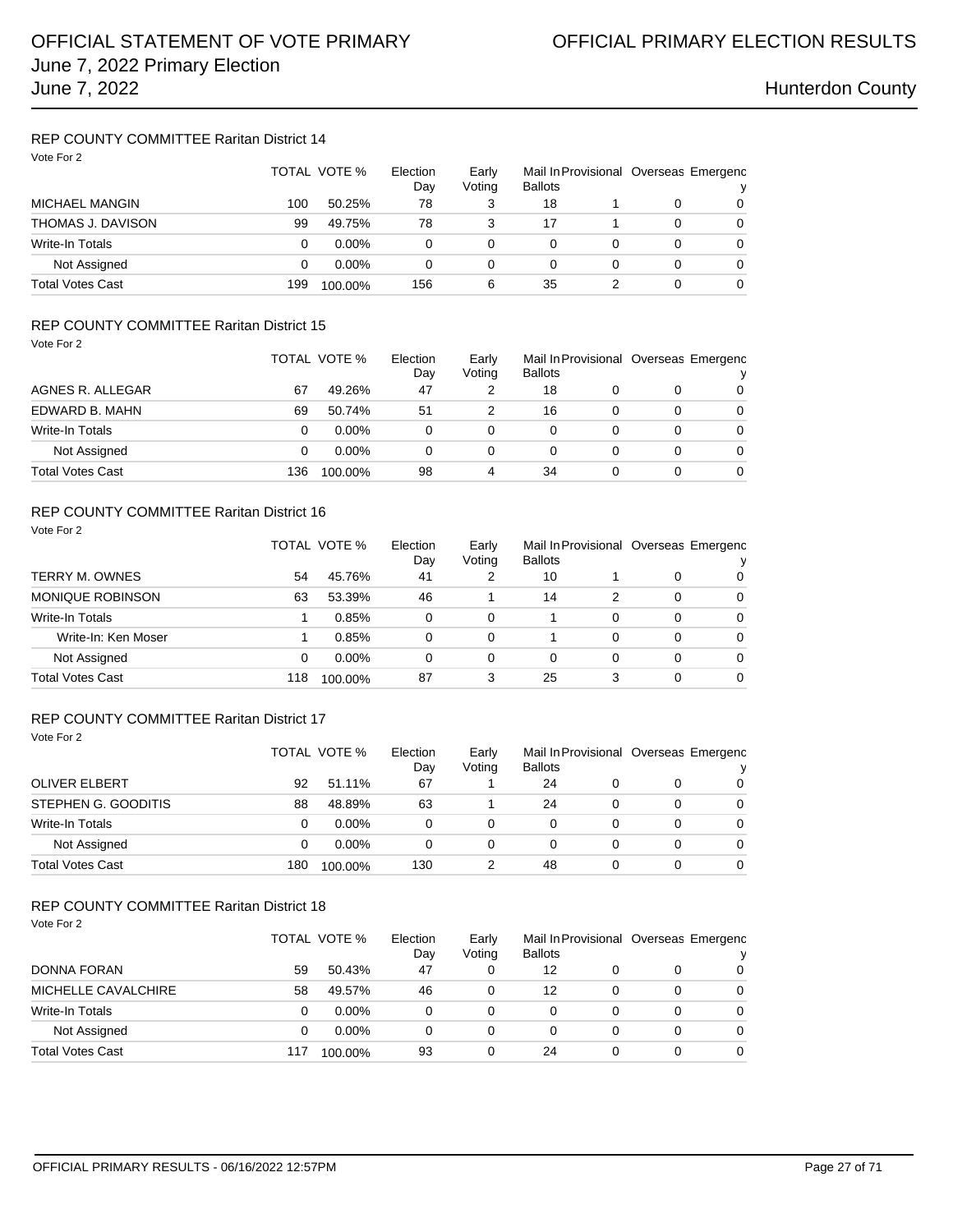## REP COUNTY COMMITTEE Raritan District 19

| Vote For 2              | TOTAL VOTE % |          | Election<br>Day | Early<br>Voting | <b>Ballots</b> |  | Mail In Provisional Overseas Emergenc |   |
|-------------------------|--------------|----------|-----------------|-----------------|----------------|--|---------------------------------------|---|
| BARBARA KUHLMAN         | 81           | 49.09%   | 57              | 6               | 18             |  |                                       | 0 |
| EDMUND C. WATKINSON     | 84           | 50.91%   | 58              | 6               | 20             |  | 0                                     | 0 |
| Write-In Totals         | 0            | $0.00\%$ | 0               | 0               | 0              |  | 0                                     | 0 |
| Not Assigned            | 0            | $0.00\%$ | 0               | 0               | 0              |  | 0                                     | 0 |
| <b>Total Votes Cast</b> | 165          | 100.00%  | 115             | 12              | 38             |  | 0                                     | 0 |

## REP COUNTY COMMITTEE Raritan District 20

| Vote For 2              |     |              |           |                 |                                                         |  |   |          |  |
|-------------------------|-----|--------------|-----------|-----------------|---------------------------------------------------------|--|---|----------|--|
|                         |     | TOTAL VOTE % |           | Early<br>Voting | Mail In Provisional Overseas Emergenc<br><b>Ballots</b> |  |   | ν        |  |
| <b>ISABELLA CARREGA</b> | 99  | 49.75%       | Day<br>82 | 0               | 17                                                      |  |   | $\Omega$ |  |
| LEE B. ROTH             | 100 | 50.25%       | 83        | 0               | 17                                                      |  | 0 | $\Omega$ |  |
| <b>Write-In Totals</b>  | 0   | $0.00\%$     | 0         | 0               | 0                                                       |  | 0 | $\Omega$ |  |
| Not Assigned            | 0   | $0.00\%$     | 0         | 0               | 0                                                       |  | 0 | $\Omega$ |  |
| <b>Total Votes Cast</b> | 199 | 100.00%      | 165       | 0               | 34                                                      |  | 0 | $\Omega$ |  |

### REP COUNTY COMMITTEE Raritan District 21

| Vote For 2                 |     |              |                 |                 |                                                         |          |          |          |
|----------------------------|-----|--------------|-----------------|-----------------|---------------------------------------------------------|----------|----------|----------|
|                            |     | TOTAL VOTE % | Election<br>Day | Early<br>Voting | Mail In Provisional Overseas Emergenc<br><b>Ballots</b> |          |          |          |
| J. GENE BALLY              | 73  | 48.03%       | 59              | 2               | 12                                                      | 0        | 0        | 0        |
| RANDY BLOCK                | 77  | 50.66%       | 62              | 2               | 13                                                      | 0        | $\Omega$ | $\Omega$ |
| <b>Write-In Totals</b>     | 2   | 1.32%        | 0               | $\Omega$        | 2                                                       | $\Omega$ | $\Omega$ | $\Omega$ |
| Write-In: Barbara Sachau   |     | 0.66%        | 0               | $\Omega$        |                                                         | $\Omega$ | 0        | $\Omega$ |
| Write-In: Nicholas Downing |     | 0.66%        | 0               | $\Omega$        |                                                         | 0        | 0        | $\Omega$ |
| Not Assigned               | 0   | $0.00\%$     | 0               | $\Omega$        | 0                                                       | $\Omega$ | $\Omega$ | $\Omega$ |
| Total Votes Cast           | 152 | 100.00%      | 121             | 4               | 27                                                      | 0        | $\Omega$ | 0        |

### REP COUNTY COMMITTEE Readington District 1

| Vote For 2 |
|------------|
|------------|

|                            |     | TOTAL VOTE % | Election<br>Day | Early<br>Voting | Mail In Provisional Overseas Emergenc<br><b>Ballots</b> |   |   |          |
|----------------------------|-----|--------------|-----------------|-----------------|---------------------------------------------------------|---|---|----------|
| <b>BETTY ANN FORT</b>      | 54  | 18.12%       | 42              | 3               | 9                                                       |   | 0 | 0        |
| <b>WILLIAM P. HAMILTON</b> | 134 | 44.97%       | 109             | 3               | 22                                                      | 0 | 0 | 0        |
| <b>SCOTT BARTON</b>        | 110 | 36.91%       | 97              | 0               | 13                                                      | 0 | 0 | $\Omega$ |
| <b>Write-In Totals</b>     | 0   | $0.00\%$     | 0               | 0               | 0                                                       | 0 | 0 | $\Omega$ |
| Not Assigned               | 0   | $0.00\%$     | 0               | 0               | 0                                                       | 0 | 0 | 0        |
| <b>Total Votes Cast</b>    | 298 | 100.00%      | 248             | 6               | 44                                                      | 0 | 0 | $\Omega$ |

### REP COUNTY COMMITTEE Readington District 2

| Vote For 2 |  |              |
|------------|--|--------------|
|            |  | <b>TOTAL</b> |

| $VUR + VIZ$            | TOTAL VOTE % |          | Election<br>Day | Early<br>Voting | <b>Ballots</b> |          | Mail In Provisional Overseas Emergenc |          |  |
|------------------------|--------------|----------|-----------------|-----------------|----------------|----------|---------------------------------------|----------|--|
| PHILLIP ALBANO         | 69           | 25.65%   | 54              | 0               | 15             |          | 0                                     | $\Omega$ |  |
| <b>VINCENT PANICO</b>  | 108          | 40.15%   | 84              | 3               | 21             | 0        | 0                                     | 0        |  |
| AMANDA PANICO          | 92           | 34.20%   | 81              | 3               | 8              | 0        | $\Omega$                              | $\Omega$ |  |
| <b>Write-In Totals</b> | 0            | $0.00\%$ | 0               | 0               | 0              | 0        | $\Omega$                              | $\Omega$ |  |
| Not Assigned           | 0            | $0.00\%$ | 0               | 0               | 0              | $\Omega$ | $\Omega$                              | $\Omega$ |  |
| Total Votes Cast       | 269          | 100.00%  | 219             | 6               | 44             | 0        | $\Omega$                              | 0        |  |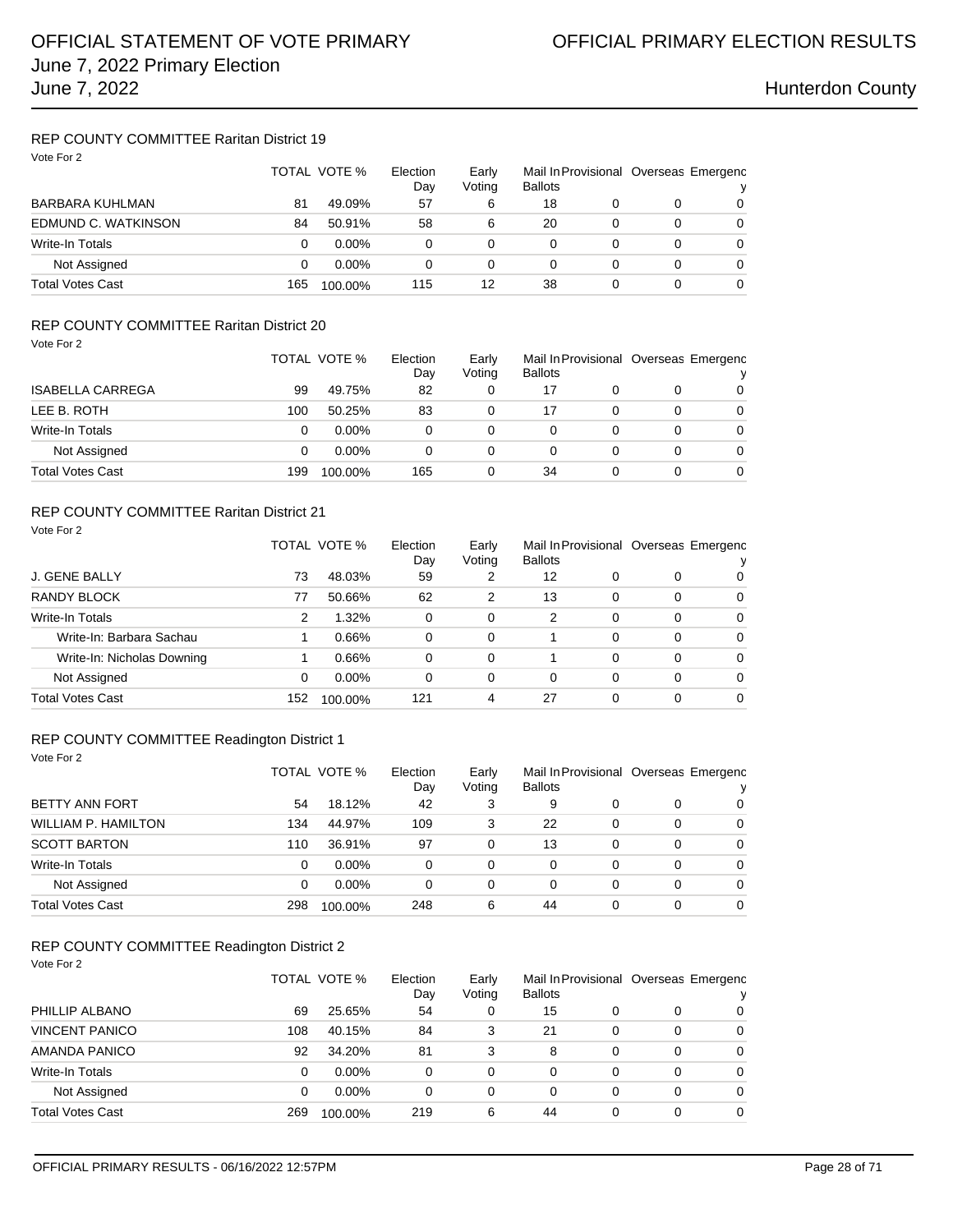### REP COUNTY COMMITTEE Readington District 3 Vote For 2

| VOTE FOR 2              |     | TOTAL VOTE % | Election<br>Day | Early<br>Voting | <b>Ballots</b> |   | Mail In Provisional Overseas Emergenc | v |
|-------------------------|-----|--------------|-----------------|-----------------|----------------|---|---------------------------------------|---|
| ROBERT B. QUINLAN       | 129 | 49.81%       | 104             |                 | 24             | 0 | 0                                     | 0 |
| MARY ANN LACAMERA       | 129 | 49.81%       | 106             |                 | 22             | 0 | 0                                     | 0 |
| Write-In Totals         |     | 0.39%        | 0               | 0               |                | 0 | 0                                     | 0 |
| Write-In: Britt Simon   |     | 0.39%        | 0               | $\Omega$        |                | 0 | 0                                     | 0 |
| Not Assigned            | 0   | $0.00\%$     | 0               | 0               | 0              | 0 | 0                                     | 0 |
| <b>Total Votes Cast</b> | 259 | 100.00%      | 210             | 2               | 47             | 0 | 0                                     | 0 |
|                         |     |              |                 |                 |                |   |                                       |   |

### REP COUNTY COMMITTEE Readington District 4

|                        |     | TOTAL VOTE % |          | Early<br>Voting | Mail In Provisional Overseas Emergenc<br><b>Ballots</b> |          |          | v        |
|------------------------|-----|--------------|----------|-----------------|---------------------------------------------------------|----------|----------|----------|
| RICHARD C. ALLEN       | 78  | 24.22%       | 61       |                 | 16                                                      | 0        | 0        | 0        |
| JULIA C. ALLEN         | 80  | 24.84%       | 64       |                 | 15                                                      | $\Omega$ | 0        | 0        |
| ADAM MUELLER           | 83  | 25.78%       | 65       |                 | 17                                                      | $\Omega$ | $\Omega$ | $\Omega$ |
| <b>PAUL SIKORYAK</b>   | 79  | 24.53%       | 62       |                 | 16                                                      | $\Omega$ | $\Omega$ | $\Omega$ |
| Write-In Totals        | 2   | 0.62%        |          | 0               | 0                                                       |          | $\Omega$ | $\Omega$ |
| Write-In: Sam Tropello |     | 0.31%        | $\Omega$ | $\Omega$        | 0                                                       |          | $\Omega$ | $\Omega$ |
| Not Assigned           |     | 0.31%        |          | 0               | 0                                                       | 0        | $\Omega$ | $\Omega$ |
| Total Votes Cast       | 322 | 100.00%      | 253      | 4               | 64                                                      |          | 0        | $\Omega$ |

### REP COUNTY COMMITTEE Readington District 5

| Vote For 2                     |     |              |                 |                 |                |          |                                            |             |
|--------------------------------|-----|--------------|-----------------|-----------------|----------------|----------|--------------------------------------------|-------------|
|                                |     | TOTAL VOTE % | Election<br>Day | Early<br>Voting | <b>Ballots</b> |          | Mail In Provisional Overseas Emergenc<br>у |             |
| <b>JAMES DUFFY</b>             | 72  | 23.61%       | 61              | 2               | 9              | 0        | 0                                          | 0           |
| M. ELIZABETH DUFFY             | 58  | 19.02%       | 50              | 2               | 6              | 0        | 0                                          | 0           |
| ROBERT LINZ                    | 87  | 28.52%       | 66              | 3               | 18             | 0        | $\Omega$                                   | $\Omega$    |
| <b>JASON GIROUD</b>            | 87  | 28.52%       | 67              | 3               | 17             | 0        | 0                                          | $\Omega$    |
| <b>Write-In Totals</b>         |     | 0.33%        | 0               | 0               | 1              | 0        | 0                                          | $\mathbf 0$ |
| Write-In: Gregory T. Weinstock |     | 0.33%        | 0               | 0               | 1              | $\Omega$ | 0                                          | 0           |
| Not Assigned                   | 0   | $0.00\%$     | 0               | 0               | 0              | $\Omega$ | $\Omega$                                   | $\Omega$    |
| <b>Total Votes Cast</b>        | 305 | 100.00%      | 244             | 10              | 51             | 0        | 0                                          | $\Omega$    |

### REP COUNTY COMMITTEE Readington District 6

Vote For 2

|                         |     | TOTAL VOTE % | Election<br>Day | Early<br>Voting | Mail In Provisional Overseas Emergenc<br><b>Ballots</b> |   |          |
|-------------------------|-----|--------------|-----------------|-----------------|---------------------------------------------------------|---|----------|
| <b>PATRICK TORPEY</b>   | 102 | 50.25%       | 70              | 5               | 26                                                      | 0 | 0        |
| NICOLE TORPEY           | 101 | 49.75%       | 69              | 5               | 26                                                      | 0 | 0        |
| Write-In Totals         |     | $0.00\%$     |                 | 0               |                                                         | 0 | $\Omega$ |
| Not Assigned            |     | $0.00\%$     |                 | 0               |                                                         | 0 | $\Omega$ |
| <b>Total Votes Cast</b> | 203 | 100.00%      | 139             | 10              | 52                                                      | 0 | 0        |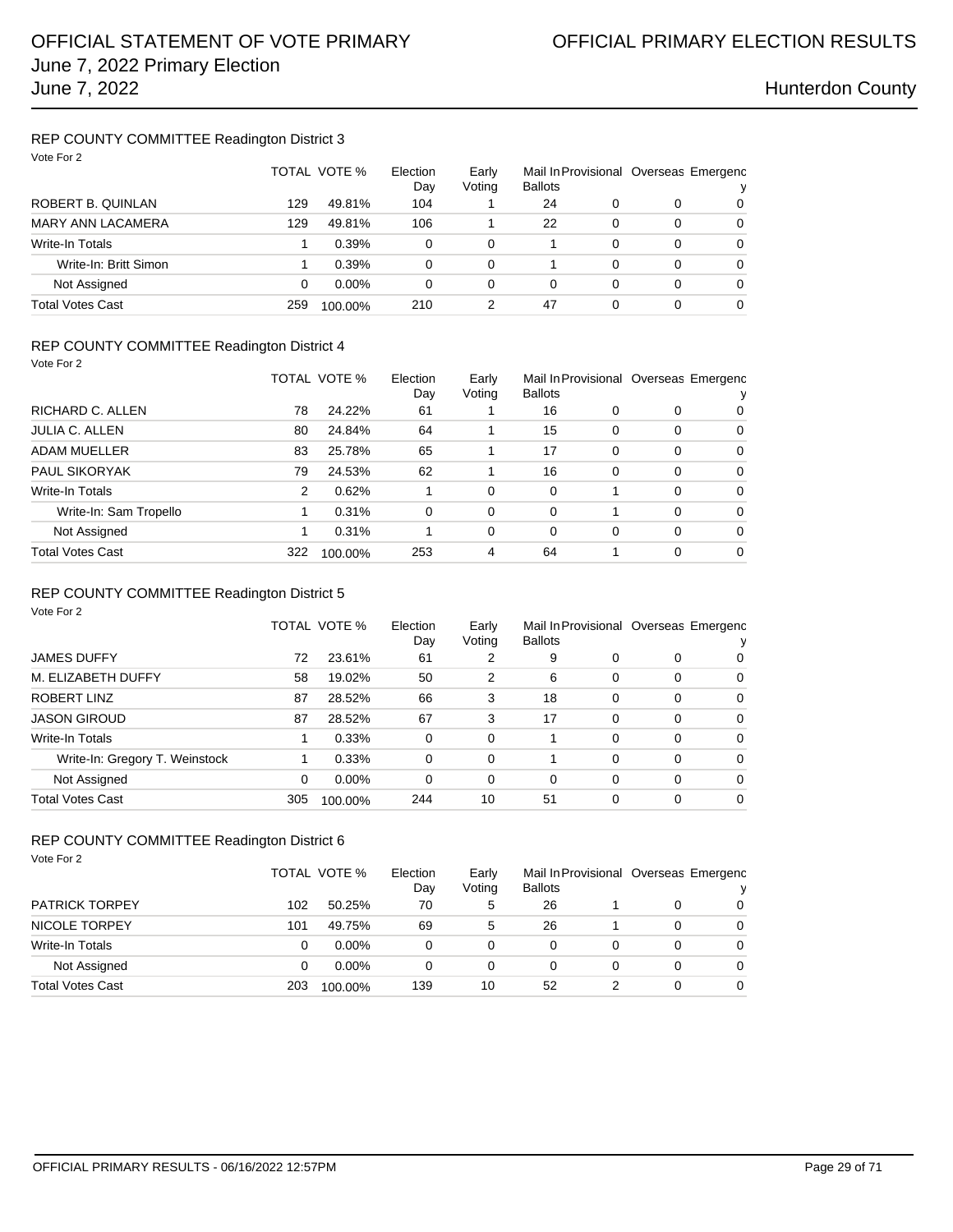## REP COUNTY COMMITTEE Readington District 7

| Vote For 2               |     |              |                 |                 |                                                         |   |   |          |
|--------------------------|-----|--------------|-----------------|-----------------|---------------------------------------------------------|---|---|----------|
|                          |     | TOTAL VOTE % | Election<br>Day | Early<br>Voting | Mail In Provisional Overseas Emergenc<br><b>Ballots</b> |   |   | v        |
| KIM BROTEN               | 116 | 51.33%       | 95              | 0               | 20                                                      |   | 0 | 0        |
| <b>BRITT SIMON</b>       | 108 | 47.79%       | 92              | 0               | 15                                                      |   | 0 | 0        |
| Write-In Totals          | 2   | 0.88%        |                 | $\Omega$        |                                                         | 0 | 0 | $\Omega$ |
| Write-In: Robin Albanese |     | $0.44\%$     | 0               | $\Omega$        |                                                         | 0 | 0 | 0        |
| Not Assigned             |     | $0.44\%$     |                 | $\Omega$        | 0                                                       | 0 | 0 | 0        |
| Total Votes Cast         | 226 | 100.00%      | 188             | 0               | 36                                                      | 2 | 0 | 0        |

### REP COUNTY COMMITTEE Readington District 8

| Vote For 2 |  |
|------------|--|
|            |  |

|                       |     | TOTAL VOTE % | Election<br>Day | Early<br>Voting | Mail In Provisional Overseas Emergenc<br><b>Ballots</b> |   | $\mathbf{v}$ |
|-----------------------|-----|--------------|-----------------|-----------------|---------------------------------------------------------|---|--------------|
| DEWEY WILLIAM GOODWIN | 108 | 95.58%       | 90              |                 | 14                                                      |   | $\Omega$     |
| NO PETITION FILED     |     | $0.00\%$     |                 | 0               | 0                                                       | 0 | $\Omega$     |
| Write-In Totals       | 5   | 4.42%        | 5               |                 | 0                                                       | 0 | $\Omega$     |
| Not Assigned          | 5   | 4.42%        | 5               | $\Omega$        | 0                                                       | 0 | $\Omega$     |
| Total Votes Cast      | 113 | 100.00%      | 95              |                 | 14                                                      | 0 | $\Omega$     |

### REP COUNTY COMMITTEE Readington District 9 Vote For 2

|                         |          | TOTAL VOTE % | Election<br>Day | Early<br>Voting | <b>Ballots</b> |   |          | Mail In Provisional Overseas Emergenc<br>v |
|-------------------------|----------|--------------|-----------------|-----------------|----------------|---|----------|--------------------------------------------|
| REBECCA JAMES           | 61       | 26.52%       | 52              | 0               | 9              |   | 0        | 0                                          |
| JOHN ALBANESE SR.       | 67       | 29.13%       | 57              | 0               | 10             | 0 | 0        | 0                                          |
| <b>RICHARD EVANS</b>    | 52       | 22.61%       | 38              | 2               | 12             | 0 | $\Omega$ | $\mathbf 0$                                |
| <b>ERIC LATHROP</b>     | 50       | 21.74%       | 37              | 2               | 11             | 0 | $\Omega$ | $\Omega$                                   |
| Write-In Totals         | $\Omega$ | $0.00\%$     | 0               | 0               | 0              | 0 | 0        | $\Omega$                                   |
| Not Assigned            | $\Omega$ | $0.00\%$     | 0               | 0               | 0              | 0 | 0        | $\Omega$                                   |
| <b>Total Votes Cast</b> | 230      | 100.00%      | 184             | 4               | 42             |   | 0        | $\Omega$                                   |

### REP COUNTY COMMITTEE Readington District 10

| Vote For 2                |     |              |                 |                 |                                                         |   |          |          |
|---------------------------|-----|--------------|-----------------|-----------------|---------------------------------------------------------|---|----------|----------|
|                           |     | TOTAL VOTE % | Election<br>Day | Early<br>Voting | Mail In Provisional Overseas Emergenc<br><b>Ballots</b> |   |          |          |
| ROBERT COLE               | 162 | 49.85%       | 124             | 2               | 35                                                      |   | 0        | 0        |
| <b>JANET COLE</b>         | 162 | 49.85%       | 125             | 2               | 35                                                      | 0 | $\Omega$ | 0        |
| <b>Write-In Totals</b>    |     | 0.31%        | 0               | 0               | 0                                                       |   | 0        | $\Omega$ |
| Write-In: Bradyn Quintard |     | 0.31%        | 0               | 0               | 0                                                       |   | 0        | $\Omega$ |
| Not Assigned              | 0   | $0.00\%$     | 0               | 0               | 0                                                       | 0 | 0        | $\Omega$ |
| Total Votes Cast          | 325 | 100.00%      | 249             | 4               | 70                                                      | 2 | 0        | 0        |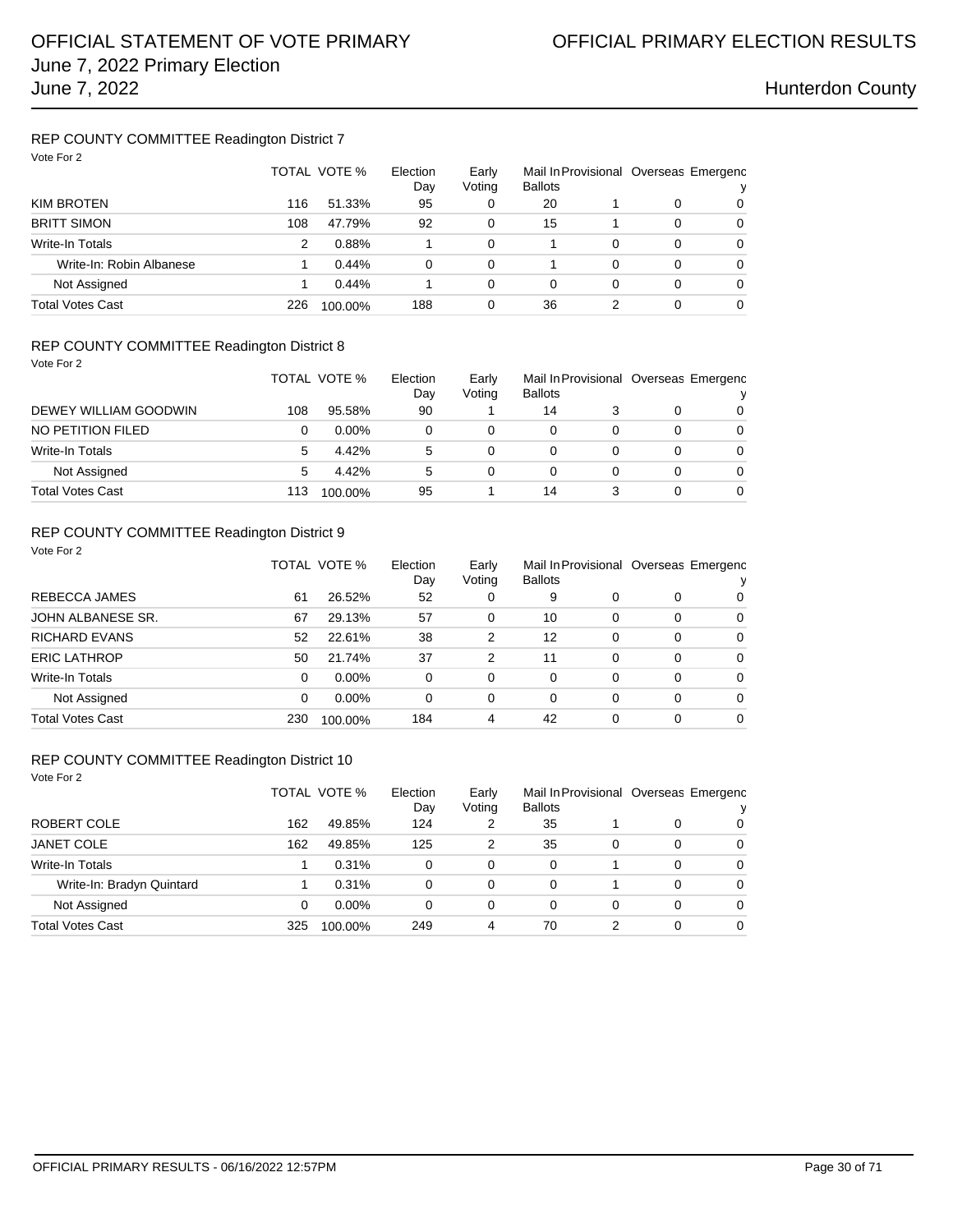## REP COUNTY COMMITTEE Readington District 11

| Vote For 2                |     |              |                 |                 |                |   |          |                                            |
|---------------------------|-----|--------------|-----------------|-----------------|----------------|---|----------|--------------------------------------------|
|                           |     | TOTAL VOTE % | Election<br>Day | Early<br>Voting | <b>Ballots</b> |   |          | Mail In Provisional Overseas Emergenc<br>ν |
| <b>KAREN D. MITTLEMAN</b> | 115 | 24.57%       | 89              | 2               | 24             | 0 | 0        | 0                                          |
| <b>NEIL HENDRICKSON</b>   | 125 | 26.71%       | 99              | 2               | 24             | 0 | $\Omega$ | 0                                          |
| TREVOR IZZO               | 126 | 26.92%       | 104             |                 | 21             | 0 | $\Omega$ | $\Omega$                                   |
| <b>TARA ROSSI</b>         | 102 | 21.79%       | 85              |                 | 16             | 0 | $\Omega$ | $\Omega$                                   |
| Write-In Totals           | 0   | $0.00\%$     | 0               | $\Omega$        | 0              | 0 | $\Omega$ | $\Omega$                                   |
| Not Assigned              | 0   | $0.00\%$     | 0               | 0               | 0              | 0 | $\Omega$ | 0                                          |
| <b>Total Votes Cast</b>   | 468 | 100.00%      | 377             | 6               | 85             | 0 | $\Omega$ | $\Omega$                                   |

### REP COUNTY COMMITTEE Readington District 12

| Vote For 2           |          |              |                 |                 |                |          |          |                                       |  |
|----------------------|----------|--------------|-----------------|-----------------|----------------|----------|----------|---------------------------------------|--|
|                      |          | TOTAL VOTE % | Election<br>Day | Early<br>Voting | <b>Ballots</b> |          |          | Mail In Provisional Overseas Emergenc |  |
| <b>JOHN ALBANESE</b> | 64       | 27.12%       | 54              | 2               |                |          | 0        | 0                                     |  |
| <b>HOLLY SWAN</b>    | 58       | 24.58%       | 52              | 2               | 4              | $\Omega$ | $\Omega$ | 0                                     |  |
| <b>KEVIN RIORDAN</b> | 58       | 24.58%       | 44              |                 | 13             | $\Omega$ | $\Omega$ | 0                                     |  |
| ANTOINETTE RIORDAN   | 56       | 23.73%       | 45              |                 | 10             | 0        | $\Omega$ | 0                                     |  |
| Write-In Totals      | $\Omega$ | $0.00\%$     | 0               | 0               | 0              | 0        | $\Omega$ | 0                                     |  |
| Not Assigned         | $\Omega$ | $0.00\%$     | 0               | 0               | 0              | 0        | $\Omega$ | $\Omega$                              |  |
| Total Votes Cast     | 236      | 100.00%      | 195             | 6               | 34             |          | $\Omega$ | $\Omega$                              |  |

### REP COUNTY COMMITTEE Readington District 13

| Vote For 2          |     | TOTAL VOTE % | Election | Early  | Mail In Provisional Overseas Emergenc |   |          |          |
|---------------------|-----|--------------|----------|--------|---------------------------------------|---|----------|----------|
|                     |     |              | Day      | Voting | <b>Ballots</b>                        |   |          |          |
| OLIVIA P. MAHIEU    | 106 | 99.07%       | 94       | 0      | 11                                    |   | 0        | 0        |
| NO PETITION FILED   | 0   | $0.00\%$     | 0        | 0      | 0                                     | 0 | 0        | $\Omega$ |
| Write-In Totals     |     | 0.93%        | 0        | 0      |                                       | 0 | 0        | 0        |
| Write-In: Todd Hunt |     | 0.93%        | 0        | 0      |                                       | 0 | 0        | 0        |
| Not Assigned        | 0   | $0.00\%$     | 0        | 0      | 0                                     | 0 | 0        | 0        |
| Total Votes Cast    | 107 | 100.00%      | 94       | 0      | 12                                    |   | $\Omega$ | $\Omega$ |

### REP COUNTY COMMITTEE Readington District 14

| Vote For 2              |    |              |                 |                 |                |   |   |                                            |
|-------------------------|----|--------------|-----------------|-----------------|----------------|---|---|--------------------------------------------|
|                         |    | TOTAL VOTE % | Election<br>Day | Early<br>Voting | <b>Ballots</b> |   |   | Mail In Provisional Overseas Emergenc<br>v |
| <b>BEATRICE A. MUIR</b> | 92 | 100.00%      | 73              | 0               | 15             | 4 | 0 | $\Omega$                                   |
| NO PETITION FILED       | 0  | $0.00\%$     | 0               | 0               | 0              |   | 0 | $\Omega$                                   |
| <b>Write-In Totals</b>  | 0  | $0.00\%$     | $\Omega$        | 0               | 0              | 0 | 0 | $\Omega$                                   |
| Not Assigned            | 0  | $0.00\%$     | 0               | 0               | 0              | 0 | 0 | $\Omega$                                   |
| <b>Total Votes Cast</b> | 92 | 100.00%      | 73              | 0               | 15             | 4 | 0 | $\Omega$                                   |

## REP COUNTY COMMITTEE Readington District 15

| Vote For 2               | TOTAL VOTE % |          | Election<br>Day | Early<br>Voting | Mail In Provisional Overseas Emergenc<br><b>Ballots</b> |   |   | v |  |
|--------------------------|--------------|----------|-----------------|-----------------|---------------------------------------------------------|---|---|---|--|
| <b>LAURIE FISCHER</b>    | 83           | 51.23%   | 71              |                 | 8                                                       |   | 0 | 0 |  |
| <b>JACQUELINE HINDLE</b> | 79           | 48.77%   | 66              | 2               | 8                                                       |   | 0 | 0 |  |
| <b>Write-In Totals</b>   | 0            | $0.00\%$ | 0               | 0               | 0                                                       | 0 | 0 | 0 |  |
| Not Assigned             | 0            | $0.00\%$ | 0               | 0               | 0                                                       | 0 | 0 | 0 |  |
| Total Votes Cast         | 162          | 100.00%  | 137             | 4               | 16                                                      | 5 | 0 | 0 |  |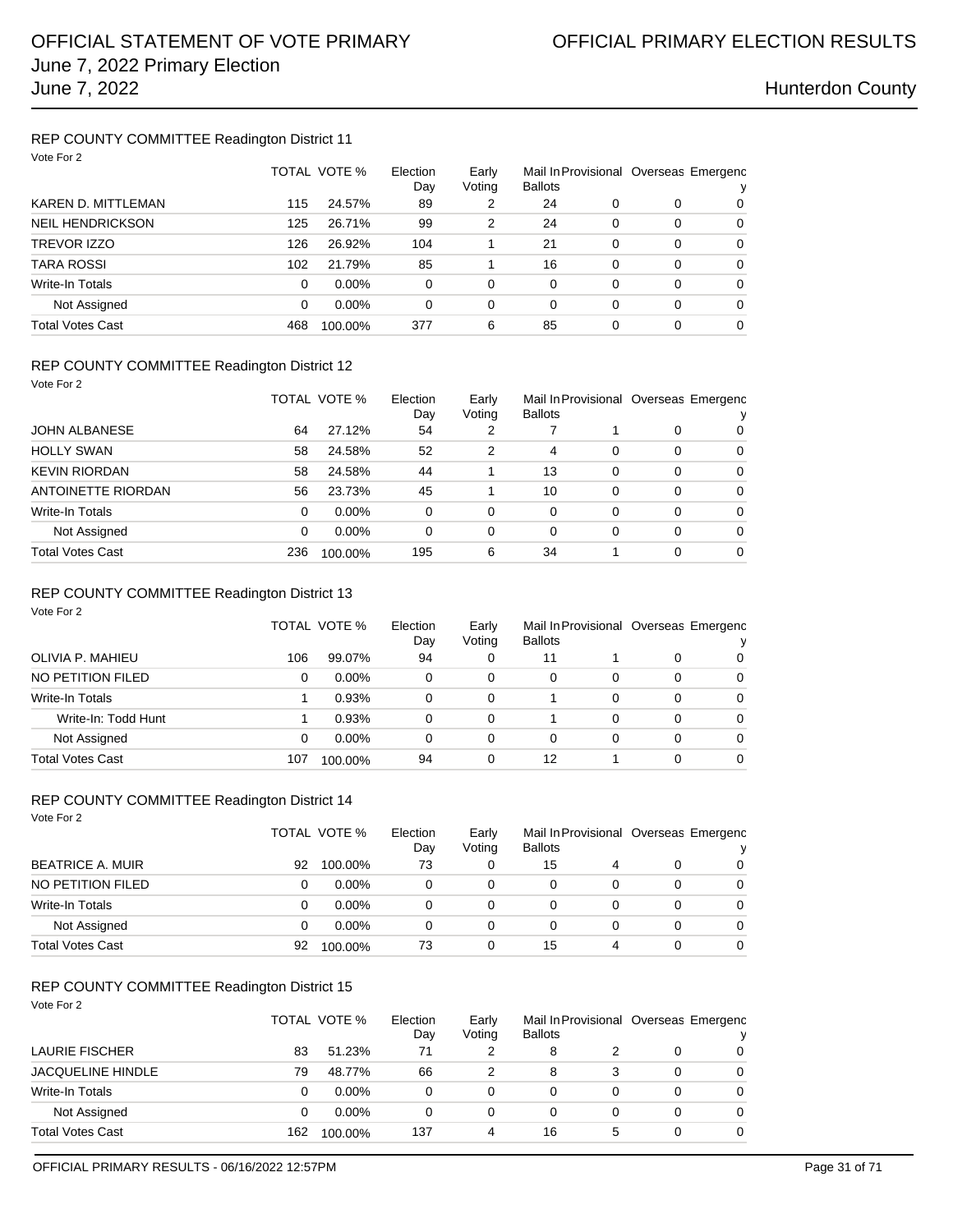## REP COUNTY COMMITTEE Readington District 16

| Vote For 2                |     | TOTAL VOTE % | Election<br>Day | Early<br>Voting | Mail In Provisional Overseas Emergenc<br><b>Ballots</b> |   |   |          |
|---------------------------|-----|--------------|-----------------|-----------------|---------------------------------------------------------|---|---|----------|
| <b>SCOTT SCAMMELL III</b> | 92  | 48.94%       | 66              |                 | 22                                                      |   | 0 | $\Omega$ |
| <b>CECELIA BOGART</b>     | 96  | 51.06%       | 69              |                 | 23                                                      | 2 | 0 | 0        |
| <b>Write-In Totals</b>    | 0   | $0.00\%$     | 0               | 0               | 0                                                       |   | 0 | $\Omega$ |
| Not Assigned              | 0   | $0.00\%$     | 0               | 0               | 0                                                       | 0 | 0 | $\Omega$ |
| <b>Total Votes Cast</b>   | 188 | 100.00%      | 135             | 4               | 45                                                      | 4 | 0 | $\Omega$ |

## REP COUNTY COMMITTEE Stockton District 1

| Vote For 2                   |   | TOTAL VOTE % | Election<br>Day | Early<br>Voting | Mail In Provisional Overseas Emergenc<br><b>Ballots</b> |   |          | v        |
|------------------------------|---|--------------|-----------------|-----------------|---------------------------------------------------------|---|----------|----------|
| NO PETITION FILED            | 0 | $0.00\%$     | 0               | 0               | 0                                                       | 0 | 0        | 0        |
| NO PETITION FILED            | 0 | $0.00\%$     | $\Omega$        | 0               | 0                                                       | 0 | 0        | $\Omega$ |
| <b>Write-In Totals</b>       |   | 100.00%      | 0               | 0               |                                                         | 0 | $\Omega$ | $\Omega$ |
| Write-In: Rebecca Hewdrickis |   | 100.00%      | 0               | $\Omega$        |                                                         | 0 | $\Omega$ | $\Omega$ |
| Not Assigned                 | 0 | $0.00\%$     | $\Omega$        | 0               | 0                                                       | 0 | 0        | $\Omega$ |
| <b>Total Votes Cast</b>      |   | 100.00%      | 0               | 0               |                                                         | 0 | 0        | 0        |

### REP COUNTY COMMITTEE Tewksbury District 1 Vote For 2

| SHAUN C. VAN DOREN      |     | TOTAL VOTE % | Election<br>Day | Early<br>Voting | Mail In Provisional Overseas Emergenc<br><b>Ballots</b> |   |                |  |
|-------------------------|-----|--------------|-----------------|-----------------|---------------------------------------------------------|---|----------------|--|
|                         | 130 | 47.62%       | 111             | 0               | 18                                                      |   | $\overline{0}$ |  |
| PETER MELICK            | 143 | 52.38%       | 122             |                 | 20                                                      | 0 | 0              |  |
| Write-In Totals         | 0   | $0.00\%$     | 0               | 0               | 0                                                       | 0 | 0              |  |
| Not Assigned            |     | $0.00\%$     | 0               | 0               | 0                                                       | 0 | $\Omega$       |  |
| <b>Total Votes Cast</b> | 273 | 100.00%      | 233             | 0               | 38                                                      | 0 | $\overline{0}$ |  |

### REP COUNTY COMMITTEE Tewksbury District 2 Vote For 2

| STEPHANIE KOVEN            |     | TOTAL VOTE % | Election<br>Day | Early<br>Voting | <b>Ballots</b> |   |   | Mail In Provisional Overseas Emergenc |  |
|----------------------------|-----|--------------|-----------------|-----------------|----------------|---|---|---------------------------------------|--|
|                            | 149 | 50.68%       | 111             | 4               | 34             |   | 0 | 0                                     |  |
| <b>WILLIAM DUNCAN ROSE</b> | 145 | 49.32%       | 104             | 4               | 37             |   | 0 | 0                                     |  |
| Write-In Totals            | 0   | $0.00\%$     | 0               | 0               |                |   | 0 | $\Omega$                              |  |
| Not Assigned               | 0   | $0.00\%$     | 0               | 0               |                |   | 0 | $\Omega$                              |  |
| <b>Total Votes Cast</b>    | 294 | 100.00%      | 215             | 8               | 71             | 0 | 0 | 0                                     |  |

### REP COUNTY COMMITTEE Tewksbury District 3 Vote For 2

|                         |     | TOTAL VOTE % | Election<br>Dav | Early<br><b>Ballots</b><br>Voting |    |   | Mail In Provisional Overseas Emergenc |          |  |
|-------------------------|-----|--------------|-----------------|-----------------------------------|----|---|---------------------------------------|----------|--|
| DOUGLAS JANACEK         | 116 | 51.56%       | 93              |                                   | 21 | 0 |                                       | 0        |  |
| <b>REGINA JANACEK</b>   | 109 | 48.44%       | 86              |                                   | 21 | 0 | 0                                     | $\Omega$ |  |
| Write-In Totals         | 0   | $0.00\%$     | 0               | 0                                 |    | 0 | 0                                     | $\Omega$ |  |
| Not Assigned            | 0   | $0.00\%$     | 0               | 0                                 | 0  | 0 | 0                                     | $\Omega$ |  |
| <b>Total Votes Cast</b> | 225 | 100.00%      | 179             | 4                                 | 42 | 0 |                                       | $\Omega$ |  |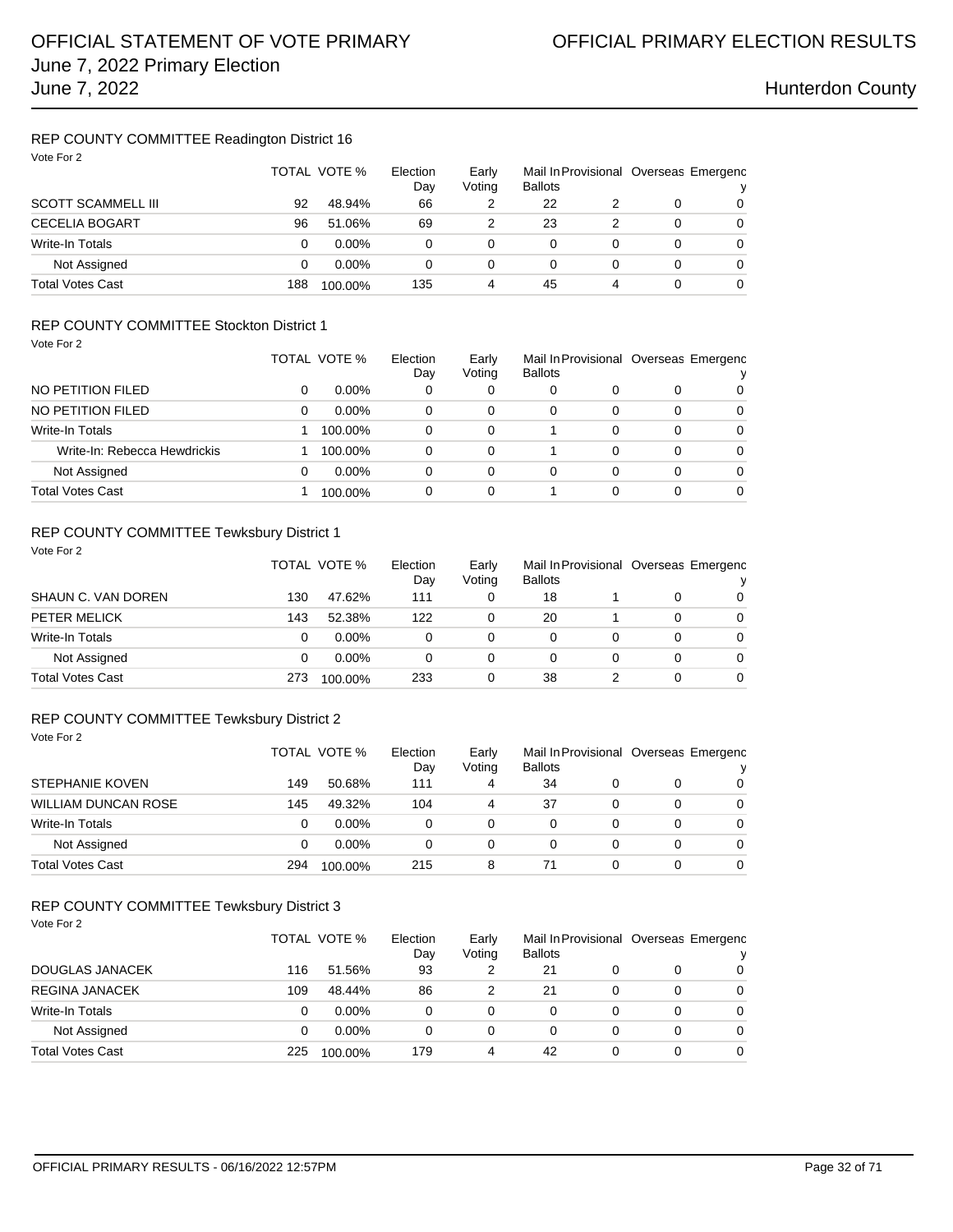### REP COUNTY COMMITTEE Tewksbury District 4 Vote For 2

| Vote For 2              |              |         |                 |                 |                |   |                                       |          |
|-------------------------|--------------|---------|-----------------|-----------------|----------------|---|---------------------------------------|----------|
|                         | TOTAL VOTE % |         | Election<br>Day | Early<br>Voting | <b>Ballots</b> |   | Mail In Provisional Overseas Emergenc |          |
| MICHAEL F. MORIARTY     | 122          | 51.05%  | 105             | 2               | 14             |   | 0                                     | 0        |
| KAREN H. MORIARTY       | 111          | 46.44%  | 97              | 2               | 11             |   | 0                                     | $\Omega$ |
| <b>Write-In Totals</b>  | 6            | 2.51%   | 4               | $\Omega$        | 2              | 0 | $\Omega$                              | $\Omega$ |
| Write-In: Other1        |              | 0.42%   | 0               | $\Omega$        |                | 0 | 0                                     | $\Omega$ |
| Write-In: Bill Joyce    |              | 0.42%   | 0               | $\Omega$        |                | 0 | $\Omega$                              | $\Omega$ |
| Not Assigned            | 4            | 1.67%   | 4               | 0               | 0              | 0 | 0                                     | $\Omega$ |
| <b>Total Votes Cast</b> | 239          | 100.00% | 206             | 4               | 27             | 2 | 0                                     | $\Omega$ |

### REP COUNTY COMMITTEE Tewksbury District 5

| Vote For 2                  |     |              |                 |                 |                |   |          |                                            |
|-----------------------------|-----|--------------|-----------------|-----------------|----------------|---|----------|--------------------------------------------|
|                             |     | TOTAL VOTE % | Election<br>Day | Early<br>Voting | <b>Ballots</b> |   |          | Mail In Provisional Overseas Emergenc<br>ν |
| ANDREA MARANCA              | 139 | 95.86%       | 112             |                 | 24             | 2 | 0        | 0                                          |
| NO PETITION FILED           | 0   | $0.00\%$     | 0               | 0               | 0              | 0 | $\Omega$ | $\Omega$                                   |
| Write-In Totals             | 6   | 4.14%        | 3               | $\Omega$        | 2              |   | $\Omega$ | $\Omega$                                   |
| Write-In: David Parsels     | 2   | 1.38%        | 0               | $\Omega$        | 2              | 0 | $\Omega$ | $\Omega$                                   |
| Write-In: Sandra Madar      | 2   | 1.38%        | 2               | $\Omega$        | 0              | 0 | $\Omega$ | $\Omega$                                   |
| Write-In: Brianna Licciardi |     | 0.69%        | 0               | 0               | 0              |   | $\Omega$ | $\Omega$                                   |
| Not Assigned                | 1   | 0.69%        |                 | $\Omega$        | 0              | 0 | $\Omega$ | $\Omega$                                   |
| <b>Total Votes Cast</b>     | 145 | 100.00%      | 115             |                 | 26             | 3 | $\Omega$ | $\Omega$                                   |

## REP COUNTY COMMITTEE Union Twp District 1

| Vote For 2             |     |              |                 |                 |                                                         |   |          |          |
|------------------------|-----|--------------|-----------------|-----------------|---------------------------------------------------------|---|----------|----------|
|                        |     | TOTAL VOTE % | Election<br>Day | Early<br>Voting | Mail In Provisional Overseas Emergenc<br><b>Ballots</b> |   |          | v        |
| J. PAGE STIGER         | 131 | 48.52%       | 104             | 2               | 24                                                      |   | 0        | $\Omega$ |
| <b>FRANK T. MAZZA</b>  | 136 | 50.37%       | 111             |                 | 23                                                      |   | 0        | $\Omega$ |
| <b>Write-In Totals</b> | 3   | 1.11%        | 2               | 0               |                                                         | 0 | $\Omega$ | $\Omega$ |
| Write-In: Other1       |     | 0.37%        | $\Omega$        | 0               |                                                         | 0 | $\Omega$ | $\Omega$ |
| Not Assigned           | 2   | 0.74%        | 2               | 0               | 0                                                       | 0 | $\Omega$ | $\Omega$ |
| Total Votes Cast       | 270 | 100.00%      | 217             | 3               | 48                                                      | 2 | $\Omega$ | $\Omega$ |

## REP COUNTY COMMITTEE Union Twp District 2

| Vote For 2              |              |          |                 |                 |                |   |                                       |   |
|-------------------------|--------------|----------|-----------------|-----------------|----------------|---|---------------------------------------|---|
|                         | TOTAL VOTE % |          | Election<br>Dav | Early<br>Voting | <b>Ballots</b> |   | Mail In Provisional Overseas Emergenc |   |
| JOHN E. ROSS            | 89           | 50.86%   | 76              | 2               | 11             | 0 | 0                                     | 0 |
| ELIZABETH I. ROSS       | 86           | 49.14%   | 73              | 2               | 11             | 0 | 0                                     | 0 |
| Write-In Totals         | 0            | $0.00\%$ | 0               | 0               | 0              | 0 | 0                                     | 0 |
| Not Assigned            | 0            | $0.00\%$ | 0               | 0               |                | 0 | 0                                     | 0 |
| <b>Total Votes Cast</b> | 175          | 100.00%  | 149             | 4               | 22             | 0 | 0                                     | 0 |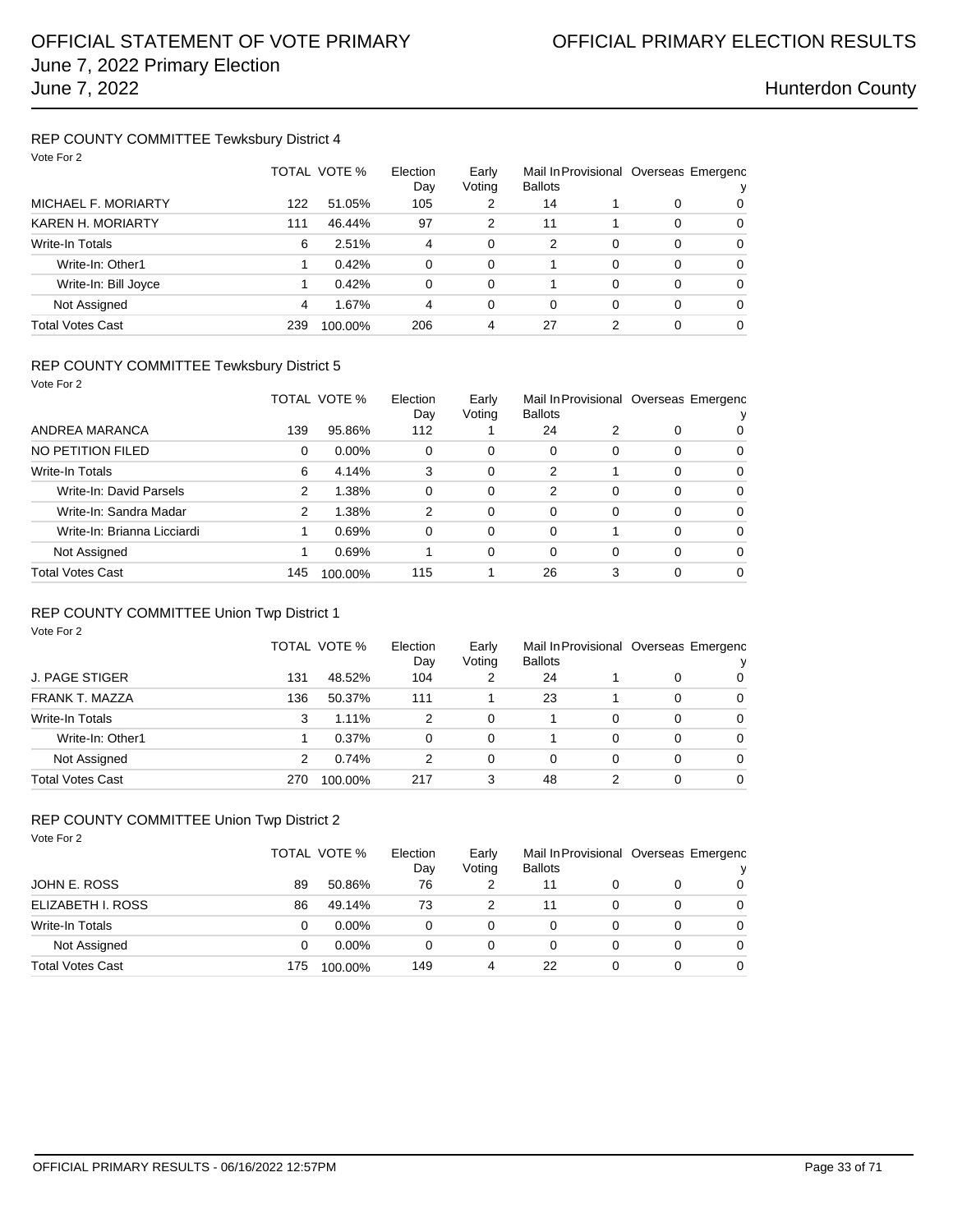### REP COUNTY COMMITTEE Union Twp District 3 Vote For 2

| Vote For 2              |     | TOTAL VOTE % | Election<br>Day | Early<br>Voting | <b>Ballots</b> | Mail In Provisional Overseas Emergenc |   |   |  |
|-------------------------|-----|--------------|-----------------|-----------------|----------------|---------------------------------------|---|---|--|
| <b>MATT SEVERINO</b>    | 81  | 51.59%       | 60              |                 | 19             |                                       | 0 | 0 |  |
| <b>BETTY PAWLOWSKI</b>  | 75  | 47.77%       | 55              |                 | 19             |                                       | 0 | 0 |  |
| <b>Write-In Totals</b>  |     | 0.64%        |                 |                 | 0              |                                       | 0 | 0 |  |
| Not Assigned            |     | 0.64%        |                 | 0               | 0              |                                       | 0 | 0 |  |
| <b>Total Votes Cast</b> | 157 | 100.00%      | 116             | 3               | 38             |                                       | 0 | 0 |  |

## REP COUNTY COMMITTEE Union Twp District 4

| Vote For 2               |     |              |                 |   |                                   |   |                                       |          |
|--------------------------|-----|--------------|-----------------|---|-----------------------------------|---|---------------------------------------|----------|
|                          |     | TOTAL VOTE % | Election<br>Day |   | Early<br><b>Ballots</b><br>Voting |   | Mail In Provisional Overseas Emergenc |          |
| <b>VINCENT DIROBERTO</b> | 105 | 50.00%       | 78              | 2 | 25                                | 0 | 0                                     | 0        |
| STEVEN P. WARDELL        | 103 | 49.05%       | 77              | 2 | 24                                | 0 | 0                                     | 0        |
| Write-In Totals          | 2   | 0.95%        | 2               | 0 | 0                                 | 0 | 0                                     | $\Omega$ |
| Not Assigned             | 2   | 0.95%        | 2               | 0 | 0                                 | 0 | 0                                     | $\Omega$ |
| <b>Total Votes Cast</b>  | 210 | 100.00%      | 157             | 4 | 49                                | 0 | 0                                     | 0        |

### REP COUNTY COMMITTEE West Amwell District 1

| Vote For 2               |     | TOTAL VOTE % |     | Early<br>Voting | Mail In Provisional Overseas Emergenc<br><b>Ballots</b> |   |   | v        |
|--------------------------|-----|--------------|-----|-----------------|---------------------------------------------------------|---|---|----------|
| <b>CHARLES C. MORGAN</b> | 94  | 51.09%       | 73  | 3               | 18                                                      |   | 0 | $\Omega$ |
| <b>EMILY C. RICH</b>     | 89  | 48.37%       | 68  | 3               | 18                                                      |   | 0 | $\Omega$ |
| <b>Write-In Totals</b>   |     | 0.54%        |     | 0               | 0                                                       | 0 | 0 | $\Omega$ |
| Not Assigned             |     | 0.54%        |     | 0               | 0                                                       |   | 0 | $\Omega$ |
| <b>Total Votes Cast</b>  | 184 | 100.00%      | 142 | 6               | 36                                                      |   | 0 | $\Omega$ |

## REP COUNTY COMMITTEE West Amwell District 2

|                          |     | TOTAL VOTE % | Election<br>Day | Early<br>Mail In Provisional Overseas Emergenc<br>Voting<br><b>Ballots</b> |    |   |   |          |
|--------------------------|-----|--------------|-----------------|----------------------------------------------------------------------------|----|---|---|----------|
| ROBERT E. TOMENCHOK, JR. | 123 | 47.86%       | 95              | 5                                                                          | 22 |   | 0 | $\Omega$ |
| ROBERT J. BALAAM, JR.    | 126 | 49.03%       | 99              | 4                                                                          | 22 |   | 0 | 0        |
| Write-In Totals          | 8   | 3.11%        | 6               | 0                                                                          | 2  | 0 | 0 | $\Omega$ |
| Write-In: Other1         |     | 0.39%        | 0               | 0                                                                          |    | 0 | 0 | $\Omega$ |
| Write-In: Other2         |     | 0.39%        | 0               | 0                                                                          |    | 0 | 0 | $\Omega$ |
| Not Assigned             | 6   | 2.33%        | 6               | 0                                                                          | 0  | 0 | 0 | $\Omega$ |
| Total Votes Cast         | 257 | 100.00%      | 200             | 9                                                                          | 46 | 2 | 0 | $\Omega$ |

### DEM UNITED STATES HOUSE OF REPRESENTATIVES

|  | Vote For 1 |  |  |
|--|------------|--|--|
|--|------------|--|--|

Vote For 2

|                         | TOTAL VOTE % |         | Election<br>Day | Early<br>Voting | <b>Ballots</b> |     | Mail In Provisional Overseas Emergenc |          |
|-------------------------|--------------|---------|-----------------|-----------------|----------------|-----|---------------------------------------|----------|
| <b>TOM MALINOWSKI</b>   | 7.306        | 95.09%  | 2,887           | 205             | 4,102          | 112 | 0                                     | 0        |
| ROGER BACON             | 363          | 4.72%   | 242             | 11              | 107            | 3   | $\Omega$                              | 0        |
| <b>Write-In Totals</b>  | 14           | 0.18%   | 9               | 2               | 2              |     | $\Omega$                              | $\Omega$ |
| Write-In: Peter Jacob   |              | 0.01%   | $\mathbf 0$     | 0               |                | 0   | $\Omega$                              | $\Omega$ |
| Write-In: Trevor Risavy |              | 0.01%   | $\Omega$        | $\Omega$        |                | 0   | $\Omega$                              | $\Omega$ |
| Write-In: Other         |              | 0.01%   | 0               | 0               | 0              |     | $\Omega$                              | $\Omega$ |
| Not Assigned            | 11           | 0.14%   | 9               | 2               | 0              | 0   | $\Omega$                              | $\Omega$ |
| <b>Total Votes Cast</b> | 7.683        | 100.00% | 3,138           | 218             | 4.211          | 116 | $\Omega$                              | $\Omega$ |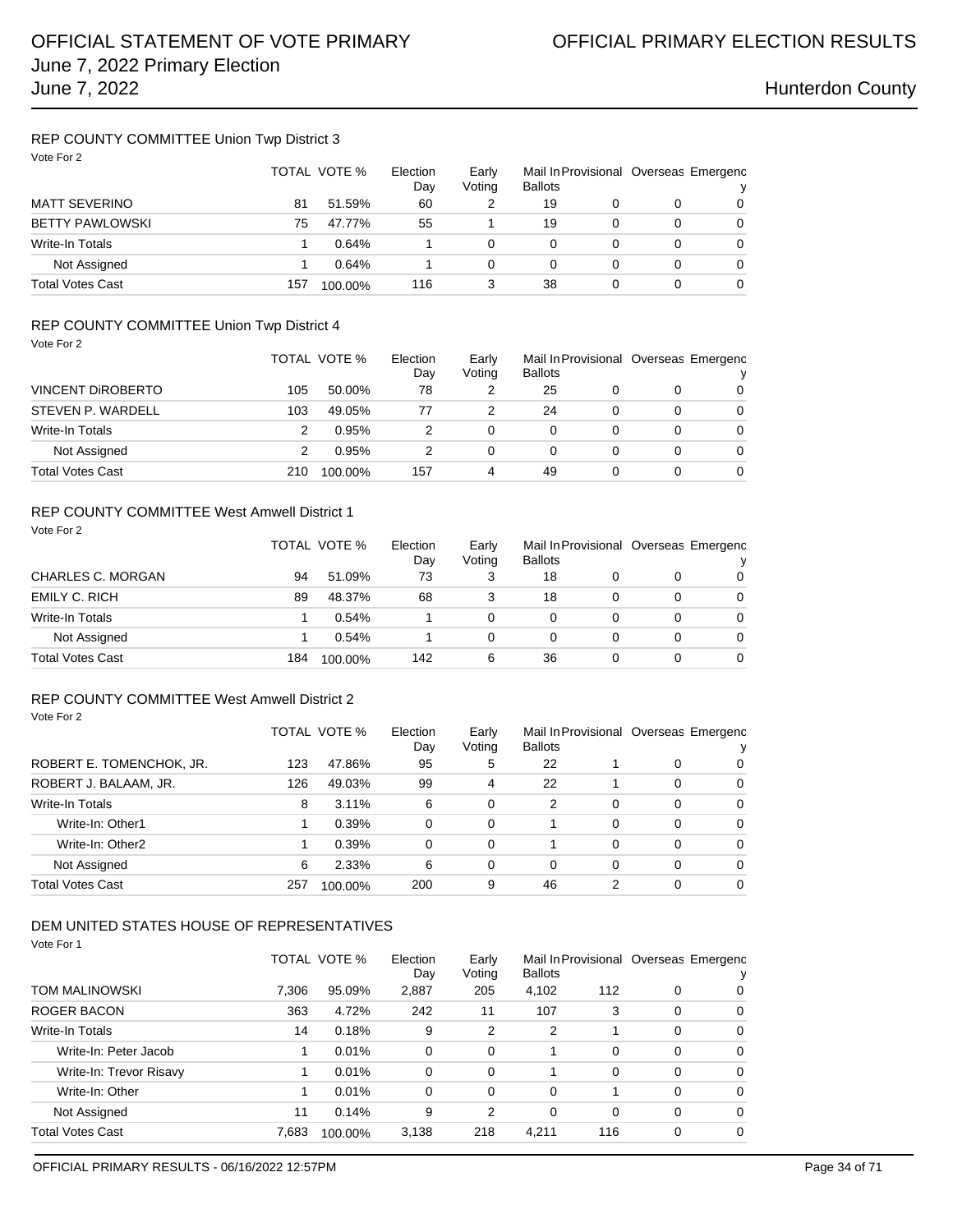## DEM SHERIFF

Vote For 1

|                              |       | TOTAL VOTE % | Election<br>Day | Early<br>Voting | Mail In Provisional Overseas Emergenc<br><b>Ballots</b> |          |          |   |  |
|------------------------------|-------|--------------|-----------------|-----------------|---------------------------------------------------------|----------|----------|---|--|
| DOMINICK PUZIO               | 7.205 | 99.79%       | 2,886           | 200             | 4,011                                                   | 108      | 0        | 0 |  |
| <b>Write-In Totals</b>       | 15    | 0.21%        | 6               |                 |                                                         |          | $\Omega$ | 0 |  |
| Write-In: Fred Brown         | 2     | 0.03%        | 0               | 0               |                                                         |          | 0        | 0 |  |
| Write-In: Bradley Sanford    |       | 0.01%        | 0               | $\Omega$        |                                                         | $\Omega$ | 0        | 0 |  |
| Write-In: Other              |       | 0.01%        | 0               | $\Omega$        |                                                         | $\Omega$ | $\Omega$ | 0 |  |
| Write-In: Bliss Mitzen       |       | 0.01%        | 0               | $\Omega$        |                                                         | $\Omega$ | $\Omega$ | 0 |  |
| Write-In: Alex Barbella      |       | 0.01%        | 0               | $\Omega$        |                                                         | $\Omega$ | 0        | 0 |  |
| Write-In: George Kapetanakis | 1     | 0.01%        | 0               | $\Omega$        |                                                         | $\Omega$ | 0        | 0 |  |
| Write-In: Scott Bacon        | 1     | 0.01%        | $\Omega$        | $\Omega$        |                                                         | $\Omega$ | 0        | 0 |  |
| Not Assigned                 | 7     | 0.10%        | 6               |                 | 0                                                       | $\Omega$ | 0        | 0 |  |
| <b>Total Votes Cast</b>      | 7.220 | 100.00%      | 2,892           | 201             | 4.018                                                   | 109      | 0        | 0 |  |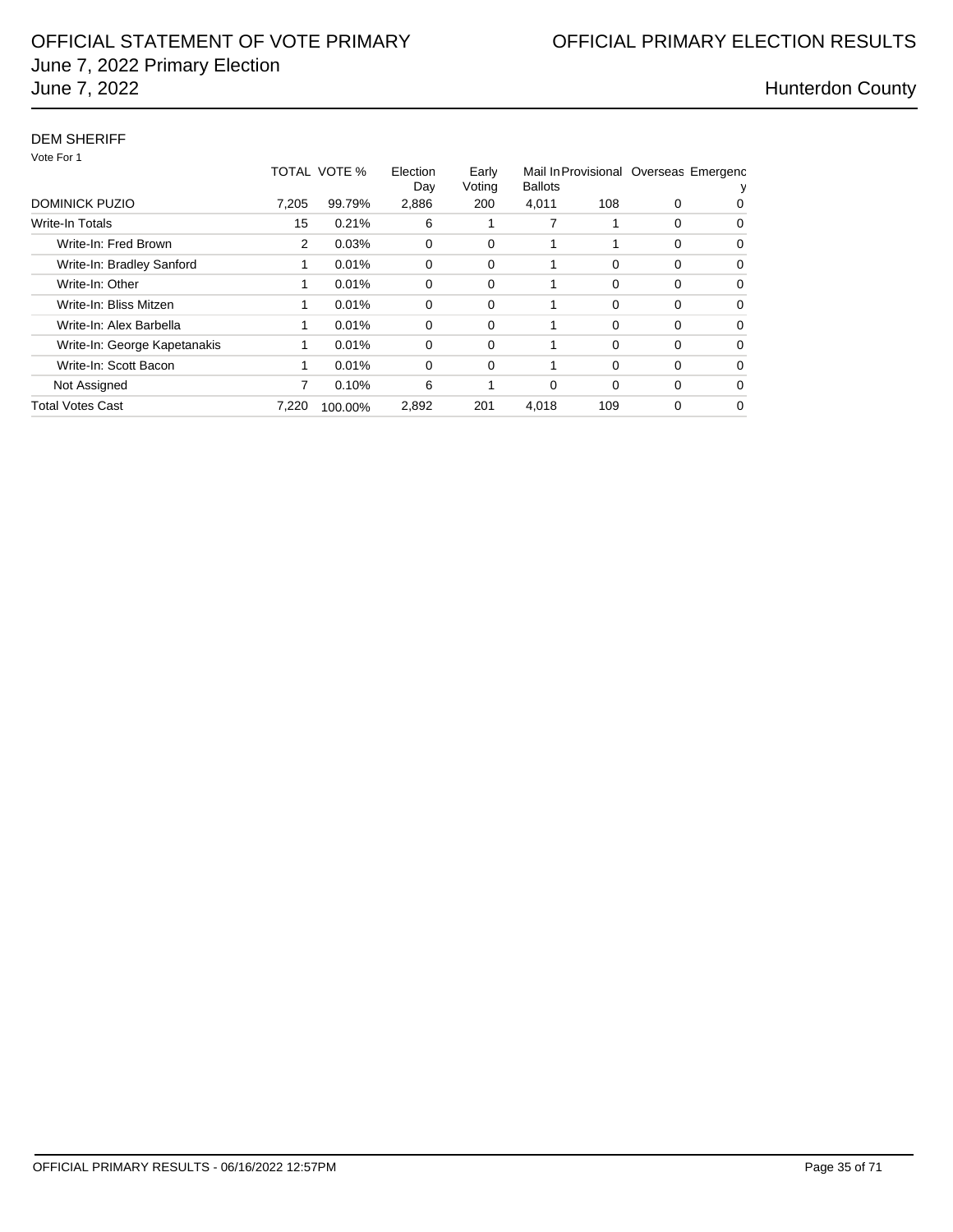# June 7, 2022 Primary Election June 7, 2022 **Hunterdon County**

## DEM BOARD OF COUNTY COMMISSIONERS

| Vote For |  |  |
|----------|--|--|
|----------|--|--|

|                               |                | TOTAL VOTE % | Election<br>Day | Early<br>Voting | Mail In Provisional Overseas Emergenc<br><b>Ballots</b> |             |   |             |
|-------------------------------|----------------|--------------|-----------------|-----------------|---------------------------------------------------------|-------------|---|-------------|
| HOPE COHEN                    | 7,206          | 90.05%       | 2,910           | 208             | 3,980                                                   | 108         | 0 | 0           |
| NO PETITION FILED             | 0              | 0.00%        | $\mathbf 0$     | 0               | 0                                                       | $\Omega$    | 0 | 0           |
| Write-In Totals               | 796            | 9.95%        | 253             | 36              | 497                                                     | 10          | 0 | 0           |
| Write-In: Donald Becker       | 647            | 8.09%        | 218             | 30              | 393                                                     | 6           | 0 | 0           |
| Write-In: Other               | 10             | 0.12%        | 0               | 0               | 10                                                      | 0           | 0 | 0           |
| Write-In: Kevin Bielski       | 3              | 0.04%        | 0               | $\mathbf 0$     | 3                                                       | 0           | 0 | 0           |
| Write-In: Nicholas LaBelle    | 2              | 0.02%        | 0               | $\mathbf 0$     | 2                                                       | 0           | 0 | 0           |
| Write-In: Paul Semegran       | 2              | 0.02%        | 0               | 0               | 1                                                       | 1           | 0 | 0           |
| Write-In: Gail Kopp           | $\overline{2}$ | 0.02%        | $\mathbf 0$     | $\mathbf 0$     | 2                                                       | 0           | 0 | 0           |
| Write-In: Hope Cohen          | 2              | 0.02%        | $\mathbf 0$     | 0               | 2                                                       | 0           | 0 | 0           |
| Write-In: Brett Curry         | 2              | 0.02%        | 0               | 0               | 2                                                       | 0           | 0 | 0           |
| Write-In: Joyce Tatsch        | 2              | 0.02%        | 0               | 0               | 2                                                       | 0           | 0 | 0           |
| Write-In: David McKay         | $\overline{2}$ | 0.02%        | $\mathbf 0$     | 0               | 2                                                       | $\mathbf 0$ | 0 | 0           |
| Write-In: Mark Pomykacz       | 2              | 0.02%        | $\mathbf 0$     | 0               | 2                                                       | 0           | 0 | 0           |
| Write-In: Ellen Gibson        | 2              | 0.02%        | 0               | $\mathbf 0$     | 2                                                       | 0           | 0 | 0           |
| Write-In: Eric Richard        | 2              | 0.02%        | 0               | 0               | 2                                                       | 0           | 0 | 0           |
| Write-In: Mary Melfi          | 2              | 0.02%        | 0               | 0               | 2                                                       | 0           | 0 | 0           |
| Write-In: Heikki Lane         | $\overline{2}$ | 0.02%        | 0               | 0               | 2                                                       | 0           | 0 | 0           |
| Write-In: Tim Hester          | 1              | 0.01%        | $\mathbf 0$     | $\mathbf 0$     | 1                                                       | 0           | 0 | 0           |
| Write-In: Dennis Baker        | 1              | 0.01%        | 0               | 0               | 1                                                       | 0           | 0 | 0           |
| Write-In: Susan Hyland        | 1              | 0.01%        | 0               | $\mathbf 0$     | $\mathbf{1}$                                            | 0           | 0 | 0           |
| Write-In: James Richardson    | 1              | 0.01%        | $\mathbf 0$     | $\mathbf 0$     | 1                                                       | 0           | 0 | 0           |
| Write-In: Eric Cohen          | 1              | 0.01%        | 0               | 0               | 1                                                       | 0           | 0 | 0           |
| Write-In: Matt Shendock       | 1              | 0.01%        | 0               | 0               | 1                                                       | 0           | 0 | 0           |
| Write-In: Matas Eitmantis     | 1              | 0.01%        | $\mathbf 0$     | 0               | $\mathbf{1}$                                            | $\mathbf 0$ | 0 | 0           |
| Write-In: Alan Van Natta      | 1              | 0.01%        | $\mathbf 0$     | 0               | 1                                                       | $\mathbf 0$ | 0 | 0           |
| Write-In: Aaron Easley        | 1              | 0.01%        | 0               | $\mathbf 0$     | 1                                                       | $\mathbf 0$ | 0 | 0           |
| Write-In: Denise Esakof       | 1              | 0.01%        | 0               | 0               | 1                                                       | 0           | 0 | 0           |
| Write-In: John Bednar         | 1              | 0.01%        | 0               | 0               | 1                                                       | 0           | 0 | 0           |
| Write-In: Meagan Warner       | 1              | 0.01%        | 0               | 0               | 1                                                       | 0           | 0 | 0           |
| Write-In: Mark Heller         | 1              | 0.01%        | $\mathbf 0$     | $\mathbf 0$     | 1                                                       | $\mathbf 0$ | 0 | 0           |
| Write-In: Kristina Garcia     | 1              | 0.01%        | 0               | 0               | 1                                                       | 0           | 0 | 0           |
| Write-In: Barbara Wolfe       | 1              | 0.01%        | $\mathbf 0$     | 0               | $\mathbf{1}$                                            | 0           | 0 | 0           |
| Write-In: Joy Elizabeth Quick | 1              | 0.01%        | 0               | 0               | 1                                                       | 0           | 0 | 0           |
| Write-In: Edward Wooden       | 1              | 0.01%        | 0               | 0               | 1                                                       | 0           | 0 | 0           |
| Write-In: Judy Smith          | 1              | 0.01%        | 0               | 0               | 1                                                       | 0           | 0 | 0           |
| Write-In: Marilyn Schrener    | 1              | 0.01%        | 0               | 0               | 1                                                       | 0           | 0 | $\mathbf 0$ |
| Write-In: Greg McLeod         | 1              | 0.01%        | 0               | 0               | 1                                                       | 0           | 0 | 0           |
| Write-In: Kevin Tokash        | 1              | 0.01%        | 0               | 0               | 1                                                       | 0           | 0 | 0           |
| Write-In: Paul Rotondi        | 1              | 0.01%        | 0               | 0               | 1                                                       | 0           | 0 | 0           |
| Write-In: Steve Grant         | 1              | 0.01%        | 0               | 0               | 1                                                       | 0           | 0 | 0           |
| Write-In: Paul Bloch          | 1              | 0.01%        | 0               | 0               | 1                                                       | 0           | 0 | 0           |
| Write-In: Thomas Doyle        | 1              | 0.01%        | $\mathbf 0$     | $\mathbf 0$     | 1                                                       | $\mathbf 0$ | 0 | 0           |
| Write-In: Scott Rener         | 1              | 0.01%        | 0               | 0               | 1                                                       | 0           | 0 | 0           |
| Write-In: Eric Manning        | 1              | 0.01%        | 0               | 0               | 1                                                       | 0           | 0 | 0           |
| Write-In: Peter McCrohan      | 1              | 0.01%        | 0               | 0               | 1                                                       | 0           | 0 | 0           |
| Write-In: Alissa Cugliari     | 1              | 0.01%        | 0               | 0               | 1                                                       | 0           | 0 | 0           |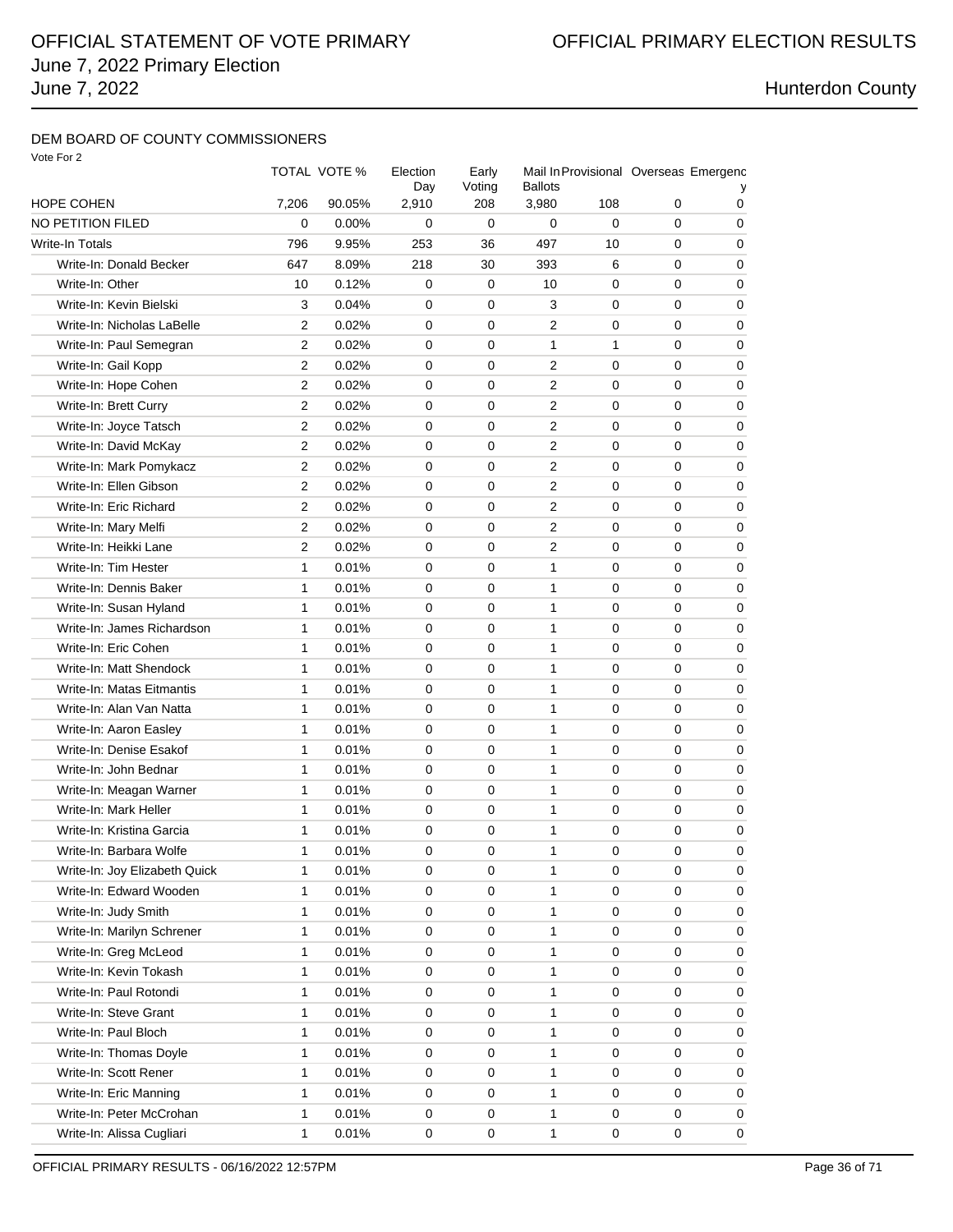## DEM BOARD OF COUNTY COMMISSIONERS

|                                |       | TOTAL VOTE % | Election<br>Day | Early<br>Voting | Ballots      |     |             | Mail In Provisional Overseas Emergenc |
|--------------------------------|-------|--------------|-----------------|-----------------|--------------|-----|-------------|---------------------------------------|
| Write-In: Doug Wheat           | 1     | 0.01%        | 0               | 0               | 1            | 0   | 0           | 0                                     |
| Write-In: Alex Eng             | 1     | 0.01%        | 0               | 0               | 1            | 0   | 0           | 0                                     |
| Write-In: Stephanie B. Jones   | 1     | 0.01%        | 0               | 0               | $\mathbf{1}$ | 0   | 0           | 0                                     |
| Write-In: Mary Swigonski       | 1     | 0.01%        | $\mathbf 0$     | 0               | $\mathbf{1}$ | 0   | 0           | 0                                     |
| Write-In: Jason Spicer         | 1     | 0.01%        | $\mathbf 0$     | $\mathbf 0$     | $\mathbf{1}$ | 0   | 0           | 0                                     |
| Write-In: Ron Lowzowski        | 1     | 0.01%        | 0               | 0               | 1            | 0   | 0           | 0                                     |
| Write-In: Robert G. Rooney     | 1     | 0.01%        | $\Omega$        | 0               | 1            | 0   | 0           | $\Omega$                              |
| Write-In: Jamie Taylor         | 1     | 0.01%        | 0               | 0               | 0            | 1   | 0           | 0                                     |
| Write-In: Suzanne Parsons      | 1     | 0.01%        | 0               | 0               | 1            | 0   | 0           | 0                                     |
| Write-In: Doug Borden          | 1     | 0.01%        | 0               | $\mathbf 0$     | 0            | 1   | 0           | 0                                     |
| Write-In: Patricia R Pedretti  | 1     | 0.01%        | 0               | 0               | 1            | 0   | 0           | 0                                     |
| Write-In: Clifford Bell        | 1     | 0.01%        | 0               | 0               | 0            | 1   | 0           | 0                                     |
| Write-In: Barry Fielding       | 1     | 0.01%        | 0               | 0               | 1            | 0   | 0           | $\Omega$                              |
| Write-In: Kevin Barbella       | 1     | 0.01%        | 0               | 0               | 1            | 0   | 0           | 0                                     |
| Write-In: Pete Taft            | 1     | 0.01%        | 0               | 0               | $\mathbf{1}$ | 0   | 0           | 0                                     |
| Write-In: Marianne Rampulla    | 1     | 0.01%        | $\mathbf 0$     | 0               | 1            | 0   | 0           | 0                                     |
| Write-In: Charles Fausel       | 1     | 0.01%        | 0               | 0               | 1            | 0   | 0           | 0                                     |
| Write-In: Hunt Patterson       | 1     | 0.01%        | 0               | 0               | 1            | 0   | 0           | 0                                     |
| Write-In: Leslie Thompson      | 1     | 0.01%        | $\Omega$        | 0               | 1            | 0   | 0           | 0                                     |
| Write-In: Ellen Hazy           | 1     | 0.01%        | 0               | 0               | 1            | 0   | 0           | 0                                     |
| Write-In: Bob Murphy           | 1     | 0.01%        | $\mathbf 0$     | 0               | $\mathbf{1}$ | 0   | 0           | 0                                     |
| Write-In: Matthew Burr Baldwin | 1     | 0.01%        | $\mathbf 0$     | $\mathbf 0$     | 1            | 0   | 0           | 0                                     |
| Write-In: Anthony Hale         | 1     | 0.01%        | 0               | 0               | 1            | 0   | 0           | 0                                     |
| Write-In: Bobbie J Prester Jr  | 1     | 0.01%        | 0               | 0               | 1            | 0   | 0           | 0                                     |
| Write-In: Scott Koenig         | 1     | 0.01%        | 0               | 0               | 1            | 0   | 0           | 0                                     |
| Write-In: Chris Simpson        | 1     | 0.01%        | 0               | 0               | 1            | 0   | 0           | 0                                     |
| Write-In: Andrea Bonette       | 1     | 0.01%        | 0               | 0               | $\mathbf{1}$ | 0   | 0           | 0                                     |
| Write-In: Ian Liebross         | 1     | 0.01%        | $\mathbf 0$     | 0               | $\mathbf{1}$ | 0   | 0           | 0                                     |
| Write-In: Jessie Boehm         | 1     | 0.01%        | $\mathbf 0$     | $\mathbf 0$     | $\mathbf{1}$ | 0   | 0           | 0                                     |
| Write-In: Michellea Younj      | 1     | 0.01%        | 0               | 0               | 1            | 0   | 0           | 0                                     |
| Write-In: Thomas Murin         | 1     | 0.01%        | 0               | 0               | 1            | 0   | 0           | 0                                     |
| Write-In: John Malone          | 1     | 0.01%        | 0               | 0               | 1            | 0   | 0           | 0                                     |
| Write-In: Bruce Watda          | 1     | 0.01%        | 0               | 0               | 1            | 0   | 0           | 0                                     |
| Write-In: John H Grant         | 1     | 0.01%        | $\mathbf 0$     | $\pmb{0}$       | 1            | 0   | $\mathbf 0$ | 0                                     |
| Write-In: George Kapetanakis   | 1     | 0.01%        | 0               | $\pmb{0}$       | 1            | 0   | 0           | 0                                     |
| Write-In: Cullen McAuliffe     | 1     | 0.01%        | $\mathbf 0$     | 0               | 1            | 0   | 0           | 0                                     |
| Write-In: Paul Gorrell         | 1     | 0.01%        | 0               | 0               | 1            | 0   | 0           | 0                                     |
| Write-In: Anthony Rizzello     | 1     | 0.01%        | 0               | 0               | 1            | 0   | 0           | 0                                     |
| Write-In: John O'Brien         | 1     | 0.01%        | 0               | 0               | 1            | 0   | 0           | 0                                     |
| Not Assigned                   | 44    | 0.55%        | 35              | 6               | 3            | 0   | 0           | 0                                     |
| <b>Total Votes Cast</b>        | 8,002 | 100.00%      | 3,163           | 244             | 4,477        | 118 | 0           | 0                                     |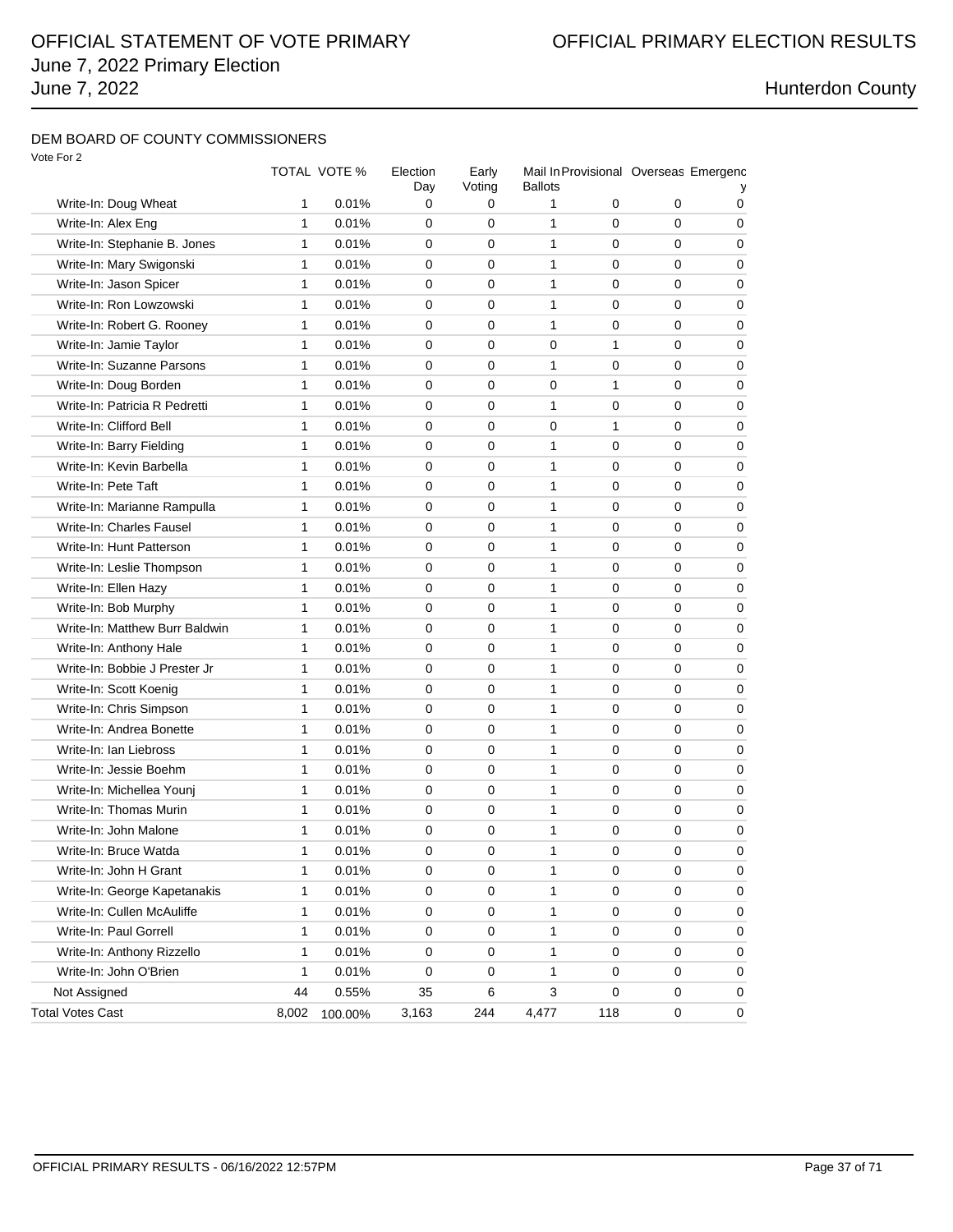### DEM TOWNSHIP COMMITTEE Alexandria Township Vote For 1

| VOLE FOR 1                    |               |              |                 |                 |                                                         |          |          |          |
|-------------------------------|---------------|--------------|-----------------|-----------------|---------------------------------------------------------|----------|----------|----------|
|                               |               | TOTAL VOTE % | Election<br>Day | Early<br>Voting | Mail In Provisional Overseas Emergenc<br><b>Ballots</b> |          |          |          |
| NO PETITION FILED             | 0             | $0.00\%$     | 0               | 0               | 0                                                       | 0        | $\Omega$ | 0        |
| <b>Write-In Totals</b>        | 9             | 100.00%      | 0               | 0               | 9                                                       | 0        | $\Omega$ | 0        |
| Write-In: Other               | 3             | 33.33%       | 0               | 0               | 3                                                       | 0        | $\Omega$ | 0        |
| Write-In: Barbara Chilmonik   | $\mathcal{P}$ | 22.22%       | 0               | 0               | $\overline{2}$                                          | 0        | $\Omega$ | 0        |
| Write-In: Marci Narbone       |               | 11.11%       | 0               | 0               |                                                         | $\Omega$ | $\Omega$ | 0        |
| Write-In: AmyLynn Simpson     | 1             | 11.11%       | 0               | 0               |                                                         | 0        | $\Omega$ | $\Omega$ |
| Write-In: Vito Badalamenti    |               | 11.11%       | 0               | 0               |                                                         | 0        | $\Omega$ | 0        |
| Write-In: Bobbie J Prester Jr | 1             | 11.11%       | 0               | 0               |                                                         | 0        | $\Omega$ | $\Omega$ |
| Not Assigned                  | 0             | $0.00\%$     | 0               | 0               | $\Omega$                                                | 0        | $\Omega$ | 0        |
| <b>Total Votes Cast</b>       | 9             | 100.00%      | 0               | 0               | 9                                                       | 0        | $\Omega$ | 0        |
|                               |               |              |                 |                 |                                                         |          |          |          |

### DEM TOWNSHIP COMMITTEE Bethlehem Township Vote For 1

|                              |     | TOTAL VOTE % | Election<br>Day | Early<br>Voting | <b>Ballots</b> |   |   | Mail In Provisional Overseas Emergenc |
|------------------------------|-----|--------------|-----------------|-----------------|----------------|---|---|---------------------------------------|
| WALTER F. BAUMGARTEN         | 185 | 93.91%       | 66              | 3               | 112            | 4 | 0 | $\Omega$                              |
| <b>Write-In Totals</b>       | 12  | 6.09%        | 3               | 0               | 9              | 0 | 0 | $\Omega$                              |
| Write-In: George Kopetonakis | 4   | 2.03%        | 0               | 0               | 4              | 0 | 0 | $\Omega$                              |
| Write-In: Other              | 3   | 1.52%        | 0               | 0               | 3              | 0 | 0 | $\Omega$                              |
| Write-In: Kelly Weiswasseer  |     | 0.51%        | 0               | 0               |                | 0 | 0 | $\Omega$                              |
| Write-In: Paul Muir          |     | 0.51%        | $\Omega$        | 0               |                | 0 | 0 | $\Omega$                              |
| Not Assigned                 | 3   | 1.52%        | 3               | 0               | 0              | 0 | 0 | $\Omega$                              |
| Total Votes Cast             | 197 | 100.00%      | 69              | 3               | 121            | 4 | ი | $\Omega$                              |

### DEM BOROUGH COUNCIL FULL Bloomsbury Borough

| Vote For 2              |   |              |                 |                 |                |   |                                       |   |
|-------------------------|---|--------------|-----------------|-----------------|----------------|---|---------------------------------------|---|
|                         |   | TOTAL VOTE % | Election<br>Dav | Early<br>Voting | <b>Ballots</b> |   | Mail In Provisional Overseas Emergenc |   |
| NO PETITION FILED       | 0 | $0.00\%$     | 0               | 0               | 0              | 0 | 0                                     | 0 |
| NO PETITION FILED       | 0 | $0.00\%$     | 0               | 0               | 0              | 0 | 0                                     | 0 |
| Write-In Totals         | 3 | 100.00%      |                 | 0               | 2              | 0 | 0                                     | 0 |
| Write-In: Kyle Parker   |   | 33.33%       | 0               | 0               |                | 0 | 0                                     | 0 |
| Write-In: Sean Merkel   |   | 33.33%       | 0               | 0               |                | 0 | 0                                     | 0 |
| Not Assigned            |   | 33.33%       |                 | 0               | 0              | 0 | 0                                     | 0 |
| <b>Total Votes Cast</b> | 3 | 100.00%      |                 | 0               | 2              | 0 | 0                                     | 0 |

### DEM BOROUGH COUNCIL UNEXPIRED Bloomsbury Borough Vote For 1

|                         | TOTAL VOTE % |              | Early<br>Voting | <b>Ballots</b> |  | Mail In Provisional Overseas Emergenc |          |
|-------------------------|--------------|--------------|-----------------|----------------|--|---------------------------------------|----------|
| NO PETITION FILED       | $0.00\%$     | $\mathbf{0}$ | 0               |                |  |                                       | 0        |
| Write-In Totals         | 100.00%      | 0            | 0               |                |  |                                       | $\Omega$ |
| Write-In: Sean Merkel   | 100.00%      | 0            | 0               |                |  | 0                                     | $\Omega$ |
| Not Assigned            | $0.00\%$     | 0            | 0               |                |  |                                       | $\Omega$ |
| <b>Total Votes Cast</b> | 100.00%      | 0            | 0               |                |  |                                       | 0        |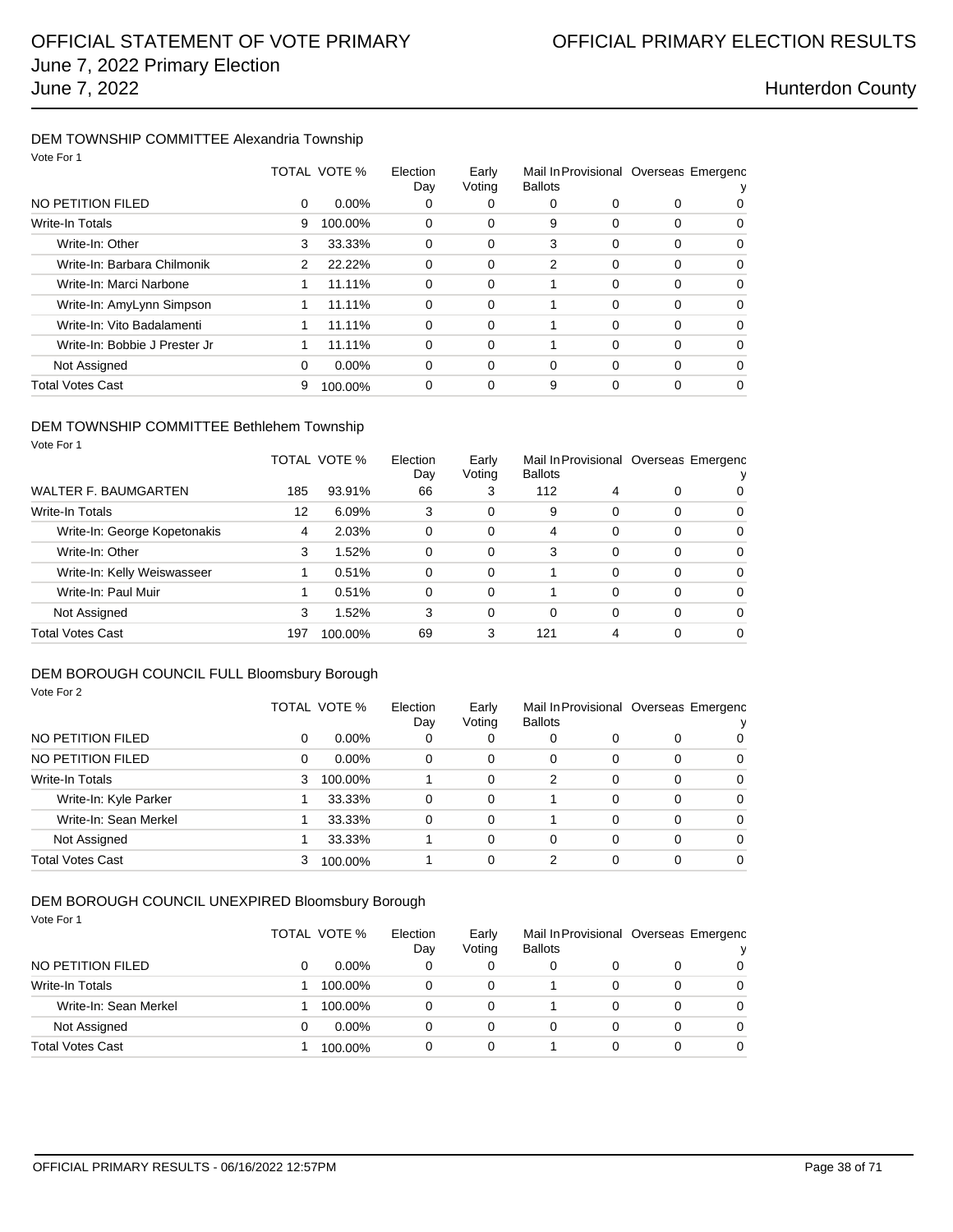## DEM MAYOR Califon Borough

Vote For 1

|                          |     | TOTAL VOTE % | Election<br>Day | Earlv<br>Votina | <b>Ballots</b> |  | Mail In Provisional Overseas Emergenc |
|--------------------------|-----|--------------|-----------------|-----------------|----------------|--|---------------------------------------|
| <b>CHARLES J. DANIEL</b> | 100 | 99.01%       | 56              |                 | 35             |  | 0                                     |
| Write-In Totals          |     | 0.99%        |                 |                 |                |  |                                       |
| Not Assigned             |     | 0.99%        |                 |                 | 0              |  | 0                                     |
| <b>Total Votes Cast</b>  | 101 | 100.00%      | 57              |                 | 35             |  |                                       |

## DEM BOROUGH COUNCIL Califon Borough

| Vote For 2              |     |              |                 |                 |                                                         |          |   |          |
|-------------------------|-----|--------------|-----------------|-----------------|---------------------------------------------------------|----------|---|----------|
|                         |     | TOTAL VOTE % | Election<br>Day | Early<br>Voting | Mail In Provisional Overseas Emergenc<br><b>Ballots</b> |          |   |          |
| <b>CATHY SMITH</b>      | 99  | 99.00%       | 55              | 5               | 35                                                      | 4        | 0 | 0        |
| NO PETITION FILED       | 0   | $0.00\%$     | 0               | 0               | 0                                                       | 0        | 0 | 0        |
| Write-In Totals         |     | 1.00%        | 0               | 0               |                                                         | $\Omega$ | 0 | $\Omega$ |
| Write-In: Carolyn Murin |     | 1.00%        | 0               | 0               |                                                         | 0        | 0 | 0        |
| Not Assigned            | 0   | $0.00\%$     | 0               | 0               | 0                                                       | 0        | 0 | 0        |
| <b>Total Votes Cast</b> | 100 | 100.00%      | 55              | 5               | 36                                                      | 4        | 0 | 0        |

### DEM COMMON COUNCIL FULL Clinton Town

| Vote For 2                 |     | TOTAL VOTE % | Election<br>Day | Early<br>Voting | <b>Ballots</b> |   |   | Mail In Provisional Overseas Emergenc<br>v |
|----------------------------|-----|--------------|-----------------|-----------------|----------------|---|---|--------------------------------------------|
| MICHAEL HUMPHREY           | 179 | 48.64%       | 82              | 15              | 79             |   | 0 | $\Omega$                                   |
| <b>MARY "MOLLY" PADMOS</b> | 189 | 51.36%       | 89              | 20              | 77             |   | 0 | $\Omega$                                   |
| <b>Write-In Totals</b>     | 0   | $0.00\%$     | 0               | 0               | 0              | 0 | 0 | $\Omega$                                   |
| Not Assigned               | 0   | $0.00\%$     | 0               | 0               | 0              |   | 0 | $\Omega$                                   |
| <b>Total Votes Cast</b>    | 368 | 100.00%      | 171             | 35              | 156            | 6 | 0 | $\Omega$                                   |

### DEM COMMON COUNCIL UNEXPIRED Clinton Town Vote For 1

|                      |     | TOTAL VOTE % | Election<br>Day | Early<br>Voting | Mail In Provisional Overseas Emergenc<br><b>Ballots</b> |  |          |
|----------------------|-----|--------------|-----------------|-----------------|---------------------------------------------------------|--|----------|
| <b>JOHN KASHWICK</b> | 199 | 100.00%      | 92              | 19              | 85                                                      |  | 0        |
| Write-In Totals      |     | $0.00\%$     |                 | 0               |                                                         |  | $\Omega$ |
| Not Assigned         |     | $0.00\%$     | 0               | 0               |                                                         |  | $\Omega$ |
| Total Votes Cast     | 199 | 100.00%      | 92              | 19              | 85                                                      |  | 0        |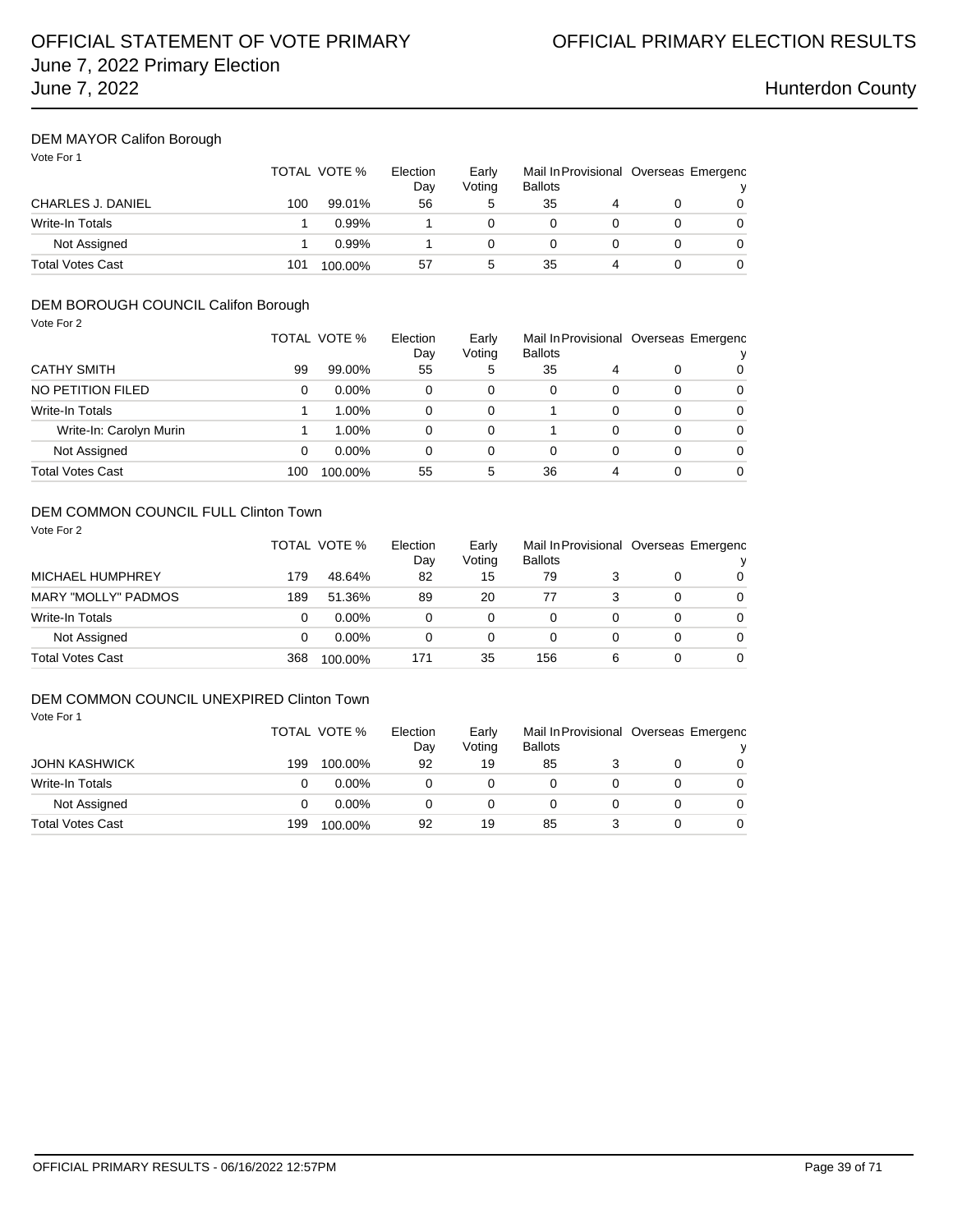# June 7, 2022 Primary Election June 7, 2022 **Hunterdon County**

### DEM TOWNSHIP COUNCIL Clinton Township Vote For 2

| vote For 2                   |    | TOTAL VOTE % | Election<br>Day | Early<br>Voting | Mail In Provisional Overseas Emergenc<br><b>Ballots</b> |             |             |             |
|------------------------------|----|--------------|-----------------|-----------------|---------------------------------------------------------|-------------|-------------|-------------|
| NO PETITION FILED            | 0  | 0.00%        | 0               | 0               | 0                                                       | $\mathbf 0$ | $\mathbf 0$ | $\Omega$    |
| <b>NO PETITION FILED</b>     | 0  | 0.00%        | $\Omega$        | $\mathbf 0$     | $\mathbf 0$                                             | $\Omega$    | $\Omega$    | $\mathbf 0$ |
| Write-In Totals              | 31 | 100.00%      | 3               | $\mathbf 0$     | 28                                                      | $\Omega$    | $\Omega$    | 0           |
| Write-In: Nick Corcodilos    | 4  | 12.90%       | $\Omega$        | $\mathbf 0$     | $\overline{4}$                                          | $\Omega$    | $\Omega$    | $\mathbf 0$ |
| Write-In: Vicki Fresolone    | 4  | 12.90%       | 0               | 0               | 4                                                       | $\mathbf 0$ | 0           | 0           |
| Write-In: Rich Shaw          | 2  | 6.45%        | 0               | $\mathbf 0$     | 2                                                       | $\mathbf 0$ | 0           | $\mathbf 0$ |
| Write-In: Christopher Ward   | 2  | 6.45%        | $\Omega$        | 0               | 2                                                       | $\Omega$    | 0           | $\mathbf 0$ |
| Write-In: Richard Shaw       | 1  | 3.23%        | $\Omega$        | $\Omega$        | 1                                                       | $\Omega$    | $\Omega$    | $\mathbf 0$ |
| Write-In: Leslie Thompson    | 1  | 3.23%        | $\Omega$        | $\Omega$        | 1                                                       | $\Omega$    | $\Omega$    | $\mathbf 0$ |
| Write-In: Michael Skomba     | 1  | 3.23%        | $\Omega$        | $\Omega$        | 1                                                       | $\Omega$    | $\Omega$    | $\mathbf 0$ |
| Write-In: Other              | 1  | 3.23%        | $\Omega$        | $\Omega$        | 1                                                       | $\Omega$    | $\Omega$    | $\mathbf 0$ |
| Write-In: Michael T Belinski | 1  | 3.23%        | $\Omega$        | $\Omega$        | 1                                                       | $\Omega$    | $\Omega$    | $\mathbf 0$ |
| Write-In: Other 1            | 1  | 3.23%        | $\Omega$        | $\Omega$        | 1                                                       | $\Omega$    | $\Omega$    | 0           |
| Write-In: Dwight Irving      | 1  | 3.23%        | $\Omega$        | $\Omega$        | 1                                                       | $\Omega$    | $\Omega$    | $\mathbf 0$ |
| Write-In: Rebecca McElroy    | 1  | 3.23%        | $\Omega$        | $\Omega$        | 1                                                       | $\Omega$    | $\Omega$    | $\Omega$    |
| Write-In: Andy Follensbele   | 1  | 3.23%        | $\mathbf 0$     | 0               | 1                                                       | $\Omega$    | $\mathbf 0$ | $\mathbf 0$ |
| Write-In: Rich Lospinoso     | 1  | 3.23%        | $\Omega$        | 0               | 1                                                       | $\Omega$    | $\mathbf 0$ | $\mathbf 0$ |
| Write-In: Carol Beder        | 1  | 3.23%        | $\Omega$        | $\mathbf 0$     | 1                                                       | $\Omega$    | $\mathbf 0$ | $\mathbf 0$ |
| Write-In: Don Becker         | 1  | 3.23%        | $\Omega$        | 0               | 1                                                       | $\Omega$    | $\mathbf 0$ | $\mathbf 0$ |
| Write-In: Maureen Hand       | 1  | 3.23%        | $\Omega$        | $\mathbf 0$     | 1                                                       | $\Omega$    | $\Omega$    | $\Omega$    |
| Write-In: Harold Levin       | 1  | 3.23%        | $\mathbf 0$     | $\mathbf 0$     | $\mathbf{1}$                                            | $\mathbf 0$ | $\mathbf 0$ | $\mathbf 0$ |
| Not Assigned                 | 5  | 16.13%       | 3               | $\mathbf 0$     | $\overline{2}$                                          | $\Omega$    | $\mathbf 0$ | $\mathbf 0$ |
| <b>Total Votes Cast</b>      | 31 | 100.00%      | 3               | $\Omega$        | 28                                                      | $\Omega$    | 0           | $\mathbf 0$ |

## DEM TOWNSHIP COMMITTEE Delaware Township

| Vote For 1 |  |  |  |
|------------|--|--|--|
|------------|--|--|--|

|                         |     | TOTAL VOTE % | Election<br>Day | Early<br>Voting | <b>Ballots</b> |  | Mail In Provisional Overseas Emergenc |
|-------------------------|-----|--------------|-----------------|-----------------|----------------|--|---------------------------------------|
| PETER R. McCROHAN       | 341 | 99.71%       | 147             | 4               | 182            |  | 0                                     |
| Write-In Totals         |     | 0.29%        |                 | 0               |                |  | 0                                     |
| Not Assigned            |     | 0.29%        |                 | 0               |                |  | 0                                     |
| <b>Total Votes Cast</b> | 342 | 100.00%      | 148             | 4               | 182            |  | 0                                     |

## DEM TOWNSHIP COMMITTEE East Amwell Township

| Vote For 2              |     |              |                 |                 |                                                         |   |   |          |
|-------------------------|-----|--------------|-----------------|-----------------|---------------------------------------------------------|---|---|----------|
|                         |     | TOTAL VOTE % | Election<br>Day | Early<br>Voting | Mail In Provisional Overseas Emergenc<br><b>Ballots</b> |   |   |          |
| MICHAEL DENDIS          | 270 | 49.00%       | 87              | 5               | 173                                                     | 5 | 0 | 0        |
| VALERIE L. SANDS        | 277 | 50.27%       | 90              | 6               | 177                                                     | 4 | 0 | 0        |
| Write-In Totals         | 4   | 0.73%        |                 | 0               | 3                                                       | 0 | 0 | $\Omega$ |
| Write-In: Rick Wolfe    | 2   | 0.36%        | $\Omega$        | 0               | 2                                                       | 0 | 0 | $\Omega$ |
| Write-In: Marsha Sepesi |     | 0.18%        | $\Omega$        | 0               |                                                         | 0 | 0 | $\Omega$ |
| Not Assigned            |     | 0.18%        |                 | 0               | 0                                                       | 0 | 0 | $\Omega$ |
| <b>Total Votes Cast</b> | 551 | 100.00%      | 178             | 11              | 353                                                     | 9 | 0 | 0        |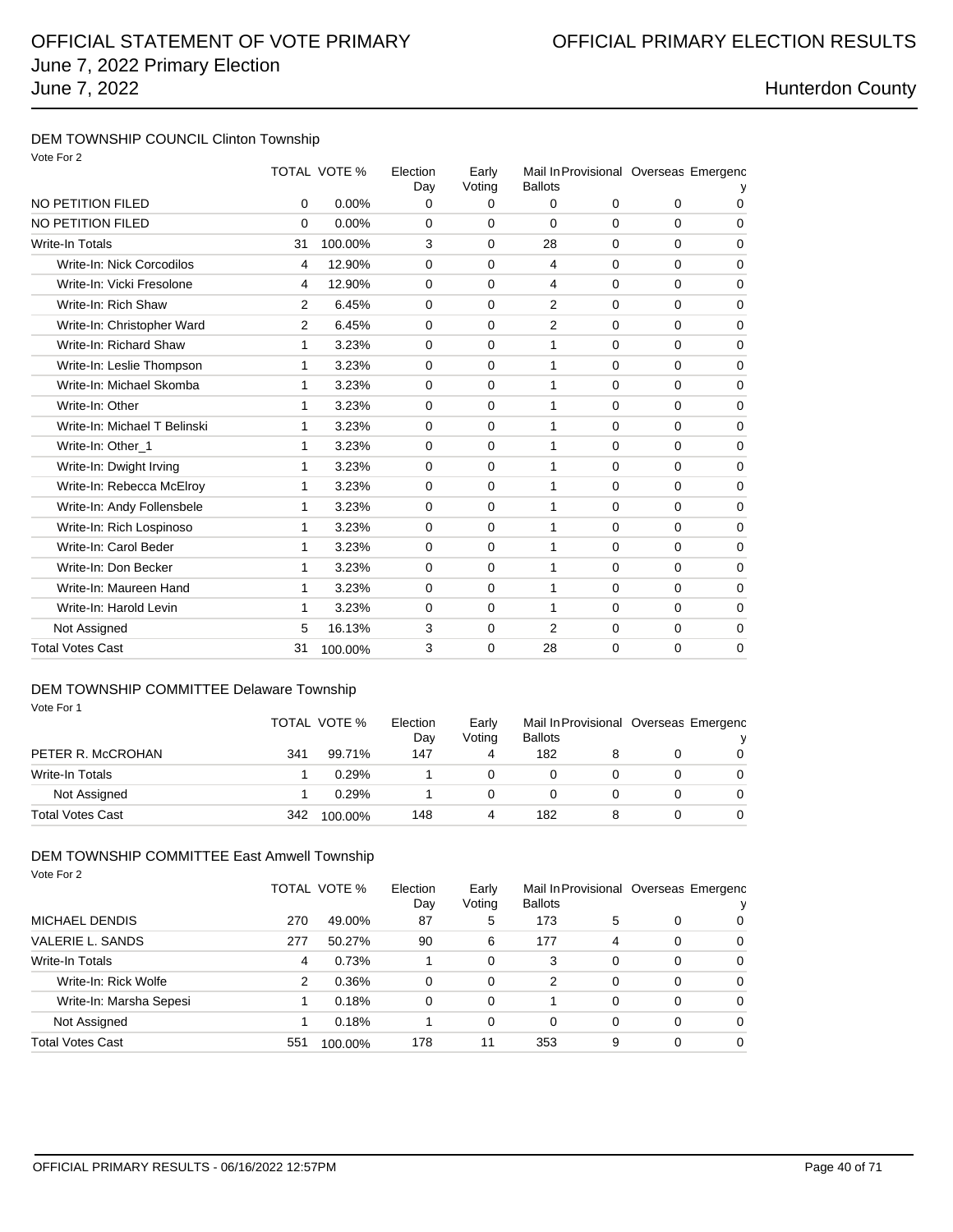### DEM MAYOR Flemington Borough

| Vote For 1 |  |  |
|------------|--|--|
|------------|--|--|

|                              |     | TOTAL VOTE % | Election<br>Dav<br>85 | Early<br>Voting<br>4 | <b>Ballots</b> |   | Mail In Provisional Overseas Emergenc |          |
|------------------------------|-----|--------------|-----------------------|----------------------|----------------|---|---------------------------------------|----------|
| <b>BETSY DRIVER</b>          | 170 | 94.97%       |                       |                      | 81             | 0 | 0                                     | 0        |
| <b>Write-In Totals</b>       | 9   | 5.03%        | 6                     | $\Omega$             | 3              | 0 | 0                                     | 0        |
| Write-In: Eric Manning       |     | 0.56%        | 0                     | $\Omega$             |                | 0 | 0                                     | 0        |
| Write-In: Christine Harrigan |     | 0.56%        | 0                     | $\Omega$             |                | 0 | 0                                     | $\Omega$ |
| Write-In: Brian Weidlidi     |     | 0.56%        | $\Omega$              | $\Omega$             |                | 0 | 0                                     | 0        |
| Not Assigned                 | 6   | 3.35%        | 6                     | $\Omega$             | 0              | 0 | 0                                     | 0        |
| Total Votes Cast             | 179 | 100.00%      | 91                    | 4                    | 84             |   | 0                                     | 0        |

### DEM BOROUGH COUNCIL FULL Flemington Borough

| Vote For 2              |     |              |                 |                 |                |   |   |                                            |
|-------------------------|-----|--------------|-----------------|-----------------|----------------|---|---|--------------------------------------------|
|                         |     | TOTAL VOTE % | Election<br>Day | Early<br>Voting | <b>Ballots</b> |   |   | Mail In Provisional Overseas Emergenc<br>v |
| <b>JEREMY LONG</b>      | 176 | 48.62%       | 86              | 4               | 86             |   | 0 | $\Omega$                                   |
| <b>JESSICA HAND</b>     | 186 | 51.38%       | 93              | 5               | 88             | 0 | 0 | $\Omega$                                   |
| <b>Write-In Totals</b>  | 0   | $0.00\%$     | $\Omega$        | $\Omega$        | 0              | 0 | 0 | $\Omega$                                   |
| Not Assigned            | 0   | $0.00\%$     | $\Omega$        | 0               | 0              | 0 | 0 | $\Omega$                                   |
| <b>Total Votes Cast</b> | 362 | 100.00%      | 179             | 9               | 174            | 0 | 0 | $\Omega$                                   |

## DEM BOROUGH COUNCIL UNEXPIRED Flemington Borough

| Vote For 1               |     |              |                 |                 |                |                                       |          |
|--------------------------|-----|--------------|-----------------|-----------------|----------------|---------------------------------------|----------|
|                          |     | TOTAL VOTE % | Election<br>Dav | Early<br>Voting | <b>Ballots</b> | Mail In Provisional Overseas Emergenc |          |
| E. ANTHONY "TONY" PARKER | 183 | 98.39%       | 92              | 5               | 86             |                                       | 0        |
| Write-In Totals          |     | 1.61%        |                 | 0               |                |                                       | $\Omega$ |
| Not Assigned             |     | 1.61%        |                 | 0               |                |                                       | $\Omega$ |
| <b>Total Votes Cast</b>  | 186 | 100.00%      | 95              | $\mathbf{5}$    | 86             |                                       | 0        |

### DEM TOWNSHIP COMMITTEE Franklin Township Vote For 2

|                          |                | TOTAL VOTE % | Election<br>Day | Early<br>Voting | <b>Ballots</b> |          |          | Mail In Provisional Overseas Emergenc |
|--------------------------|----------------|--------------|-----------------|-----------------|----------------|----------|----------|---------------------------------------|
| NO PETITION FILED        | 0              | $0.00\%$     | 0               | 0               | 0              | 0        | 0        | $\mathbf{0}$                          |
| NO PETITION FILED        | 0              | 0.00%        | 0               | 0               | 0              | 0        | 0        | 0                                     |
| Write-In Totals          | 75             | 100.00%      | 33              | 3               | 39             | 0        | $\Omega$ | $\Omega$                              |
| Write-In: Luanne Lange   | 47             | 62.67%       | 24              | 3               | 20             | 0        | 0        | 0                                     |
| Write-In: Roberta Ford   | 14             | 18.67%       | 2               | 0               | 12             | 0        | 0        | 0                                     |
| Write-In: Heikki Laine   | $\overline{2}$ | 2.67%        | 0               | 0               | 2              | 0        | $\Omega$ | 0                                     |
| Write-In: Keith Michael  |                | 1.33%        | 0               | 0               |                | 0        | 0        | 0                                     |
| Write-In: Sharyn Sawczak | 1              | 1.33%        | $\mathbf 0$     | $\Omega$        | 1              | 0        | $\Omega$ | $\Omega$                              |
| Write-In: Other          | 1              | 1.33%        | 0               | 0               | 1              | $\Omega$ | $\Omega$ | $\Omega$                              |
| Write-In: Harley Quinn   |                | 1.33%        | 0               | 0               |                | 0        | 0        | 0                                     |
| Write-In: Cecil Colin    | 1              | 1.33%        | $\Omega$        | 0               | 1              | 0        | $\Omega$ | $\Omega$                              |
| Not Assigned             | 7              | 9.33%        | 7               | $\Omega$        | $\Omega$       | 0        | 0        | $\Omega$                              |
| Total Votes Cast         | 75             | 100.00%      | 33              | 3               | 39             | $\Omega$ | 0        | $\Omega$                              |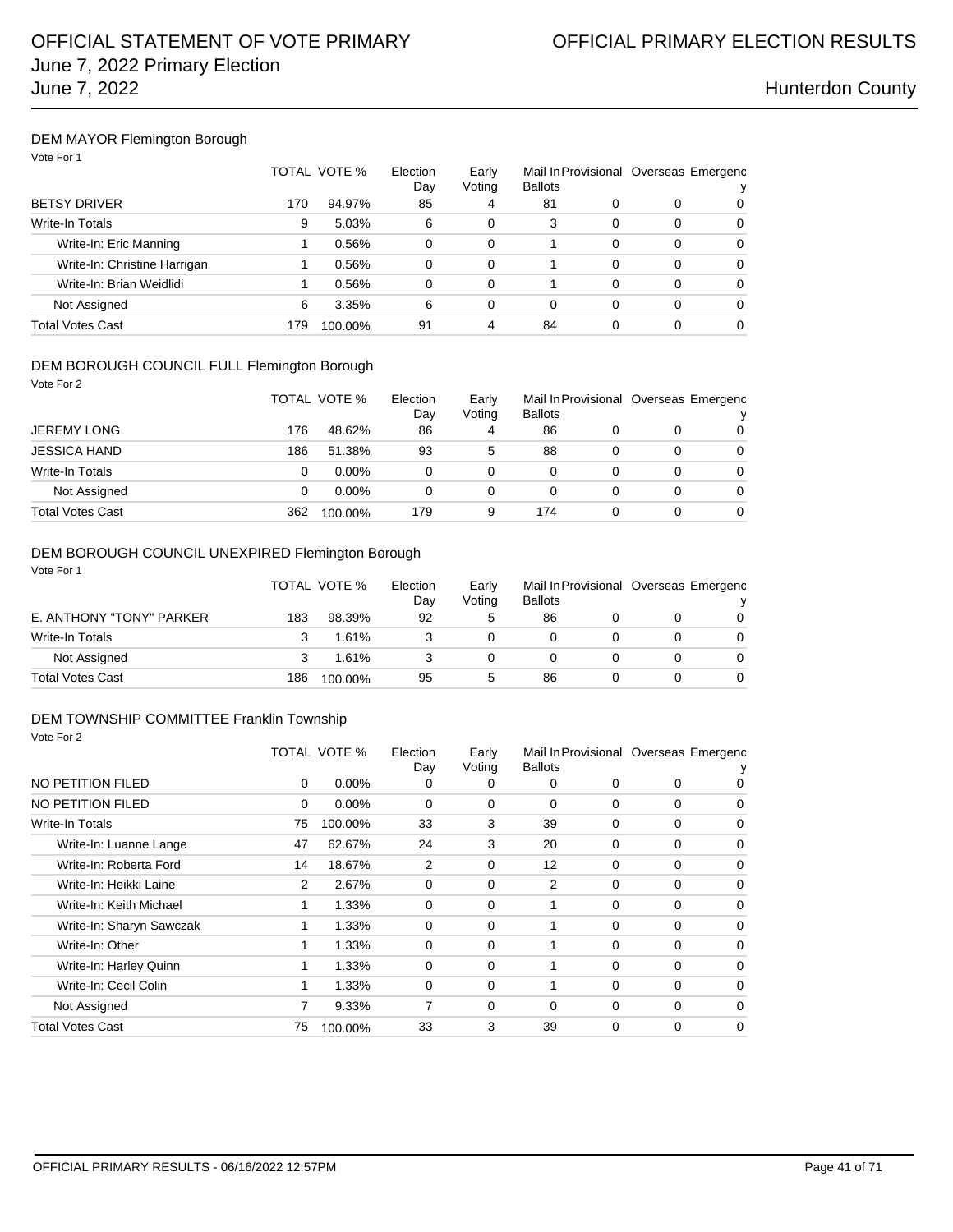## DEM COMMON COUNCIL Frenchtown Borough

| Vote For 2                 |     |                                                    |          |                |    |   |                                       |          |  |
|----------------------------|-----|----------------------------------------------------|----------|----------------|----|---|---------------------------------------|----------|--|
|                            |     | TOTAL VOTE %<br>Election<br>Early<br>Voting<br>Day |          | <b>Ballots</b> |    |   | Mail In Provisional Overseas Emergenc |          |  |
| <b>KANDY FERREE</b>        | 126 | 98.44%                                             | 76       | 3              | 46 |   | 0                                     | 0        |  |
| NO PETITION FILED          | 0   | $0.00\%$                                           | 0        | 0              | 0  | 0 | $\Omega$                              | $\Omega$ |  |
| Write-In Totals            | 2   | 1.56%                                              | $\Omega$ | 0              | 2  | 0 | $\Omega$                              | $\Omega$ |  |
| Write-In: Dr. Ira Liebross |     | 0.78%                                              | 0        | 0              |    | 0 | $\Omega$                              | $\Omega$ |  |
| Write-In: Patty Atheras    |     | 0.78%                                              | 0        | 0              |    | 0 | 0                                     | $\Omega$ |  |
| Not Assigned               | 0   | $0.00\%$                                           | 0        | 0              | 0  | 0 | 0                                     | $\Omega$ |  |
| <b>Total Votes Cast</b>    | 128 | 100.00%                                            | 76       | 3              | 48 |   | 0                                     | 0        |  |

### DEM BOROUGH COUNCIL Glen Gardner Borough

| Vote For 2              |   |              |                 |                 |                                                         |   |   |          |  |
|-------------------------|---|--------------|-----------------|-----------------|---------------------------------------------------------|---|---|----------|--|
|                         |   | TOTAL VOTE % | Election<br>Day | Early<br>Voting | Mail In Provisional Overseas Emergenc<br><b>Ballots</b> |   |   |          |  |
| NO PETITION FILED       | 0 | $0.00\%$     | 0               | 0               | 0                                                       | 0 | 0 | $\Omega$ |  |
| NO PETITION FILED       | 0 | $0.00\%$     | 0               | 0               | 0                                                       | 0 | 0 | $\Omega$ |  |
| Write-In Totals         |   | 100.00%      | 6               | 0               |                                                         | 0 | 0 | $\Omega$ |  |
| Write-In: Edmund Hannin |   | 14.29%       | 0               | 0               |                                                         | 0 | 0 | $\Omega$ |  |
| Not Assigned            | 6 | 85.71%       | 6               | 0               | 0                                                       | 0 | 0 | $\Omega$ |  |
| Total Votes Cast        |   | 100.00%      | 6               | 0               |                                                         | 0 | 0 | $\Omega$ |  |

### DEM BOROUGH COUNCIL Hampton Borough

| Vote For 2              |   | TOTAL VOTE % | Election<br>Day | Early<br>Voting | <b>Ballots</b> |   |   | Mail In Provisional Overseas Emergenc<br>ν |
|-------------------------|---|--------------|-----------------|-----------------|----------------|---|---|--------------------------------------------|
| NO PETITION FILED       | 0 | $0.00\%$     | 0               | 0               | 0              |   | 0 | 0                                          |
| NO PETITION FILED       | 0 | $0.00\%$     | 0               | 0               | 0              | 0 | 0 | 0                                          |
| <b>Write-In Totals</b>  |   | 100.00%      | 2               | 0               | 0              | 0 | 0 | 0                                          |
| Not Assigned            |   | 100.00%      | 2               | 0               | 0              | 0 | 0 | 0                                          |
| <b>Total Votes Cast</b> |   | 100.00%      | 2               | 0               | 0              | 0 | 0 | 0                                          |

### DEM MAYOR High Bridge Borough

Vote For 1

|                         |     | TOTAL VOTE % | Election<br>Day | Early<br>Voting | Mail In Provisional Overseas Emergenc<br><b>Ballots</b> |   |   | v        |
|-------------------------|-----|--------------|-----------------|-----------------|---------------------------------------------------------|---|---|----------|
| <b>MICHELE LEE</b>      | 214 | 97.27%       | 94              | 8               | 106                                                     | 6 |   | 0        |
| Write-In Totals         | 6   | 2.73%        | 5               | 0               |                                                         |   |   | $\Omega$ |
| Write-In: Steve Strange |     | 0.45%        |                 | 0               |                                                         |   |   | $\Omega$ |
| Not Assigned            | 5   | 2.27%        | 5               | 0               |                                                         |   | 0 | $\Omega$ |
| <b>Total Votes Cast</b> | 220 | 100.00%      | 99              | 8               | 107                                                     | 6 |   | 0        |

### DEM BOROUGH COUNCIL FULL High Bridge Borough

Vote For 2

|                         |     | TOTAL VOTE % | Election<br>Day | Early<br>Voting | <b>Ballots</b> | Mail In Provisional Overseas Emergenc |          | v        |  |
|-------------------------|-----|--------------|-----------------|-----------------|----------------|---------------------------------------|----------|----------|--|
| KENNETH E. DOYLE        | 223 | 88.49%       | 104             | 8               | 105            | 6                                     | 0        | 0        |  |
| NO PETITION FILED       | 0   | $0.00\%$     | 0               | 0               | 0              | 0                                     | $\Omega$ | $\Omega$ |  |
| <b>Write-In Totals</b>  | 29  | 11.51%       | 16              | 2               | 9              | 2                                     | $\Omega$ | $\Omega$ |  |
| Write-In: Curtis Nowell | 26  | 10.32%       | 14              | 2               | 9              |                                       | $\Omega$ | $\Omega$ |  |
| Write-In: Rudy Alvarez  |     | 0.40%        | $\Omega$        | 0               | 0              |                                       | $\Omega$ | $\Omega$ |  |
| Not Assigned            | 2   | 0.79%        | 2               | 0               | 0              | 0                                     | $\Omega$ | $\Omega$ |  |
| Total Votes Cast        | 252 | 100.00%      | 120             | 10              | 114            | 8                                     | $\Omega$ | 0        |  |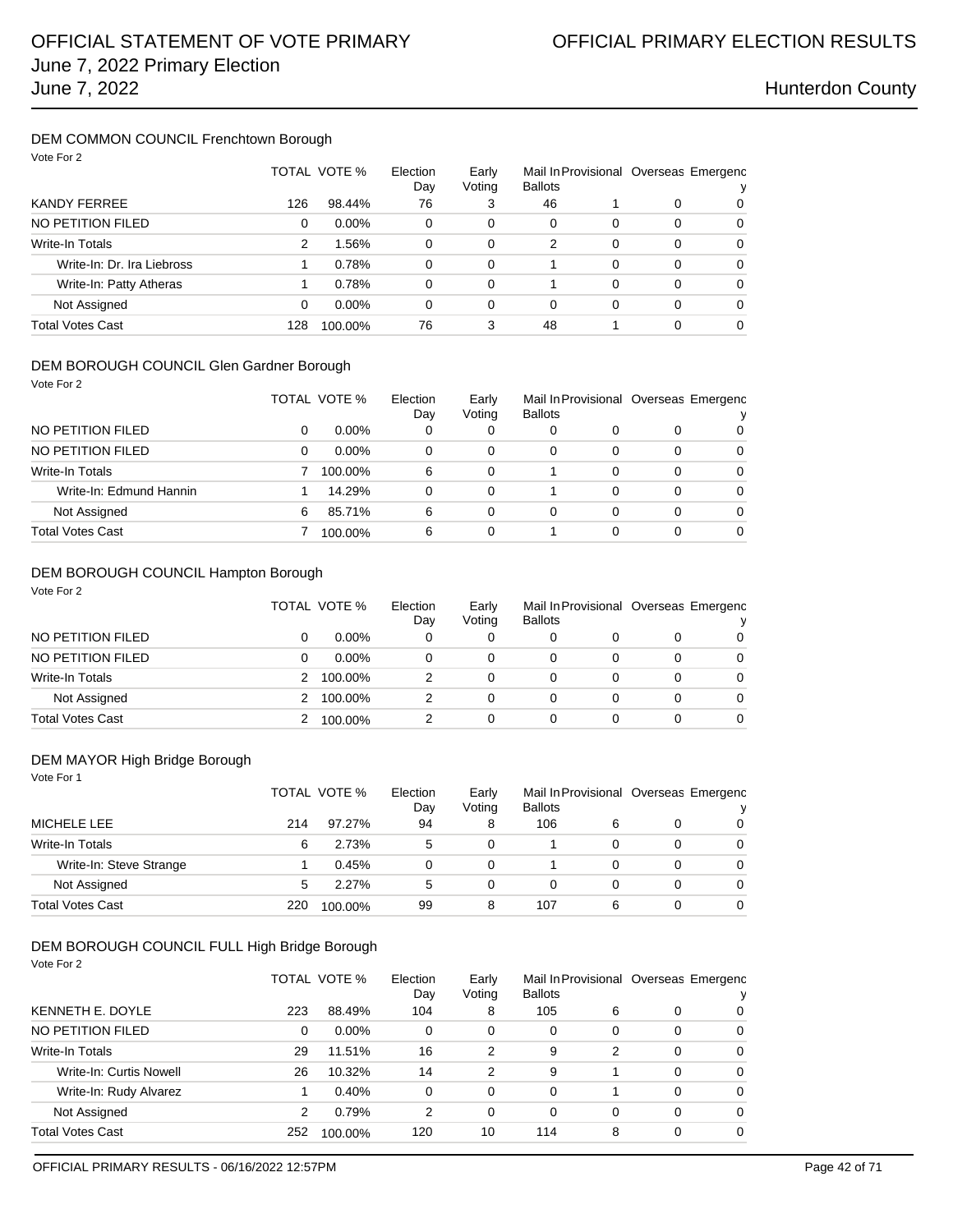### DEM BOROUGH COUNCIL UNEXPIRED High Bridge Borough Vote For 1

| vote For 1                |     | TOTAL VOTE % | Election<br>Day | Early<br>Voting | Mail In Provisional Overseas Emergenc<br><b>Ballots</b> |   |   | ν |
|---------------------------|-----|--------------|-----------------|-----------------|---------------------------------------------------------|---|---|---|
| <b>CHRISTOPHER GRAHAM</b> | 220 | 98.65%       | 105             | 8               | 102                                                     | 5 | 0 | 0 |
| <b>Write-In Totals</b>    | 3   | 1.35%        |                 | 0               |                                                         |   | 0 | 0 |
| Write-In: Curtis Nowell   |     | 0.45%        | 0               | 0               |                                                         |   | 0 | 0 |
| Not Assigned              |     | $0.90\%$     |                 | 0               | 0                                                       |   | 0 | 0 |
| <b>Total Votes Cast</b>   | 223 | 100.00%      | 107             | 8               | 103                                                     | 5 | 0 | 0 |

### DEM TOWNSHIP COMMITTEE FULL Holland Township

| Vote For 2              |          |              |                 |                 |                |   |          |                                       |
|-------------------------|----------|--------------|-----------------|-----------------|----------------|---|----------|---------------------------------------|
|                         |          | TOTAL VOTE % | Election<br>Day | Early<br>Voting | <b>Ballots</b> |   |          | Mail In Provisional Overseas Emergenc |
| NO PETITION FILED       | $\Omega$ | $0.00\%$     | 0               | 0               | 0              | 0 | 0        | 0                                     |
| NO PETITION FILED       | $\Omega$ | $0.00\%$     | 0               | 0               | 0              | 0 | 0        | 0                                     |
| Write-In Totals         | 15       | 100.00%      | 7               | 0               | 8              | 0 | 0        | 0                                     |
| Write-In: Gerry Bowers  | 3        | 20.00%       | $\Omega$        | 0               | 3              | 0 | 0        | 0                                     |
| Write-In: Debbie Good   |          | 6.67%        | 0               | 0               | 1              | 0 | $\Omega$ | 0                                     |
| Write-In: Robert Lubar  |          | 6.67%        | 0               | 0               |                | 0 | 0        | 0                                     |
| Write-In: George Kewpie |          | 6.67%        | 0               | 0               |                | 0 | $\Omega$ | 0                                     |
| Write-In: Other         |          | 6.67%        | 0               | 0               |                | 0 | 0        | 0                                     |
| Write-In: Hatsone Miku  |          | 6.67%        | 0               | 0               | 1              | 0 | 0        | 0                                     |
| Not Assigned            | 7        | 46.67%       | 7               | 0               | 0              | 0 | $\Omega$ | 0                                     |
| <b>Total Votes Cast</b> | 15       | 100.00%      | 7               | 0               | 8              | 0 | $\Omega$ | 0                                     |

## DEM TOWNSHIP COMMITTEE UNEXPIRED Holland Township

Vote For 1

|                         |   | TOTAL VOTE %  | Election<br>Day | Early<br>Voting<br><b>Ballots</b> |   |   | Mail In Provisional Overseas Emergenc |          |
|-------------------------|---|---------------|-----------------|-----------------------------------|---|---|---------------------------------------|----------|
| NO PETITION FILED       | 0 | $0.00\%$<br>0 |                 | 0                                 | 0 | 0 | 0                                     | 0        |
| Write-In Totals         | 6 | 100.00%       | 3               | 0                                 | 3 | 0 | 0                                     | 0        |
| Write-In: Gerard Bowers |   | 16.67%        | 0               | 0                                 |   | 0 | $\Omega$                              | $\Omega$ |
| Write-In: Hank Reed     |   | 16.67%        | 0               | 0                                 |   | 0 | 0                                     | 0        |
| Write-In: Other         |   | 16.67%        | 0               | 0                                 |   | 0 | 0                                     | $\Omega$ |
| Not Assigned            | 3 | 50.00%        | 3               | 0                                 | 0 | 0 | 0                                     | $\Omega$ |
| Total Votes Cast        | 6 | 100.00%       | 3               | 0                                 | 3 | 0 | 0                                     | 0        |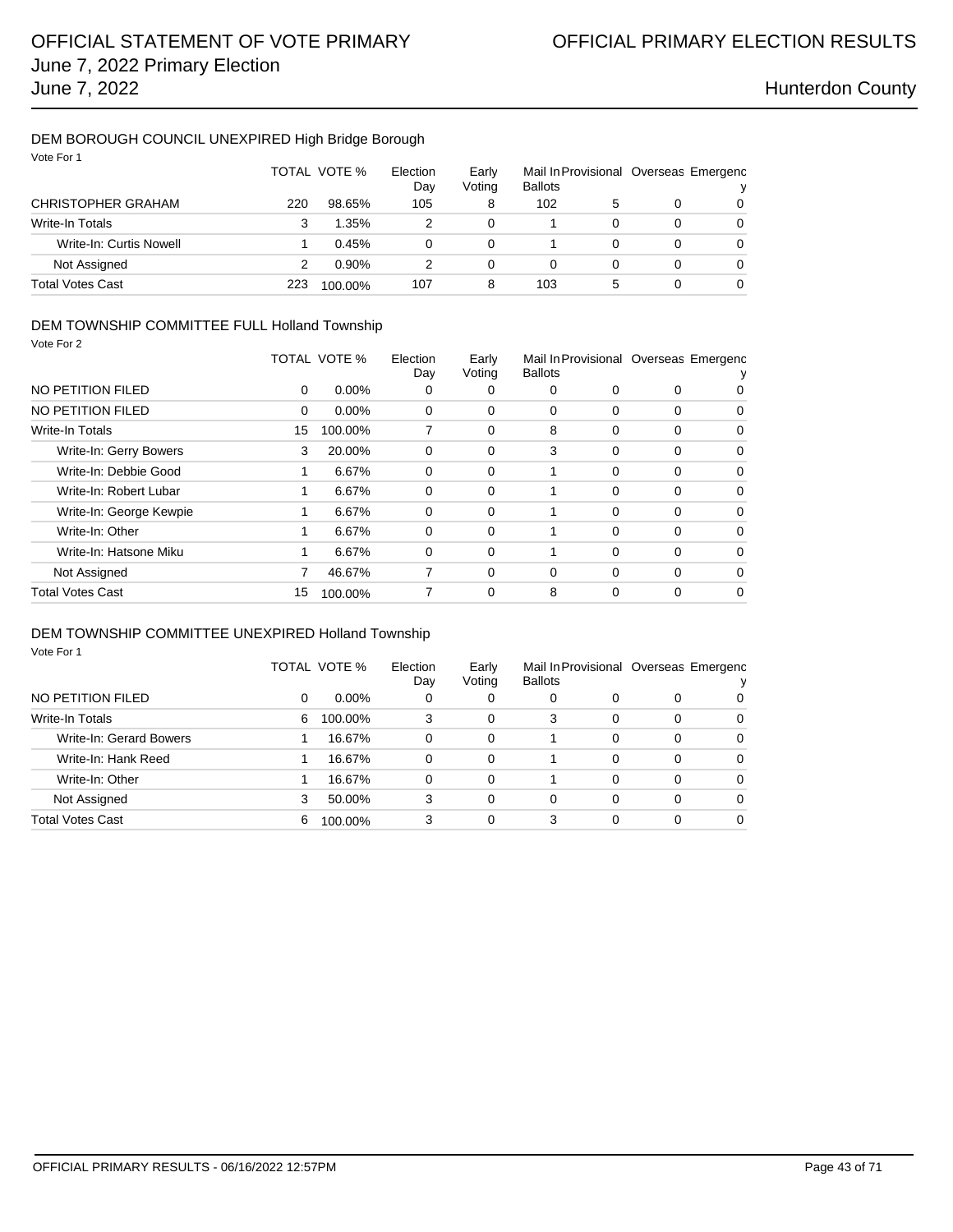### DEM TOWNSHIP COMMITTEE Kingwood Township Vote For 1

| VOTE FOR T                  |    |                                                    |          |                |                                       |          |          |          |
|-----------------------------|----|----------------------------------------------------|----------|----------------|---------------------------------------|----------|----------|----------|
|                             |    | TOTAL VOTE %<br>Election<br>Early<br>Day<br>Voting |          | <b>Ballots</b> | Mail In Provisional Overseas Emergenc |          |          |          |
| NO PETITION FILED           | 0  | $0.00\%$                                           | 0        | O              | 0                                     | 0        | $\Omega$ |          |
| Write-In Totals             | 10 | 100.00%                                            |          | 0              | 9                                     | 0        | 0        | 0        |
| Write-In: Richard Dodds     | 2  | 20.00%                                             | 0        | $\Omega$       | 2                                     | 0        | 0        | 0        |
| Write-In: Benjamin Kant     | 1  | 10.00%                                             | 0        | 0              |                                       | 0        | $\Omega$ | 0        |
| Write-In: Mary Melfi        | 1  | 10.00%                                             | 0        | 0              |                                       | $\Omega$ | $\Omega$ | 0        |
| Write-In: Thomas Ciacarelli | 1  | 10.00%                                             | 0        | 0              |                                       | 0        | 0        | 0        |
| Write-In: Kristin Lauersen  | 1  | 10.00%                                             | $\Omega$ | $\Omega$       |                                       | 0        | $\Omega$ | $\Omega$ |
| Write-In: Kristen Sundberg  | 1  | 10.00%                                             | 0        | 0              |                                       | $\Omega$ | $\Omega$ | 0        |
| Write-In: James Ryan        | 1  | 10.00%                                             | 0        | $\Omega$       |                                       | 0        | $\Omega$ | $\Omega$ |
| Write-In: Debra Frank       | 1  | 10.00%                                             | 0        | 0              | 1                                     | 0        | $\Omega$ | 0        |
| Not Assigned                | 1  | 10.00%                                             | 1        | 0              | 0                                     | 0        | $\Omega$ | $\Omega$ |
| Total Votes Cast            | 10 | 100.00%                                            |          | 0              | 9                                     | $\Omega$ | 0        | $\Omega$ |
|                             |    |                                                    |          |                |                                       |          |          |          |

### DEM CITY COUNCIL Lambertville City Vote For 2

|                          |       | TOTAL VOTE % | Election<br>Day | Early<br>Voting | <b>Ballots</b> |    |          | Mail In Provisional Overseas Emergenc |
|--------------------------|-------|--------------|-----------------|-----------------|----------------|----|----------|---------------------------------------|
| <b>KAREN J. KOMINSKY</b> | 690   | 50.81%       | 290             | 16              | 378            | 6  | 0        | 0                                     |
| <b>EVAN LIDE</b>         | 660   | 48.60%       | 281             | 16              | 357            | 6  | 0        | 0                                     |
| <b>Write-In Totals</b>   | 8     | 0.59%        | $\overline{4}$  | 0               | 4              | 0  | $\Omega$ | 0                                     |
| Write-In: Other          | 1     | $0.07\%$     | 0               | 0               |                | 0  | $\Omega$ | 0                                     |
| Write-In: Other 1        |       | 0.07%        | 0               | 0               |                | 0  | $\Omega$ | 0                                     |
| Write-In: Dave Morgan    |       | $0.07\%$     | $\Omega$        | $\Omega$        |                | 0  | $\Omega$ | $\Omega$                              |
| Write-In: Mitch Eloe     |       | $0.07\%$     | $\Omega$        | $\Omega$        |                | 0  | $\Omega$ | 0                                     |
| Not Assigned             | 4     | 0.29%        | 4               | 0               | 0              | 0  | 0        | 0                                     |
| <b>Total Votes Cast</b>  | 1.358 | 100.00%      | 575             | 32              | 739            | 12 | 0        | 0                                     |

### DEM MAYOR Lebanon Borough

Vote For 1

| NO PETITION FILED              | TOTAL VOTE % | Election<br>Dav | Early<br>Voting | Mail In Provisional Overseas Emergenc<br><b>Ballots</b> |   |   |          |  |
|--------------------------------|--------------|-----------------|-----------------|---------------------------------------------------------|---|---|----------|--|
|                                | $0.00\%$     | 0               | 0               |                                                         |   |   | 0        |  |
| Write-In Totals                | 100.00%      |                 | 0               | 4                                                       |   | 0 | 0        |  |
| Write-In: Benedict F. Valliere | 42.86%       | 0               | 0               |                                                         |   | 0 | 0        |  |
| Not Assigned                   | 57.14%       | 3               | 0               |                                                         |   | 0 | $\Omega$ |  |
| <b>Total Votes Cast</b>        | 100.00%      |                 | 0               | 4                                                       | 0 | 0 | 0        |  |

## DEM BOROUGH COUNCIL Lebanon Borough

| Vote For 2                     |    |              |                 |                 |                |   |          |                                       |
|--------------------------------|----|--------------|-----------------|-----------------|----------------|---|----------|---------------------------------------|
|                                |    | TOTAL VOTE % | Election<br>Day | Early<br>Voting | <b>Ballots</b> |   |          | Mail In Provisional Overseas Emergenc |
| MARLENE G. BALDINGER           | 70 | 93.33%       | 35              | 2               | 33             | 0 | 0        | 0                                     |
| NO PETITION FILED              | 0  | $0.00\%$     | $\Omega$        | 0               | 0              | 0 | 0        | $\Omega$                              |
| Write-In Totals                | 5  | 6.67%        |                 | 0               | 4              | 0 | $\Omega$ | $\Omega$                              |
| Write-In: Benedict F. Valliere | 5  | 6.67%        |                 | 0               | 4              | 0 | 0        | $\Omega$                              |
| Not Assigned                   | 0  | $0.00\%$     | $\Omega$        | 0               | 0              | 0 | 0        | $\Omega$                              |
| <b>Total Votes Cast</b>        | 75 | 100.00%      | 36              | 2               | 37             | 0 | 0        | 0                                     |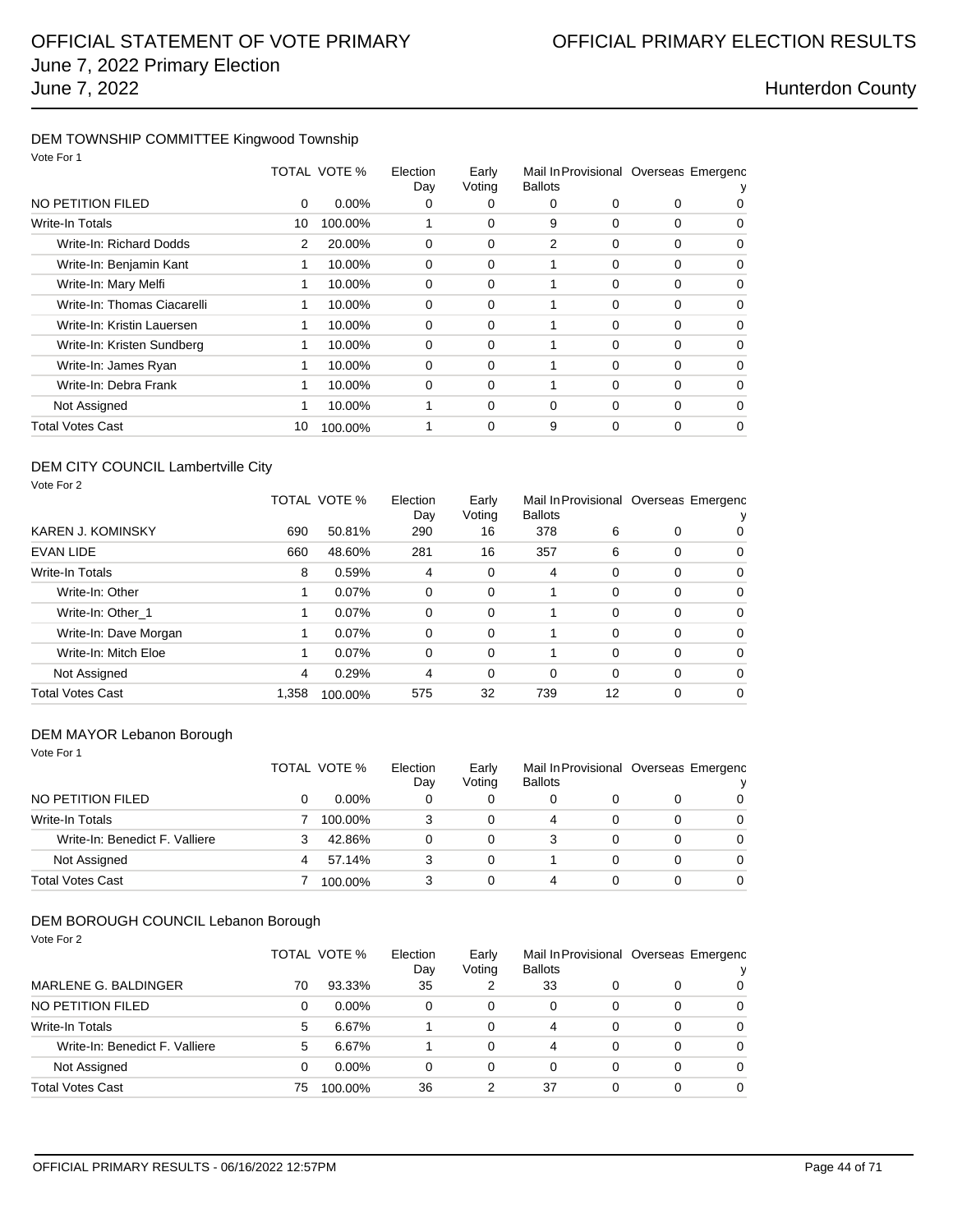## DEM TOWNSHIP COMMITTEE Lebanon Township

| Vote For 2                |    |              |                 |                 |                                                         |   |          |          |
|---------------------------|----|--------------|-----------------|-----------------|---------------------------------------------------------|---|----------|----------|
|                           |    | TOTAL VOTE % | Election<br>Day | Early<br>Voting | Mail In Provisional Overseas Emergenc<br><b>Ballots</b> |   |          |          |
| NO PETITION FILED         | 0  | $0.00\%$     | 0               | 0               | 0                                                       | 0 | 0        | O        |
| NO PETITION FILED         | 0  | $0.00\%$     | 0               | $\Omega$        | $\Omega$                                                | 0 | 0        | 0        |
| Write-In Totals           | 13 | 100.00%      | 4               | 2               | 7                                                       | 0 | 0        | 0        |
| Write-In: Scott Koenig    | 1  | 7.69%        | $\mathbf 0$     | 0               |                                                         | 0 | 0        | 0        |
| Write-In: Linda Patterson | 1  | 7.69%        | $\Omega$        | 0               | 1                                                       | 0 | $\Omega$ | 0        |
| Write-In: Hunt Patterson  | 1  | 7.69%        | 0               | $\Omega$        | 1                                                       | 0 | 0        | 0        |
| Write-In: Brian Stutz     | 1  | 7.69%        | 0               | 0               | 1                                                       | 0 | 0        | 0        |
| Write-In: Amy Whitmore    | 1  | 7.69%        | 0               | $\Omega$        | 1                                                       | 0 | 0        | $\Omega$ |
| Write-In: Paige Whitmore  | 1  | 7.69%        | $\Omega$        | 0               |                                                         | 0 | $\Omega$ | 0        |
| Write-In: Doreen Black    | 1  | 7.69%        | $\Omega$        | $\Omega$        | 1                                                       | 0 | $\Omega$ | 0        |
| Not Assigned              | 6  | 46.15%       | 4               | 2               | $\Omega$                                                | 0 | 0        | 0        |
| <b>Total Votes Cast</b>   | 13 | 100.00%      | 4               | 2               | 7                                                       | 0 | 0        | 0        |
|                           |    |              |                 |                 |                                                         |   |          |          |

### DEM BOROUGH COUNCIL Milford Borough

| Vote For 2                |   |              |                 |                 |                                                         |   |          |          |
|---------------------------|---|--------------|-----------------|-----------------|---------------------------------------------------------|---|----------|----------|
|                           |   | TOTAL VOTE % | Election<br>Day | Early<br>Voting | Mail In Provisional Overseas Emergenc<br><b>Ballots</b> |   |          |          |
| NO PETITION FILED         | 0 | $0.00\%$     | 0               | 0               | 0                                                       | 0 | 0        | 0        |
| NO PETITION FILED         | 0 | $0.00\%$     | 0               | 0               | 0                                                       | 0 | 0        | $\Omega$ |
| <b>Write-In Totals</b>    | 4 | 100.00%      |                 | 0               | 2                                                       |   | 0        | $\Omega$ |
| Write-In: Jeff Livingston | 2 | 50.00%       | 0               | 0               | 2                                                       | 0 | $\Omega$ | $\Omega$ |
| Write-In: Marie Knapp     |   | 25.00%       | 0               | 0               | 0                                                       |   | 0        | $\Omega$ |
| Not Assigned              |   | 25.00%       |                 | 0               | 0                                                       | 0 | 0        | $\Omega$ |
| <b>Total Votes Cast</b>   | 4 | 100.00%      |                 | 0               | 2                                                       |   | 0        | 0        |

### DEM TOWNSHIP COMMITTEE Raritan Township

| Vote For 1              |       |              |     |        |                |    |                                       |                |  |
|-------------------------|-------|--------------|-----|--------|----------------|----|---------------------------------------|----------------|--|
|                         |       | TOTAL VOTE % |     | Early  |                |    | Mail In Provisional Overseas Emergenc |                |  |
|                         |       |              | Day | Voting | <b>Ballots</b> |    |                                       | v              |  |
| <b>JOHN E. MACKAY</b>   | 1.320 | 99.77%       | 433 | 44     | 818            | 25 | 0                                     | $\Omega$       |  |
| Write-In Totals         | 3     | 0.23%        | 2   | 0      |                | 0  | 0                                     | $\Omega$       |  |
| Write-In: Other1        |       | 0.08%        | 0   | 0      |                | 0  | 0                                     | $\overline{0}$ |  |
| Not Assigned            | 2     | 0.15%        | 2   | 0      | 0              | 0  | 0                                     | $\Omega$       |  |
| <b>Total Votes Cast</b> | 1.323 | 100.00%      | 435 | 44     | 819            | 25 | 0                                     | $\Omega$       |  |

### DEM TOWNSHIP COMMITTEE Readington Township

| Vote For 1               | TOTAL VOTE % |         | Election<br>Day | Early<br>Voting | Mail In Provisional Overseas Emergenc<br><b>Ballots</b> |   |   | v        |
|--------------------------|--------------|---------|-----------------|-----------------|---------------------------------------------------------|---|---|----------|
| <b>ALAN HARWICK</b>      | 800          | 99.26%  | 329             | 6               | 456                                                     | 9 | 0 | $\Omega$ |
| <b>Write-In Totals</b>   | 6            | 0.74%   | 5               | 0               |                                                         |   | 0 | $\Omega$ |
| Write-In: Betty Ann Fort |              | 0.12%   | 0               | 0               |                                                         | 0 | 0 | $\Omega$ |
| Not Assigned             | 5            | 0.62%   | 5               | 0               | 0                                                       | 0 | 0 | $\Omega$ |
| <b>Total Votes Cast</b>  | 806          | 100.00% | 334             | 6               | 457                                                     | 9 | 0 | $\Omega$ |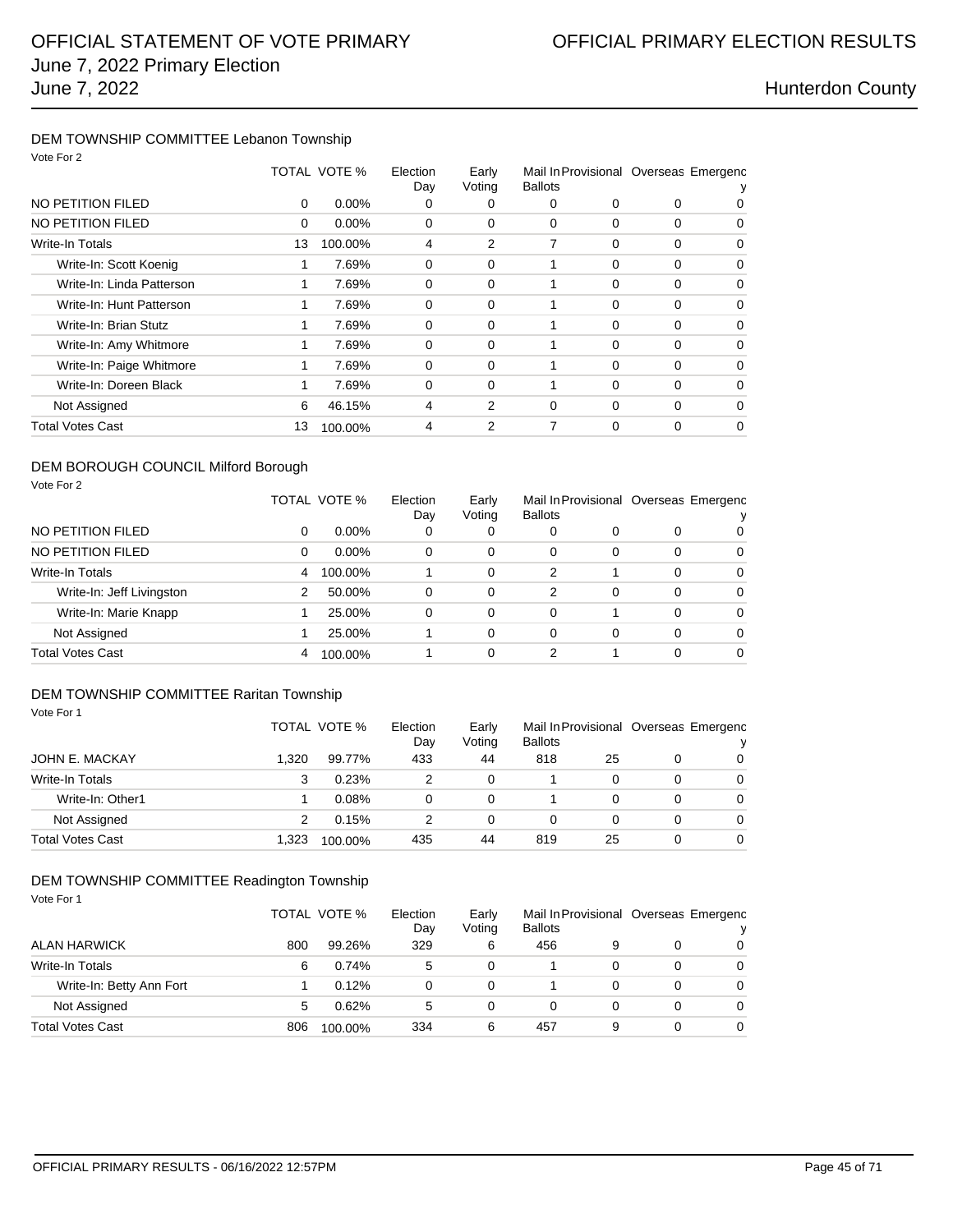## DEM MAYOR Stockton Borough

|                         |    | TOTAL VOTE % |    | Early<br>Voting | <b>Ballots</b> |  | Mail In Provisional Overseas Emergenc |  |
|-------------------------|----|--------------|----|-----------------|----------------|--|---------------------------------------|--|
| AARON R. LIPSEN         | 81 | 98.78%       | 50 |                 | 27             |  |                                       |  |
| Write-In Totals         |    | $1.22\%$     | 0  | 0               |                |  |                                       |  |
| Write-In: Adam Juncosa  |    | 1.22%        | 0  | 0               |                |  |                                       |  |
| Not Assigned            |    | $0.00\%$     | 0  | 0               | 0              |  |                                       |  |
| <b>Total Votes Cast</b> | 82 | 100.00%      | 50 |                 | 28             |  |                                       |  |

## DEM COMMON COUNCIL Stockton Borough

|                         |     | TOTAL VOTE % | Election<br>Day | Early<br>Voting | Mail In Provisional Overseas Emergenc<br><b>Ballots</b> |   |   | v        |
|-------------------------|-----|--------------|-----------------|-----------------|---------------------------------------------------------|---|---|----------|
| PETER FOLZ              | 79  | 49.38%       | 48              |                 | 27                                                      |   |   | 0        |
| THOMAS M. HUNT          | 81  | 50.62%       | 47              |                 | 30                                                      |   | 0 | 0        |
| Write-In Totals         |     | $0.00\%$     |                 |                 |                                                         |   | 0 | 0        |
| Not Assigned            |     | $0.00\%$     |                 | 0               |                                                         |   |   | 0        |
| <b>Total Votes Cast</b> | 160 | 100.00%      | 95              |                 | 57                                                      | 6 |   | $\Omega$ |

### DEM TOWNSHIP COMMITTEE Tewksbury Township

| Vote For 2                    |                |                     |                 |                 |                                                         |             |             |             |
|-------------------------------|----------------|---------------------|-----------------|-----------------|---------------------------------------------------------|-------------|-------------|-------------|
|                               |                | <b>TOTAL VOTE %</b> | Election<br>Day | Early<br>Voting | Mail In Provisional Overseas Emergenc<br><b>Ballots</b> |             |             |             |
| NO PETITION FILED             | 0              | 0.00%               | 0               | 0               | 0                                                       | $\mathbf 0$ | $\mathbf 0$ | 0           |
| <b>NO PETITION FILED</b>      | 0              | 0.00%               | $\Omega$        | $\mathbf 0$     | 0                                                       | $\mathbf 0$ | $\mathbf 0$ | $\Omega$    |
| Write-In Totals               | 73             | 100.00%             | 52              | 1               | 20                                                      | $\Omega$    | $\Omega$    | $\Omega$    |
| Write-In: Diane Levy          | 44             | 60.27%              | 43              | 0               | 1                                                       | $\Omega$    | $\Omega$    | $\Omega$    |
| Write-In: John H Grant        | 2              | 2.74%               | $\Omega$        | $\mathbf 0$     | $\overline{2}$                                          | 0           | $\Omega$    | $\Omega$    |
| Write-In: Ann Rotanno         | 2              | 2.74%               | $\Omega$        | $\mathbf 0$     | 2                                                       | $\Omega$    | $\Omega$    | $\Omega$    |
| Write-In: Don Rotunno         | $\overline{2}$ | 2.74%               | $\Omega$        | $\mathbf 0$     | 2                                                       | $\Omega$    | $\Omega$    | $\mathbf 0$ |
| Write-In: Karen Ross          | $\overline{2}$ | 2.74%               | $\Omega$        | 0               | $\overline{2}$                                          | 0           | $\Omega$    | $\Omega$    |
| Write-In: Wayne Lisa          | 1              | 1.37%               | $\Omega$        | 0               | 1                                                       | 0           | 0           | $\mathbf 0$ |
| Write-In: Alice Minnich       | 1              | 1.37%               | $\Omega$        | $\mathbf 0$     | 1                                                       | $\Omega$    | $\Omega$    | $\Omega$    |
| Write-In: K Robert Uhler      | 1              | 1.37%               | 0               | $\mathbf 0$     | 1                                                       | $\Omega$    | $\mathbf 0$ | $\Omega$    |
| Write-In: Edwin Schulhafer    | 1              | 1.37%               | $\Omega$        | 0               | 1                                                       | 0           | $\Omega$    | $\Omega$    |
| Write-In: Gavin P Schotheimer | 1              | 1.37%               | $\Omega$        | 0               | 1                                                       | 0           | $\Omega$    | $\mathbf 0$ |
| Write-In: Paul Gorrell        | 1              | 1.37%               | $\Omega$        | 0               | 1                                                       | 0           | $\Omega$    | $\Omega$    |
| Write-In: Kelly Brakewood     | 1              | 1.37%               | $\Omega$        | $\mathbf 0$     | 1                                                       | $\Omega$    | $\Omega$    | $\Omega$    |
| Write-In: Thomas F Schroth    | 1              | 1.37%               | $\Omega$        | 0               | 1                                                       | 0           | $\Omega$    | $\Omega$    |
| Write-In: Brian T Regan       | 1              | 1.37%               | $\Omega$        | 0               | 1                                                       | 0           | $\Omega$    | $\Omega$    |
| Write-In: Chelsea Frankel     | 1              | 1.37%               | $\Omega$        | 0               | 1                                                       | $\Omega$    | $\Omega$    | $\mathbf 0$ |
| Write-In: Koren Miller        | 1              | 1.37%               | 0               | 0               | 1                                                       | $\Omega$    | $\Omega$    | $\Omega$    |
| Not Assigned                  | 10             | 13.70%              | 9               | 1               | $\Omega$                                                | $\Omega$    | $\Omega$    | $\Omega$    |
| <b>Total Votes Cast</b>       | 73             | 100.00%             | 52              | 1               | 20                                                      | 0           | 0           | $\mathbf 0$ |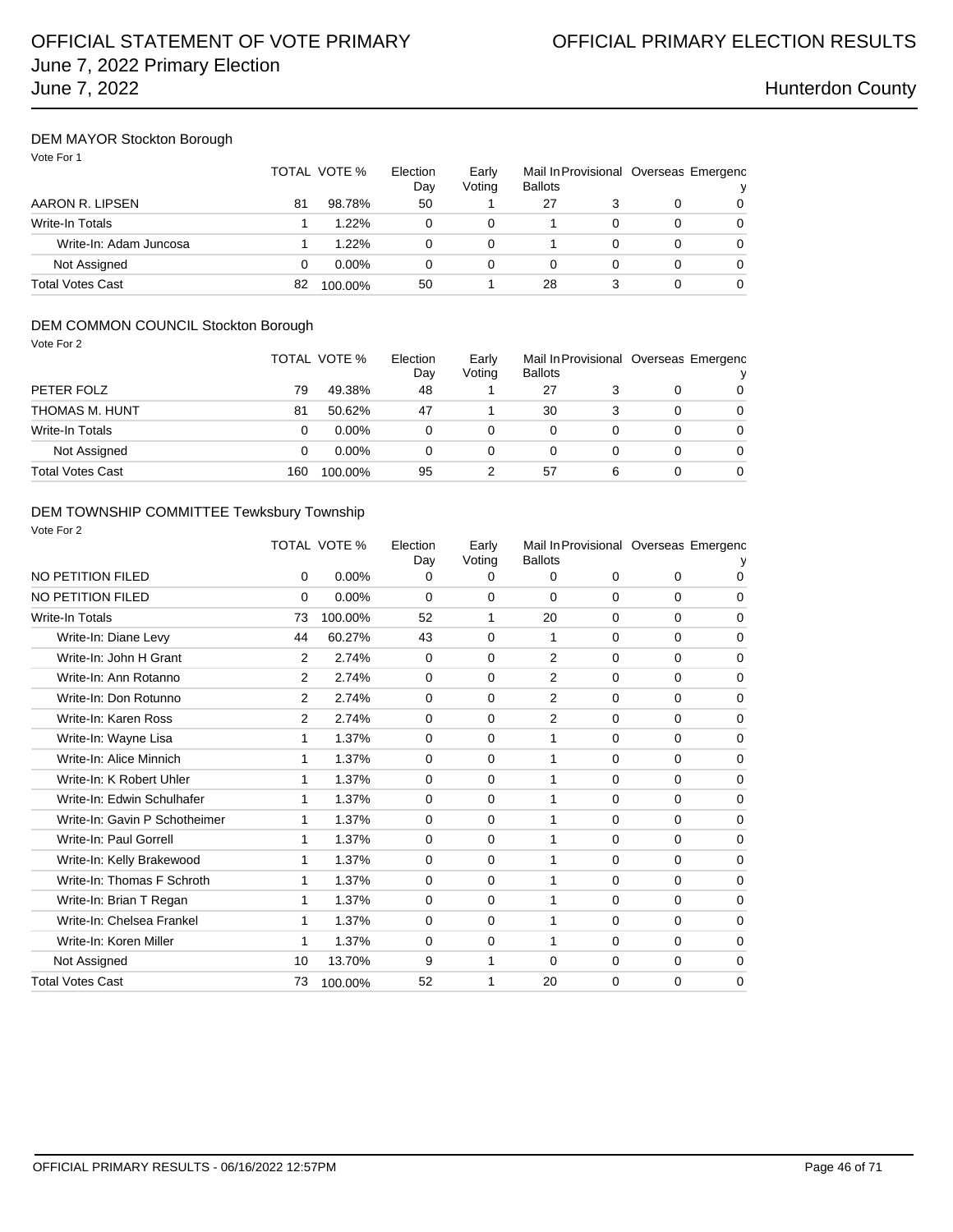### DEM TOWNSHIP COMMITTEE Union Township Vote For 1

| VOIE FOI I                 |    |              |                 |                 |                                                         |   |          |          |
|----------------------------|----|--------------|-----------------|-----------------|---------------------------------------------------------|---|----------|----------|
|                            |    | TOTAL VOTE % | Election<br>Day | Early<br>Voting | Mail In Provisional Overseas Emergenc<br><b>Ballots</b> |   |          |          |
| NO PETITION FILED          | 0  | $0.00\%$     | 0               | 0               | 0                                                       | 0 | 0        | 0        |
| <b>Write-In Totals</b>     | 10 | 100.00%      |                 | 2               | 6                                                       |   | $\Omega$ | $\Omega$ |
| Write-In: Nicholas LaBelle | 2  | 20.00%       | 0               | 0               | $\overline{2}$                                          | 0 | $\Omega$ | $\Omega$ |
| Write-In: Paul Semegran    | 2  | 20.00%       | $\Omega$        | 0               |                                                         |   | $\Omega$ | $\Omega$ |
| Write-In: John Malore      |    | 10.00%       | 0               | 0               |                                                         | 0 | $\Omega$ | $\Omega$ |
| Write-In: Paige Livingston |    | 10.00%       | $\Omega$        | 0               |                                                         | 0 | $\Omega$ | $\Omega$ |
| Write-In: Michael Fariello | 1  | 10.00%       | 0               | 0               |                                                         | 0 | $\Omega$ | $\Omega$ |
| Not Assigned               | 3  | 30.00%       |                 | 2               | 0                                                       | 0 | $\Omega$ | $\Omega$ |
| <b>Total Votes Cast</b>    | 10 | 100.00%      |                 | 2               | 6                                                       |   | 0        | $\Omega$ |
|                            |    |              |                 |                 |                                                         |   |          |          |

### DEM TOWNSHIP COMMITTEE West Amwell Township

| Vote For 2                    |          |                     |                 |                 |                |             |          |                                       |
|-------------------------------|----------|---------------------|-----------------|-----------------|----------------|-------------|----------|---------------------------------------|
|                               |          | <b>TOTAL VOTE %</b> | Election<br>Day | Early<br>Voting | <b>Ballots</b> |             |          | Mail In Provisional Overseas Emergenc |
| NO PETITION FILED             | 0        | 0.00%               | 0               | 0               | $\Omega$       | $\Omega$    | 0        | 0                                     |
| <b>NO PETITION FILED</b>      | $\Omega$ | 0.00%               | $\Omega$        | 0               | $\Omega$       | 0           | $\Omega$ | $\Omega$                              |
| Write-In Totals               | 61       | 100.00%             | 40              | 0               | 18             | 3           | $\Omega$ | $\mathbf 0$                           |
| Write-In: Meghan Hudson       | 21       | 34.43%              | 19              | $\Omega$        | 1              | 1           | $\Omega$ | $\Omega$                              |
| Write-In: Brian Fitting       | 13       | 21.31%              | 11              | 0               | 2              | 0           | 0        | $\mathbf 0$                           |
| Write-In: Diane Yoder         | 8        | 13.11%              | $\overline{7}$  | $\Omega$        | $\Omega$       | 1           | 0        | $\Omega$                              |
| Write-In: Eric Richard        | 2        | 3.28%               | $\Omega$        | $\Omega$        | 2              | $\Omega$    | $\Omega$ | $\Omega$                              |
| Write-In: John Thompson       | 2        | 3.28%               | $\mathbf 0$     | 0               | 2              | $\mathbf 0$ | 0        | $\mathbf 0$                           |
| Write-In: Patricia Masterson  | 2        | 3.28%               | $\Omega$        | 0               | $\overline{2}$ | $\mathbf 0$ | $\Omega$ | $\mathbf 0$                           |
| Write-In: James Devine        | 2        | 3.28%               | $\Omega$        | 0               | 2              | $\mathbf 0$ | 0        | 0                                     |
| Write-In: Eric Hernandez      | 1        | 1.64%               | $\Omega$        | 0               | 1              | $\Omega$    | $\Omega$ | $\Omega$                              |
| Write-In: Douglas Lomakin     | 1        | 1.64%               | $\Omega$        | 0               | 1              | 0           | $\Omega$ | $\mathbf 0$                           |
| Write-In: John R Bednar       | 1        | 1.64%               | $\mathbf 0$     | 0               | 1              | $\mathbf 0$ | 0        | $\mathbf 0$                           |
| Write-In: Thomas Murls        | 1        | 1.64%               | 0               | $\Omega$        | 1              | $\Omega$    | 0        | $\Omega$                              |
| Write-In: Martha Shea         | 1        | 1.64%               | $\Omega$        | 0               | 1              | $\Omega$    | $\Omega$ | $\mathbf 0$                           |
| Write-In: Denise Coffey       | 1        | 1.64%               | $\mathbf 0$     | 0               | 1              | $\mathbf 0$ | 0        | $\mathbf 0$                           |
| Write-In: Shannon Lingenfield | 1        | 1.64%               | $\Omega$        | 0               | 1              | $\Omega$    | 0        | $\Omega$                              |
| Write-In: Irma Beye           | 1        | 1.64%               | $\Omega$        | 0               | $\Omega$       | 1           | $\Omega$ | $\Omega$                              |
| Not Assigned                  | 3        | 4.92%               | 3               | $\mathbf 0$     | $\mathbf 0$    | 0           | 0        | $\mathbf 0$                           |
| <b>Total Votes Cast</b>       | 61       | 100.00%             | 40              | 0               | 18             | 3           | 0        | 0                                     |

### DEM COUNTY COMMITTEE Alexandria District 1

Vote For 2

|                                 |   | TOTAL VOTE % | Election<br>Day | Early<br>Voting | Mail In Provisional Overseas Emergenc<br><b>Ballots</b> |          |   |          |
|---------------------------------|---|--------------|-----------------|-----------------|---------------------------------------------------------|----------|---|----------|
| NO PETITION FILED               | 0 | $0.00\%$     | O               | O               | 0                                                       | 0        | 0 |          |
| NO PETITION FILED               | 0 | $0.00\%$     | 0               | 0               | 0                                                       | 0        | 0 | 0        |
| <b>Write-In Totals</b>          |   | 100.00%      | $\Omega$        | 0               |                                                         | 0        | 0 | 0        |
| Write-In: Barbara Chilmonik     | 2 | 28.57%       | $\Omega$        | 0               | 2                                                       | 0        | 0 | $\Omega$ |
| Write-In: Susan M Blubaugh      | 2 | 28.57%       | 0               | 0               | $\overline{2}$                                          | 0        | 0 | $\Omega$ |
| Write-In: Arlene Quinones Perez |   | 14.29%       | $\Omega$        | 0               |                                                         | 0        | 0 | 0        |
| Write-In: Donald Becker         | 1 | 14.29%       | $\Omega$        | 0               |                                                         | 0        | 0 | 0        |
| Write-In: Bobbie J Prester Jr   |   | 14.29%       | 0               | 0               |                                                         | 0        | 0 | 0        |
| Not Assigned                    | 0 | $0.00\%$     | $\Omega$        | 0               | 0                                                       | $\Omega$ | 0 | 0        |
| Total Votes Cast                |   | 100.00%      | 0               | 0               |                                                         | 0        | 0 | 0        |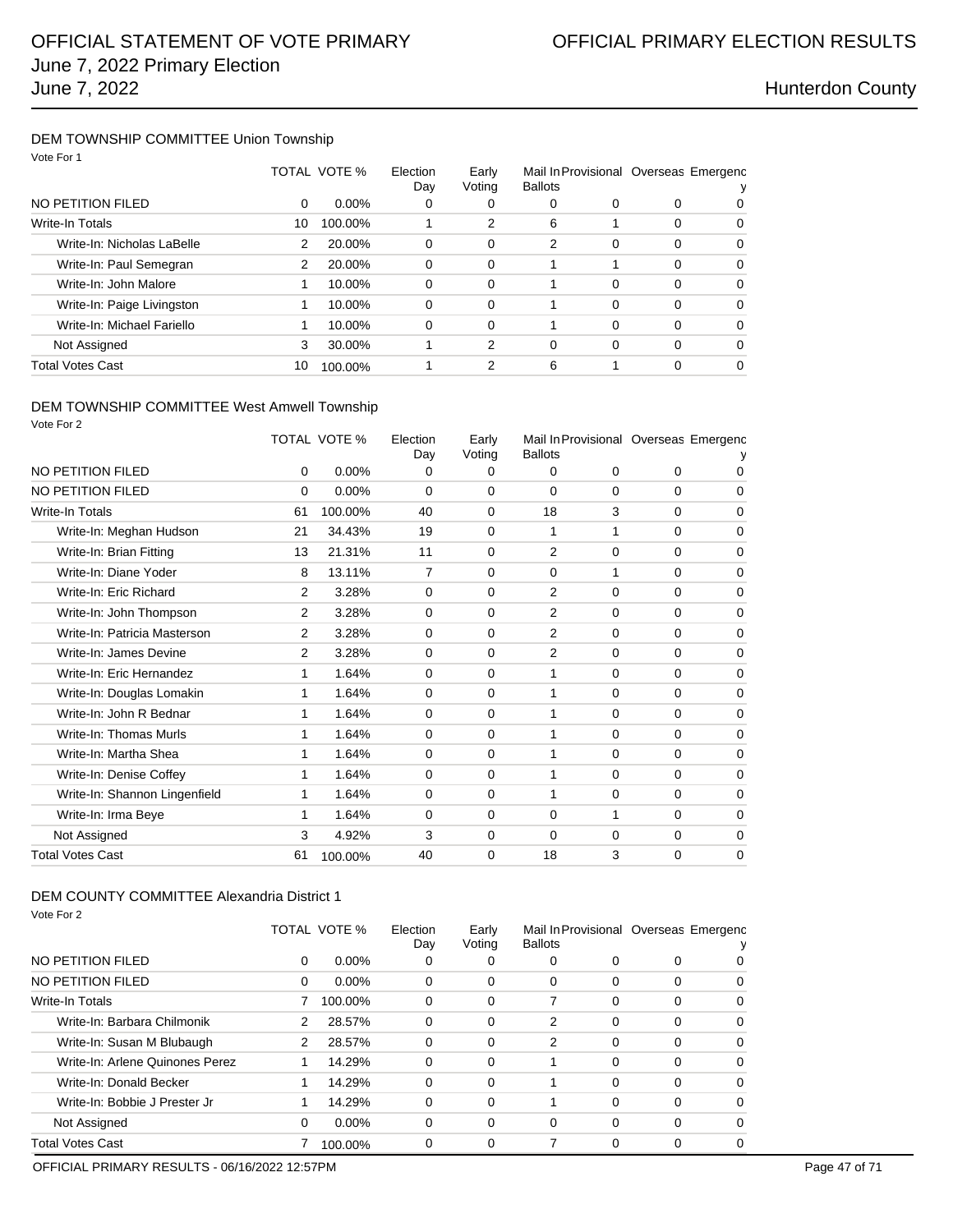## DEM COUNTY COMMITTEE Alexandria District 2

| Vote For 2              | TOTAL VOTE % | Election<br>Day | Early<br>Voting | Mail In Provisional Overseas Emergenc<br><b>Ballots</b> |   |   | v |
|-------------------------|--------------|-----------------|-----------------|---------------------------------------------------------|---|---|---|
| NO PETITION FILED       | 0            |                 |                 |                                                         |   | 0 | 0 |
| NO PETITION FILED       | 0            |                 |                 | 0                                                       |   |   |   |
| Write-In Totals         | 0            |                 |                 | 0                                                       |   | 0 |   |
| Not Assigned            | 0            |                 | 0               | 0                                                       | 0 | 0 |   |
| <b>Total Votes Cast</b> |              |                 |                 | 0                                                       |   |   |   |

### DEM COUNTY COMMITTEE Alexandria District 3

Vote For 2

Vote For 2

|                         | TOTAL VOTE % | Election<br>Day | Early<br>Voting | Mail In Provisional Overseas Emergenc<br><b>Ballots</b> |          |             |
|-------------------------|--------------|-----------------|-----------------|---------------------------------------------------------|----------|-------------|
| NO PETITION FILED       | $0.00\%$     | 0               | 0               |                                                         |          | $\mathbf 0$ |
| NO PETITION FILED       | $0.00\%$     | 0               | 0               |                                                         | 0        | $\Omega$    |
| Write-In Totals         | 100.00%      | 0               | 0               |                                                         | 0        | 0           |
| Not Assigned            | 100.00%      | 0               | 0               |                                                         | $\Omega$ | 0           |
| <b>Total Votes Cast</b> | 100.00%      | 0               | 0               |                                                         | 0        | 0           |

### DEM COUNTY COMMITTEE Alexandria District 4

| Vote For 2              | TOTAL VOTE % | Election<br>Day | Early<br>Voting | <b>Ballots</b> |          | Mail In Provisional Overseas Emergenc<br>v |
|-------------------------|--------------|-----------------|-----------------|----------------|----------|--------------------------------------------|
| NO PETITION FILED       | 0            |                 |                 |                | 0        | 0                                          |
| NO PETITION FILED       | 0            | 0               | 0               | 0              | $\Omega$ | $\Omega$                                   |
| Write-In Totals         | 0            | 0               | 0               | 0              | 0        | $\Omega$                                   |
| Not Assigned            | 0            | 0               | 0               | 0              | 0        | 0                                          |
| <b>Total Votes Cast</b> | 0            |                 | 0               |                | 0        |                                            |

## DEM COUNTY COMMITTEE Bethlehem District 1

|                             |    | TOTAL VOTE % | Election<br>Dav | Early<br>Voting | Mail In Provisional Overseas Emergenc<br><b>Ballots</b> |          |   |                |
|-----------------------------|----|--------------|-----------------|-----------------|---------------------------------------------------------|----------|---|----------------|
| <b>BARBARA COCHRANE</b>     | 62 | 96.88%       | 20              |                 | 39                                                      |          | 0 | $\Omega$       |
| NO PETITION FILED           | 0  | $0.00\%$     | 0               | 0               | 0                                                       | 0        | 0 | 0              |
| Write-In Totals             | 2  | 3.12%        | 0               | 0               | 2                                                       | 0        | 0 | $\overline{0}$ |
| Write-In: Andrew Fielding   |    | 1.56%        | 0               | 0               |                                                         | 0        | 0 | 0              |
| Write-In: Walter Baumgarten |    | 1.56%        | 0               | 0               |                                                         | $\Omega$ | 0 | $\Omega$       |
| Not Assigned                | 0  | $0.00\%$     | 0               | 0               | 0                                                       | 0        | 0 | $\Omega$       |
| Total Votes Cast            | 64 | 100.00%      | 20              |                 | 41                                                      | າ        | 0 | $\Omega$       |

### DEM COUNTY COMMITTEE Bethlehem District 2

| Vote For 2               |     |              |          |        |                |   |   |                                       |
|--------------------------|-----|--------------|----------|--------|----------------|---|---|---------------------------------------|
|                          |     | TOTAL VOTE % | Election | Early  |                |   |   | Mail In Provisional Overseas Emergenc |
|                          |     |              | Day      | Voting | <b>Ballots</b> |   |   |                                       |
| <b>MARGARET NAVITSKI</b> | 58  | 51.33%       | 19       |        | 38             | 0 | 0 | 0                                     |
| <b>RICHARD McDONNELL</b> | 55  | 48.67%       | 17       |        | 37             | 0 | 0 | $\Omega$                              |
| Write-In Totals          | 0   | $0.00\%$     | 0        | 0      | 0              | 0 | 0 | $\Omega$                              |
| Not Assigned             | 0   | $0.00\%$     | 0        | 0      | 0              | 0 | 0 | 0                                     |
| <b>Total Votes Cast</b>  | 113 | 100.00%      | 36       |        | 75             | 0 | 0 | $\Omega$                              |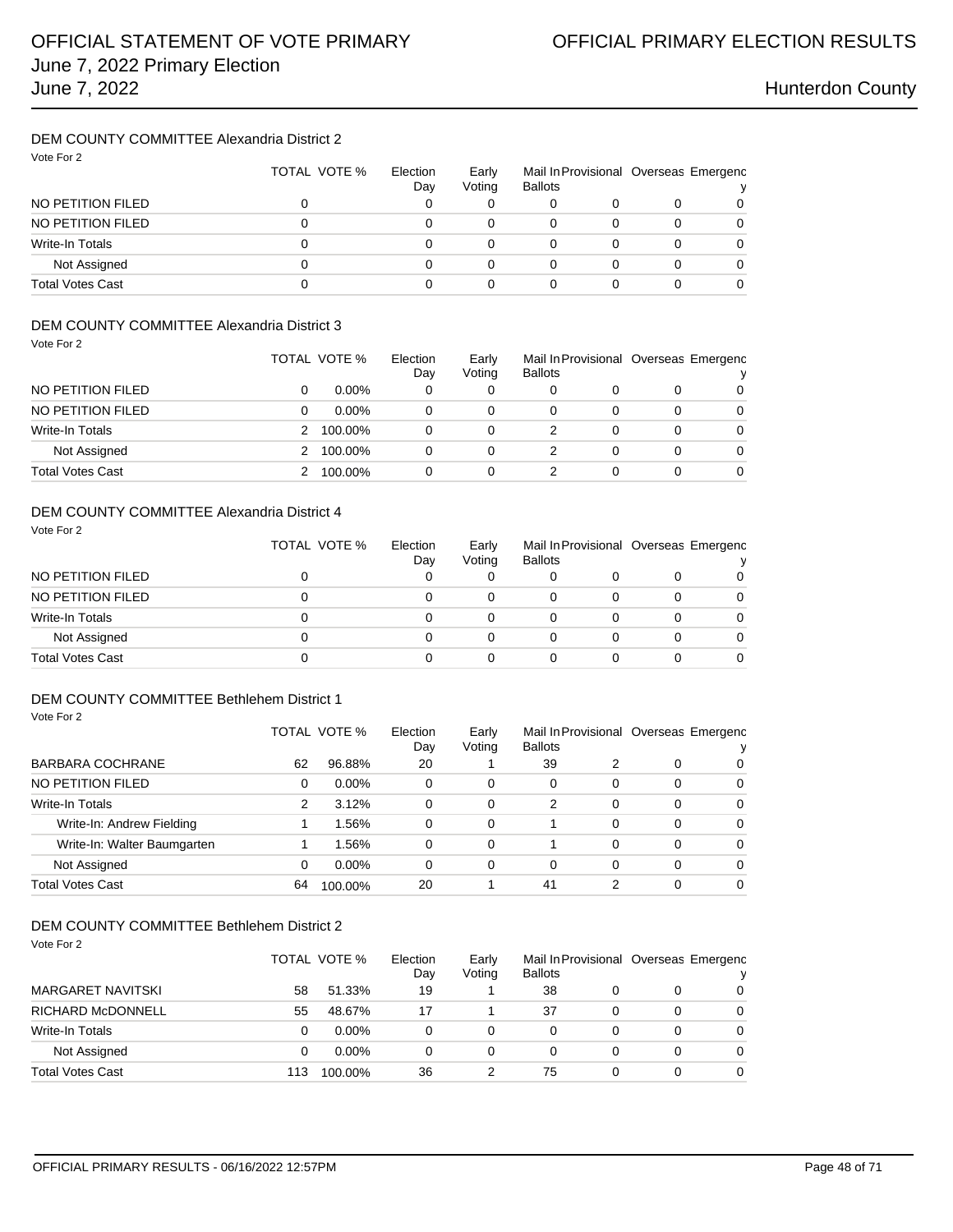## DEM COUNTY COMMITTEE Bethlehem District 3

| Vote For 2              | TOTAL VOTE % |          | Election<br>Day | Early<br>Voting | <b>Ballots</b> |   | Mail In Provisional Overseas Emergenc |   |
|-------------------------|--------------|----------|-----------------|-----------------|----------------|---|---------------------------------------|---|
| <b>JUDY MINOT</b>       | 46           | 48.42%   | 20              | 0               | 26             |   |                                       | 0 |
| <b>THERESA CONOVER</b>  | 49           | 51.58%   | 20              |                 | 28             |   | 0                                     | 0 |
| Write-In Totals         | 0            | $0.00\%$ | 0               | 0               | 0              | 0 | 0                                     | 0 |
| Not Assigned            | 0            | $0.00\%$ | 0               | 0               | 0              | 0 | 0                                     | 0 |
| <b>Total Votes Cast</b> | 95           | 100.00%  | 40              | 0               | 54             |   | 0                                     | 0 |

## DEM COUNTY COMMITTEE Bethlehem District 4

| Vote For 2                   | TOTAL VOTE % |          | Election<br>Day | Early<br>Voting | <b>Ballots</b> |   | Mail In Provisional Overseas Emergenc |          |
|------------------------------|--------------|----------|-----------------|-----------------|----------------|---|---------------------------------------|----------|
| <b>STYRA EISINGER</b>        | 42           | 97.67%   | 18              | 2               | 21             |   | 0                                     | 0        |
| NO PETITION FILED            | 0            | $0.00\%$ | 0               | 0               | 0              | 0 | 0                                     | 0        |
| <b>Write-In Totals</b>       |              | 2.33%    | 0               | 0               |                | 0 | 0                                     | $\Omega$ |
| Write-In: George Kapetanakis |              | 2.33%    | 0               | 0               |                | 0 | 0                                     | $\Omega$ |
| Not Assigned                 | 0            | $0.00\%$ | 0               | 0               | 0              | 0 | 0                                     | $\Omega$ |
| Total Votes Cast             | 43           | 100.00%  | 18              | 2               | 22             |   | 0                                     | $\Omega$ |

### DEM COUNTY COMMITTEE Bloomsbury District 1 Vote For 2

|                        |   | TOTAL VOTE %<br>Election |   | Early<br>Voting | Mail In Provisional Overseas Emergenc<br><b>Ballots</b> |   |          |          |
|------------------------|---|--------------------------|---|-----------------|---------------------------------------------------------|---|----------|----------|
| NO PETITION FILED      | 0 | $0.00\%$                 | 0 | 0               | 0                                                       | 0 | 0        | 0        |
| NO PETITION FILED      | 0 | $0.00\%$                 | 0 | 0               | 0                                                       | 0 | $\Omega$ | 0        |
| <b>Write-In Totals</b> | 2 | 100.00%                  | 0 | 0               | 2                                                       | 0 | $\Omega$ | $\Omega$ |
| Write-In: Kyle Parker  |   | 50.00%                   | 0 | 0               |                                                         | 0 | $\Omega$ | $\Omega$ |
| Write-In: Sean Merkel  |   | 50.00%                   | 0 | 0               |                                                         | 0 | $\Omega$ | $\Omega$ |
| Not Assigned           | 0 | $0.00\%$                 | 0 | 0               | 0                                                       | 0 | $\Omega$ | $\Omega$ |
| Total Votes Cast       |   | 100.00%                  | 0 | 0               | 2                                                       | 0 | 0        | $\Omega$ |

### DEM COUNTY COMMITTEE Califon District 1

Vote For 2

|                         |     | TOTAL VOTE % | Election<br>Day | Early<br>Voting | Mail In Provisional Overseas Emergenc<br><b>Ballots</b> |   |   | v |
|-------------------------|-----|--------------|-----------------|-----------------|---------------------------------------------------------|---|---|---|
| <b>JAN REISEN</b>       | 88  | 48.09%       | 47              | 4               | 34                                                      |   |   | 0 |
| <b>CATHY SMITH</b>      | 95  | 51.91%       | 52              | 5               | 35                                                      |   | 0 | 0 |
| Write-In Totals         | 0   | $0.00\%$     | 0               | 0               | 0                                                       |   |   | 0 |
| Not Assigned            | 0   | $0.00\%$     | 0               | $\Omega$        | 0                                                       |   | 0 | 0 |
| <b>Total Votes Cast</b> | 183 | 100.00%      | 99              | 9               | 69                                                      | 6 | 0 | 0 |

### DEM COUNTY COMMITTEE Clinton District 1

|                         |     | TOTAL VOTE % |    | Early<br>Voting | <b>Ballots</b> |   | Mail In Provisional Overseas Emergenc |          |
|-------------------------|-----|--------------|----|-----------------|----------------|---|---------------------------------------|----------|
| <b>MICHAEL HUMPHREY</b> | 88  | 50.29%       | 42 | 11              | 32             |   | 0                                     | 0        |
| LISA INTRABARTOLA       | 87  | 49.71%       | 43 | 9               | 32             | 3 | 0                                     | 0        |
| Write-In Totals         |     | $0.00\%$     | 0  | 0               |                | 0 | 0                                     | $\Omega$ |
| Not Assigned            |     | $0.00\%$     | 0  | 0               |                |   | 0                                     | $\Omega$ |
| <b>Total Votes Cast</b> | 175 | 100.00%      | 85 | 20              | 64             | 6 | 0                                     | 0        |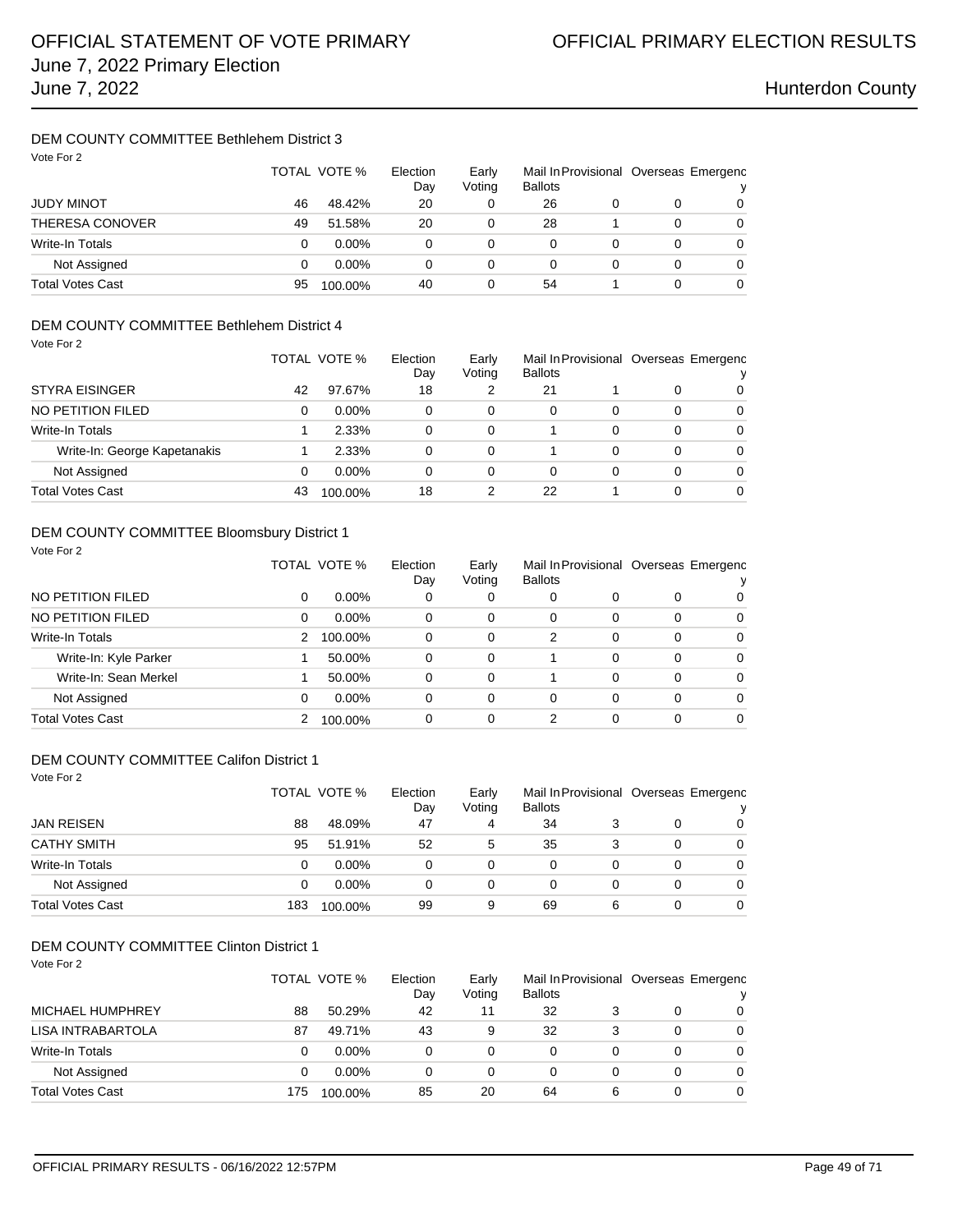### DEM COUNTY COMMITTEE Clinton District 2 Vote For 2

| VOIE FUIZ                  | TOTAL VOTE % |         | Election<br>Day | Early<br>Voting | <b>Ballots</b> |   | Mail In Provisional Overseas Emergenc |   |
|----------------------------|--------------|---------|-----------------|-----------------|----------------|---|---------------------------------------|---|
| <b>MARY "MOLLY" PADMOS</b> | 97           | 48.74%  | 41              | 8               | 48             |   |                                       | 0 |
| <b>JANICE KOVACH</b>       | 101          | 50.75%  | 44              | 8               | 49             |   |                                       | 0 |
| <b>Write-In Totals</b>     |              | 0.50%   |                 |                 | 0              | 0 |                                       | 0 |
| Not Assigned               |              | 0.50%   |                 | 0               | 0              |   | 0                                     | 0 |
| <b>Total Votes Cast</b>    | 199          | 100.00% | 86              | 16              | 97             |   | 0                                     | 0 |

### DEM COUNTY COMMITTEE Clinton Twp District 1 Vote For 2

| VUCIUIZ                 |    | TOTAL VOTE % | Election<br>Day | Early<br>Voting | <b>Ballots</b> |   | Mail In Provisional Overseas Emergenc<br>v |
|-------------------------|----|--------------|-----------------|-----------------|----------------|---|--------------------------------------------|
| <b>MARK FRESOLONE</b>   | 39 | 49.37%       | 16              |                 | 20             |   | 0                                          |
| <b>VICKI FRESOLONE</b>  | 40 | 50.63%       | 17              |                 | 20             |   | $\Omega$                                   |
| <b>Write-In Totals</b>  | 0  | $0.00\%$     | 0               |                 |                |   | $\Omega$                                   |
| Not Assigned            |    | $0.00\%$     | 0               | 0               |                |   | $\Omega$                                   |
| <b>Total Votes Cast</b> | 79 | 100.00%      | 33              |                 | 40             | 4 | $\Omega$                                   |

### DEM COUNTY COMMITTEE Clinton Twp District 2

| Vote For 2              |     | TOTAL VOTE % |    | Election<br>Early<br>Voting<br>Day |    |   | Mail In Provisional Overseas Emergenc<br>v |          |  |
|-------------------------|-----|--------------|----|------------------------------------|----|---|--------------------------------------------|----------|--|
| <b>DENISE PARKANYI</b>  | 62  | 50.82%       | 16 | 2                                  | 42 |   | 0                                          | $\Omega$ |  |
| SHEILA COSTELLO         | 60  | 49.18%       | 16 | 3                                  | 40 |   | 0                                          | $\Omega$ |  |
| <b>Write-In Totals</b>  | 0   | $0.00\%$     | 0  | 0                                  | 0  | 0 | 0                                          | $\Omega$ |  |
| Not Assigned            | 0   | $0.00\%$     | 0  | 0                                  | 0  | 0 | 0                                          | $\Omega$ |  |
| <b>Total Votes Cast</b> | 122 | 100.00%      | 32 | 5                                  | 82 | 3 | 0                                          | $\Omega$ |  |

## DEM COUNTY COMMITTEE Clinton Twp District 3

Vote For 2

|                         | TOTAL VOTE % |          | Election<br>Dav | Early<br>Voting | <b>Ballots</b> |  | Mail In Provisional Overseas Emergenc |          |
|-------------------------|--------------|----------|-----------------|-----------------|----------------|--|---------------------------------------|----------|
| CAROL CATHCART JOHNSON  | 39           | 50.65%   | 13              | 2               | 24             |  | 0                                     | 0        |
| <b>GRACE A. LAUDATO</b> | 38           | 49.35%   | 13              |                 | 24             |  | 0                                     | $\Omega$ |
| Write-In Totals         |              | $0.00\%$ |                 | 0               |                |  | 0                                     | $\Omega$ |
| Not Assigned            |              | $0.00\%$ |                 | 0               |                |  | 0                                     | $\Omega$ |
| <b>Total Votes Cast</b> | 77           | 100.00%  | 26              | 3               | 48             |  | 0                                     | $\Omega$ |

### DEM COUNTY COMMITTEE Clinton Twp District 4

| Vote For 2              | TOTAL VOTE % |          | Election<br>Day | Early<br>Voting | <b>Ballots</b> |   | Mail In Provisional Overseas Emergenc |          |
|-------------------------|--------------|----------|-----------------|-----------------|----------------|---|---------------------------------------|----------|
| <b>KIRA LAWRENCE</b>    | 67           | 52.34%   | 31              | 2               | 32             |   | 0                                     | $\Omega$ |
| <b>MICHAEL HOUSTON</b>  | 61           | 47.66%   | 30              | 2               | 27             |   | 0                                     | $\Omega$ |
| <b>Write-In Totals</b>  | 0            | $0.00\%$ | $\Omega$        | 0               | 0              | 0 | 0                                     | $\Omega$ |
| Not Assigned            | 0            | $0.00\%$ | 0               | 0               | 0              | 0 | 0                                     | $\Omega$ |
| <b>Total Votes Cast</b> | 128          | 100.00%  | 61              | 4               | 59             | 4 | 0                                     | 0        |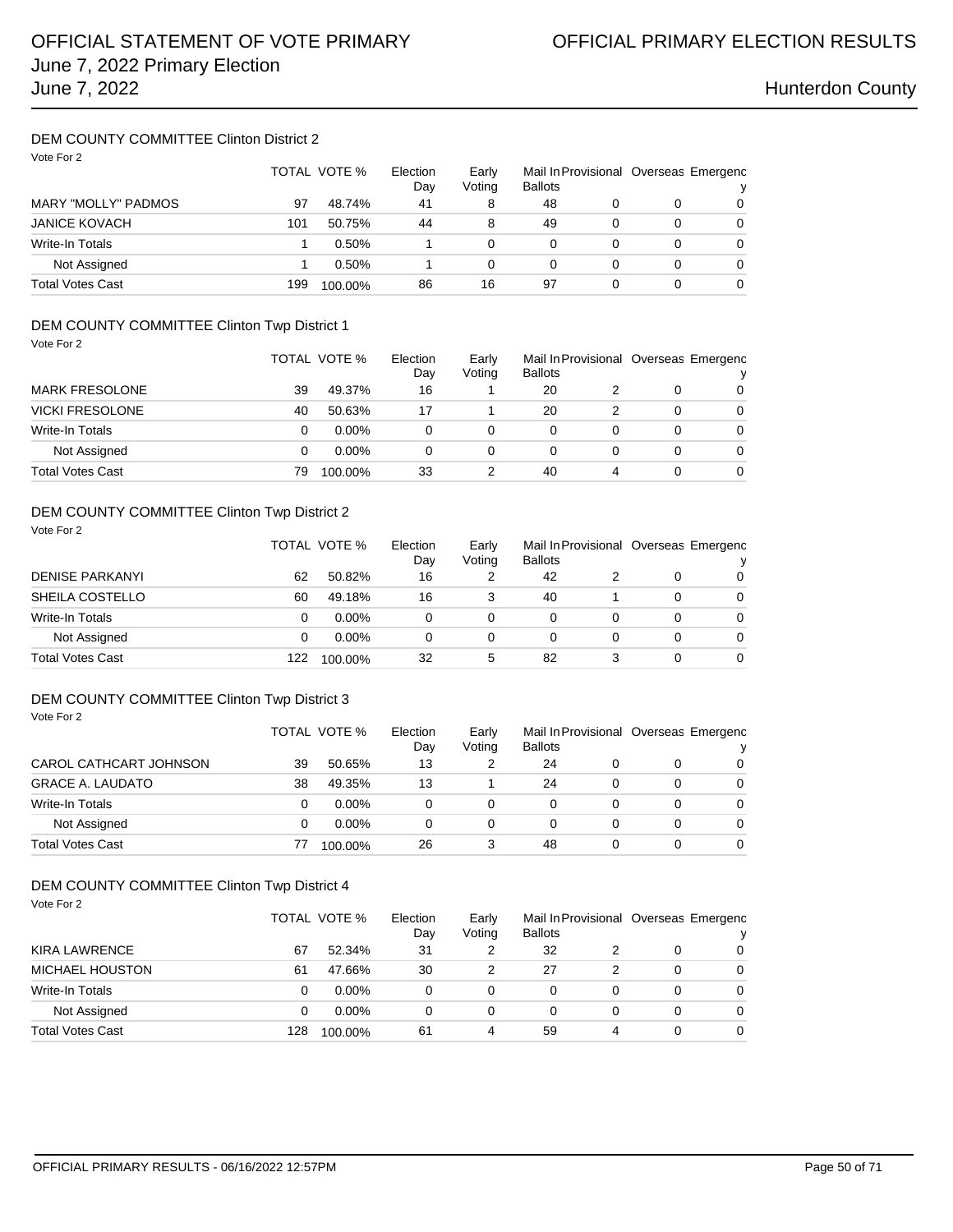### DEM COUNTY COMMITTEE Clinton Twp District 5 Vote For 2

| Vote For 2                    | TOTAL VOTE % |          | Election<br>Early<br>Voting<br>Day |   | <b>Ballots</b> |   | Mail In Provisional Overseas Emergenc<br>v |          |
|-------------------------------|--------------|----------|------------------------------------|---|----------------|---|--------------------------------------------|----------|
| <b>PAULINE JAFFE</b>          | 62           | 96.88%   | 18                                 | 2 | 41             |   | 0                                          | 0        |
| NO PETITION FILED             | 0            | $0.00\%$ | 0                                  | 0 | 0              | 0 | 0                                          | $\Omega$ |
| <b>Write-In Totals</b>        | 2            | 3.12%    | 0                                  | 0 | 2              | 0 | 0                                          | 0        |
| Write-In: Nicholas Corcodilos | 2            | 3.12%    | 0                                  | 0 | 2              | 0 | 0                                          | 0        |
| Not Assigned                  | 0            | $0.00\%$ | 0                                  | 0 | 0              | 0 | 0                                          | 0        |
| <b>Total Votes Cast</b>       | 64           | 100.00%  | 18                                 |   | 43             |   | 0                                          | 0        |

### DEM COUNTY COMMITTEE Clinton Twp District 6

Vote For 2

| NO PETITION FILED<br>NO PETITION FILED<br>0<br>Write-In Totals<br>0<br>Not Assigned<br>0<br>Total Votes Cast | TOTAL VOTE % | Election<br>Day | Early<br>Voting | <b>Ballots</b> | Mail In Provisional Overseas Emergenc |  | v        |
|--------------------------------------------------------------------------------------------------------------|--------------|-----------------|-----------------|----------------|---------------------------------------|--|----------|
|                                                                                                              |              |                 |                 |                |                                       |  | $\Omega$ |
|                                                                                                              |              |                 |                 |                |                                       |  | 0        |
|                                                                                                              |              |                 |                 |                |                                       |  | $\Omega$ |
|                                                                                                              |              |                 |                 |                |                                       |  | $\Omega$ |
|                                                                                                              |              |                 |                 |                |                                       |  | $\Omega$ |

### DEM COUNTY COMMITTEE Clinton Twp District 7

Vote For 2

|                         |    | TOTAL VOTE % |    | Early<br>Voting | Mail In Provisional Overseas Emergenc<br><b>Ballots</b> |   |   | v        |  |
|-------------------------|----|--------------|----|-----------------|---------------------------------------------------------|---|---|----------|--|
| DANA CUNNINGHAM         | 44 | 53.01%       | 23 |                 | 17                                                      |   |   | $\Omega$ |  |
| <b>ANDREW CLARKE</b>    | 39 | 46.99%       | 20 |                 | 15                                                      |   |   | $\Omega$ |  |
| Write-In Totals         |    | $0.00\%$     | 0  | $\Omega$        | 0                                                       |   | 0 | $\Omega$ |  |
| Not Assigned            |    | $0.00\%$     | 0  | 0               | 0                                                       |   | 0 | $\Omega$ |  |
| <b>Total Votes Cast</b> | 83 | 100.00%      | 43 |                 | 32                                                      | 6 |   | $\Omega$ |  |

### DEM COUNTY COMMITTEE Clinton Twp District 8 Vote For 2

|                         | TOTAL VOTE % | Election<br>Day | Early<br>Voting | <b>Ballots</b> | Mail In Provisional Overseas Emergenc |  |          |
|-------------------------|--------------|-----------------|-----------------|----------------|---------------------------------------|--|----------|
| NO PETITION FILED       |              |                 | 0               | 0              |                                       |  | 0        |
| NO PETITION FILED       | 0            |                 | 0               | 0              |                                       |  | $\Omega$ |
| Write-In Totals         | 0            |                 | 0               | 0              |                                       |  | $\Omega$ |
| Not Assigned            |              |                 | 0               | 0              |                                       |  | $\Omega$ |
| <b>Total Votes Cast</b> |              |                 |                 |                |                                       |  | 0        |

### DEM COUNTY COMMITTEE Clinton Twp District 9 Vote For 2

|                               | TOTAL VOTE %<br>Election<br>Day |          | Early<br>Voting | <b>Ballots</b> |    |          | Mail In Provisional Overseas Emergenc |          |
|-------------------------------|---------------------------------|----------|-----------------|----------------|----|----------|---------------------------------------|----------|
| LINDA KENNEDY                 | 48                              | 94.12%   | 10              | 3              | 35 | 0        | 0                                     | 0        |
| NO PETITION FILED             | 0                               | $0.00\%$ | 0               | 0              | 0  | $\Omega$ | 0                                     | $\Omega$ |
| <b>Write-In Totals</b>        | 3                               | 5.88%    |                 | 0              | 2  | $\Omega$ | 0                                     | $\Omega$ |
| Write-In: Donald Becker       |                                 | 1.96%    | $\Omega$        | 0              |    | 0        | 0                                     | $\Omega$ |
| Write-In: Michael T. Belinsky |                                 | 1.96%    | 0               | $\Omega$       |    | 0        | 0                                     | $\Omega$ |
| Write-In: Patrick Donovan     |                                 | 1.96%    |                 | 0              | 0  | 0        | 0                                     | 0        |
| Not Assigned                  | 0                               | $0.00\%$ | 0               | 0              | 0  | 0        | 0                                     | 0        |
| Total Votes Cast              | 51                              | 100.00%  | 11              | 3              | 37 | 0        | 0                                     | 0        |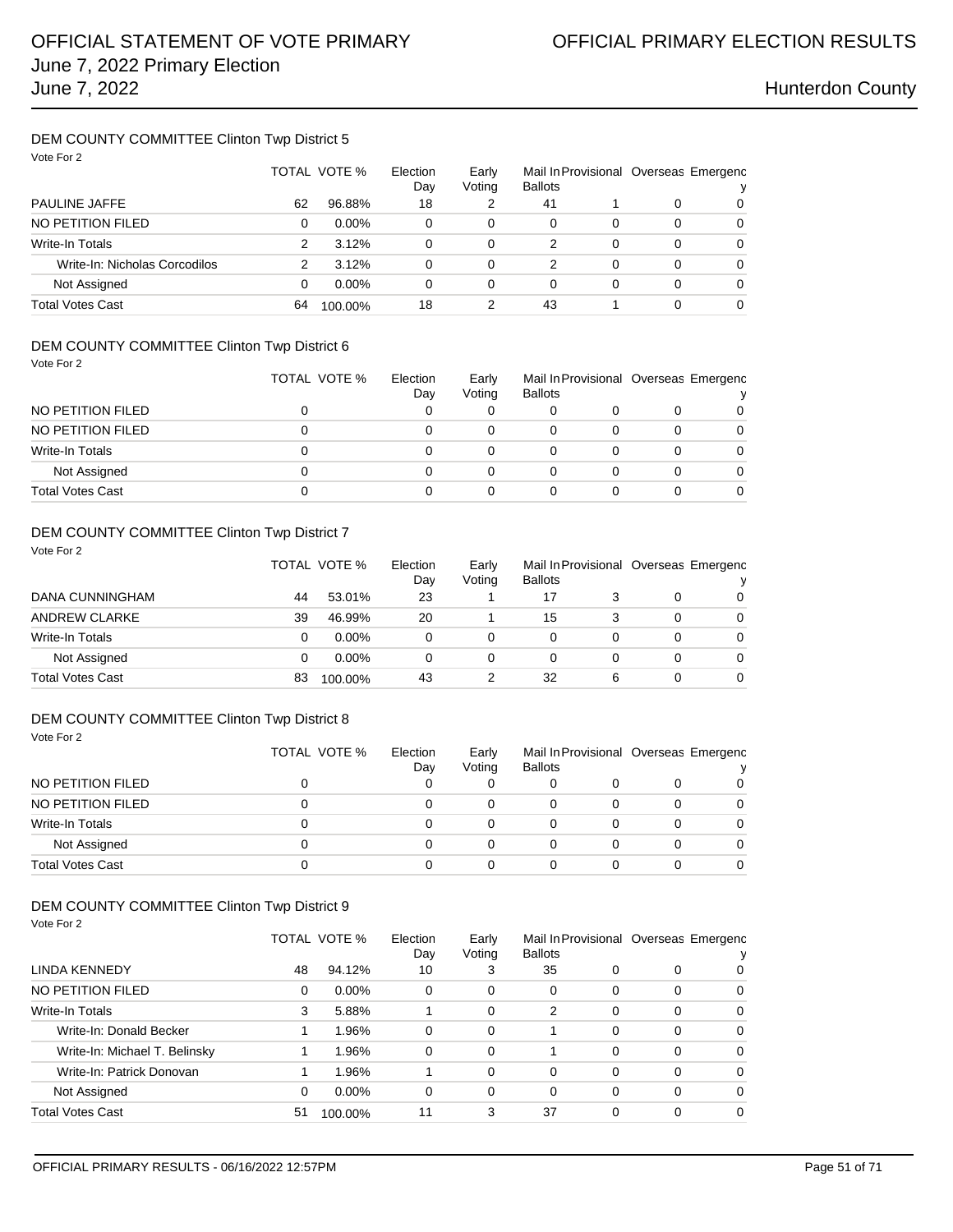### DEM COUNTY COMMITTEE Clinton Twp District 10 Vote For 2

| VOTE FOR 2               | TOTAL VOTE %<br>Election<br>Early<br>Voting<br>Day |          |    |   | <b>Ballots</b> | Mail In Provisional Overseas Emergenc<br>v |          |
|--------------------------|----------------------------------------------------|----------|----|---|----------------|--------------------------------------------|----------|
| <b>KRISTINA MAIWALDT</b> | 61                                                 | 98.39%   | 18 | 5 | 36             | 0                                          | $\Omega$ |
| NO PETITION FILED        | 0                                                  | $0.00\%$ | 0  | 0 | 0              | 0                                          | $\Omega$ |
| <b>Write-In Totals</b>   |                                                    | 1.61%    |    | 0 | 0              | 0                                          | $\Omega$ |
| Not Assigned             |                                                    | 1.61%    |    | 0 | 0              | 0                                          | $\Omega$ |
| <b>Total Votes Cast</b>  | 62                                                 | 100.00%  | 19 | 5 | 36             | 0                                          | 0        |

## DEM COUNTY COMMITTEE Clinton Twp District 11

| Vote For 2                 |    | TOTAL VOTE % | Election<br>Day | Early<br>Voting | <b>Ballots</b> |   |          | Mail In Provisional Overseas Emergenc<br>ν |
|----------------------------|----|--------------|-----------------|-----------------|----------------|---|----------|--------------------------------------------|
| <b>ELLEN MINTZ LENNICK</b> | 58 | 96.67%       | 21              | 2               | 35             | 0 | 0        | 0                                          |
| NO PETITION FILED          | 0  | $0.00\%$     | 0               | 0               | 0              | 0 | 0        | $\Omega$                                   |
| Write-In Totals            | 2  | 3.33%        | 0               | $\Omega$        | 2              | 0 | 0        | $\Omega$                                   |
| Write-In: Other1           |    | 1.67%        | $\Omega$        | $\Omega$        |                | 0 | 0        | 0                                          |
| Not Assigned               |    | 1.67%        | $\Omega$        | $\Omega$        |                | 0 | $\Omega$ | $\Omega$                                   |
| <b>Total Votes Cast</b>    | 60 | 100.00%      | 21              | 2               | 37             | 0 | 0        | $\Omega$                                   |

## DEM COUNTY COMMITTEE Clinton Twp District 12

Vote For 2

| ARNE E. OLSEN           |    | TOTAL VOTE % |          | Early<br>Voting | Mail In Provisional Overseas Emergenc<br><b>Ballots</b> |   |          |   |  |
|-------------------------|----|--------------|----------|-----------------|---------------------------------------------------------|---|----------|---|--|
|                         | 68 | 100.00%      | 12       |                 | 49                                                      |   |          | 0 |  |
| NO PETITION FILED       | O  | $0.00\%$     | 0        | 0               |                                                         |   | 0        | 0 |  |
| Write-In Totals         | 0  | $0.00\%$     | $\Omega$ | 0               |                                                         |   | $\Omega$ | 0 |  |
| Not Assigned            |    | $0.00\%$     | 0        | 0               |                                                         | 0 | 0        | 0 |  |
| <b>Total Votes Cast</b> | 68 | 100.00%      | 12       |                 | 49                                                      | 0 | 0        | 0 |  |

### DEM COUNTY COMMITTEE Delaware District 1 Vote For 2

|                         |   | TOTAL VOTE % | Election<br>Day | Early<br>Voting | Mail In Provisional Overseas Emergenc<br><b>Ballots</b> |   |   |                |  |
|-------------------------|---|--------------|-----------------|-----------------|---------------------------------------------------------|---|---|----------------|--|
| NO PETITION FILED       | 0 | $0.00\%$     | 0               | 0               | 0                                                       |   | 0 | 0              |  |
| NO PETITION FILED       | 0 | $0.00\%$     | 0               | 0               | $\Omega$                                                | 0 | 0 | 0              |  |
| <b>Write-In Totals</b>  |   | 100.00%      | 0               | $\Omega$        |                                                         | 0 | 0 | $\overline{0}$ |  |
| Write-In: Alan Johnson  |   | 100.00%      | 0               | $\Omega$        |                                                         | 0 | 0 | $\Omega$       |  |
| Not Assigned            | 0 | $0.00\%$     | 0               | $\Omega$        | $\Omega$                                                | 0 | 0 | $\Omega$       |  |
| <b>Total Votes Cast</b> |   | 100.00%      | 0               | 0               |                                                         |   | 0 | $\Omega$       |  |

## DEM COUNTY COMMITTEE Delaware District 2

| Vote For 2                |    |              |          |        |                |   |   |                                       |
|---------------------------|----|--------------|----------|--------|----------------|---|---|---------------------------------------|
|                           |    | TOTAL VOTE % | Election | Early  |                |   |   | Mail In Provisional Overseas Emergenc |
|                           |    |              | Day      | Voting | <b>Ballots</b> |   |   |                                       |
| <b>LEMMA ANN LAWRENCE</b> | 44 | 53.01%       | 17       | 0      | 27             | 0 | 0 | 0                                     |
| <b>LUCAS HANSON</b>       | 39 | 46.99%       | 17       | 0      | 22             | 0 | 0 | 0                                     |
| Write-In Totals           | 0  | $0.00\%$     | 0        | 0      | 0              | 0 | 0 | 0                                     |
| Not Assigned              | 0  | $0.00\%$     | 0        | 0      | 0              | 0 | 0 | 0                                     |
| <b>Total Votes Cast</b>   | 83 | 100.00%      | 34       | 0      | 49             | 0 | 0 | 0                                     |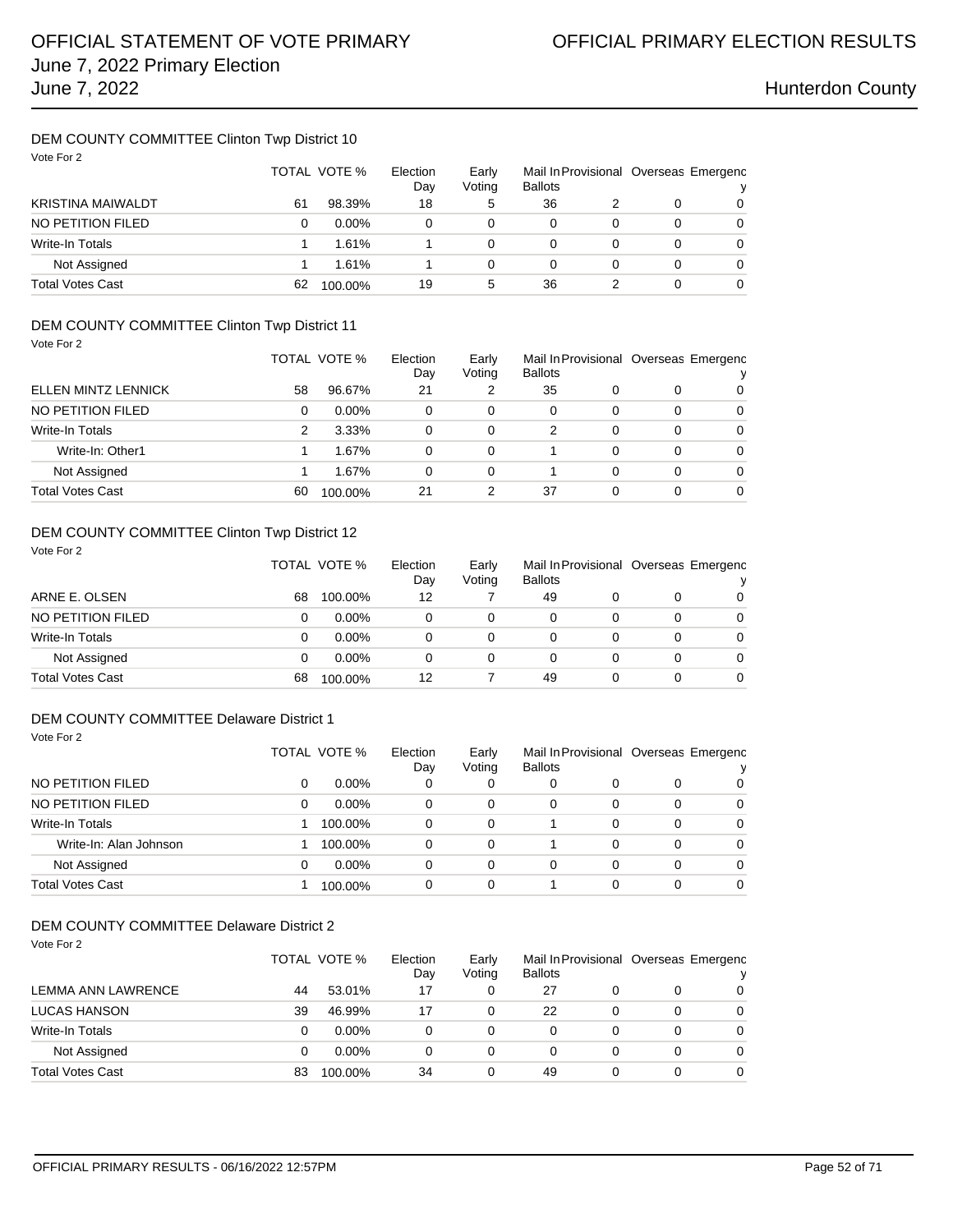## DEM COUNTY COMMITTEE Delaware District 3

| Vote For 2              |     | TOTAL VOTE % | Election<br>Day | Early<br>Voting | Mail In Provisional Overseas Emergenc<br><b>Ballots</b> |   |   |   |
|-------------------------|-----|--------------|-----------------|-----------------|---------------------------------------------------------|---|---|---|
| <b>MAUREEN PANZERA</b>  | 81  | 49.69%       | 40              |                 | 39                                                      |   |   | 0 |
| <b>DEBORAH KLINE</b>    | 82  | 50.31%       | 40              |                 | 41                                                      | 0 | 0 | 0 |
| Write-In Totals         | 0   | $0.00\%$     | 0               | 0               | 0                                                       | 0 | 0 | 0 |
| Not Assigned            | 0   | $0.00\%$     | 0               | 0               | 0                                                       | 0 | 0 | 0 |
| <b>Total Votes Cast</b> | 163 | 100.00%      | 80              |                 | 80                                                      |   | 0 | 0 |

### DEM COUNTY COMMITTEE Delaware District 4 Vote For 2

| 1000 I UI 4             |   | TOTAL VOTE % | Election<br>Day | Mail In Provisional Overseas Emergenc<br>Early<br><b>Ballots</b><br>Voting |   |   |   |          |  |
|-------------------------|---|--------------|-----------------|----------------------------------------------------------------------------|---|---|---|----------|--|
| NO PETITION FILED       | 0 | $0.00\%$     | 0               | 0                                                                          | 0 |   | O | 0        |  |
| NO PETITION FILED       | 0 | $0.00\%$     | $\Omega$        | 0                                                                          | 0 | 0 | 0 | $\Omega$ |  |
| Write-In Totals         | 3 | 100.00%      | $\Omega$        | 0                                                                          | 3 | 0 | 0 | $\Omega$ |  |
| Write-In: Megan Mantha  | 3 | 100.00%      | $\Omega$        | 0                                                                          | 3 | 0 | 0 | $\Omega$ |  |
| Not Assigned            | 0 | $0.00\%$     | 0               | 0                                                                          | 0 | 0 | 0 | $\Omega$ |  |
| <b>Total Votes Cast</b> | 3 | 100.00%      | 0               | 0                                                                          | 3 |   | 0 | $\Omega$ |  |

## DEM COUNTY COMMITTEE Delaware District 5

Vote For 2

|                         |     | TOTAL VOTE % | Election<br>Dav | Early<br>Voting | Mail In Provisional Overseas Emergenc<br><b>Ballots</b> |   |   | v        |  |
|-------------------------|-----|--------------|-----------------|-----------------|---------------------------------------------------------|---|---|----------|--|
| CULLEN McAULIFFE        | 97  | 49.24%       | 37              |                 | 57                                                      |   |   | $\Omega$ |  |
| <b>KRISTIN McCARTHY</b> | 100 | 50.76%       | 39              |                 | 57                                                      |   |   | $\Omega$ |  |
| Write-In Totals         | 0   | $0.00\%$     | 0               | 0               | 0                                                       |   | 0 | $\Omega$ |  |
| Not Assigned            | 0   | $0.00\%$     | 0               | 0               |                                                         |   |   | $\Omega$ |  |
| Total Votes Cast        | 197 | 100.00%      | 76              |                 | 114                                                     | 5 | 0 | $\Omega$ |  |

### DEM COUNTY COMMITTEE East Amwell District 1 Vote For 2

| <b>EDA SCHMALZ</b>      |    | TOTAL VOTE % | Election<br>Day | Early<br>Voting | Mail In Provisional Overseas Emergenc<br><b>Ballots</b> |  |   |          |  |
|-------------------------|----|--------------|-----------------|-----------------|---------------------------------------------------------|--|---|----------|--|
|                         | 23 | 51.11%       | 14              | 0               | 8                                                       |  | 0 |          |  |
| <b>JAMES SCHMALZ</b>    | 22 | 48.89%       | 14              | $\Omega$        |                                                         |  |   | 0        |  |
| Write-In Totals         | 0  | $0.00\%$     | 0               | 0               | 0                                                       |  | 0 | $\Omega$ |  |
| Not Assigned            | 0  | $0.00\%$     | 0               | 0               | 0                                                       |  | O | 0        |  |
| <b>Total Votes Cast</b> | 45 | 100.00%      | 28              | 0               | 15                                                      |  | ი | 0        |  |

## DEM COUNTY COMMITTEE East Amwell District 2

| Vote For 2              |     | TOTAL VOTE % | Election<br>Day | Early<br>Voting | Mail In Provisional Overseas Emergenc<br><b>Ballots</b> |   |   |          |
|-------------------------|-----|--------------|-----------------|-----------------|---------------------------------------------------------|---|---|----------|
| ROBERT R. WOLFE         | 51  | 49.51%       | 24              |                 | 26                                                      | 0 | 0 | 0        |
| KENDRA K. SCHROEDER     | 52  | 50.49%       | 24              |                 | 27                                                      | 0 | 0 | 0        |
| Write-In Totals         | 0   | $0.00\%$     | 0               | 0               | 0                                                       | 0 | 0 | $\Omega$ |
| Not Assigned            | 0   | $0.00\%$     | 0               | 0               | 0                                                       | 0 | 0 | $\Omega$ |
| <b>Total Votes Cast</b> | 103 | 100.00%      | 48              |                 | 53                                                      | 0 | 0 | 0        |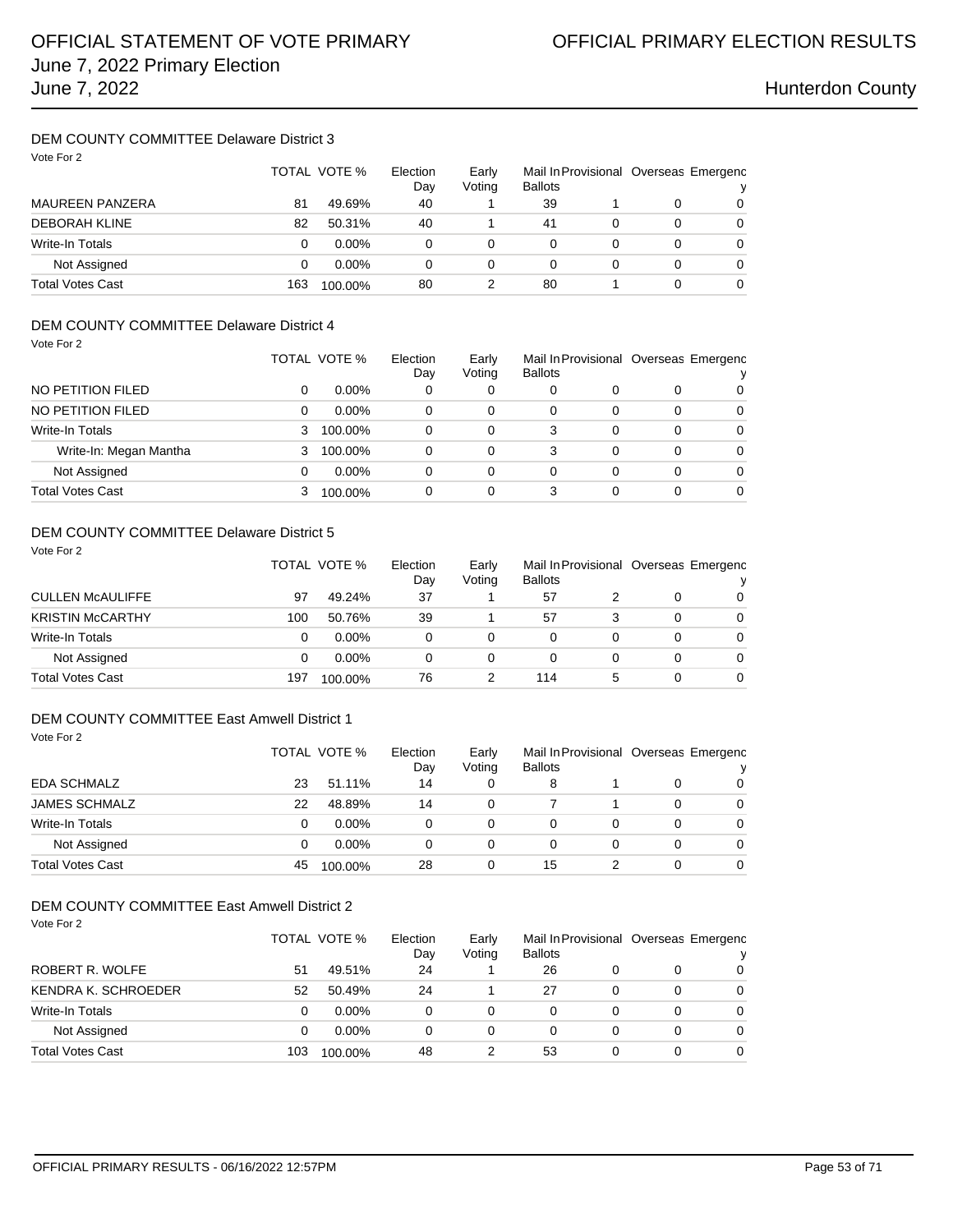## DEM COUNTY COMMITTEE East Amwell District 3

| Vote For 2              |     | TOTAL VOTE % | Election<br>Day | Early<br>Voting | <b>Ballots</b> |   | Mail In Provisional Overseas Emergenc<br>v |   |  |
|-------------------------|-----|--------------|-----------------|-----------------|----------------|---|--------------------------------------------|---|--|
| VALERIE L. SANDS        | 70  | 49.65%       | 18              |                 | 50             |   | 0                                          | 0 |  |
| PAUL A. CARLUCCIO       | 71  | 50.35%       | 19              |                 | 50             |   | 0                                          | 0 |  |
| Write-In Totals         | 0   | $0.00\%$     | 0               | 0               | 0              | 0 | 0                                          | 0 |  |
| Not Assigned            | 0   | $0.00\%$     | 0               | 0               | 0              | 0 | 0                                          | 0 |  |
| <b>Total Votes Cast</b> | 141 | 100.00%      | 37              |                 | 100            |   | 0                                          | 0 |  |

## DEM COUNTY COMMITTEE East Amwell District 4

| Vote For 2              |    | TOTAL VOTE % | Election<br>Day | Early<br>Voting | <b>Ballots</b> |   | Mail In Provisional Overseas Emergenc |          |
|-------------------------|----|--------------|-----------------|-----------------|----------------|---|---------------------------------------|----------|
| <b>BEVERLY ENTIN</b>    | 50 | 51.55%       | 14              | 2               | 32             |   | 0                                     | $\Omega$ |
| MICHAEL F. McGOVERN     | 47 | 48.45%       | 14              | 2               | 29             | 2 | 0                                     | $\Omega$ |
| <b>Write-In Totals</b>  | 0  | $0.00\%$     | 0               | $\Omega$        | 0              | 0 | 0                                     | $\Omega$ |
| Not Assigned            | 0  | $0.00\%$     | 0               | 0               | 0              | 0 | 0                                     | $\Omega$ |
| <b>Total Votes Cast</b> | 97 | 100.00%      | 28              | 4               | 61             | 4 | 0                                     | $\Omega$ |

### DEM COUNTY COMMITTEE East Amwell District 5

| Vote For 2                   |     | TOTAL VOTE % | Election<br>Day | Early<br>Voting | Mail In Provisional Overseas Emergenc<br><b>Ballots</b> |   |   | v        |
|------------------------------|-----|--------------|-----------------|-----------------|---------------------------------------------------------|---|---|----------|
| <b>CHARLES DANTE DIPIRRO</b> | 84  | 49.70%       | 19              |                 | 63                                                      |   | 0 | $\Omega$ |
| <b>JULIA D. PURTILL</b>      | 85  | 50.30%       | 19              |                 | 63                                                      |   | 0 | $\Omega$ |
| <b>Write-In Totals</b>       | 0   | $0.00\%$     | 0               | 0               | 0                                                       | 0 | 0 | $\Omega$ |
| Not Assigned                 | 0   | $0.00\%$     | 0               | 0               | 0                                                       | 0 | 0 | $\Omega$ |
| <b>Total Votes Cast</b>      | 169 | 100.00%      | 38              | 3               | 126                                                     |   | 0 | $\Omega$ |

## DEM COUNTY COMMITTEE Flemington District 1

| Vote For 2                 |          |              |                 |                 |                |   |                                       |          |
|----------------------------|----------|--------------|-----------------|-----------------|----------------|---|---------------------------------------|----------|
|                            |          | TOTAL VOTE % | Election<br>Day | Early<br>Voting | <b>Ballots</b> |   | Mail In Provisional Overseas Emergenc |          |
| DAVID NORTON               | 60       | 90.91%       | 36              | 0               | 24             | 0 | 0                                     | 0        |
| NO PETITION FILED          | $\Omega$ | $0.00\%$     | 0               | 0               | 0              | 0 | 0                                     | 0        |
| <b>Write-In Totals</b>     | 6        | 9.09%        | 6               | 0               | 0              | 0 | 0                                     | $\Omega$ |
| Write-In: Susan Engelhardt | 4        | 6.06%        | 4               | 0               | 0              | 0 | 0                                     | 0        |
| Write-In: Malik Johnson    |          | 1.52%        |                 | 0               | 0              | 0 | 0                                     | 0        |
| Write-In: Jessica Long     |          | 1.52%        |                 | 0               | 0              | 0 | 0                                     | $\Omega$ |
| Not Assigned               | 0        | $0.00\%$     | 0               | 0               | 0              | 0 | 0                                     | $\Omega$ |
| <b>Total Votes Cast</b>    | 66       | 100.00%      | 42              | 0               | 24             | 0 | 0                                     | $\Omega$ |
|                            |          |              |                 |                 |                |   |                                       |          |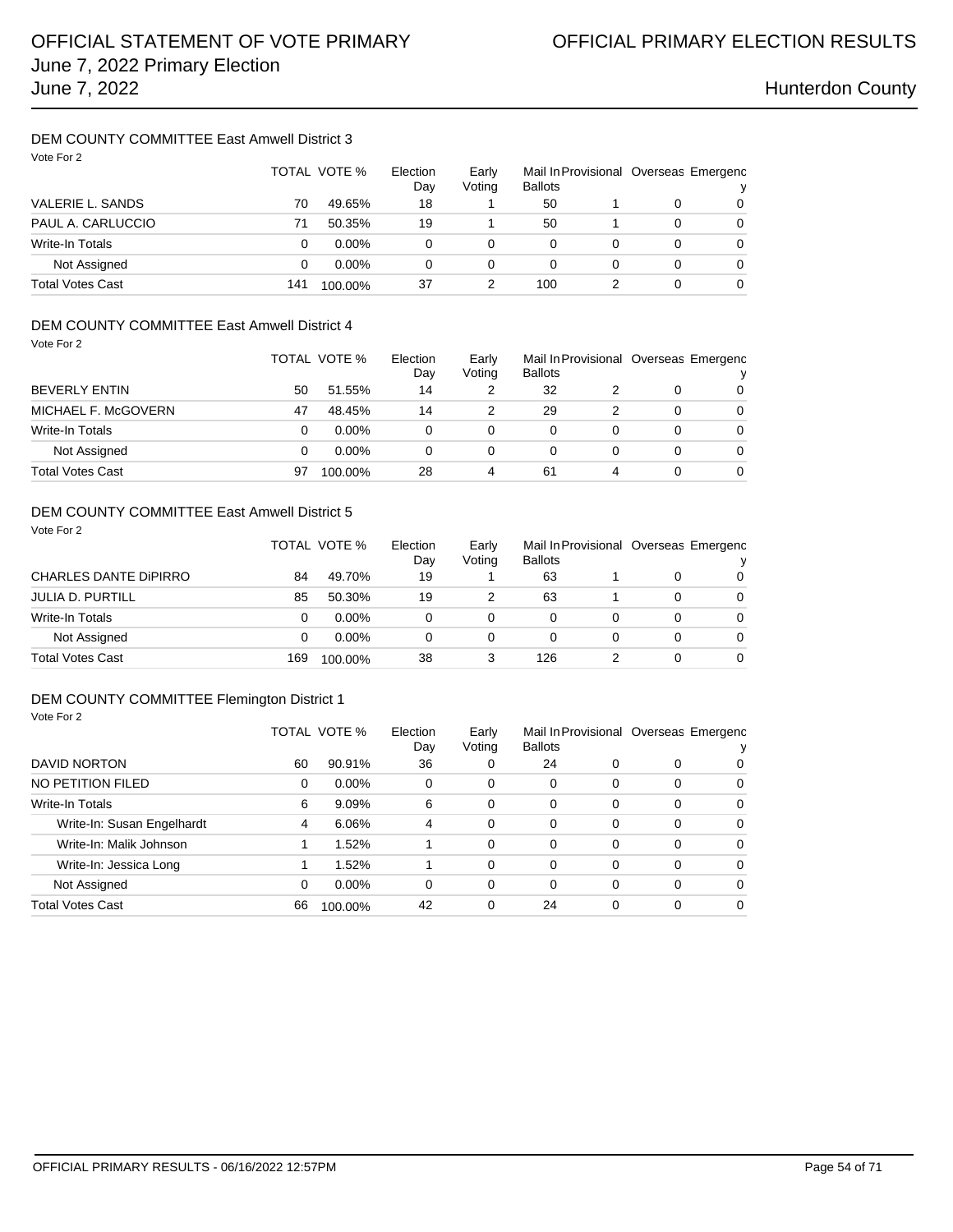### DEM COUNTY COMMITTEE Flemington District 2 Vote For 2

| VOTE FOR 2                 |    |              |                                                                                               |          |   |          |          |          |
|----------------------------|----|--------------|-----------------------------------------------------------------------------------------------|----------|---|----------|----------|----------|
|                            |    | TOTAL VOTE % | Election<br>Early<br>Mail In Provisional Overseas Emergenc<br>Voting<br><b>Ballots</b><br>Day |          |   |          |          |          |
| NO PETITION FILED          | 0  | $0.00\%$     | 0                                                                                             | 0        | 0 | 0        | 0        | $\Omega$ |
| NO PETITION FILED          | 0  | $0.00\%$     | 0                                                                                             | $\Omega$ | 0 | 0        | $\Omega$ | $\Omega$ |
| <b>Write-In Totals</b>     | 13 | 100.00%      | 6                                                                                             | 0        |   | $\Omega$ | $\Omega$ | $\Omega$ |
| Write-In: Loretta Borowsky | 6  | 46.15%       | 3                                                                                             | 0        | 3 | $\Omega$ | $\Omega$ | $\Omega$ |
| Write-In: Betsy Driver     | 5  | 38.46%       | 3                                                                                             | 0        | 2 | 0        | $\Omega$ | $\Omega$ |
| Write-In: Paul Bloch       |    | 7.69%        | 0                                                                                             | 0        |   | $\Omega$ | $\Omega$ | $\Omega$ |
| Write-In: Thomas Gonzalez  |    | 7.69%        | 0                                                                                             | 0        |   | 0        | $\Omega$ | $\Omega$ |
| Not Assigned               | 0  | $0.00\%$     | 0                                                                                             | $\Omega$ | 0 | $\Omega$ | $\Omega$ | $\Omega$ |
| <b>Total Votes Cast</b>    | 13 | 100.00%      | 6                                                                                             | 0        |   | 0        | $\Omega$ | $\Omega$ |
|                            |    |              |                                                                                               |          |   |          |          |          |

### DEM COUNTY COMMITTEE Flemington District 3 Vote For 2

|                         |     | TOTAL VOTE % | Election<br>Day | Early<br>Voting | <b>Ballots</b> |   | Mail In Provisional Overseas Emergenc<br>v |
|-------------------------|-----|--------------|-----------------|-----------------|----------------|---|--------------------------------------------|
| <b>JEFFREY DOSHNA</b>   | 65  | 48.87%       | 29              |                 | 34             | 0 | $\Omega$                                   |
| ADRIENNE FUSARO         | 67  | 50.38%       | 29              |                 | 35             | 0 | $\Omega$                                   |
| <b>Write-In Totals</b>  |     | 0.75%        | 0               |                 |                | 0 | $\Omega$                                   |
| Not Assigned            |     | 0.75%        | 0               |                 | 0              | 0 | $\Omega$                                   |
| <b>Total Votes Cast</b> | 133 | 100.00%      | 58              | 6               | 69             | 0 | $\Omega$                                   |

### DEM COUNTY COMMITTEE Franklin District 1

| Vote For 2              |     |              |          |        |                |   |                                       |          |
|-------------------------|-----|--------------|----------|--------|----------------|---|---------------------------------------|----------|
|                         |     | TOTAL VOTE % | Election | Early  |                |   | Mail In Provisional Overseas Emergenc |          |
|                         |     |              | Day      | Voting | <b>Ballots</b> |   |                                       |          |
| <b>JOHN THONET</b>      | 65  | 50.78%       | 28       |        | 36             | 0 | 0                                     | 0        |
| CYRUS R. CAMA           | 63  | 49.22%       | 26       |        | 36             | 0 | 0                                     | 0        |
| Write-In Totals         | 0   | $0.00\%$     | 0        | 0      | 0              | 0 | 0                                     | 0        |
| Not Assigned            | 0   | $0.00\%$     | 0        | 0      | 0              | 0 | 0                                     | $\Omega$ |
| <b>Total Votes Cast</b> | 128 | 100.00%      | 54       | 2      | 72             | 0 | 0                                     | 0        |

## DEM COUNTY COMMITTEE Franklin District 2

| Vote For 2               |    | TOTAL VOTE % | Election<br>Day | Early<br>Voting | <b>Ballots</b> |   |   | Mail In Provisional Overseas Emergenc<br>v |
|--------------------------|----|--------------|-----------------|-----------------|----------------|---|---|--------------------------------------------|
| <b>JOHN BENSCOTER</b>    | 39 | 53.42%       | 16              | 3               | 20             |   | 0 | $\Omega$                                   |
| <b>HELGA LOEWENSTEIN</b> | 34 | 46.58%       | 14              | 3               | 17             | 0 | 0 | $\Omega$                                   |
| Write-In Totals          | 0  | $0.00\%$     | 0               | 0               | 0              |   | 0 | $\Omega$                                   |
| Not Assigned             | 0  | $0.00\%$     | 0               | 0               | 0              |   | 0 | $\Omega$                                   |
| <b>Total Votes Cast</b>  | 73 | 100.00%      | 30              | 6               | 37             |   | 0 | $\Omega$                                   |

## DEM COUNTY COMMITTEE Franklin District 3

| Vote For 2 |  |  |  |
|------------|--|--|--|
|------------|--|--|--|

|                         |     | TOTAL VOTE % |    | Early<br>Voting | Mail In Provisional Overseas Emergenc<br><b>Ballots</b> |   |   |   |
|-------------------------|-----|--------------|----|-----------------|---------------------------------------------------------|---|---|---|
| CAROL L. LULING         | 62  | 52.54%       | 22 |                 | 38                                                      |   |   | 0 |
| <b>COLIN CECIL</b>      | 56  | 47.46%       | 21 |                 | 33                                                      |   |   | 0 |
| <b>Write-In Totals</b>  | 0   | $0.00\%$     | 0  |                 | 0                                                       |   | 0 | 0 |
| Not Assigned            | 0   | $0.00\%$     | 0  | 0               | 0                                                       |   | 0 | 0 |
| <b>Total Votes Cast</b> | 118 | 100.00%      | 43 |                 |                                                         | 4 |   | 0 |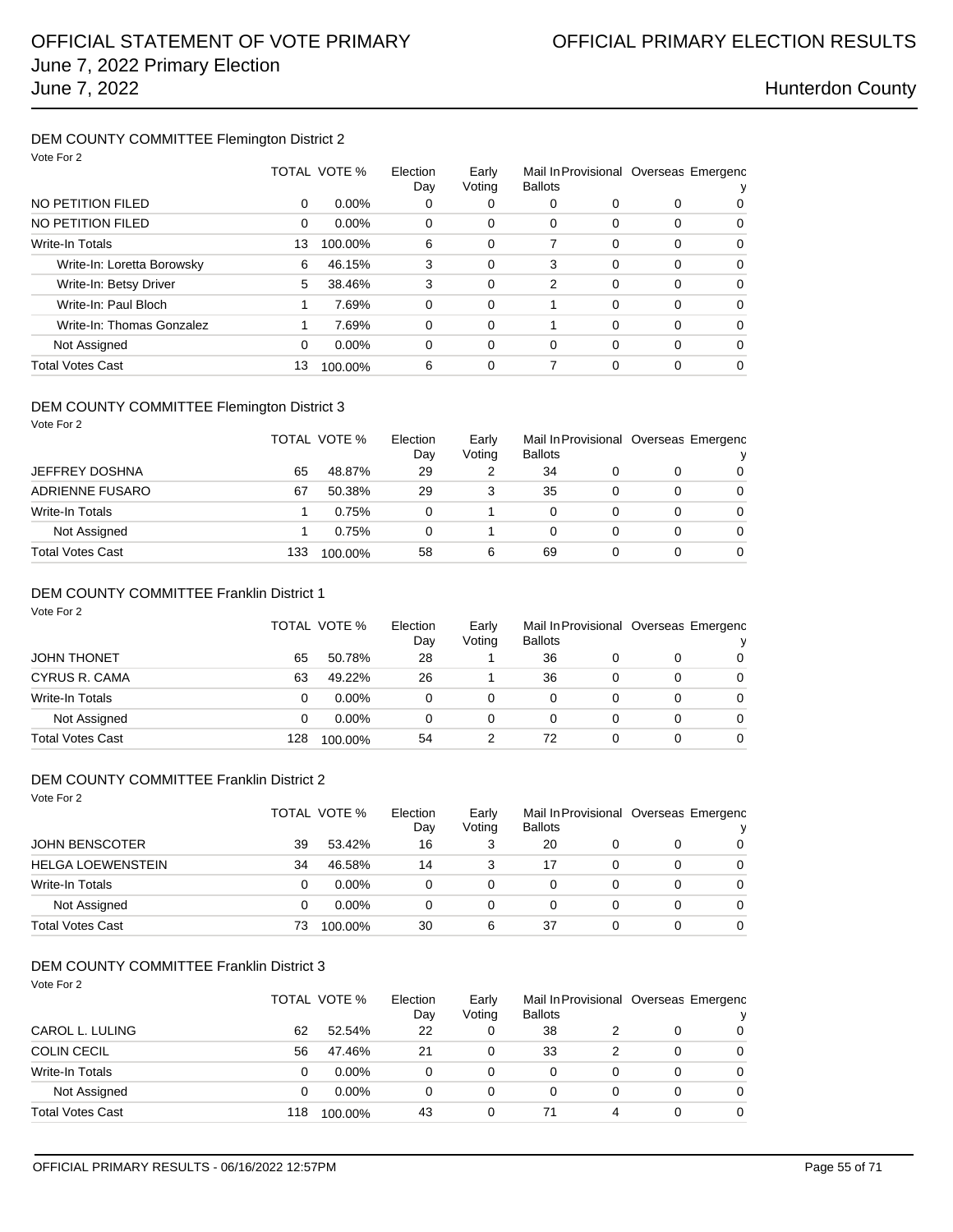## DEM COUNTY COMMITTEE Frenchtown District 1

| Vote For 2              |     | TOTAL VOTE % | Election<br>Day | Early<br>Voting | Mail In Provisional Overseas Emergenc<br><b>Ballots</b> |   |          | v |
|-------------------------|-----|--------------|-----------------|-----------------|---------------------------------------------------------|---|----------|---|
| MICHELE LIEBTAG         | 127 | 52.48%       | 75              | 3               | 48                                                      |   | $\Omega$ | 0 |
| <b>WILLIAM O'BRIEN</b>  | 115 | 47.52%       | 71              | 3               | 40                                                      |   | 0        | 0 |
| Write-In Totals         | 0   | $0.00\%$     | 0               | 0               | 0                                                       |   | 0        | 0 |
| Not Assigned            | 0   | $0.00\%$     | 0               | 0               | 0                                                       | 0 | 0        | 0 |
| <b>Total Votes Cast</b> | 242 | 100.00%      | 146             | 6               | 88                                                      |   | 0        | 0 |

### DEM COUNTY COMMITTEE Glen Gardner District 1 Vote For 2

| VUVUU1                  |     | TOTAL VOTE % | Election<br>Day | Early<br>Voting | <b>Ballots</b> |   |   | Mail In Provisional Overseas Emergenc<br>$\mathbf{v}$ |
|-------------------------|-----|--------------|-----------------|-----------------|----------------|---|---|-------------------------------------------------------|
| <b>CELESTE MARTIN</b>   | 68  | 53.97%       | 40              |                 | 25             |   |   | 0                                                     |
| <b>ERIN ASAI</b>        | 58  | 46.03%       | 36              |                 | 19             |   |   | 0                                                     |
| Write-In Totals         | 0   | $0.00\%$     | 0               | 0               | 0              | 0 | 0 | 0                                                     |
| Not Assigned            | 0   | $0.00\%$     | 0               | 0               | 0              | 0 | 0 | $\Omega$                                              |
| <b>Total Votes Cast</b> | 126 | 100.00%      | 76              | 4               | 44             |   |   | $\Omega$                                              |

### DEM COUNTY COMMITTEE Hampton District 1

| Vote For 2               |   |              |                 |                 |                                                         |   |   |          |
|--------------------------|---|--------------|-----------------|-----------------|---------------------------------------------------------|---|---|----------|
|                          |   | TOTAL VOTE % | Election<br>Day | Early<br>Voting | Mail In Provisional Overseas Emergenc<br><b>Ballots</b> |   |   | v        |
| NO PETITION FILED        | 0 | $0.00\%$     | 0               | 0               | 0                                                       | 0 | 0 | $\Omega$ |
| NO PETITION FILED        | 0 | $0.00\%$     | $\Omega$        | 0               | 0                                                       | 0 | 0 | 0        |
| <b>Write-In Totals</b>   | 2 | 100.00%      | 2               | $\Omega$        | 0                                                       | 0 | 0 | $\Omega$ |
| Write-In: Pauline Thomas |   | 50.00%       |                 | 0               | 0                                                       | 0 | 0 | $\Omega$ |
| Not Assigned             |   | 50.00%       |                 | 0               | 0                                                       | 0 | 0 | $\Omega$ |
| Total Votes Cast         | 2 | 100.00%      | 2               | 0               | 0                                                       | 0 | 0 | $\Omega$ |

### DEM COUNTY COMMITTEE High Bridge District 1 Vote For 2

|                         |     | TOTAL VOTE % | Election<br>Day | Early<br>Voting | <b>Ballots</b> |   | Mail In Provisional Overseas Emergenc |
|-------------------------|-----|--------------|-----------------|-----------------|----------------|---|---------------------------------------|
| <b>LEAH EPSTEIN</b>     | 58  | 51.33%       | 21              | 4               | 33             | O | 0                                     |
| <b>JOSEPH SUOZZO</b>    | 55  | 48.67%       | 18              | 4               | 33             | 0 | 0                                     |
| Write-In Totals         | 0   | $0.00\%$     | 0               | 0               | 0              | 0 | $\Omega$                              |
| Not Assigned            | 0   | $0.00\%$     | 0               | 0               | 0              | O | $\Omega$                              |
| <b>Total Votes Cast</b> | 113 | 100.00%      | 39              | 8               | 66             |   | 0                                     |

### DEM COUNTY COMMITTEE High Bridge District 2 Vote For 2

|                          |     | TOTAL VOTE %<br>Election |     | Early<br>Voting | <b>Ballots</b> | Mail In Provisional Overseas Emergenc |   |          |
|--------------------------|-----|--------------------------|-----|-----------------|----------------|---------------------------------------|---|----------|
| <b>MICHELLE HOFFMANN</b> | 98  | 49.75%                   | 56  | 4               | 36             |                                       | 0 | 0        |
| <b>JEAN BAKER</b>        | 99  | 50.25%                   | 56  |                 | 37             |                                       | 0 | 0        |
| Write-In Totals          |     | $0.00\%$                 | 0   | 0               | 0              | 0                                     | 0 | 0        |
| Not Assigned             |     | $0.00\%$                 | 0   | 0               | 0              | 0                                     | 0 | 0        |
| <b>Total Votes Cast</b>  | 197 | 100.00%                  | 112 | 8               | 73             |                                       | 0 | $\Omega$ |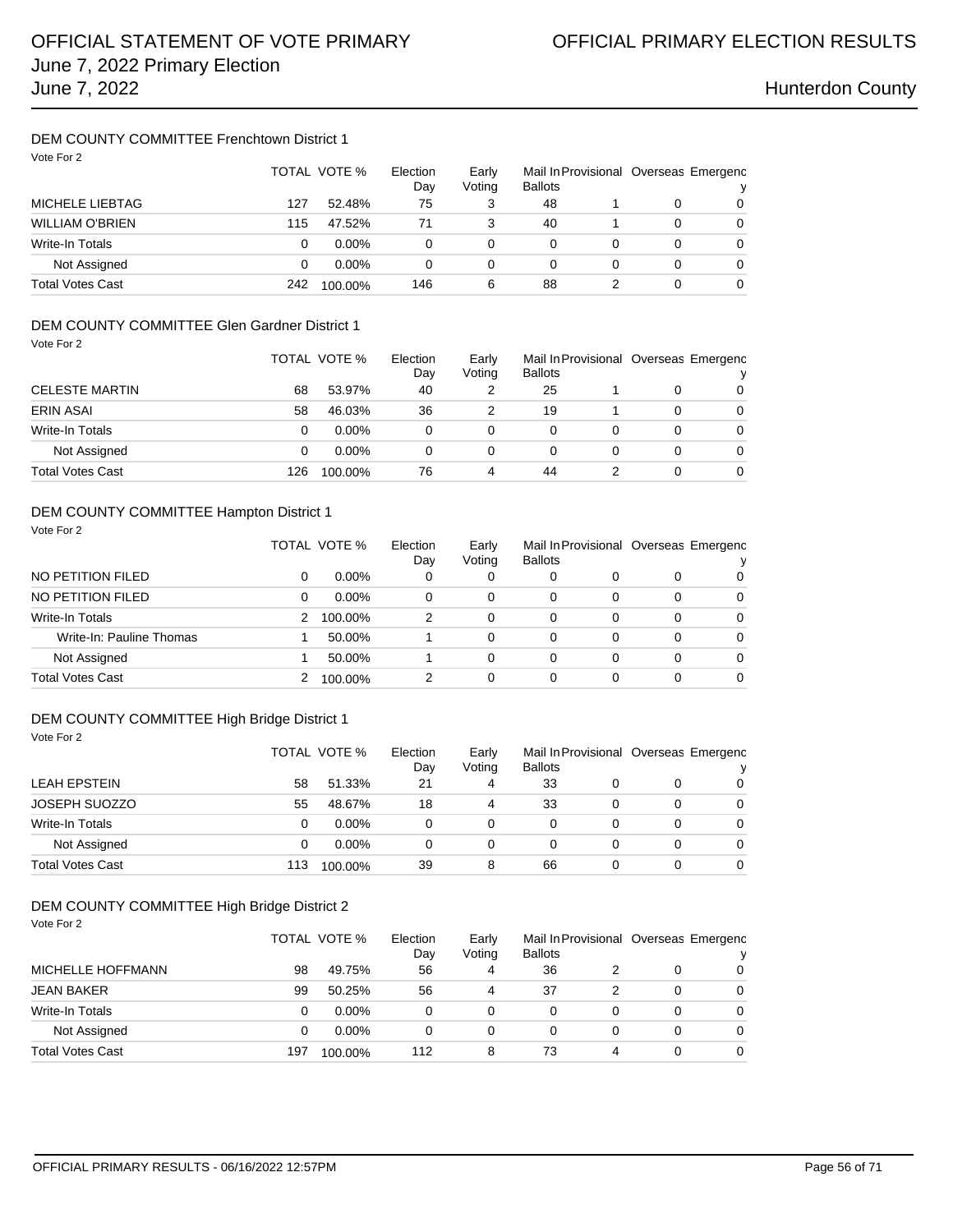### DEM COUNTY COMMITTEE High Bridge District 3 Vote For 2

| VOTE FOR 2                  |   |              |                 |                 |                                                         |   |          |          |
|-----------------------------|---|--------------|-----------------|-----------------|---------------------------------------------------------|---|----------|----------|
|                             |   | TOTAL VOTE % | Election<br>Day | Early<br>Voting | Mail In Provisional Overseas Emergenc<br><b>Ballots</b> |   |          |          |
| NO PETITION FILED           | 0 | $0.00\%$     | 0               | 0               | 0                                                       | 0 | 0        | 0        |
| NO PETITION FILED           | 0 | $0.00\%$     | 0               | 0               | 0                                                       | 0 | $\Omega$ | $\Omega$ |
| <b>Write-In Totals</b>      | 6 | 100.00%      | 4               | 0               | 0                                                       | 2 | $\Omega$ | $\Omega$ |
| Write-In: Lauren Crampton   |   | 16.67%       | $\Omega$        | 0               | 0                                                       |   | 0        | $\Omega$ |
| Write-In: Jamie Taylor      |   | 16.67%       | 0               | 0               | 0                                                       |   | $\Omega$ | $\Omega$ |
| Write-In: Viriyah A. Hodges |   | 16.67%       |                 | 0               | 0                                                       | 0 | $\Omega$ | $\Omega$ |
| Not Assigned                | 3 | 50.00%       | 3               | 0               | 0                                                       | 0 | $\Omega$ | $\Omega$ |
| <b>Total Votes Cast</b>     | 6 | 100.00%      | 4               | 0               | 0                                                       |   | 0        | 0        |

### DEM COUNTY COMMITTEE Holland District 1

| Vote For 2                |     | TOTAL VOTE % | Election<br>Day | Early<br>Voting | <b>Ballots</b> |   | Mail In Provisional Overseas Emergenc |          |
|---------------------------|-----|--------------|-----------------|-----------------|----------------|---|---------------------------------------|----------|
| <b>CHRISTOPHER MEYERS</b> | 54  | 48.21%       | 25              | 0               | 29             | 0 | 0                                     | 0        |
|                           |     |              |                 |                 |                |   |                                       |          |
| <b>SUSAN FLEISHER</b>     | 58  | 51.79%       | 27              |                 | 30             | 0 | 0                                     | $\Omega$ |
| Write-In Totals           | 0   | $0.00\%$     | 0               | 0               | 0              | 0 | 0                                     | 0        |
| Not Assigned              | 0   | $0.00\%$     | 0               | 0               | 0              | 0 | 0                                     | $\Omega$ |
| <b>Total Votes Cast</b>   | 112 | 100.00%      | 52              |                 | 59             | 0 | 0                                     | 0        |

### DEM COUNTY COMMITTEE Holland District 2 Vote For 2

| VUVUU1                  | TOTAL VOTE % | Election<br>Day | Early<br>Voting | <b>Ballots</b> |  |  | Mail In Provisional Overseas Emergenc |  |
|-------------------------|--------------|-----------------|-----------------|----------------|--|--|---------------------------------------|--|
| NO PETITION FILED       |              |                 |                 |                |  |  | 0                                     |  |
| NO PETITION FILED       |              |                 | 0               |                |  |  | 0                                     |  |
| Write-In Totals         |              |                 | 0               |                |  |  | 0                                     |  |
| Not Assigned            |              |                 | 0               |                |  |  | 0                                     |  |
| <b>Total Votes Cast</b> |              |                 |                 |                |  |  |                                       |  |

### DEM COUNTY COMMITTEE Holland District 3

| Vote For 2              | TOTAL VOTE %<br>Election<br>Day |          |    |   | <b>Ballots</b> |   | Mail In Provisional Overseas Emergenc |          |
|-------------------------|---------------------------------|----------|----|---|----------------|---|---------------------------------------|----------|
| <b>MARYANNE COWEN</b>   | 63                              | 51.64%   | 32 | 0 | 31             | 0 | 0                                     | 0        |
| <b>MARLENE MILLER</b>   | 59                              | 48.36%   | 32 | 0 | 27             | 0 | 0                                     | $\Omega$ |
| Write-In Totals         | 0                               | $0.00\%$ | 0  | 0 | 0              | 0 | 0                                     | 0        |
| Not Assigned            | 0                               | $0.00\%$ | 0  | 0 | 0              | 0 | 0                                     | $\Omega$ |
| <b>Total Votes Cast</b> | 122                             | 100.00%  | 64 | 0 | 58             | 0 | 0                                     | $\Omega$ |

### DEM COUNTY COMMITTEE Holland District 4

Vote For 2

| .                         |    | TOTAL VOTE % |    | Early<br>Voting | <b>Ballots</b> |   |   | Mail In Provisional Overseas Emergenc |
|---------------------------|----|--------------|----|-----------------|----------------|---|---|---------------------------------------|
| LISA M. SHEELEY           | 41 | 51.90%       | 11 | 0               | 30             |   | 0 | 0                                     |
| <b>RICHARD W. SHEELEY</b> | 38 | 48.10%       | 11 | 0               | 27             |   | 0 | 0                                     |
| Write-In Totals           |    | $0.00\%$     | 0  | 0               |                | 0 | 0 | $\Omega$                              |
| Not Assigned              |    | $0.00\%$     | 0  | 0               |                |   | 0 | $\Omega$                              |
| <b>Total Votes Cast</b>   | 79 | 100.00%      | 22 | 0               | 57             |   | 0 | 0                                     |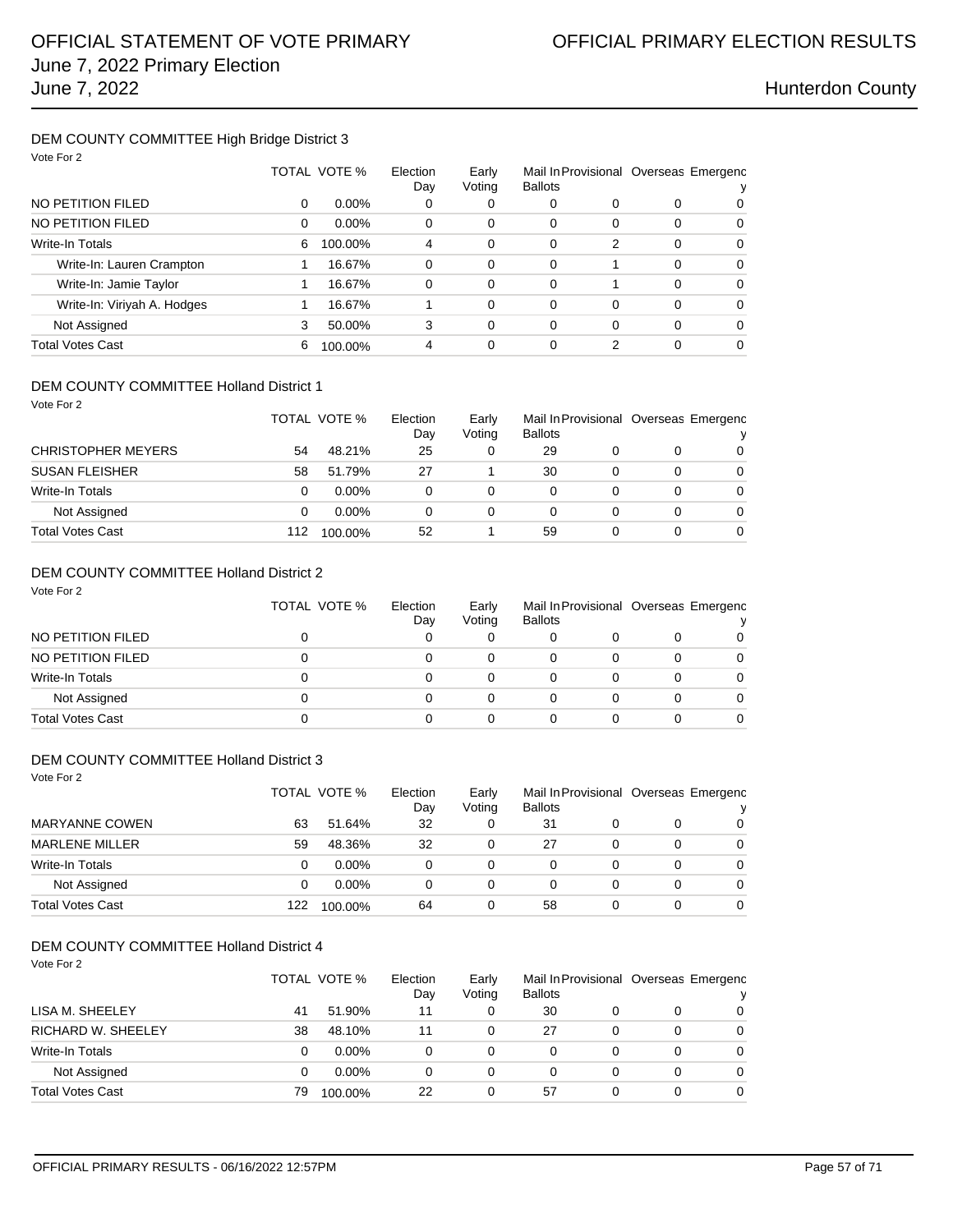### DEM COUNTY COMMITTEE Holland District 5 Vote For 2

| VOIE FOI Z             |   | TOTAL VOTE % |          | Early<br>Voting | <b>Ballots</b> |          | Mail In Provisional Overseas Emergenc<br>v |   |
|------------------------|---|--------------|----------|-----------------|----------------|----------|--------------------------------------------|---|
| NO PETITION FILED      | 0 | $0.00\%$     | Day<br>0 | 0               | 0              | 0        | 0                                          | 0 |
| NO PETITION FILED      | 0 | $0.00\%$     | 0        | 0               | $\Omega$       | 0        | 0                                          | 0 |
| <b>Write-In Totals</b> | 4 | 100.00%      | 2        |                 |                | 0        | 0                                          | 0 |
| Write-In: Nancy Wilson | 2 | 50.00%       | 0        |                 |                | $\Omega$ | 0                                          | 0 |
| Not Assigned           |   | 50.00%       | 2        | $\Omega$        | $\Omega$       | 0        | 0                                          | 0 |
| Total Votes Cast       | 4 | 100.00%      | 2        |                 |                | 0        | 0                                          | 0 |

## DEM COUNTY COMMITTEE Kingwood District 1

Vote For 2

|                         | TOTAL VOTE % | Election<br>Day | Early<br>Voting | <b>Ballots</b> | Mail In Provisional Overseas Emergenc |  | $\mathbf{v}$ |  |
|-------------------------|--------------|-----------------|-----------------|----------------|---------------------------------------|--|--------------|--|
| NO PETITION FILED       |              |                 |                 |                |                                       |  | 0            |  |
| NO PETITION FILED       |              |                 | 0               |                |                                       |  | $\Omega$     |  |
| Write-In Totals         |              |                 | 0               |                |                                       |  | $\Omega$     |  |
| Not Assigned            |              |                 | 0               | 0              |                                       |  | $\Omega$     |  |
| <b>Total Votes Cast</b> |              |                 |                 |                |                                       |  |              |  |

### DEM COUNTY COMMITTEE Kingwood District 2

Vote For 2

|                         |     | TOTAL VOTE % |    | Early<br>Voting | <b>Ballots</b> | Mail In Provisional Overseas Emergenc |   | v        |
|-------------------------|-----|--------------|----|-----------------|----------------|---------------------------------------|---|----------|
| <b>FRANK MURRAY</b>     | 53  | 50.00%       | 20 |                 | 31             |                                       |   | $\Omega$ |
| AMANDA McBRIDE          | 53  | 50.00%       | 19 |                 | 32             |                                       | 0 | $\Omega$ |
| Write-In Totals         |     | $0.00\%$     | 0  |                 |                |                                       | 0 | $\Omega$ |
| Not Assigned            |     | $0.00\%$     |    |                 |                |                                       |   | $\Omega$ |
| <b>Total Votes Cast</b> | 106 | 100.00%      | 39 | 4               | 63             |                                       | 0 | $\Omega$ |

### DEM COUNTY COMMITTEE Kingwood District 3 Vote For 2

|                            |   | TOTAL VOTE % |          | Early<br>Voting | Mail In Provisional Overseas Emergenc<br><b>Ballots</b> |   |   |          |  |
|----------------------------|---|--------------|----------|-----------------|---------------------------------------------------------|---|---|----------|--|
| NO PETITION FILED          | 0 | $0.00\%$     | 0        | 0               | 0                                                       |   | O | 0        |  |
| NO PETITION FILED          | 0 | $0.00\%$     | 0        | 0               | 0                                                       | 0 | 0 | $\Omega$ |  |
| Write-In Totals            | 2 | 100.00%      | 0        |                 |                                                         | 0 | 0 | $\Omega$ |  |
| Write-In: Kristen Sundberg |   | 50.00%       | $\Omega$ | $\Omega$        |                                                         | 0 | 0 | $\Omega$ |  |
| Not Assigned               |   | 50.00%       | $\Omega$ |                 | 0                                                       | 0 | 0 | $\Omega$ |  |
| <b>Total Votes Cast</b>    |   | 100.00%      | 0        |                 |                                                         |   | 0 | 0        |  |

## DEM COUNTY COMMITTEE Kingwood District 4

| Vote For 2              |    |              |          |        |                |          |   |                                       |  |
|-------------------------|----|--------------|----------|--------|----------------|----------|---|---------------------------------------|--|
|                         |    | TOTAL VOTE % | Election | Early  |                |          |   | Mail In Provisional Overseas Emergenc |  |
|                         |    |              | Day      | Voting | <b>Ballots</b> |          |   | ν                                     |  |
| <b>DON MILLER</b>       | 29 | 46.03%       | 8        | 0      | 21             | 0        | O | 0                                     |  |
| <b>DEBORA FRANK</b>     | 32 | 50.79%       | 8        | 0      | 24             | 0        | 0 | 0                                     |  |
| Write-In Totals         | 2  | 3.17%        | 2        | 0      | $\Omega$       | $\Omega$ | 0 | $\Omega$                              |  |
| Not Assigned            | 2  | 3.17%        | 2        | 0      | $\Omega$       | 0        | 0 | $\Omega$                              |  |
| <b>Total Votes Cast</b> | 63 | 100.00%      | 18       | 0      | 45             | 0        | 0 | $\Omega$                              |  |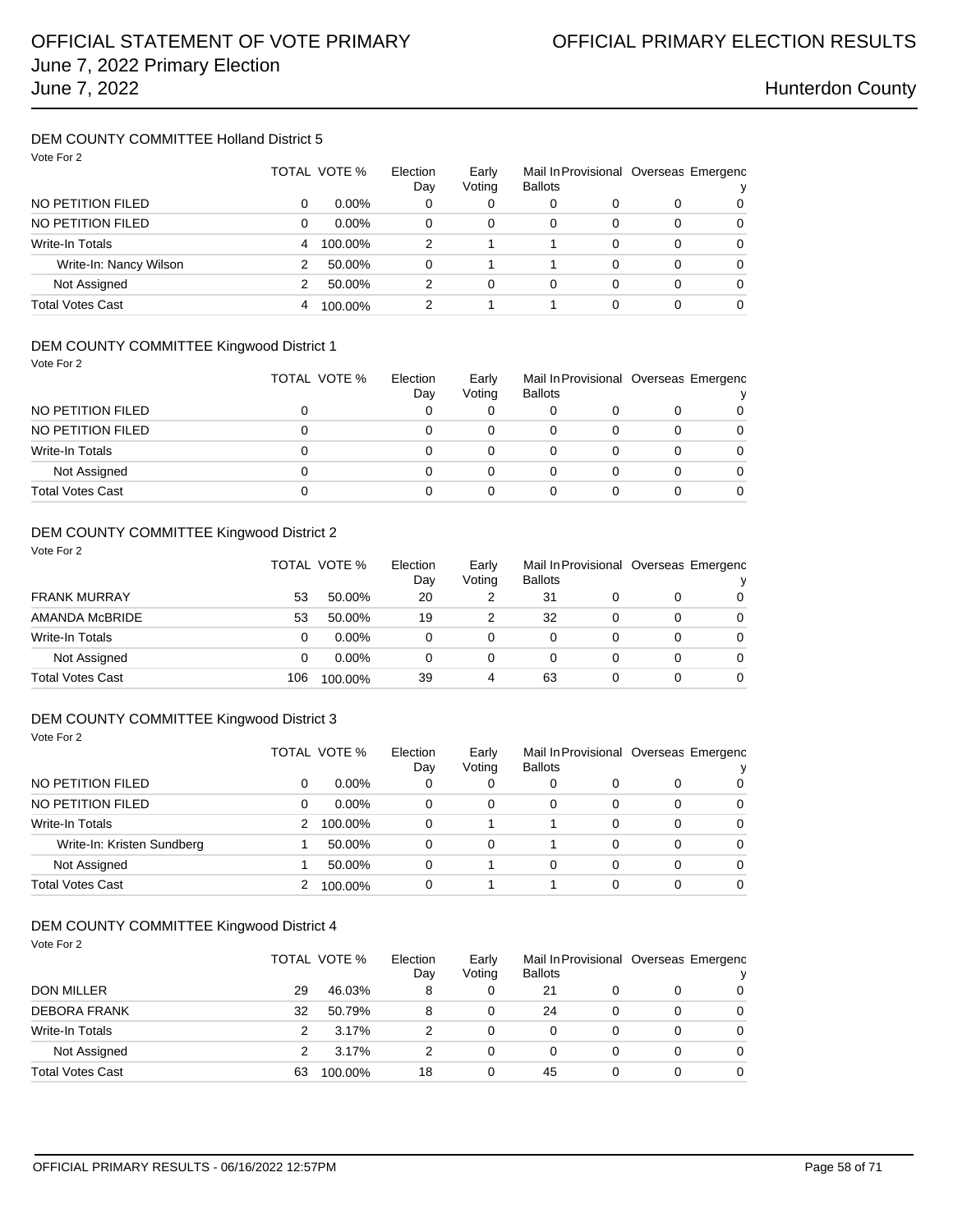## DEM COUNTY COMMITTEE Lambertville District 1

| Vote For 2              | TOTAL VOTE % |          | Election<br>Day | Early<br>Voting | <b>Ballots</b> |   | Mail In Provisional Overseas Emergenc<br>v |   |
|-------------------------|--------------|----------|-----------------|-----------------|----------------|---|--------------------------------------------|---|
| MICHELE ROMEO           | 174          | 50.29%   | 74              | 3               | 96             |   | $\Omega$                                   | 0 |
| <b>PASQUALE PITTORE</b> | 172          | 49.71%   | 70              | 3               | 98             |   | 0                                          | 0 |
| <b>Write-In Totals</b>  | 0            | $0.00\%$ | 0               | 0               | 0              |   | 0                                          | 0 |
| Not Assigned            | 0            | $0.00\%$ | 0               | 0               | 0              | 0 | 0                                          | 0 |
| <b>Total Votes Cast</b> | 346          | 100.00%  | 144             | 6               | 194            |   | 0                                          | 0 |

### DEM COUNTY COMMITTEE Lambertville District 2 Vote For 2

| $\mathbf{v}$ . $\mathbf{v}$ . $\mathbf{v}$ . $\mathbf{v}$ |     | TOTAL VOTE %<br>Election |     | Early<br>Voting | <b>Ballots</b> |   |   | Mail In Provisional Overseas Emergenc |  |
|-----------------------------------------------------------|-----|--------------------------|-----|-----------------|----------------|---|---|---------------------------------------|--|
| ALEXANDER DELVECCHIO                                      | 153 | 48.26%                   | 82  | 6               | 64             |   | 0 | 0                                     |  |
| <b>MARK DONLON</b>                                        | 162 | 51.10%                   | 85  | 6               | 70             |   | 0 | 0                                     |  |
| Write-In Totals                                           | 2   | 0.63%                    | 0   | 0               | 2              | 0 | 0 | 0                                     |  |
| Write-In: Everitt Rose                                    |     | 0.32%                    | 0   | 0               |                | 0 | 0 | $\Omega$                              |  |
| Write-In: Lou Tobaz                                       |     | 0.32%                    | 0   | $\Omega$        |                | 0 | 0 | $\Omega$                              |  |
| Not Assigned                                              | 0   | $0.00\%$                 | 0   | 0               | 0              | 0 | 0 | $\Omega$                              |  |
| Total Votes Cast                                          | 317 | 100.00%                  | 167 | 12              | 136            | 2 | 0 | $\Omega$                              |  |

## DEM COUNTY COMMITTEE Lambertville District 3

| Vote For 2              |              |         |          |          |                |  |                                       |              |
|-------------------------|--------------|---------|----------|----------|----------------|--|---------------------------------------|--------------|
|                         | TOTAL VOTE % |         | Election | Early    |                |  | Mail In Provisional Overseas Emergenc |              |
|                         |              |         | Day      | Voting   | <b>Ballots</b> |  |                                       | $\mathbf{v}$ |
| <b>MEAGAN WARNER</b>    | 161          | 49.69%  | 63       | 4        | 94             |  | 0                                     | 0            |
| <b>MELISSA LIDE</b>     | 162          | 50.00%  | 66       | 4        | 92             |  | 0                                     | $\Omega$     |
| Write-In Totals         |              | 0.31%   |          | $\Omega$ | 0              |  | 0                                     | $\Omega$     |
| Not Assigned            |              | 0.31%   |          | 0        | 0              |  | 0                                     | $\Omega$     |
| <b>Total Votes Cast</b> | 324          | 100.00% | 130      | 8        | 186            |  | 0                                     | 0            |

### DEM COUNTY COMMITTEE Lambertville District 4

Vote For 2

|                         |     | TOTAL VOTE % | Election<br>Day | Early<br>Voting | Mail In Provisional Overseas Emergenc<br><b>Ballots</b> |   |   |          |
|-------------------------|-----|--------------|-----------------|-----------------|---------------------------------------------------------|---|---|----------|
| <b>HELEN T. KUHL</b>    | 181 | 51.27%       | 65              | 2               | 110                                                     | 4 | O | 0        |
| <b>WARDELL SANDERS</b>  | 170 | 48.16%       | 64              | 2               | 100                                                     | 4 | 0 | $\Omega$ |
| <b>Write-In Totals</b>  | 2   | 0.57%        |                 | $\Omega$        |                                                         | 0 | 0 | $\Omega$ |
| Write-In: William Vofel |     | 0.28%        | 0               | 0               |                                                         | 0 | 0 | $\Omega$ |
| Not Assigned            |     | 0.28%        |                 | 0               | 0                                                       | 0 | 0 | $\Omega$ |
| Total Votes Cast        | 353 | 100.00%      | 130             | 4               | 211                                                     | 8 | 0 | 0        |

## DEM COUNTY COMMITTEE Labanon District 1

| DEM COUNTY COMMITTEE Lebanon District 1<br>Vote For 2 |     |              |                 |                 |                |   |          |                                       |
|-------------------------------------------------------|-----|--------------|-----------------|-----------------|----------------|---|----------|---------------------------------------|
|                                                       |     | TOTAL VOTE % | Election<br>Dav | Early<br>Voting | <b>Ballots</b> |   |          | Mail In Provisional Overseas Emergenc |
| MARLENE G. BALDINGER                                  | 70  | 51.85%       | 35              | 2               | 33             | 0 | 0        | $\Omega$                              |
| <b>BENEDICT F. VALLIERE</b>                           | 65  | 48.15%       | 34              | 2               | 29             | 0 | $\Omega$ | $\Omega$                              |
| Write-In Totals                                       | 0   | $0.00\%$     | 0               | 0               | 0              | 0 | $\Omega$ | $\Omega$                              |
| Not Assigned                                          | 0   | $0.00\%$     | 0               | 0               | 0              | 0 | 0        | $\Omega$                              |
| <b>Total Votes Cast</b>                               | 135 | 100.00%      | 69              | 4               | 62             | 0 | 0        | $\Omega$                              |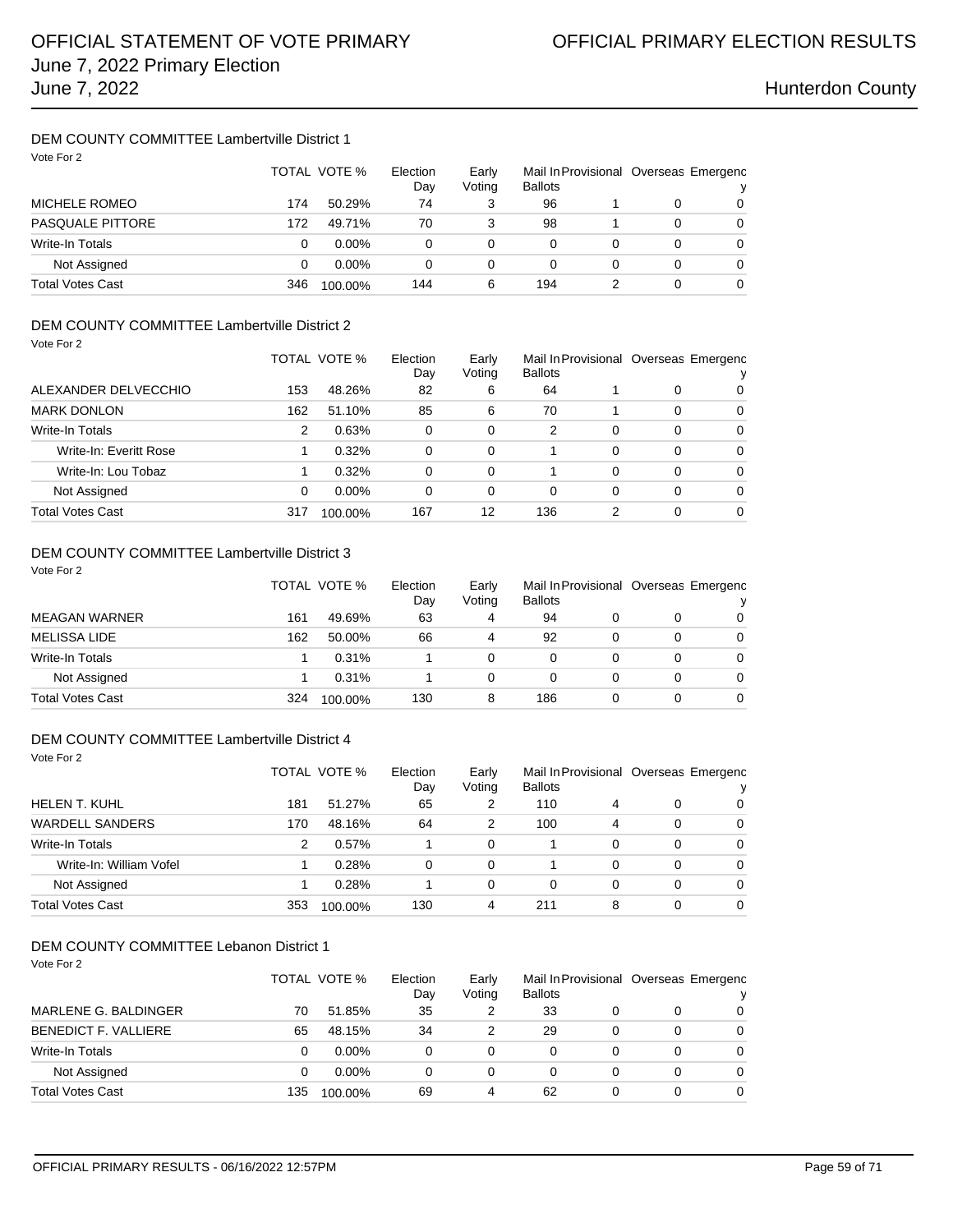## DEM COUNTY COMMITTEE Lebanon Twp District 1

| Vote For 2                  |     | TOTAL VOTE % | Election<br>Day | Early<br>Voting | Mail In Provisional Overseas Emergenc<br><b>Ballots</b> |   |   |   |
|-----------------------------|-----|--------------|-----------------|-----------------|---------------------------------------------------------|---|---|---|
| ZOE BLECK                   | 58  | 49.57%       | 16              | 0               | 39                                                      |   |   | 0 |
| <b>JACQUELINE O'DOHERTY</b> | 58  | 49.57%       | 15              |                 | 40                                                      | 3 | 0 | 0 |
| <b>Write-In Totals</b>      |     | 0.85%        |                 | 0               | 0                                                       | 0 | 0 | 0 |
| Not Assigned                |     | 0.85%        |                 | 0               | 0                                                       | 0 | 0 | 0 |
| <b>Total Votes Cast</b>     | 117 | 100.00%      | 32              | 0               | 79                                                      | 6 | 0 | 0 |

### DEM COUNTY COMMITTEE Lebanon Twp District 2 Vote For 2

| VUVUU1                  |    | TOTAL VOTE % | Election<br>Day | Early<br>Voting | <b>Ballots</b> |   |   | Mail In Provisional Overseas Emergenc |
|-------------------------|----|--------------|-----------------|-----------------|----------------|---|---|---------------------------------------|
| NANCY MACAULAY          | 31 | 96.88%       | 11              |                 | 18             |   | O | 0                                     |
| NO PETITION FILED       | 0  | $0.00\%$     | 0               | 0               |                |   | O | 0                                     |
| Write-In Totals         |    | 3.12%        | 0               |                 |                | 0 | 0 | 0                                     |
| Not Assigned            |    | 3.12%        | 0               |                 |                | 0 | 0 | $\Omega$                              |
| <b>Total Votes Cast</b> | 32 | 100.00%      | 11              |                 | 18             |   |   | 0                                     |

### DEM COUNTY COMMITTEE Lebanon Twp District 3

| Vote For 2                |   |              |                 |                 |                |          |          |                                       |
|---------------------------|---|--------------|-----------------|-----------------|----------------|----------|----------|---------------------------------------|
|                           |   | TOTAL VOTE % | Election<br>Day | Early<br>Voting | <b>Ballots</b> |          |          | Mail In Provisional Overseas Emergenc |
| NO PETITION FILED         | 0 | $0.00\%$     | 0               | O               | 0              | 0        | 0        | 0                                     |
| NO PETITION FILED         | 0 | $0.00\%$     | 0               | 0               | 0              | $\Omega$ | $\Omega$ | $\Omega$                              |
| <b>Write-In Totals</b>    | 4 | 100.00%      | 0               | 0               | 4              | 0        | $\Omega$ | 0                                     |
| Write-In: Hunt Patterson  |   | 25.00%       | 0               | 0               |                | 0        | $\Omega$ | $\Omega$                              |
| Write-In: Linda Patterson |   | 25.00%       | 0               | 0               |                | 0        | $\Omega$ | $\Omega$                              |
| Write-In: Amy Whitmore    |   | 25.00%       | $\Omega$        | 0               |                | 0        | $\Omega$ | $\Omega$                              |
| Write-In: Paige Whitmore  |   | 25.00%       | $\Omega$        | 0               |                | 0        | $\Omega$ | $\Omega$                              |
| Not Assigned              | 0 | $0.00\%$     | $\Omega$        | 0               | $\Omega$       | $\Omega$ | $\Omega$ | $\Omega$                              |
| <b>Total Votes Cast</b>   | 4 | 100.00%      | 0               | 0               | 4              |          | $\Omega$ | $\Omega$                              |

### DEM COUNTY COMMITTEE Lebanon Twp District 4

| Vote For 2              |     | TOTAL VOTE % | Election<br>Day | Early<br>Voting | <b>Ballots</b> |   |   | Mail In Provisional Overseas Emergenc |
|-------------------------|-----|--------------|-----------------|-----------------|----------------|---|---|---------------------------------------|
| TASHA D. NASSY          | 52  | 50.49%       | 20              |                 | 29             |   | 0 | 0                                     |
| ELLA M. RUE EYET        | 51  | 49.51%       | 20              |                 | 28             | 2 | 0 | 0                                     |
| Write-In Totals         | 0   | $0.00\%$     | 0               | 0               | $\Omega$       | 0 | 0 | $\Omega$                              |
| Not Assigned            | 0   | $0.00\%$     | 0               | 0               | 0              | 0 | 0 | $\Omega$                              |
| <b>Total Votes Cast</b> | 103 | 100.00%      | 40              | 2               | 57             | 4 | 0 | $\Omega$                              |

## DEM COUNTY COMMITTEE Lebanon Twp District 5

| Vote For 2 |  |
|------------|--|

|                         |    | TOTAL VOTE % | Election<br>Day | Early<br>Voting | <b>Ballots</b> |   | Mail In Provisional Overseas Emergenc<br>v |
|-------------------------|----|--------------|-----------------|-----------------|----------------|---|--------------------------------------------|
| JOYCE C. LEFTLY         | 36 | 49.32%       | 9               | 3               | 24             | 0 | $\Omega$                                   |
| STEPHEN C. LEFTLY       | 37 | 50.68%       | 9               | 4               | 24             | 0 | $\Omega$                                   |
| Write-In Totals         | 0  | $0.00\%$     | 0               | 0               |                | 0 | $\Omega$                                   |
| Not Assigned            | 0  | $0.00\%$     | 0               | 0               |                | 0 | $\Omega$                                   |
| <b>Total Votes Cast</b> | 73 | 100.00%      | 18              |                 | 48             | 0 | $\Omega$                                   |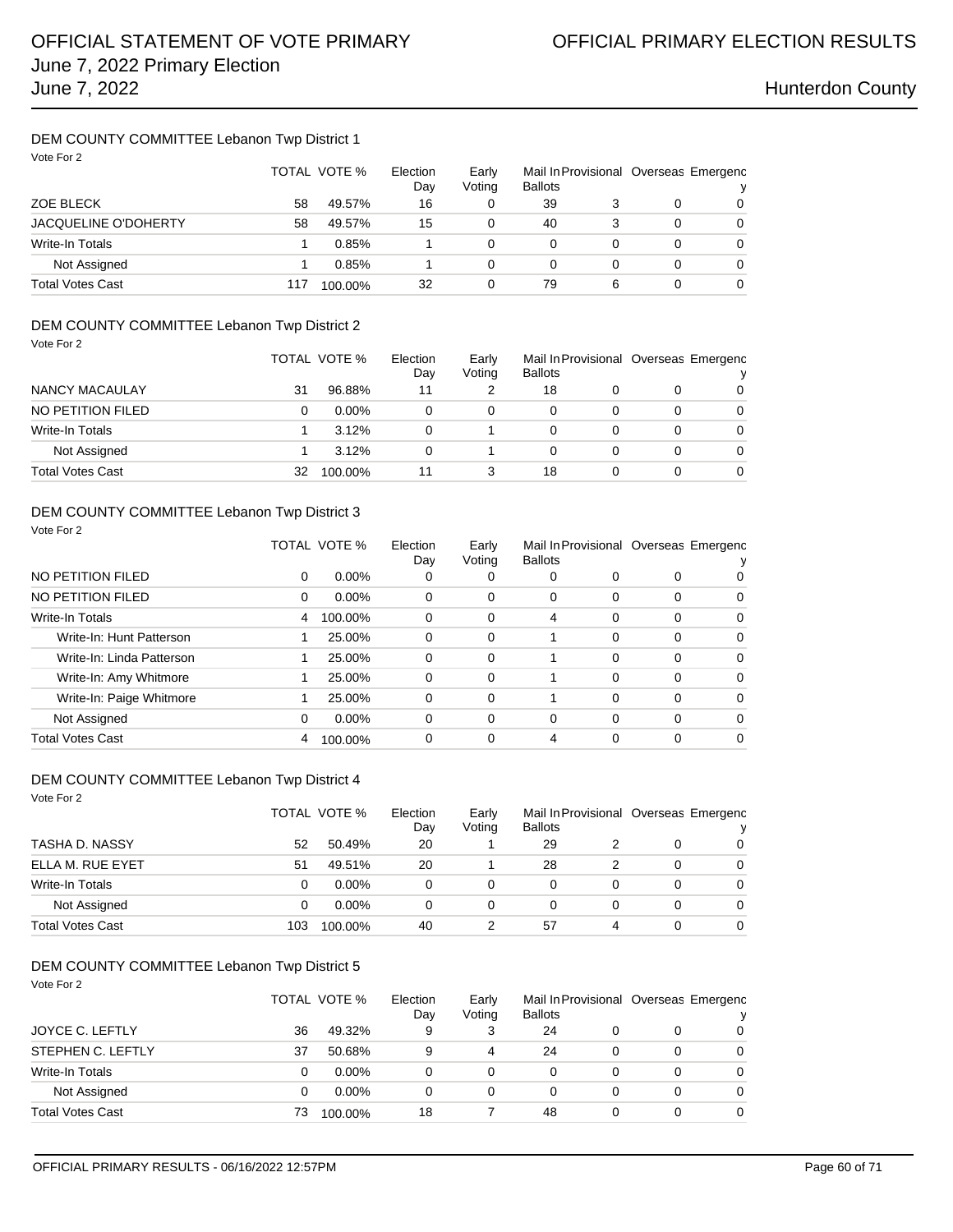### DEM COUNTY COMMITTEE Lebanon Twp District 6 Vote For 2

| Vote For 2              | TOTAL VOTE % |          | Election<br>Day | Early<br>Voting | <b>Ballots</b> |   | Mail In Provisional Overseas Emergenc<br>ν |   |
|-------------------------|--------------|----------|-----------------|-----------------|----------------|---|--------------------------------------------|---|
| NINI OLSON              | 9            | 50.00%   | 3               |                 | 6              |   |                                            | 0 |
| <b>JONATHAN OLSON</b>   | 9            | 50.00%   | 3               | 0               | 6              | 0 |                                            | 0 |
| Write-In Totals         | 0            | $0.00\%$ | 0               | 0               | 0              | 0 | 0                                          | 0 |
| Not Assigned            | 0            | $0.00\%$ | 0               | 0               | 0              |   | 0                                          | 0 |
| <b>Total Votes Cast</b> | 18           | 100.00%  | 6               | 0               | 12             | 0 | 0                                          | 0 |

## DEM COUNTY COMMITTEE Milford District 1

| Vote For 2              |     |              |          |        |                |   |   |                                       |
|-------------------------|-----|--------------|----------|--------|----------------|---|---|---------------------------------------|
|                         |     | TOTAL VOTE % | Election | Early  |                |   |   | Mail In Provisional Overseas Emergenc |
|                         |     |              | Day      | Voting | <b>Ballots</b> |   |   | ν                                     |
| ROBERT E. WHITE         | 67  | 48.91%       | 40       | 3      | 23             |   | 0 | 0                                     |
| <b>CHARLENE WHITE</b>   | 68  | 49.64%       | 40       | 3      | 24             |   | 0 | 0                                     |
| Write-In Totals         | 2   | 1.46%        | 2        | 0      | 0              | 0 | 0 | $\Omega$                              |
| Not Assigned            |     | 1.46%        | 2        | 0      | 0              | 0 | 0 | $\Omega$                              |
| <b>Total Votes Cast</b> | 137 | 100.00%      | 82       | 6      | 47             |   | 0 | $\Omega$                              |

### DEM COUNTY COMMITTEE Raritan District 1

| Vote For 2              |     | TOTAL VOTE % | Election<br>Day | Early<br>Voting | <b>Ballots</b> |   |   | Mail In Provisional Overseas Emergenc<br>v |
|-------------------------|-----|--------------|-----------------|-----------------|----------------|---|---|--------------------------------------------|
| LOIS A. ZARISH          | 54  | 49.54%       | 21              | 0               | 30             |   | 0 | $\Omega$                                   |
| JOSEPH M. ZARISH, JR.   | 54  | 49.54%       | 21              | 0               | 30             | 3 | 0 | $\Omega$                                   |
| <b>Write-In Totals</b>  |     | 0.92%        |                 | 0               | 0              | 0 | 0 | $\Omega$                                   |
| Not Assigned            |     | 0.92%        |                 | 0               | 0              |   | 0 | $\Omega$                                   |
| <b>Total Votes Cast</b> | 109 | 100.00%      | 43              | 0               | 60             | 6 | 0 | $\Omega$                                   |

## DEM COUNTY COMMITTEE Raritan District 2

Vote For 2

|                          |     | TOTAL VOTE %<br>Election |    | Early<br>Voting | <b>Ballots</b> |  | Mail In Provisional Overseas Emergenc |          |
|--------------------------|-----|--------------------------|----|-----------------|----------------|--|---------------------------------------|----------|
| <b>MARIANNE RAMPULLA</b> | 65  | 50.00%                   | 19 | 4               | 41             |  | 0                                     | 0        |
| VIJAY D. JOSHI           | 65  | 50.00%                   | 19 | 5               | 41             |  | 0                                     | 0        |
| Write-In Totals          | 0   | $0.00\%$                 |    | 0               |                |  | 0                                     | $\Omega$ |
| Not Assigned             | 0   | $0.00\%$                 |    | 0               |                |  | 0                                     | $\Omega$ |
| <b>Total Votes Cast</b>  | 130 | 100.00%                  | 38 | 9               | 82             |  | 0                                     | 0        |

| Vote For 2                  |              |          |                 |                 |                |   |                                       |          |
|-----------------------------|--------------|----------|-----------------|-----------------|----------------|---|---------------------------------------|----------|
|                             | TOTAL VOTE % |          | Election<br>Day | Early<br>Voting | <b>Ballots</b> |   | Mail In Provisional Overseas Emergenc |          |
| JOHN E. MACKAY              | 67           | 93.06%   | 26              |                 | 39             |   | 0                                     | 0        |
| NO PETITION FILED           | 0            | $0.00\%$ | 0               | 0               | $\Omega$       | 0 | 0                                     | 0        |
| <b>Write-In Totals</b>      | 5            | 6.94%    |                 |                 | 3              | 0 | 0                                     | 0        |
| Write-In: Shiloh Jakowlew-  |              | 1.39%    | 0               |                 | $\Omega$       | 0 | 0                                     | $\Omega$ |
| Write-In: Aaron Easley      |              | 1.39%    | 0               | $\Omega$        |                | 0 | 0                                     | 0        |
| Write-In: Patricia Parisano | 1            | 1.39%    | 0               | 0               | 1              | 0 | 0                                     | 0        |
| Write-In: Donald Becker     | 1            | 1.39%    | 0               | 0               |                | 0 | 0                                     | $\Omega$ |
| Not Assigned                | 1            | 1.39%    |                 | $\Omega$        | $\Omega$       | 0 | $\Omega$                              | $\Omega$ |
| <b>Total Votes Cast</b>     | 72           | 100.00%  | 27              | 2               | 42             |   | 0                                     | $\Omega$ |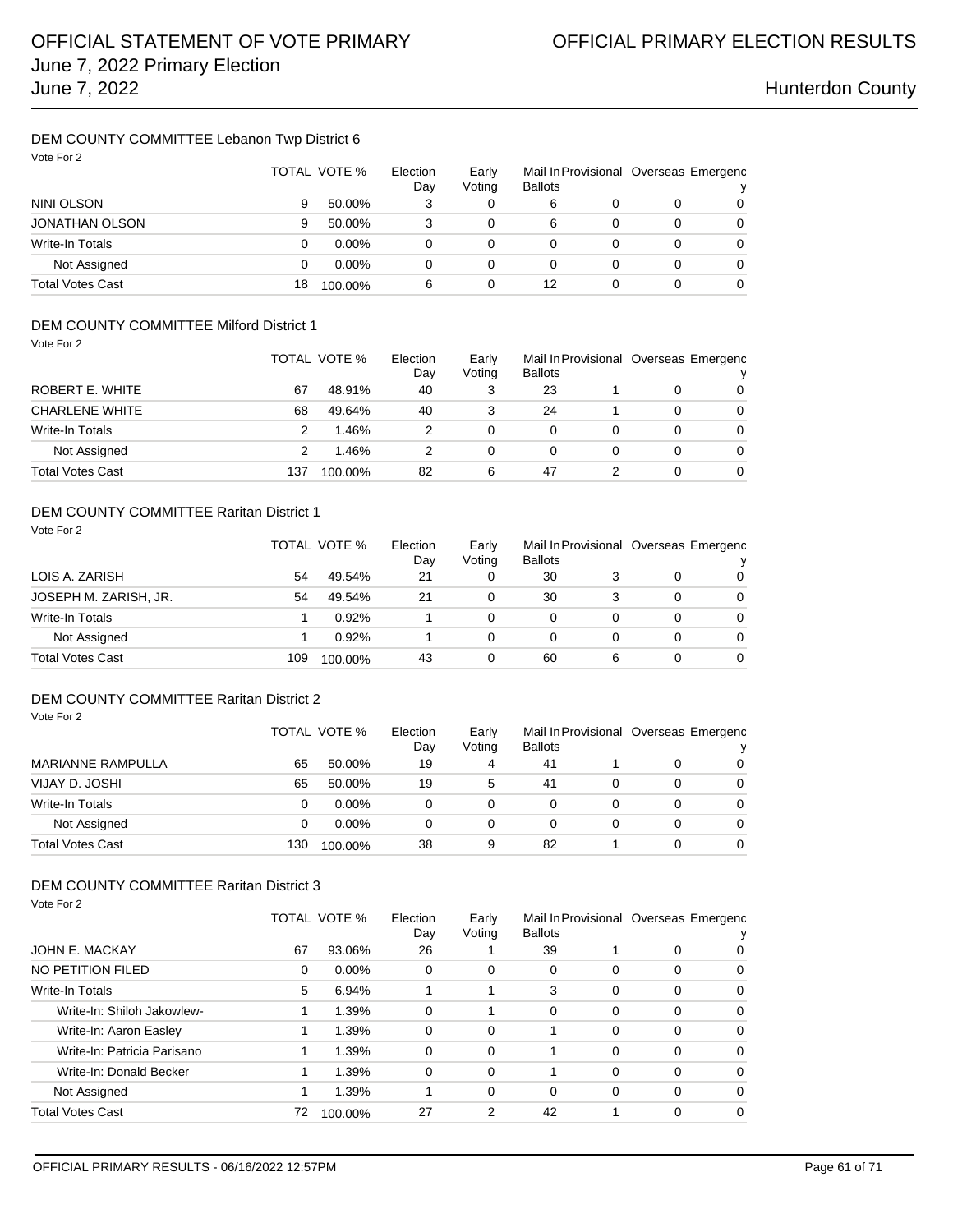### DEM COUNTY COMMITTEE Raritan District 4  $V_{\text{obs}}$  For 2

| VOIE FOI Z              |     | TOTAL VOTE % | Mail In Provisional Overseas Emergenc<br>Election<br>Early<br>Voting<br><b>Ballots</b><br>Day |   |    |   |   | ν |  |
|-------------------------|-----|--------------|-----------------------------------------------------------------------------------------------|---|----|---|---|---|--|
| NANCY RUSHTON           | 64  | 51.61%       | 31                                                                                            | 0 | 31 |   | 0 | 0 |  |
| SCOTT D. COHEN          | 60  | 48.39%       | 30                                                                                            | 0 | 28 |   | 0 | 0 |  |
| <b>Write-In Totals</b>  | 0   | $0.00\%$     | 0                                                                                             | 0 |    |   | 0 | 0 |  |
| Not Assigned            | 0   | $0.00\%$     | 0                                                                                             | 0 |    |   | 0 | 0 |  |
| <b>Total Votes Cast</b> | 124 | 100.00%      | 61                                                                                            | 0 | 59 | 4 | 0 | 0 |  |

### DEM COUNTY COMMITTEE Raritan District 5 Vote For 2

| VUVUU1                   |     | TOTAL VOTE % | Election<br>Day | Early<br>Voting | <b>Ballots</b> |   | Mail In Provisional Overseas Emergenc<br>v |
|--------------------------|-----|--------------|-----------------|-----------------|----------------|---|--------------------------------------------|
| LYNNE McCLINTOCK         | 70  | 50.36%       | 18              | 4               | 47             |   | $\Omega$                                   |
| <b>LESLIE REID-GREEN</b> | 69  | 49.64%       | 19              | 4               | 45             | 0 | $\Omega$                                   |
| <b>Write-In Totals</b>   | 0   | $0.00\%$     | 0               | 0               |                | 0 | $\Omega$                                   |
| Not Assigned             | 0   | $0.00\%$     | 0               | 0               |                | 0 | $\Omega$                                   |
| <b>Total Votes Cast</b>  | 139 | 100.00%      | 37              | 8               | 92             | 0 | $\Omega$                                   |

## DEM COUNTY COMMITTEE Raritan District 6

| Vote For 2              |     | TOTAL VOTE % |    | Early<br>Voting | Mail In Provisional Overseas Emergenc<br><b>Ballots</b> |   |   | v        |
|-------------------------|-----|--------------|----|-----------------|---------------------------------------------------------|---|---|----------|
| DOROTHY DAWOOD          | 58  | 50.00%       | 15 | 2               | 40                                                      |   | 0 | $\Omega$ |
| ZIKAR DAWOOD            | 58  | 50.00%       | 15 | 2               | 40                                                      |   | 0 | $\Omega$ |
| <b>Write-In Totals</b>  | 0   | $0.00\%$     | 0  | 0               | 0                                                       | 0 | 0 | $\Omega$ |
| Not Assigned            | 0   | $0.00\%$     | 0  | 0               | 0                                                       | 0 | 0 | $\Omega$ |
| <b>Total Votes Cast</b> | 116 | 100.00%      | 30 | 4               | 80                                                      |   | 0 | $\Omega$ |

## DEM COUNTY COMMITTEE Raritan District 7

Vote For 2

|                          |    | TOTAL VOTE % | Early<br>Election<br>Voting<br>Day |   | <b>Ballots</b> |   | Mail In Provisional Overseas Emergenc |          |
|--------------------------|----|--------------|------------------------------------|---|----------------|---|---------------------------------------|----------|
| ALICE HREBELLA           | 38 | 51.35%       | 14                                 |   | 23             | 0 | 0                                     | 0        |
| ANDREW HREBELLA          | 34 | 45.95%       | 14                                 | 0 | 20             | 0 | 0                                     | $\Omega$ |
| <b>Write-In Totals</b>   | 2  | 2.70%        | 0                                  | 0 | 2              | 0 | $\Omega$                              | $\Omega$ |
| Write-In: Deborah Farber |    | 1.35%        | 0                                  | 0 |                | 0 | $\Omega$                              | $\Omega$ |
| Write-In: Eric Wasserman |    | 1.35%        | 0                                  | 0 |                | 0 | 0                                     | $\Omega$ |
| Not Assigned             | 0  | $0.00\%$     | 0                                  | 0 | 0              | 0 | $\Omega$                              | $\Omega$ |
| Total Votes Cast         | 74 | 100.00%      | 28                                 |   | 45             | 0 | 0                                     | $\Omega$ |

| Vote For 2             |   |              |                 |                 |                |   |   |                                       |
|------------------------|---|--------------|-----------------|-----------------|----------------|---|---|---------------------------------------|
|                        |   | TOTAL VOTE % | Election<br>Day | Early<br>Voting | <b>Ballots</b> |   |   | Mail In Provisional Overseas Emergenc |
| NO PETITION FILED      | 0 | $0.00\%$     | 0               | 0               | 0              | 0 | 0 | 0                                     |
| NO PETITION FILED      | 0 | $0.00\%$     | 0               | 0               | 0              | 0 | 0 | 0                                     |
| <b>Write-In Totals</b> | 2 | 100.00%      | 2               | 0               | 0              | 0 | 0 | $\Omega$                              |
| Write-In: Kevin Tabb   | 2 | 100.00%      | 2               | 0               | 0              | 0 | 0 | $\Omega$                              |
| Not Assigned           | 0 | $0.00\%$     | 0               | 0               | 0              | 0 | 0 | 0                                     |
| Total Votes Cast       |   | 100.00%      | 2               | 0               | 0              | 0 | 0 | 0                                     |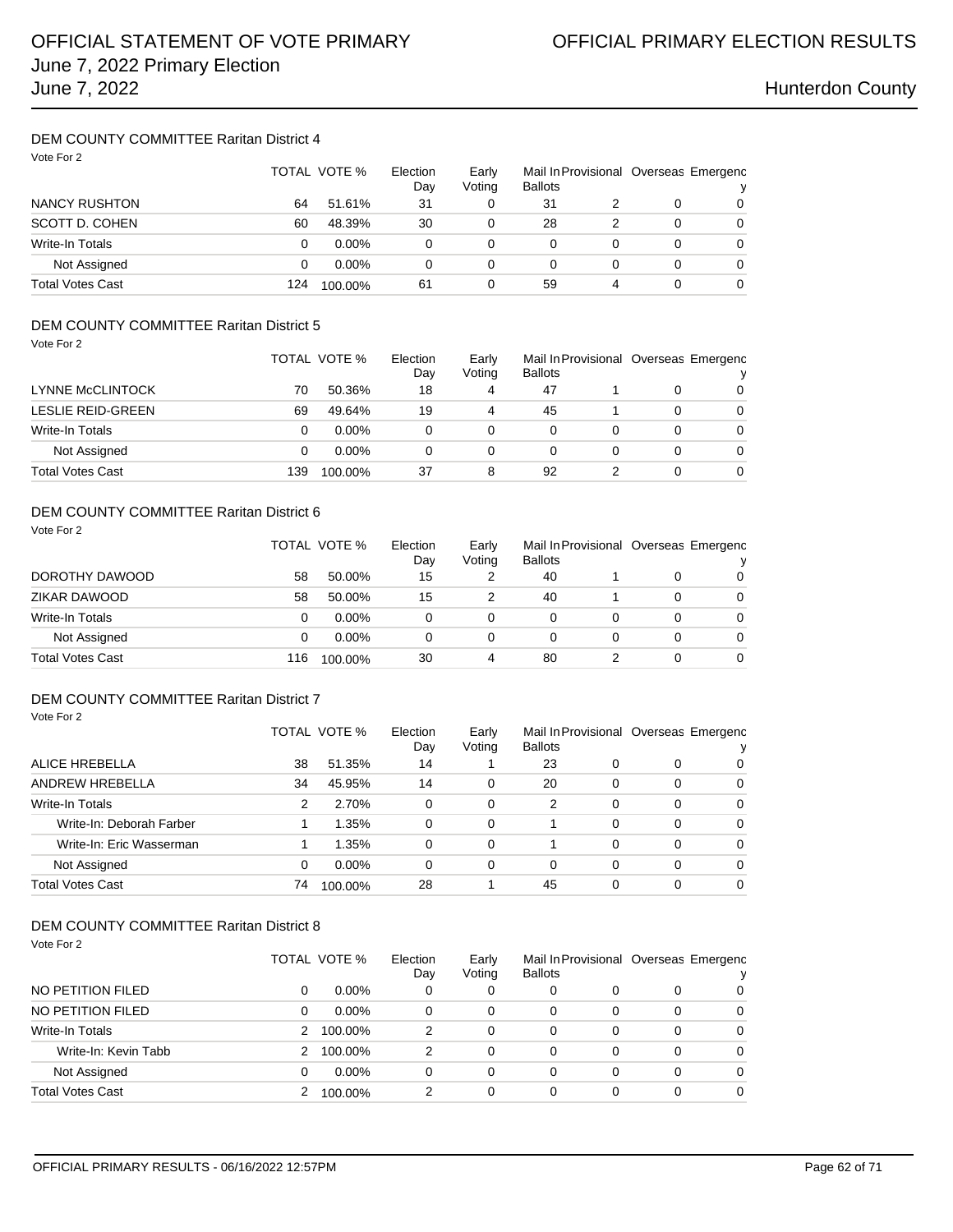## DEM COUNTY COMMITTEE Raritan District 9

| Vote For 2              |     | TOTAL VOTE %<br>Election |    | Early<br>Voting | <b>Ballots</b> |          | Mail In Provisional Overseas Emergenc<br>ν |   |
|-------------------------|-----|--------------------------|----|-----------------|----------------|----------|--------------------------------------------|---|
| <b>KENT DAVIS</b>       | 71  | 50.71%                   | 27 | 3               | 40             |          | 0                                          | 0 |
| <b>ROBYN SISON</b>      | 69  | 49.29%                   | 27 | 3               | 38             |          | 0                                          | 0 |
| <b>Write-In Totals</b>  | 0   | $0.00\%$                 | 0  | 0               | 0              | $\Omega$ | 0                                          | 0 |
| Not Assigned            | 0   | $0.00\%$                 | 0  | 0               | 0              | 0        | 0                                          | 0 |
| <b>Total Votes Cast</b> | 140 | 100.00%                  | 54 | 6               | 78             |          | 0                                          | 0 |

### DEM COUNTY COMMITTEE Raritan District 10 Vote For 2

| , , , , , , , <u>,</u>  |     | TOTAL VOTE % | Election<br>Day | Early<br>Voting | <b>Ballots</b> |   |   | Mail In Provisional Overseas Emergenc<br>v |
|-------------------------|-----|--------------|-----------------|-----------------|----------------|---|---|--------------------------------------------|
| ELIZABETH COX           | 56  | 50.91%       | 27              |                 | 27             |   |   | 0                                          |
| NANCY A. SLACK          | 54  | 49.09%       | 28              |                 | 24             |   | 0 | $\Omega$                                   |
| Write-In Totals         | 0   | $0.00\%$     | 0               | 0               | 0              | 0 | 0 | $\Omega$                                   |
| Not Assigned            | 0   | $0.00\%$     | 0               | 0               | 0              | 0 | 0 | $\Omega$                                   |
| <b>Total Votes Cast</b> | 110 | 100.00%      | 55              |                 | 51             |   |   | 0                                          |

### DEM COUNTY COMMITTEE Raritan District 11

| Vote For 2              |     | TOTAL VOTE % |    | Early<br>Voting | Mail In Provisional Overseas Emergenc<br><b>Ballots</b> |   |   | v        |
|-------------------------|-----|--------------|----|-----------------|---------------------------------------------------------|---|---|----------|
| MICHAEL K. DRULIS       | 64  | 49.61%       | 14 | 3               | 46                                                      |   | 0 | $\Omega$ |
| <b>MITCHELLE DRULIS</b> | 65  | 50.39%       | 15 | 3               | 45                                                      | 2 | 0 | $\Omega$ |
| <b>Write-In Totals</b>  | 0   | $0.00\%$     | 0  | 0               | 0                                                       | 0 | 0 | $\Omega$ |
| Not Assigned            | 0   | $0.00\%$     | 0  | 0               | 0                                                       |   | 0 | $\Omega$ |
| <b>Total Votes Cast</b> | 129 | 100.00%      | 29 | 6               | 91                                                      | 3 | 0 | $\Omega$ |

## DEM COUNTY COMMITTEE Raritan District 12

Vote For 2

| <b>CATHERINE EBERSTEIN</b> |    | TOTAL VOTE % | Election<br>Early<br>Voting<br><b>Ballots</b><br>Dav |   |    | Mail In Provisional Overseas Emergenc |          |          |
|----------------------------|----|--------------|------------------------------------------------------|---|----|---------------------------------------|----------|----------|
|                            | 91 | 100.00%      | 23                                                   |   | 67 |                                       | 0        | 0        |
| NO PETITION FILED          |    | $0.00\%$     |                                                      | 0 |    |                                       | 0        | 0        |
| Write-In Totals            |    | $0.00\%$     |                                                      | 0 |    | 0                                     | 0        | $\Omega$ |
| Not Assigned               |    | $0.00\%$     | 0                                                    | 0 |    | 0                                     | $\Omega$ | $\Omega$ |
| <b>Total Votes Cast</b>    | 91 | 100.00%      | 23                                                   |   | 67 | n                                     | 0        | 0        |

| Vote For 2              |    | TOTAL VOTE % | Election<br>Day | Early<br>Voting | Mail In Provisional Overseas Emergenc<br><b>Ballots</b> |   |   |          |  |
|-------------------------|----|--------------|-----------------|-----------------|---------------------------------------------------------|---|---|----------|--|
| <b>BETH BOROWSKY</b>    | 48 | 53.33%       | 17              | 0               | 31                                                      | 0 | 0 | 0        |  |
| BENJAMIN R. JOHNSON     | 42 | 46.67%       | 17              | 0               | 25                                                      | 0 | 0 | $\Omega$ |  |
| Write-In Totals         | 0  | $0.00\%$     | 0               | 0               | $\Omega$                                                | 0 | 0 | $\Omega$ |  |
| Not Assigned            | 0  | $0.00\%$     | 0               | 0               | 0                                                       | 0 | 0 | $\Omega$ |  |
| <b>Total Votes Cast</b> | 90 | 100.00%      | 34              | 0               | 56                                                      | 0 | 0 | 0        |  |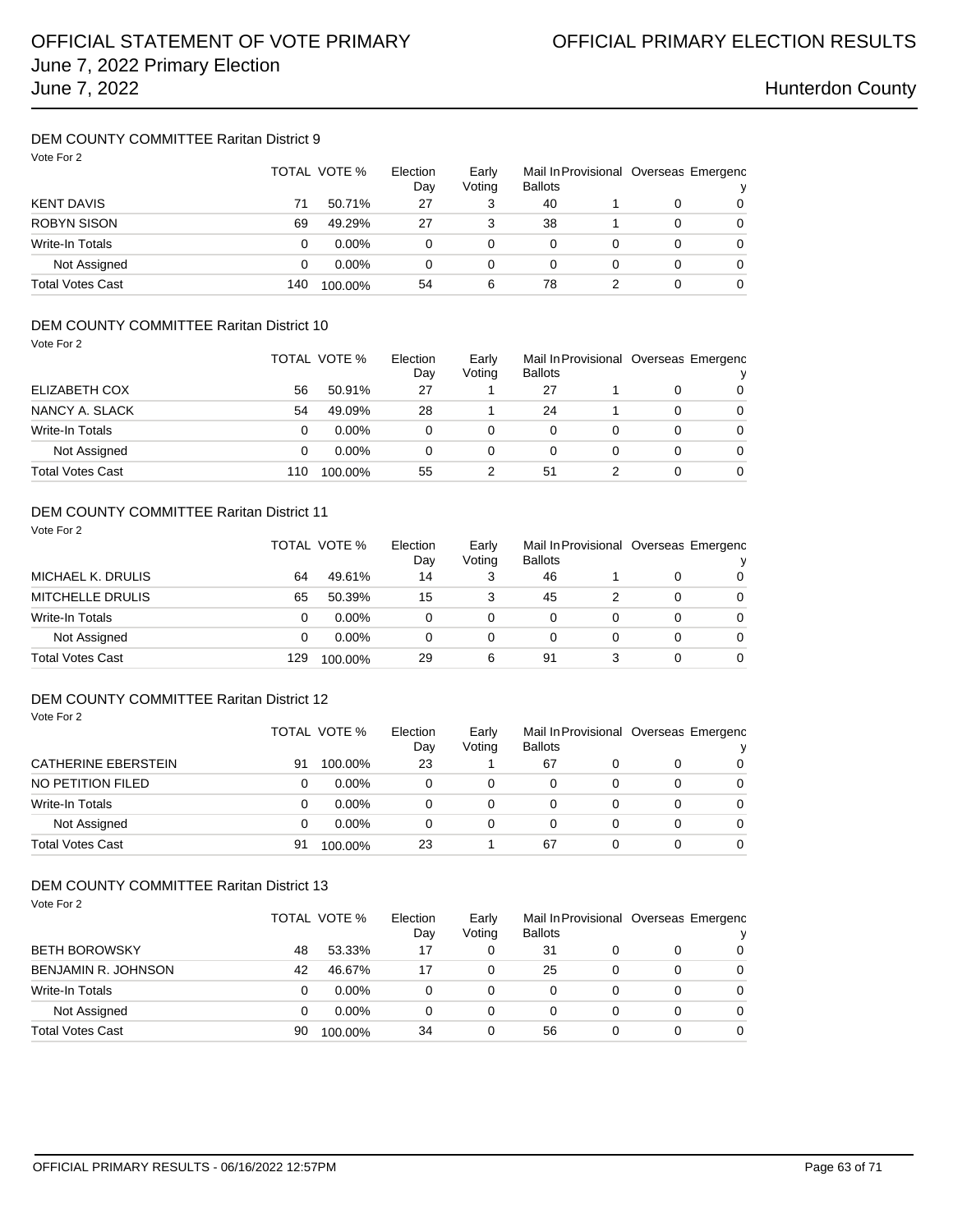## DEM COUNTY COMMITTEE Raritan District 14

| Vote For 2              | TOTAL VOTE %<br>Election<br>Day |          | Early<br>Voting | Mail In Provisional Overseas Emergenc<br><b>Ballots</b> |    |   |          |          |
|-------------------------|---------------------------------|----------|-----------------|---------------------------------------------------------|----|---|----------|----------|
| <b>JOYCE L. SANTOS</b>  | 60                              | 50.00%   | 18              | 4                                                       | 36 |   | 0        | 0        |
| <b>JONATHAN TOWNEND</b> | 60                              | 50.00%   | 19              | 4                                                       | 36 |   | 0        | 0        |
| Write-In Totals         | 0                               | $0.00\%$ | 0               | 0                                                       | 0  |   | 0        | $\Omega$ |
| Not Assigned            | 0                               | $0.00\%$ | 0               | 0                                                       | 0  | 0 | 0        | $\Omega$ |
| <b>Total Votes Cast</b> | 120                             | 100.00%  | 37              | 8                                                       | 72 |   | $\Omega$ | 0        |

### DEM COUNTY COMMITTEE Raritan District 15 Vote For 2

| VUVUU1                    |     | TOTAL VOTE % | Election<br>Day | Early<br>Voting | <b>Ballots</b> |   | Mail In Provisional Overseas Emergenc<br>v |
|---------------------------|-----|--------------|-----------------|-----------------|----------------|---|--------------------------------------------|
| <b>BARBARA SIMONCELLI</b> | 87  | 51.48%       | 29              |                 | 56             |   | $\Omega$                                   |
| <b>SHARON WINNICK</b>     | 82  | 48.52%       | 27              |                 | 53             | 0 | $\Omega$                                   |
| Write-In Totals           | 0   | $0.00\%$     | 0               | 0               |                | 0 | $\Omega$                                   |
| Not Assigned              | 0   | $0.00\%$     | 0               | 0               |                | 0 | $\Omega$                                   |
| <b>Total Votes Cast</b>   | 169 | 100.00%      | 56              | 4               | 109            |   | $\Omega$                                   |

### DEM COUNTY COMMITTEE Raritan District 16

| Vote For 2             |    |              |                 |                 |                |   |   |                                            |
|------------------------|----|--------------|-----------------|-----------------|----------------|---|---|--------------------------------------------|
|                        |    | TOTAL VOTE % | Election<br>Day | Early<br>Voting | <b>Ballots</b> |   |   | Mail In Provisional Overseas Emergenc<br>v |
| RAINA FILIPIAK         | 74 | 98.67%       | 31              | 3               | 35             | 5 | 0 | 0                                          |
| NO PETITION FILED      | 0  | $0.00\%$     | 0               | 0               | 0              | 0 | 0 | $\Omega$                                   |
| <b>Write-In Totals</b> |    | 1.33%        | 0               | 0               |                | 0 | 0 | $\Omega$                                   |
| Write-In: Other1       |    | 1.33%        | 0               | 0               |                | 0 | 0 | $\Omega$                                   |
| Not Assigned           | 0  | $0.00\%$     | 0               | 0               | 0              | 0 | 0 | $\Omega$                                   |
| Total Votes Cast       | 75 | 100.00%      | 31              | 3               | 36             | 5 | 0 | $\Omega$                                   |

### DEM COUNTY COMMITTEE Raritan District 17 Vote For 2

|                         |    | TOTAL VOTE % |    | Early<br>Voting | <b>Ballots</b> |   | Mail In Provisional Overseas Emergenc |                |
|-------------------------|----|--------------|----|-----------------|----------------|---|---------------------------------------|----------------|
| HOPE COHEN              | 48 | 97.96%       | 13 |                 | 33             |   | 0                                     | 0              |
| NO PETITION FILED       | 0  | $0.00\%$     | 0  | 0               | $\Omega$       | 0 | 0                                     | $\overline{0}$ |
| Write-In Totals         |    | 2.04%        | 0  | 0               |                | 0 | 0                                     | $\Omega$       |
| Write-In: Donald Becker |    | 2.04%        | 0  | 0               |                | 0 | 0                                     | $\Omega$       |
| Not Assigned            | 0  | $0.00\%$     | 0  | 0               | $\Omega$       | 0 | 0                                     | $\Omega$       |
| Total Votes Cast        | 49 | 100.00%      | 13 |                 | 34             |   | 0                                     | $\Omega$       |

| Vote For 2                    |     |              |          |        |                |   |   |                                       |  |
|-------------------------------|-----|--------------|----------|--------|----------------|---|---|---------------------------------------|--|
|                               |     | TOTAL VOTE % | Election | Early  |                |   |   | Mail In Provisional Overseas Emergenc |  |
|                               |     |              | Day      | Voting | <b>Ballots</b> |   |   | ν                                     |  |
| <b>HELEN DOWKONTT-RICHARD</b> | 70  | 52.63%       | 22       | 5      | 42             |   | 0 | 0                                     |  |
| ROBERT B. RICHARD             | 63  | 47.37%       | 20       |        | 39             |   | 0 | $\Omega$                              |  |
| Write-In Totals               | 0   | $0.00\%$     | 0        | 0      | 0              | 0 | 0 | $\Omega$                              |  |
| Not Assigned                  | 0   | $0.00\%$     | 0        | 0      | $\Omega$       | 0 | 0 | $\Omega$                              |  |
| <b>Total Votes Cast</b>       | 133 | 100.00%      | 42       | 8      | 81             |   | 0 | $\Omega$                              |  |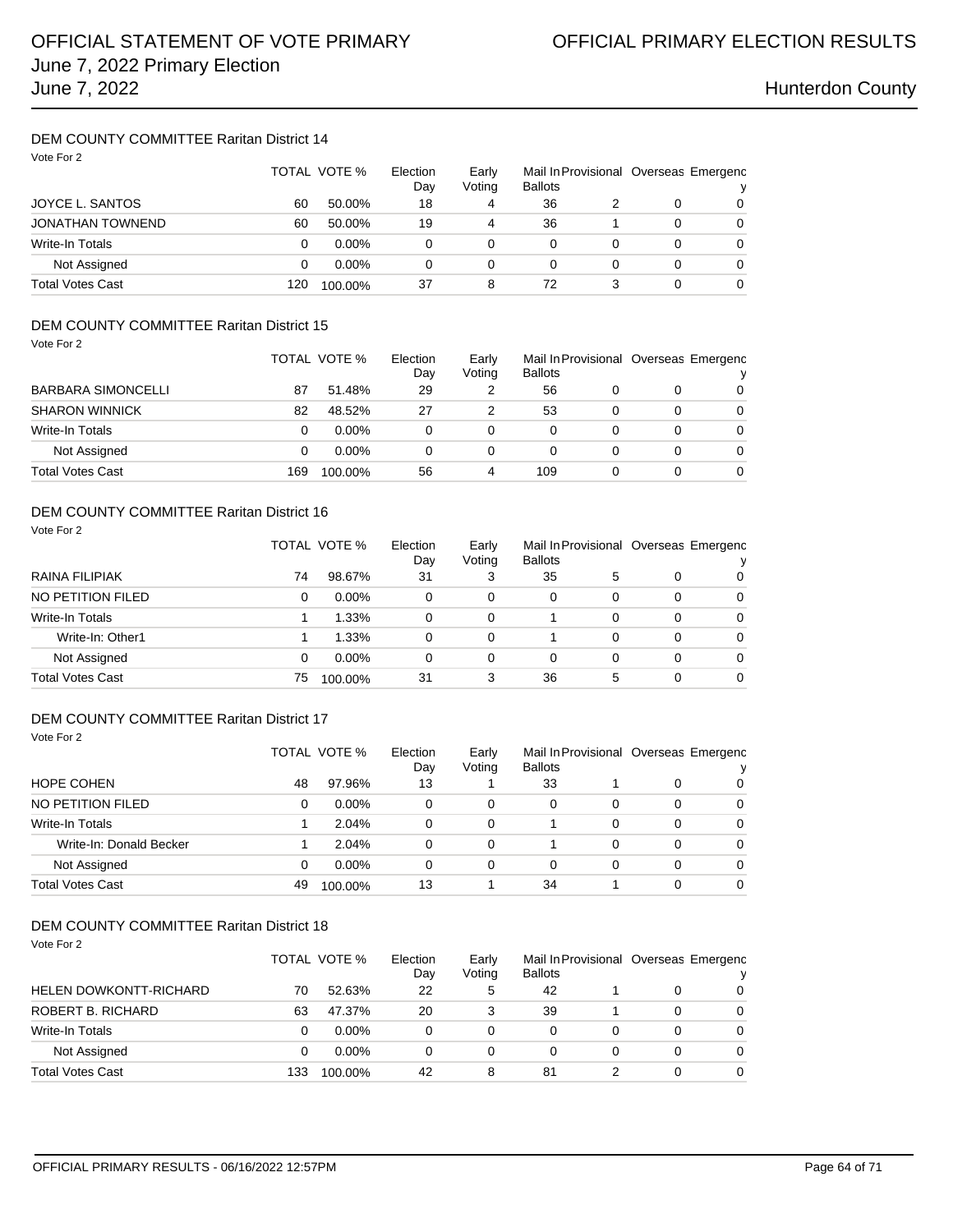### DEM COUNTY COMMITTEE Raritan District 19 Vote For 2

| VOIE FOI Z                |    | TOTAL VOTE % |    | Early<br>Voting | <b>Ballots</b> |          | Mail In Provisional Overseas Emergenc |   |
|---------------------------|----|--------------|----|-----------------|----------------|----------|---------------------------------------|---|
| YELENA PASHKOVA           | 79 | 97.53%       | 25 | 4               | 50             | 0        | 0                                     | 0 |
| NO PETITION FILED         | 0  | $0.00\%$     | 0  | 0               | $\Omega$       | $\Omega$ | 0                                     | 0 |
| <b>Write-In Totals</b>    | 2  | 2.47%        |    | $\Omega$        |                | 0        | 0                                     | 0 |
| Write-In: Alissa Cugliari |    | 1.23%        | 0  | 0               |                | 0        | 0                                     | 0 |
| Not Assigned              |    | 1.23%        |    | $\Omega$        | $\Omega$       | 0        | 0                                     | 0 |
| Total Votes Cast          | 81 | 100.00%      | 26 | 4               | 51             | 0        | 0                                     | 0 |

## DEM COUNTY COMMITTEE Raritan District 20

Vote For 2

|                      |    | TOTAL VOTE % | Election<br>Day | Early<br>Voting | Mail In Provisional Overseas Emergenc<br><b>Ballots</b> |   | v        |
|----------------------|----|--------------|-----------------|-----------------|---------------------------------------------------------|---|----------|
| PATRICIA L. PARISANO | 40 | 100.00%      | 15              |                 | 24                                                      | 0 | 0        |
| NO PETITION FILED    |    | $0.00\%$     |                 |                 |                                                         | 0 | 0        |
| Write-In Totals      |    | $0.00\%$     | 0               | 0               |                                                         | 0 | $\Omega$ |
| Not Assigned         |    | $0.00\%$     | 0               |                 | 0                                                       | 0 | $\Omega$ |
| Total Votes Cast     | 40 | 100.00%      | 15              |                 | 24                                                      | 0 | $\Omega$ |

## DEM COUNTY COMMITTEE Raritan District 21

| Vote For 2                  |     |              |                 |        |                         |   |   |          |                                       |
|-----------------------------|-----|--------------|-----------------|--------|-------------------------|---|---|----------|---------------------------------------|
|                             |     | TOTAL VOTE % | Election<br>Day | Voting | Early<br><b>Ballots</b> |   |   |          | Mail In Provisional Overseas Emergenc |
| <b>SANDRA GONG</b>          | 52  | 50.49%       | 8               | 4      | 40                      |   | 0 | 0        |                                       |
| <b>CAITLIN RYAN PERSCHE</b> | 51  | 49.51%       | 8               | 4      | 39                      | 0 | 0 | 0        |                                       |
| Write-In Totals             | 0   | $0.00\%$     | $\Omega$        | 0      | 0                       |   | 0 | $\Omega$ |                                       |
| Not Assigned                | 0   | $0.00\%$     | 0               | 0      | 0                       | 0 | 0 | 0        |                                       |
| <b>Total Votes Cast</b>     | 103 | 100.00%      | 16              | 8      | 79                      |   | 0 | $\Omega$ |                                       |

### DEM COUNTY COMMITTEE Readington District 1 Vote For 2

| ANGEL VORWICK           |     | TOTAL VOTE % | Election<br>Day | Early<br>Voting | <b>Ballots</b> | Mail In Provisional Overseas Emergenc |   |          |  |
|-------------------------|-----|--------------|-----------------|-----------------|----------------|---------------------------------------|---|----------|--|
|                         | 61  | 49.59%       | 22              |                 | 37             |                                       |   | $\Omega$ |  |
| <b>TIMOTHY VORWICK</b>  | 62  | 50.41%       | 22              |                 | 38             |                                       |   | 0        |  |
| Write-In Totals         |     | $0.00\%$     |                 | $\Omega$        | 0              |                                       |   | $\Omega$ |  |
| Not Assigned            | 0   | $0.00\%$     | 0               | 0               | 0              |                                       | 0 | $\Omega$ |  |
| <b>Total Votes Cast</b> | 123 | 100.00%      | 44              |                 | 75             |                                       |   | 0        |  |

### DEM COUNTY COMMITTEE Readington District 2 Vote For 2

| NO PETITION FILED       | TOTAL VOTE % | Election<br>Day | Early<br>Voting | <b>Ballots</b> |   | Mail In Provisional Overseas Emergenc |          |  |
|-------------------------|--------------|-----------------|-----------------|----------------|---|---------------------------------------|----------|--|
|                         |              |                 |                 |                | Ω |                                       | 0        |  |
| NO PETITION FILED       |              |                 | 0               |                | 0 | 0                                     | 0        |  |
| <b>Write-In Totals</b>  |              |                 | 0               |                |   | 0                                     | 0        |  |
| Not Assigned            |              |                 | 0               |                | 0 | 0                                     | $\Omega$ |  |
| <b>Total Votes Cast</b> |              |                 | 0               |                | 0 |                                       | $\Omega$ |  |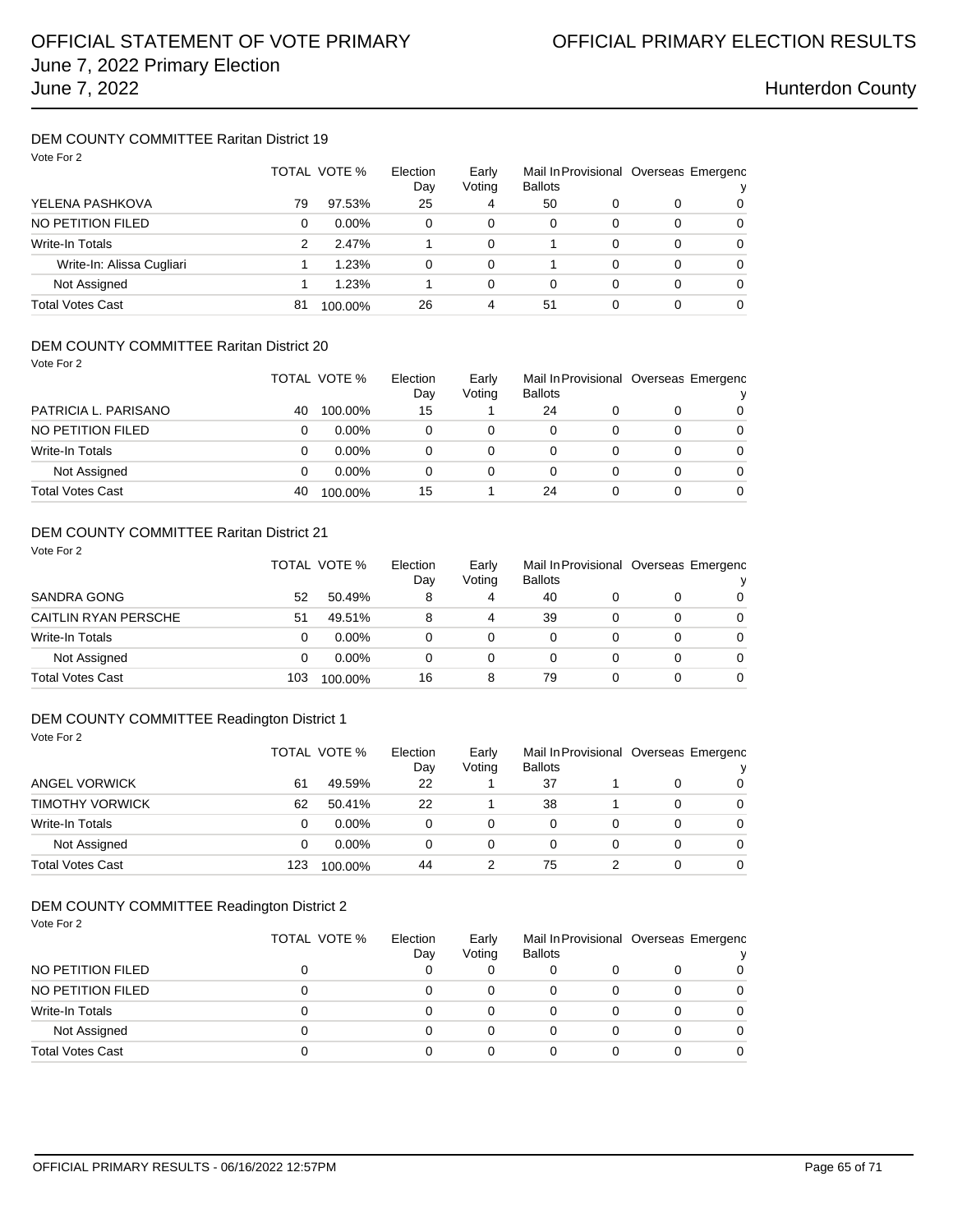### DEM COUNTY COMMITTEE Readington District 3 Vote For 2

| Vote For 2              | TOTAL VOTE % |          | Election<br>Day | Early<br>Voting | <b>Ballots</b> |   | Mail In Provisional Overseas Emergenc<br>ν |   |
|-------------------------|--------------|----------|-----------------|-----------------|----------------|---|--------------------------------------------|---|
| <b>MARK POMYKACZ</b>    | 61           | 49.59%   | 22              |                 | 38             | 0 |                                            | 0 |
| <b>DENISE ESAKOFF</b>   | 62           | 50.41%   | 23              |                 | 38             | 0 | 0                                          | 0 |
| <b>Write-In Totals</b>  | 0            | $0.00\%$ | 0               | 0               | 0              | 0 | 0                                          | 0 |
| Not Assigned            | 0            | $0.00\%$ | 0               | 0               | 0              |   | 0                                          | 0 |
| <b>Total Votes Cast</b> | 123          | 100.00%  | 45              |                 | 76             | 0 | 0                                          | 0 |

## DEM COUNTY COMMITTEE Readington District 4

| Vote For 2                |   |              |                 |                 |                |          |   |                                       |
|---------------------------|---|--------------|-----------------|-----------------|----------------|----------|---|---------------------------------------|
|                           |   | TOTAL VOTE % | Election<br>Day | Early<br>Voting | <b>Ballots</b> |          |   | Mail In Provisional Overseas Emergenc |
| NO PETITION FILED         | 0 | $0.00\%$     | 0               | 0               | 0              | 0        | 0 | 0                                     |
| NO PETITION FILED         | 0 | $0.00\%$     | 0               | 0               | 0              | $\Omega$ | 0 | 0                                     |
| Write-In Totals           | 6 | 100.00%      | 6               | 0               | 0              | 0        | 0 | 0                                     |
| Write-In: Susan E. Hyland | 4 | 66.67%       | 4               | 0               | 0              | 0        | 0 | $\Omega$                              |
| Write-In: Stephen Kilduff |   | 16.67%       |                 | 0               | 0              | 0        | 0 | $\Omega$                              |
| Not Assigned              |   | 16.67%       |                 | 0               | 0              | $\Omega$ | 0 | $\Omega$                              |
| Total Votes Cast          | 6 | 100.00%      | 6               | 0               | $\Omega$       | 0        | 0 | $\Omega$                              |

## DEM COUNTY COMMITTEE Readington District 5

| Vote For 2              |   |              |                 |                 |                |          |          |                                       |  |
|-------------------------|---|--------------|-----------------|-----------------|----------------|----------|----------|---------------------------------------|--|
|                         |   | TOTAL VOTE % | Election<br>Day | Early<br>Voting | <b>Ballots</b> |          |          | Mail In Provisional Overseas Emergenc |  |
| NO PETITION FILED       | 0 | $0.00\%$     | 0               | 0               | 0              | 0        | 0        | 0                                     |  |
| NO PETITION FILED       | 0 | $0.00\%$     | 0               | 0               | 0              | 0        | $\Omega$ | 0                                     |  |
| <b>Write-In Totals</b>  | 3 | 100.00%      | $\Omega$        | $\Omega$        | 3              | $\Omega$ | 0        | $\Omega$                              |  |
| Write-In: Other         |   | 33.33%       | 0               | 0               |                | 0        | 0        | $\Omega$                              |  |
| Write-In: Other1        |   | 33.33%       | 0               | $\Omega$        |                | $\Omega$ | $\Omega$ | $\Omega$                              |  |
| Write-In: Donald Becker |   | 33.33%       | $\Omega$        | $\Omega$        |                | $\Omega$ | $\Omega$ | $\Omega$                              |  |
| Not Assigned            | 0 | $0.00\%$     | 0               | 0               | 0              | 0        | 0        | $\Omega$                              |  |
| <b>Total Votes Cast</b> | 3 | 100.00%      | 0               | 0               | 3              |          | 0        | $\Omega$                              |  |

| Vote For 2                 |               |              |                 |                 |                                                         |          |          |          |
|----------------------------|---------------|--------------|-----------------|-----------------|---------------------------------------------------------|----------|----------|----------|
|                            |               | TOTAL VOTE % | Election<br>Day | Early<br>Voting | Mail In Provisional Overseas Emergenc<br><b>Ballots</b> |          |          |          |
| NO PETITION FILED          | 0             | $0.00\%$     | 0               | 0               | 0                                                       | 0        | 0        | 0        |
| NO PETITION FILED          | 0             | $0.00\%$     | 0               | 0               | $\Omega$                                                | 0        | 0        | $\Omega$ |
| <b>Write-In Totals</b>     | 4             | 100.00%      | 0               | 2               | $\overline{2}$                                          | $\Omega$ | 0        | $\Omega$ |
| Write-In: Katherine DeLuca | 2             | 50.00%       | 0               |                 |                                                         | $\Omega$ | $\Omega$ | $\Omega$ |
| Write-In: Jason DeLuca     | $\mathcal{P}$ | 50.00%       | 0               |                 |                                                         | $\Omega$ | $\Omega$ | $\Omega$ |
| Not Assigned               | 0             | $0.00\%$     | 0               | 0               | $\Omega$                                                | 0        | $\Omega$ | $\Omega$ |
| <b>Total Votes Cast</b>    | 4             | 100.00%      | 0               | 2               | 2                                                       | $\Omega$ | 0        | 0        |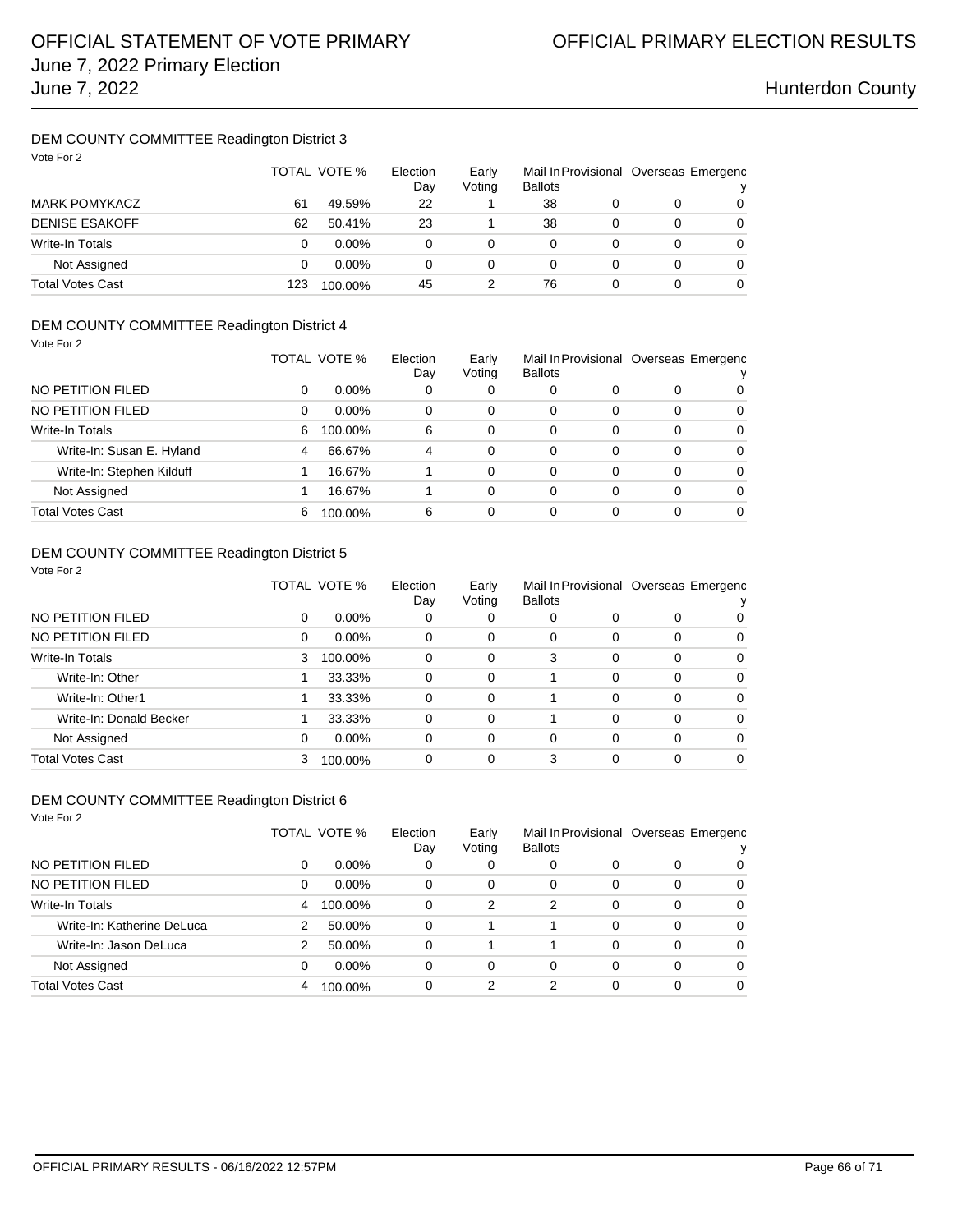## DEM COUNTY COMMITTEE Readington District 7

| Vote For 2              | TOTAL VOTE % | Election<br>Day | Early<br>Voting | Mail In Provisional Overseas Emergenc<br><b>Ballots</b> |   |   |
|-------------------------|--------------|-----------------|-----------------|---------------------------------------------------------|---|---|
| NO PETITION FILED       | 0            |                 |                 | 0                                                       |   | 0 |
| NO PETITION FILED       |              |                 | 0               | 0                                                       |   | 0 |
| Write-In Totals         |              |                 |                 | 0                                                       | 0 | 0 |
| Not Assigned            | 0            |                 | 0               | 0                                                       | 0 | 0 |
| <b>Total Votes Cast</b> |              |                 |                 | 0                                                       |   |   |

### DEM COUNTY COMMITTEE Readington District 8

Vote For 2

Vote For 2

|                          |    | TOTAL VOTE % | Election<br>Day | Early<br>Voting | Mail In Provisional Overseas Emergenc<br><b>Ballots</b> |   |   |          |
|--------------------------|----|--------------|-----------------|-----------------|---------------------------------------------------------|---|---|----------|
| <b>TIFFINY BISHOP</b>    | 62 | 96.88%       | 34              | 2               | 26                                                      |   | O | 0        |
| NO PETITION FILED        | 0  | $0.00\%$     | 0               | $\Omega$        | 0                                                       | 0 | 0 | $\Omega$ |
| Write-In Totals          | 2  | 3.12%        |                 | 0               |                                                         | 0 | 0 | $\Omega$ |
| Write-In: Patrick Waters |    | 1.56%        | 0               | 0               |                                                         | 0 | 0 | $\Omega$ |
| Not Assigned             |    | 1.56%        |                 | 0               | 0                                                       | 0 | 0 | $\Omega$ |
| <b>Total Votes Cast</b>  | 64 | 100.00%      | 35              | 2               | 27                                                      | 0 | 0 | 0        |

## DEM COUNTY COMMITTEE Readington District 9

|                           |   | TOTAL VOTE % | Election<br>Dav | Early<br>Voting | Mail In Provisional Overseas Emergenc<br><b>Ballots</b> |   |          | v        |
|---------------------------|---|--------------|-----------------|-----------------|---------------------------------------------------------|---|----------|----------|
| NO PETITION FILED         | 0 | $0.00\%$     | 0               | 0               | 0                                                       | 0 | 0        | 0        |
| NO PETITION FILED         | 0 | $0.00\%$     | 0               | $\Omega$        | 0                                                       | 0 | 0        | $\Omega$ |
| Write-In Totals           | 4 | 100.00%      | 4               | $\Omega$        | 0                                                       | 0 | 0        | $\Omega$ |
| Write-In: George Goceljak | 2 | 50.00%       | 2               | $\Omega$        | $\Omega$                                                | 0 | $\Omega$ | $\Omega$ |
| Write-In: Harvey Baron    |   | 25.00%       |                 | $\Omega$        | 0                                                       | 0 | $\Omega$ | $\Omega$ |
| Not Assigned              |   | 25.00%       |                 | 0               | 0                                                       | 0 | $\Omega$ | $\Omega$ |
| Total Votes Cast          | 4 | 100.00%      | 4               | 0               | 0                                                       | 0 | 0        | $\Omega$ |

### DEM COUNTY COMMITTEE Readington District 10

| Vote For 2               |   |              |                 |                 |                                                         |   |          |          |
|--------------------------|---|--------------|-----------------|-----------------|---------------------------------------------------------|---|----------|----------|
|                          |   | TOTAL VOTE % | Election<br>Day | Early<br>Voting | Mail In Provisional Overseas Emergenc<br><b>Ballots</b> |   |          |          |
| NO PETITION FILED        | 0 | $0.00\%$     | 0               | 0               | 0                                                       | 0 | 0        | 0        |
| NO PETITION FILED        | 0 | $0.00\%$     | 0               | 0               | 0                                                       | 0 | 0        | 0        |
| Write-In Totals          |   | 100.00%      | 0               | 0               |                                                         | 0 | 0        | $\Omega$ |
| Write-In: Laura Stringer |   | 100.00%      | 0               | 0               |                                                         | 0 | 0        | 0        |
| Not Assigned             | 0 | $0.00\%$     | 0               | 0               | 0                                                       | 0 | 0        | 0        |
| Total Votes Cast         |   | 100.00%      | 0               | 0               |                                                         | 0 | $\Omega$ | $\Omega$ |

| Vote For 2 |  |
|------------|--|
|            |  |

|                           |    | TOTAL VOTE % | Election<br>Day | Early<br>Voting | Mail In Provisional Overseas Emergenc<br><b>Ballots</b> |   |   |   |
|---------------------------|----|--------------|-----------------|-----------------|---------------------------------------------------------|---|---|---|
| <b>PATRICK HELLER</b>     | 88 | 97.78%       | 19              |                 | 68                                                      |   | 0 | 0 |
| NO PETITION FILED         | 0  | $0.00\%$     | 0               | 0               | 0                                                       | 0 | 0 | 0 |
| Write-In Totals           | 2  | 2.22%        |                 | $\Omega$        |                                                         | 0 | 0 | 0 |
| Write-In: Kristina Garcia |    | $1.11\%$     | 0               | $\Omega$        |                                                         | 0 | 0 | 0 |
| Not Assigned              |    | $1.11\%$     |                 | 0               | 0                                                       | 0 | 0 | 0 |
| Total Votes Cast          | 90 | 100.00%      | 20              |                 | 69                                                      |   | O | 0 |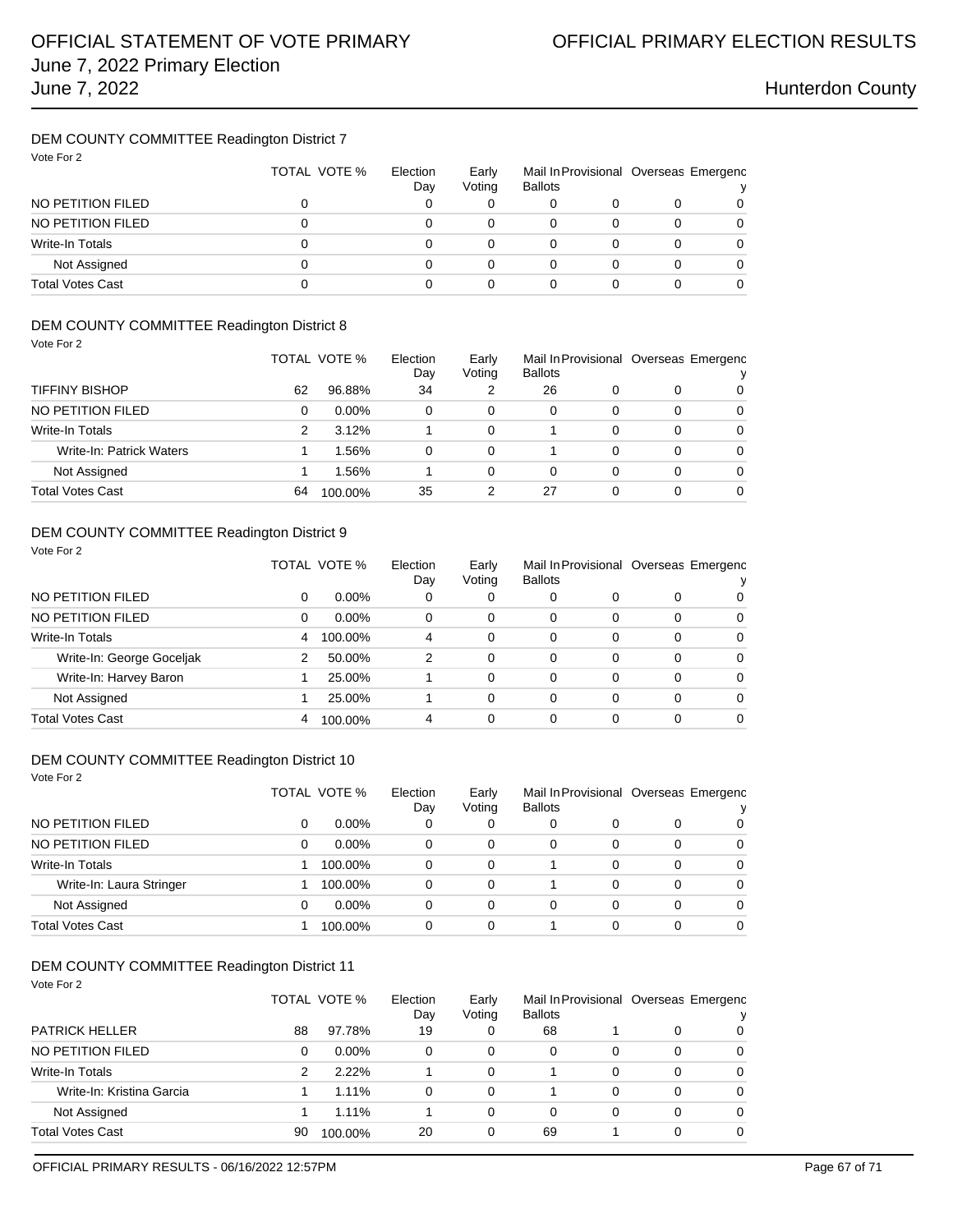## DEM COUNTY COMMITTEE Readington District 12

| Vote For 2             | TOTAL VOTE % |          | Election<br>Day | Early<br>Voting | <b>Ballots</b> |   | Mail In Provisional Overseas Emergenc |   |
|------------------------|--------------|----------|-----------------|-----------------|----------------|---|---------------------------------------|---|
| <b>WENDY BEYER</b>     | 31           | 50.82%   | 20              |                 | 11             |   |                                       | 0 |
| MICHELE D'AMICO        | 30           | 49.18%   | 19              |                 | 11             | 0 | 0                                     | 0 |
| <b>Write-In Totals</b> | 0            | $0.00\%$ | 0               |                 | 0              | 0 | 0                                     | 0 |
| Not Assigned           | 0            | $0.00\%$ | 0               | 0               | 0              | 0 | 0                                     | 0 |
| Total Votes Cast       | 61           | 100.00%  | 39              |                 | 22             | 0 | 0                                     | 0 |

## DEM COUNTY COMMITTEE Readington District 13

| Vote For 2              |    | TOTAL VOTE % | Election<br>Day | Early<br>Voting | <b>Ballots</b> |   |          | Mail In Provisional Overseas Emergenc |
|-------------------------|----|--------------|-----------------|-----------------|----------------|---|----------|---------------------------------------|
| <b>RENE RAO</b>         | 70 | 94.59%       | 19              | 0               | 51             | 0 | 0        | 0                                     |
| NO PETITION FILED       | 0  | $0.00\%$     | 0               | 0               | 0              | 0 | 0        | $\Omega$                              |
| Write-In Totals         | 4  | 5.41%        | 0               | 0               | 4              | 0 | $\Omega$ | 0                                     |
| Write-In: Rohan Rao     | 4  | 5.41%        | 0               | 0               | 4              | 0 | 0        | $\Omega$                              |
| Not Assigned            | 0  | $0.00\%$     | 0               | 0               | 0              | 0 | 0        | $\Omega$                              |
| <b>Total Votes Cast</b> | 74 | 100.00%      | 19              | 0               | 55             | 0 | 0        | $\Omega$                              |

### DEM COUNTY COMMITTEE Readington District 14 Vote For 2

|                            |    | TOTAL VOTE % | Election<br>Dav | Early<br>Voting | <b>Ballots</b> |          |          | Mail In Provisional Overseas Emergenc |
|----------------------------|----|--------------|-----------------|-----------------|----------------|----------|----------|---------------------------------------|
| <b>BRUCE WILLIAMS</b>      | 37 | 77.08%       | 14              | 0               | 23             | 0        | 0        | 0                                     |
| NO PETITION FILED          | 0  | $0.00\%$     | 0               | $\Omega$        | 0              | 0        | 0        | $\Omega$                              |
| Write-In Totals            | 11 | 22.92%       |                 | 0               | 4              | 0        | 0        | $\Omega$                              |
| Write-In: Pamela Germaine  | 9  | 18.75%       | 6               | $\Omega$        | 3              | 0        | $\Omega$ | $\Omega$                              |
| Write-In: Bruce Willowband |    | 2.08%        | 0               | $\Omega$        |                | $\Omega$ | 0        | $\Omega$                              |
| Not Assigned               |    | 2.08%        |                 | 0               | 0              | 0        | 0        | 0                                     |
| Total Votes Cast           | 48 | 100.00%      | 21              | 0               | 27             | 0        | 0        | $\Omega$                              |

| Vote For 2              |    | TOTAL VOTE % | Election<br>Day | Early<br>Voting | Mail In Provisional Overseas Emergenc<br><b>Ballots</b> |   |   |          |
|-------------------------|----|--------------|-----------------|-----------------|---------------------------------------------------------|---|---|----------|
| <b>MARVIN FIELDS</b>    | 20 | 50.00%       | 12              | 0               |                                                         |   | 0 | $\Omega$ |
| <b>ELIZABETH FIORE</b>  | 20 | 50.00%       | 12              | 0               |                                                         |   | 0 | 0        |
| Write-In Totals         | 0  | $0.00\%$     | 0               | 0               | 0                                                       | 0 | 0 | 0        |
| Not Assigned            | 0  | $0.00\%$     | 0               | 0               | 0                                                       | 0 | 0 | $\Omega$ |
| <b>Total Votes Cast</b> | 40 | 100.00%      | 24              | 0               | 14                                                      | 2 | 0 | $\Omega$ |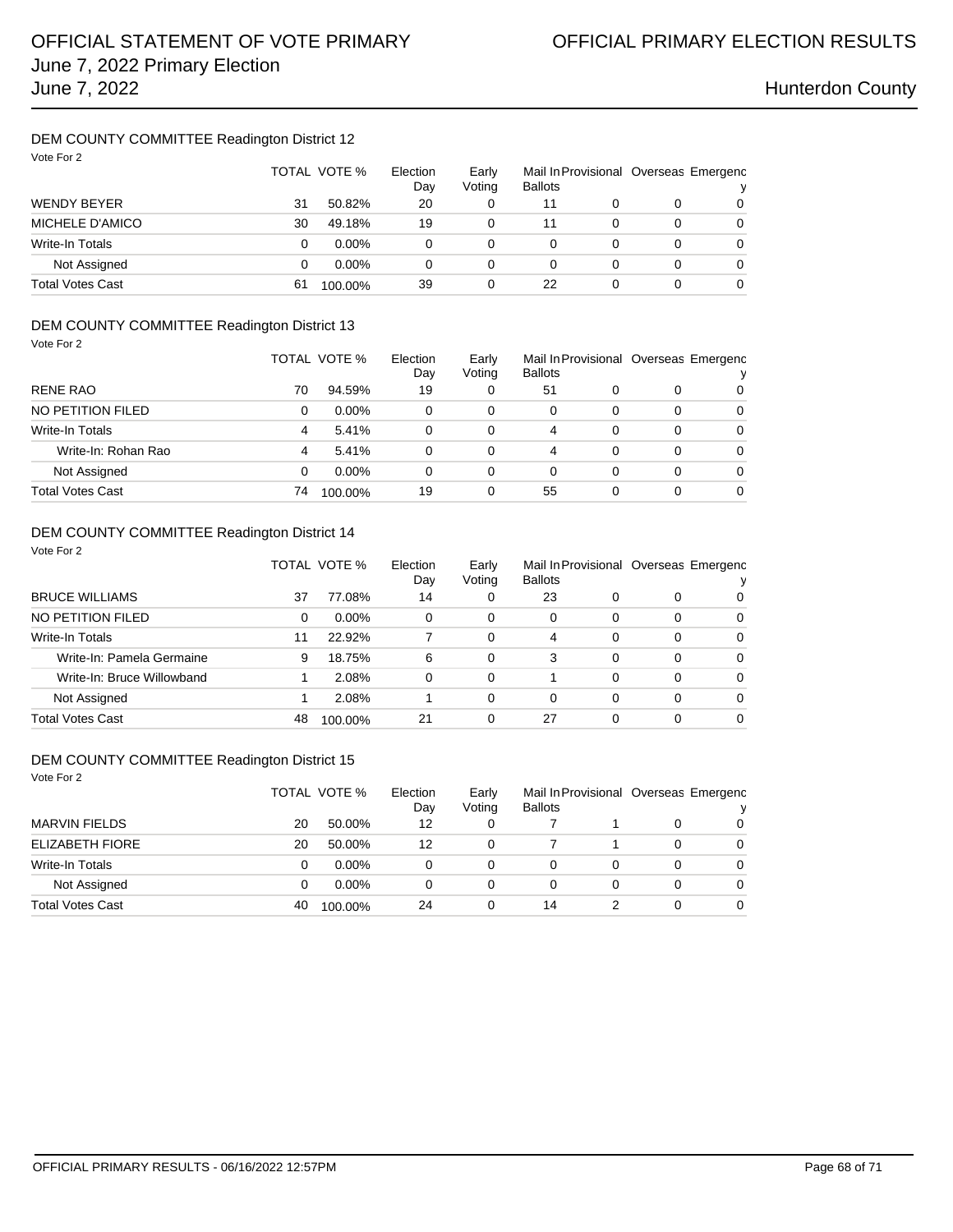### DEM COUNTY COMMITTEE Readington District 16 Vote For 2

| VOTE FOR 2                  |   |              |                 |                 |                |          |                                       |          |
|-----------------------------|---|--------------|-----------------|-----------------|----------------|----------|---------------------------------------|----------|
|                             |   | TOTAL VOTE % | Election<br>Day | Early<br>Voting | <b>Ballots</b> |          | Mail In Provisional Overseas Emergenc |          |
| NO PETITION FILED           | 0 | $0.00\%$     | 0               | 0               | 0              | 0        | 0                                     | 0        |
| NO PETITION FILED           | 0 | $0.00\%$     | 0               | 0               | 0              | 0        | $\Omega$                              | 0        |
| <b>Write-In Totals</b>      | 5 | 100.00%      | 3               | 0               | $\overline{2}$ | 0        | $\Omega$                              | $\Omega$ |
| Write-In: Zacharriyah Uddin | 2 | 40.00%       | $\overline{2}$  | 0               | 0              | 0        | $\Omega$                              | $\Omega$ |
| Write-In: Doug Wheat        | 1 | 20.00%       | 0               | 0               |                | 0        | $\Omega$                              | $\Omega$ |
| Write-In: Donald Becker     |   | 20.00%       | 0               | 0               |                | 0        | $\Omega$                              | $\Omega$ |
| Write-In: Leonardo Perez    |   | 20.00%       |                 | 0               | 0              | $\Omega$ | $\Omega$                              | $\Omega$ |
| Not Assigned                | 0 | $0.00\%$     | $\Omega$        | 0               | $\Omega$       | $\Omega$ | $\Omega$                              | $\Omega$ |
| <b>Total Votes Cast</b>     | 5 | 100.00%      | 3               | 0               | 2              | 0        | $\Omega$                              | $\Omega$ |
|                             |   |              |                 |                 |                |          |                                       |          |

### DEM COUNTY COMMITTEE Stockton District 1 Vote For 2

|                         |    | TOTAL VOTE % | Election<br>Day | Early<br>Voting | <b>Ballots</b> |   |   | Mail In Provisional Overseas Emergenc<br>v |
|-------------------------|----|--------------|-----------------|-----------------|----------------|---|---|--------------------------------------------|
| KERRY L. FRABIZIO       | 82 | 98.80%       | 49              |                 | 29             |   | 0 | 0                                          |
| NO PETITION FILED       | 0  | $0.00\%$     | 0               | 0               | 0              | 0 | 0 | 0                                          |
| <b>Write-In Totals</b>  |    | 1.20%        | 0               | 0               |                | 0 | 0 | $\Omega$                                   |
| Write-In: Kevin Tokash  |    | 1.20%        | $\Omega$        | $\Omega$        |                | 0 | 0 | $\Omega$                                   |
| Not Assigned            | 0  | $0.00\%$     | $\Omega$        | 0               | 0              |   | 0 | $\Omega$                                   |
| <b>Total Votes Cast</b> | 83 | 100.00%      | 49              |                 | 30             | 3 | 0 | $\Omega$                                   |

### DEM COUNTY COMMITTEE Tewksbury District 1

| Vote For 2              |     |              |                 |                 |                |   |   |                                            |
|-------------------------|-----|--------------|-----------------|-----------------|----------------|---|---|--------------------------------------------|
|                         |     | TOTAL VOTE % | Election<br>Day | Early<br>Voting | <b>Ballots</b> |   |   | Mail In Provisional Overseas Emergenc<br>ν |
| <b>CATHERINE LENSKI</b> | 108 | 50.47%       | 58              | 2               | 46             |   | 0 | $\Omega$                                   |
| <b>BRIAN T. REGAN</b>   | 106 | 49.53%       | 56              | 2               | 46             | 2 | 0 | $\Omega$                                   |
|                         |     |              |                 |                 |                |   |   |                                            |
| <b>Write-In Totals</b>  | 0   | $0.00\%$     | 0               | 0               | 0              | 0 | 0 | $\Omega$                                   |
| Not Assigned            | 0   | $0.00\%$     | 0               | 0               | 0              | 0 | 0 | 0                                          |
| <b>Total Votes Cast</b> | 214 | 100.00%      | 114             | 4               | 92             | 4 | 0 | 0                                          |

### DEM COUNTY COMMITTEE Tewksbury District 2

| Vote For 2               |    |              |                 |                 |                                                         |   |   |          |
|--------------------------|----|--------------|-----------------|-----------------|---------------------------------------------------------|---|---|----------|
|                          |    | TOTAL VOTE % | Election<br>Day | Early<br>Voting | Mail In Provisional Overseas Emergenc<br><b>Ballots</b> |   |   |          |
| KELLY McKINNEY-BRAKEWOOD | 54 | 98.18%       | 24              | 0               | 29                                                      |   | 0 | 0        |
| NO PETITION FILED        | 0  | $0.00\%$     | 0               | 0               | 0                                                       | 0 | 0 | $\Omega$ |
| Write-In Totals          |    | 1.82%        | 0               | $\Omega$        |                                                         | 0 | 0 | $\Omega$ |
| Write-In: Paul Gurrell   |    | 1.82%        | 0               | 0               |                                                         | 0 | 0 | $\Omega$ |
| Not Assigned             | 0  | $0.00\%$     | 0               | 0               | $\Omega$                                                | 0 | 0 | 0        |
| <b>Total Votes Cast</b>  | 55 | 100.00%      | 24              | 0               | 30                                                      |   | 0 | $\Omega$ |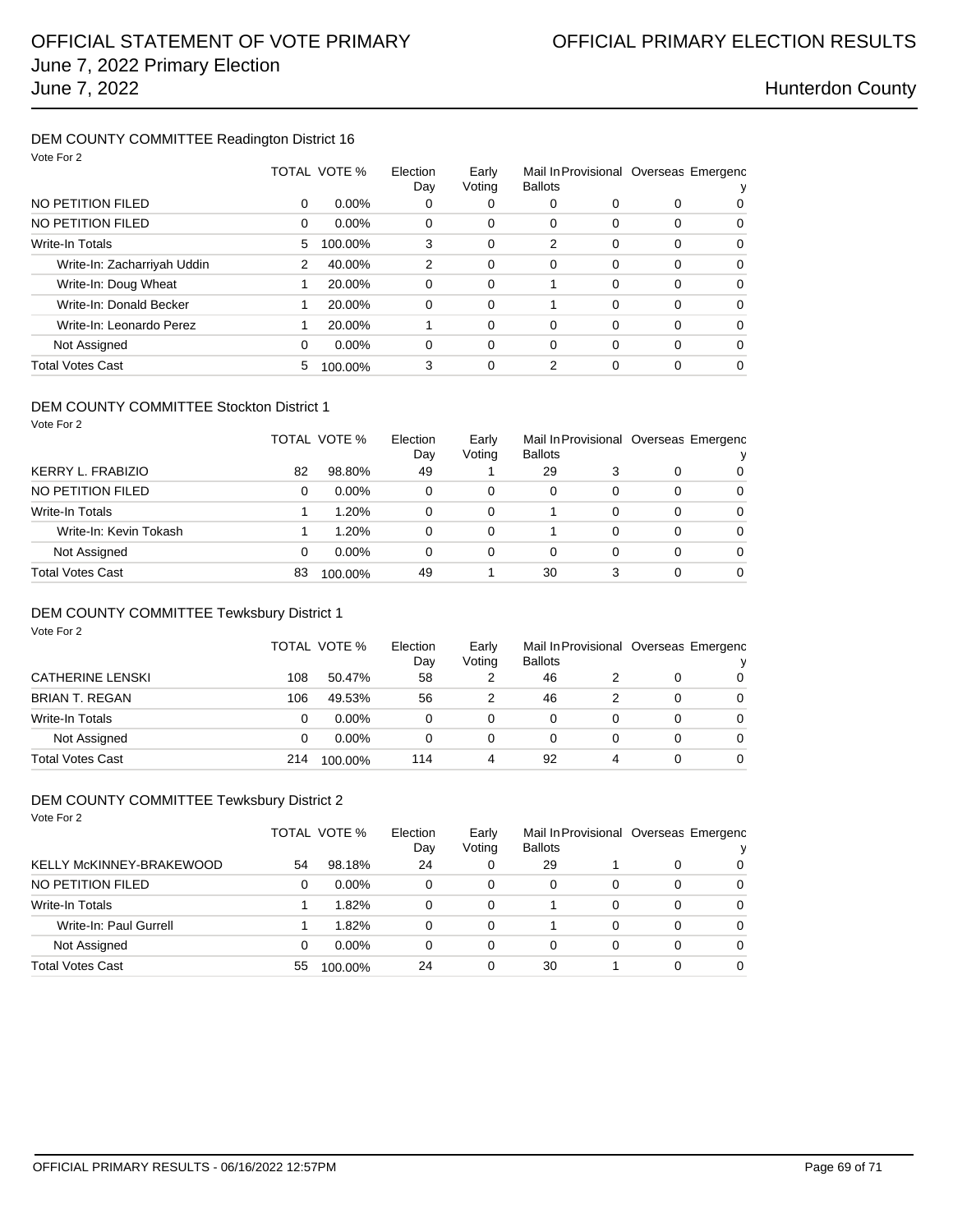### DEM COUNTY COMMITTEE Tewksbury District 3 Vote For 2

| Vote For 2               |     | TOTAL VOTE % | Election<br>Day | Early<br>Voting | Mail In Provisional Overseas Emergenc<br><b>Ballots</b> |   |          |
|--------------------------|-----|--------------|-----------------|-----------------|---------------------------------------------------------|---|----------|
| <b>STEVEN ROBINSON</b>   | 60  | 49.18%       | 26              |                 | 33                                                      |   | 0        |
| <b>JENNIFER ROBINSON</b> | 62  | 50.82%       | 27              |                 | 34                                                      | 0 | $\Omega$ |
| <b>Write-In Totals</b>   | 0   | $0.00\%$     | 0               |                 |                                                         | 0 | 0        |
| Not Assigned             | 0   | $0.00\%$     | 0               | 0               | 0                                                       | 0 | $\Omega$ |
| <b>Total Votes Cast</b>  | 122 | 100.00%      | 53              |                 | 67                                                      | 0 | 0        |

## DEM COUNTY COMMITTEE Tewksbury District 4

| Vote For 2              |     |              |     |        |                |   |                                       |          |
|-------------------------|-----|--------------|-----|--------|----------------|---|---------------------------------------|----------|
|                         |     | TOTAL VOTE % |     | Early  |                |   | Mail In Provisional Overseas Emergenc |          |
|                         |     |              | Day | Voting | <b>Ballots</b> |   |                                       |          |
| SHARON M. CUMMINGS-DEC  | 55  | 51.40%       | 32  | 0      | 22             |   | 0                                     | 0        |
| <b>KENNETH R. SHORT</b> | 52  | 48.60%       | 30  | 0      | 21             |   | 0                                     | 0        |
| Write-In Totals         | 0   | $0.00\%$     | 0   | 0      | 0              | 0 | 0                                     | $\Omega$ |
| Not Assigned            | 0   | $0.00\%$     | 0   | 0      | 0              | 0 | 0                                     | $\Omega$ |
| <b>Total Votes Cast</b> | 107 | 100.00%      | 62  | 0      | 43             |   | 0                                     | $\Omega$ |

### DEM COUNTY COMMITTEE Tewksbury District 5

| Vote For 2             |    |              |                 |                 |                |          |          |                                       |
|------------------------|----|--------------|-----------------|-----------------|----------------|----------|----------|---------------------------------------|
|                        |    | TOTAL VOTE % | Election<br>Day | Early<br>Voting | <b>Ballots</b> |          |          | Mail In Provisional Overseas Emergenc |
| <b>SHARON GLOVER</b>   | 89 | 95.70%       | 39              | 0               | 49             |          | 0        | 0                                     |
| NO PETITION FILED      | 0  | $0.00\%$     | 0               | $\Omega$        | 0              | $\Omega$ | $\Omega$ | $\Omega$                              |
| <b>Write-In Totals</b> | 4  | 4.30%        |                 | 0               | 3              | $\Omega$ | $\Omega$ | $\Omega$                              |
| Write-In: Gail Kopp    | 2  | 2.15%        | 0               | $\Omega$        | 2              | $\Omega$ | $\Omega$ | $\Omega$                              |
| Write-In: Hope Kaufman | 2  | 2.15%        |                 | 0               |                | $\Omega$ | $\Omega$ | $\Omega$                              |
| Not Assigned           | 0  | $0.00\%$     | 0               | 0               | 0              | $\Omega$ | $\Omega$ | $\Omega$                              |
| Total Votes Cast       | 93 | 100.00%      | 40              | 0               | 52             |          | $\Omega$ | $\Omega$                              |

### DEM COUNTY COMMITTEE Union Twp District 1

| Vote For 2             |    |              |                 |                 |                                                         |  |          |
|------------------------|----|--------------|-----------------|-----------------|---------------------------------------------------------|--|----------|
|                        |    | TOTAL VOTE % | Election<br>Day | Early<br>Voting | Mail In Provisional Overseas Emergenc<br><b>Ballots</b> |  |          |
| <b>SUSAN DENEGRE</b>   | 43 | 49.43%       | 20              |                 | 20                                                      |  | $\Omega$ |
| <b>MARY AVERILL</b>    | 44 | 50.57%       | 21              |                 | 20                                                      |  | $\Omega$ |
| <b>Write-In Totals</b> |    | $0.00\%$     | 0               | 0               |                                                         |  | $\Omega$ |
| Not Assigned           |    | $0.00\%$     |                 |                 |                                                         |  | 0        |

## DEM COUNTY COMMITTEE Union Twp District 2

| Vote For 2                   |    |              | Election |                 |                                                         |   |   |          |  |
|------------------------------|----|--------------|----------|-----------------|---------------------------------------------------------|---|---|----------|--|
|                              |    | TOTAL VOTE % |          | Early<br>Voting | Mail In Provisional Overseas Emergenc<br><b>Ballots</b> |   |   | ν        |  |
| <b>CHRISTINA RUSSONIELLO</b> | 38 | 50.00%       | 13       |                 | 24                                                      | 0 | O | 0        |  |
| LYNN E. MUNRO                | 38 | 50.00%       | 12       |                 | 25                                                      | 0 | 0 | $\Omega$ |  |
| Write-In Totals              | 0  | $0.00\%$     | 0        | 0               | 0                                                       | 0 | 0 | $\Omega$ |  |
| Not Assigned                 | 0  | $0.00\%$     | 0        | $\Omega$        | 0                                                       | 0 | 0 | $\Omega$ |  |
| <b>Total Votes Cast</b>      | 76 | 100.00%      | 25       | 2               | 49                                                      | 0 | 0 | $\Omega$ |  |

Total Votes Cast **87** 100.00% 41 4 40 2 0 0